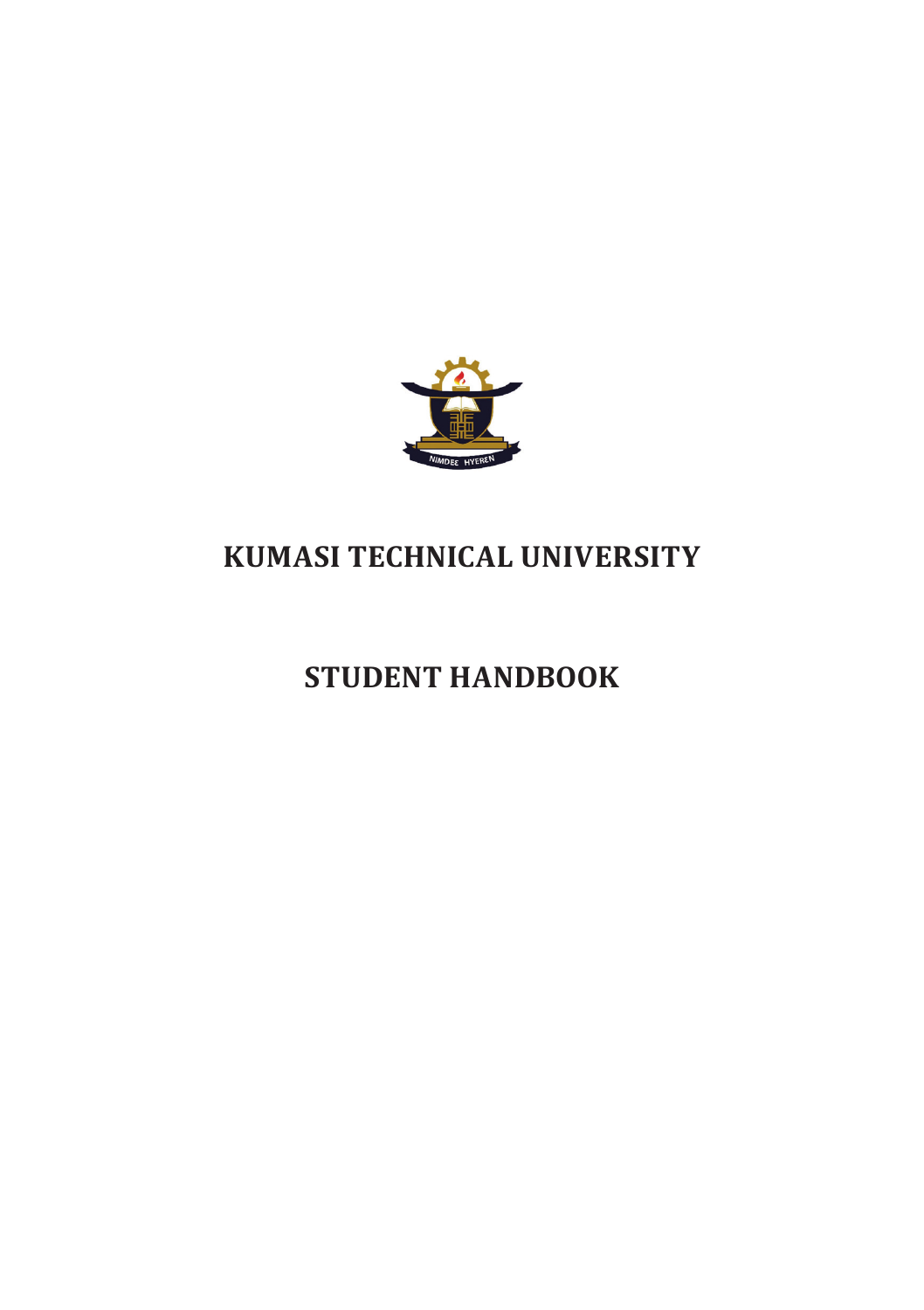The Registrar Kumasi Technical University P. O. Box 854 Kumasi www.kstu.edu,gh +233 (03220) 22388 +233 (03220) 22387

© 2020. All rights reserved.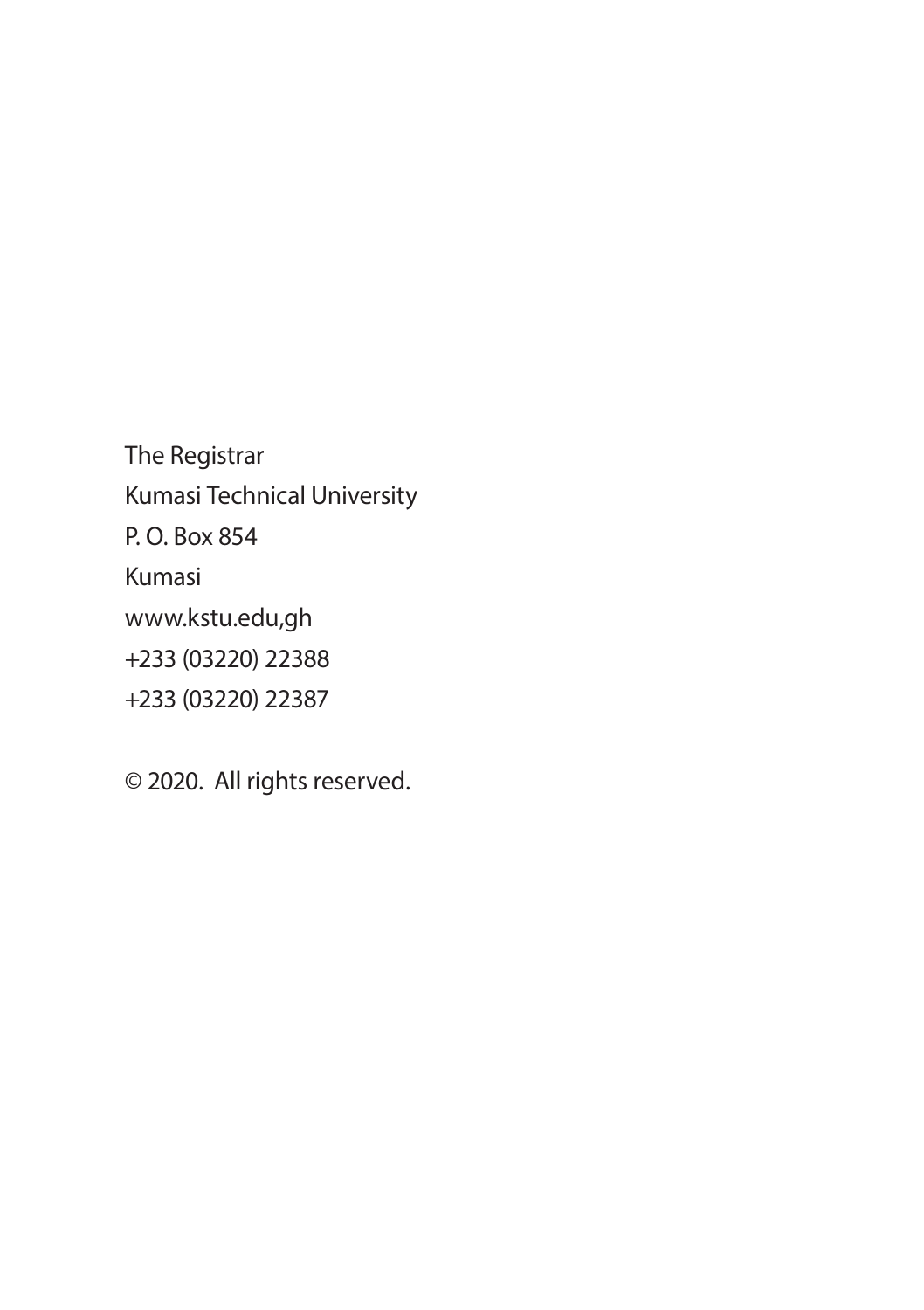#### **Table of Contents**

### **PART 1**

| 7.0. Office of the Dean of Students' Affairs -------------------------------4 |  |
|-------------------------------------------------------------------------------|--|
|                                                                               |  |
|                                                                               |  |
|                                                                               |  |
|                                                                               |  |
|                                                                               |  |
| 8.0 Faculties/Institutes/Schools and Centres ------------------------------7  |  |
| 8.1 Institute of Distance Learning and Continuing Education                   |  |
|                                                                               |  |
| 9.0 Institute of Research Innovation and Development (IRID)-------- 14        |  |
| 10.0. International Affairs and Institutional Linkages (IAIL)------------ 15  |  |
| 11.0 Information Communication Technology Directorate ----------- 15          |  |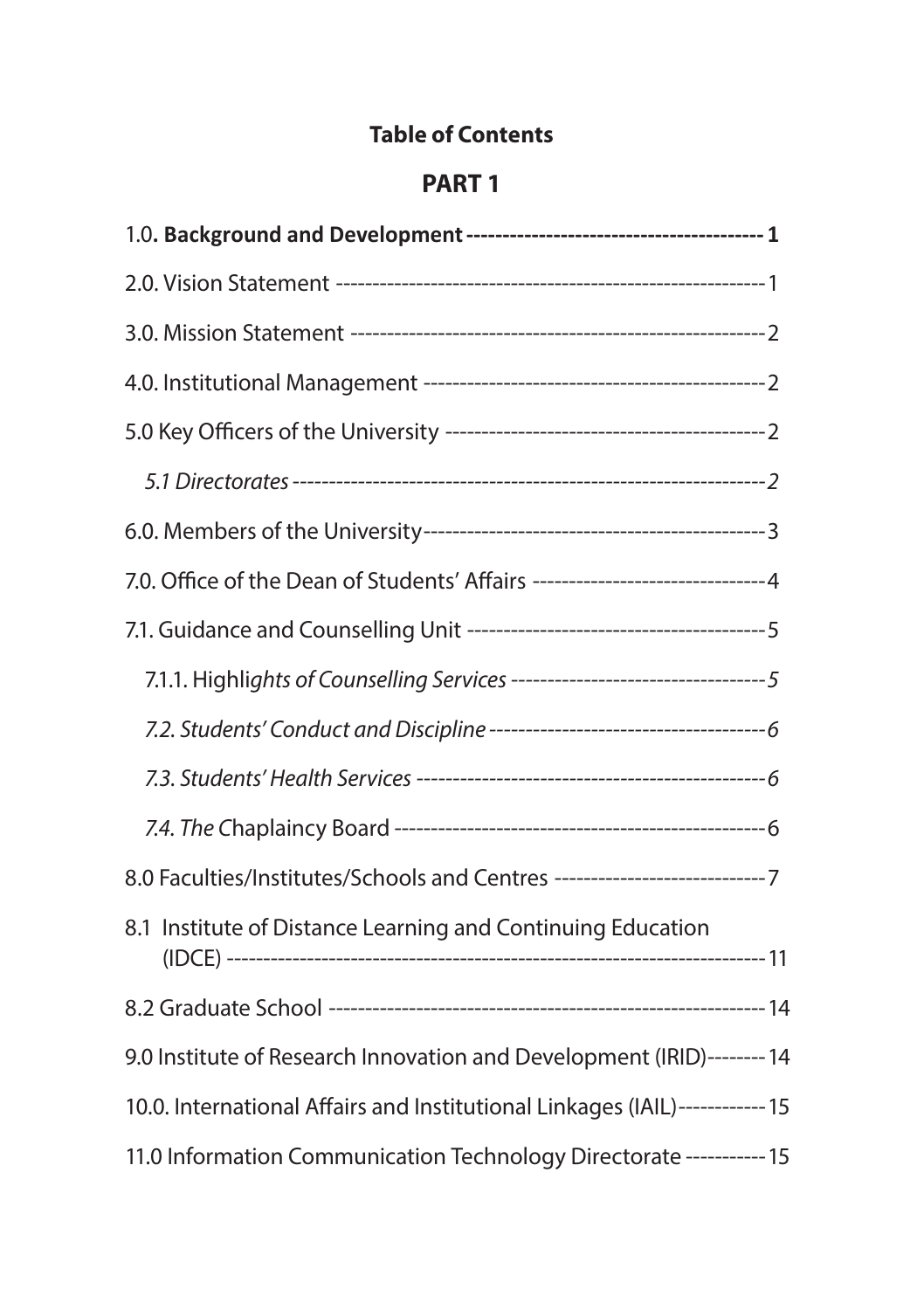| 13.0 Guidelines for Observing Faculty/Hall/Society Week                        |  |
|--------------------------------------------------------------------------------|--|
| 14.0 Public functions within the University ------------------------------- 17 |  |
|                                                                                |  |
|                                                                                |  |
|                                                                                |  |
| 18.0. Penalty for Unauthorized Processions/ Demonstrations ------- 20          |  |
| 19.0. Students Newsletters/other Publications--------------------------- 20    |  |
|                                                                                |  |
| 21.0. Communication with Outside Establishments and the Press--21              |  |
|                                                                                |  |
|                                                                                |  |
|                                                                                |  |
| 22.3. General Regulations and Information-------------------------------- 23   |  |
|                                                                                |  |
|                                                                                |  |
|                                                                                |  |
|                                                                                |  |
| 22.8. Duration for keeping borrowed books ------------------------------- 27   |  |
|                                                                                |  |
|                                                                                |  |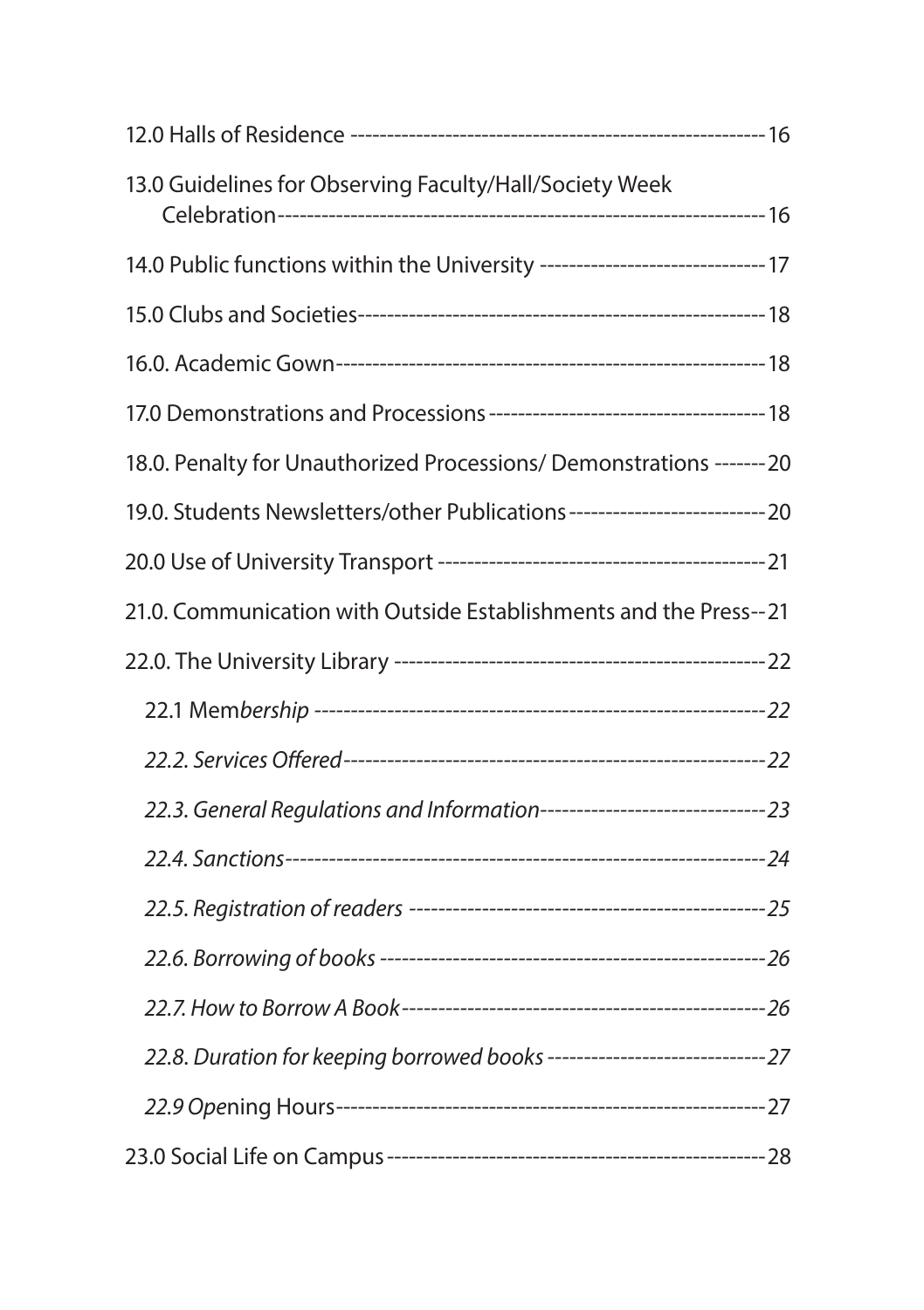| 35.0 Registration and Admission of Students ---------------------------- 34 |  |
|-----------------------------------------------------------------------------|--|
|                                                                             |  |
|                                                                             |  |
|                                                                             |  |
|                                                                             |  |
|                                                                             |  |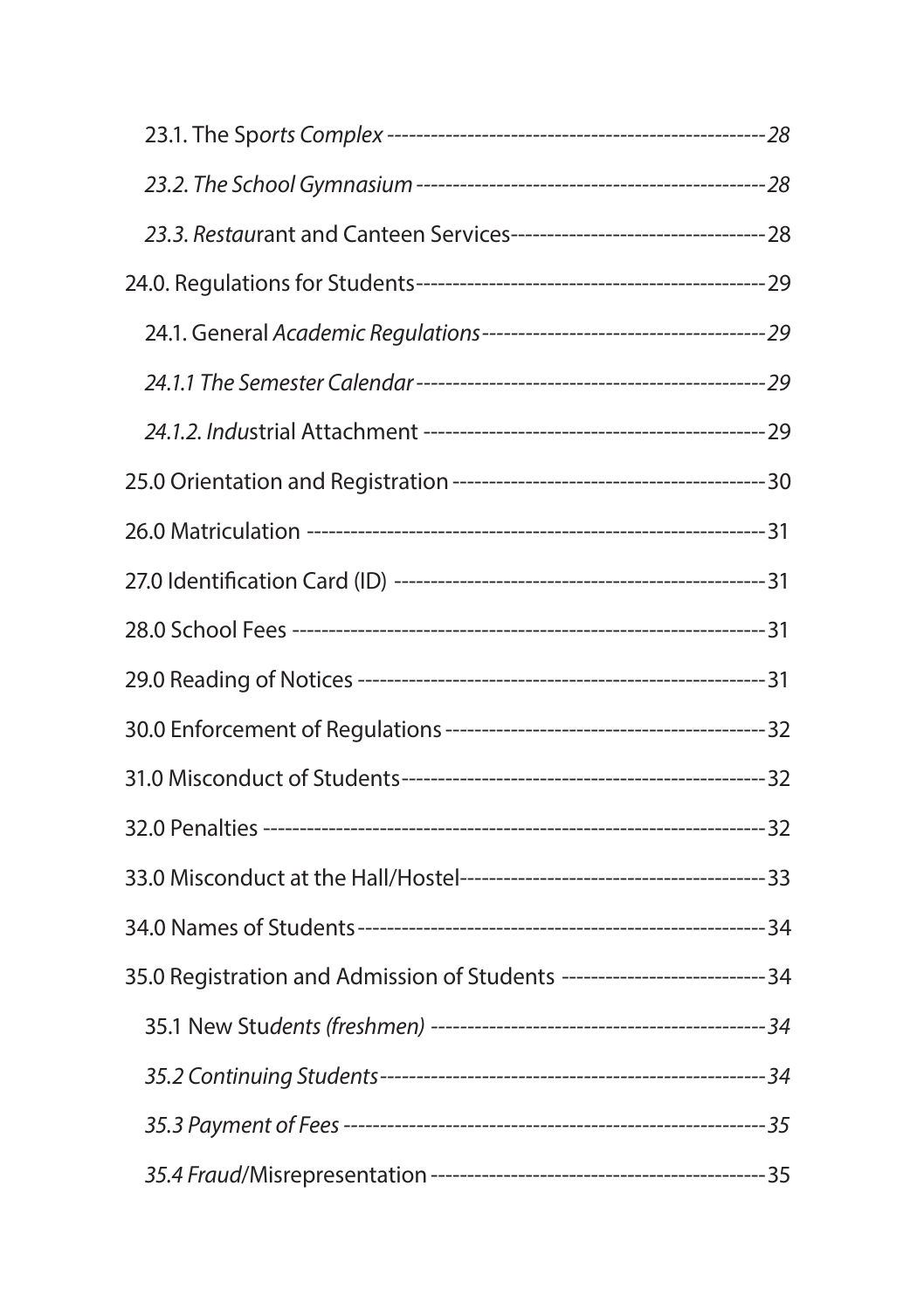| 38.0 The Student Representative Council ---------------------------------44 |  |
|-----------------------------------------------------------------------------|--|
| 39.0. University Committees on which SRC is Represented----------- 44       |  |
|                                                                             |  |

#### **PART 2**

| EXAMINATION AND ASSESSMENT POLICY--------------------------------46       |  |
|---------------------------------------------------------------------------|--|
|                                                                           |  |
|                                                                           |  |
|                                                                           |  |
|                                                                           |  |
|                                                                           |  |
|                                                                           |  |
|                                                                           |  |
|                                                                           |  |
|                                                                           |  |
|                                                                           |  |
|                                                                           |  |
|                                                                           |  |
| 9.1. Deferment of Programme by fresh students ------------------------ 55 |  |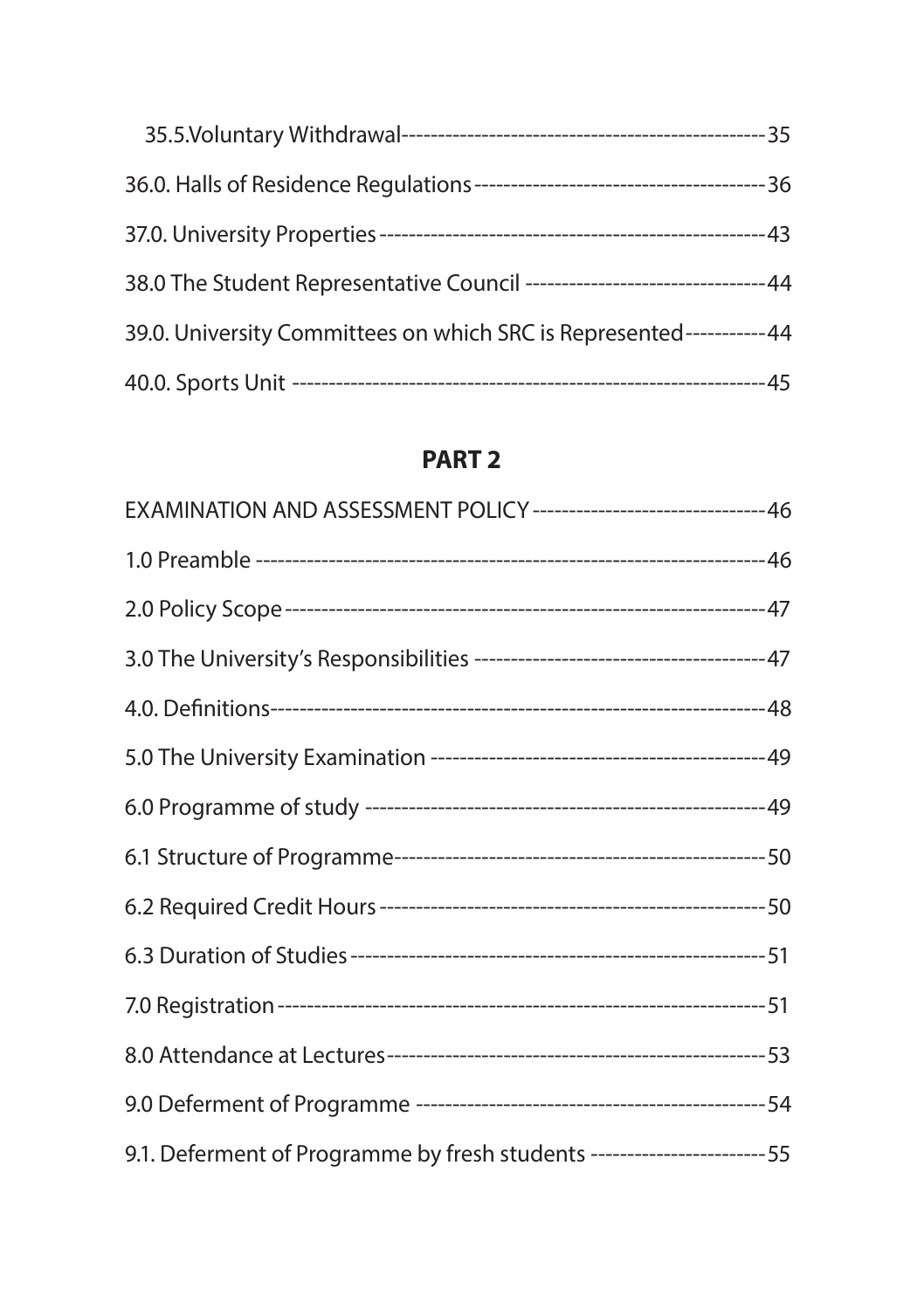| 9.2. Deferment of Programme on grounds other than ill-health ---- 55          |  |
|-------------------------------------------------------------------------------|--|
| 10.0 Submission of registered candidates and courses ---------------- 56      |  |
|                                                                               |  |
| 12.0 The Setting, Submission and Review of Papers ------------------ 57       |  |
|                                                                               |  |
| 14.0 Time-Tables/Scheduling for Examinations-------------------------- 59     |  |
|                                                                               |  |
|                                                                               |  |
|                                                                               |  |
| 15.1 Deferment of examination on grounds of ill-health--------------- 63      |  |
| 15.2 Deferment of examination on grounds other than ill-health----64          |  |
|                                                                               |  |
| 16.0 Guidelines for Examination Candidates-------------------------------- 65 |  |
|                                                                               |  |
|                                                                               |  |
|                                                                               |  |
|                                                                               |  |
| 16.5 Electronic Devices prohibited in Examinations ---------------------69    |  |
| 16.6 Handling of Examination Question papers and Answer                       |  |
| 16.7 Communication between Candidates in the examination                      |  |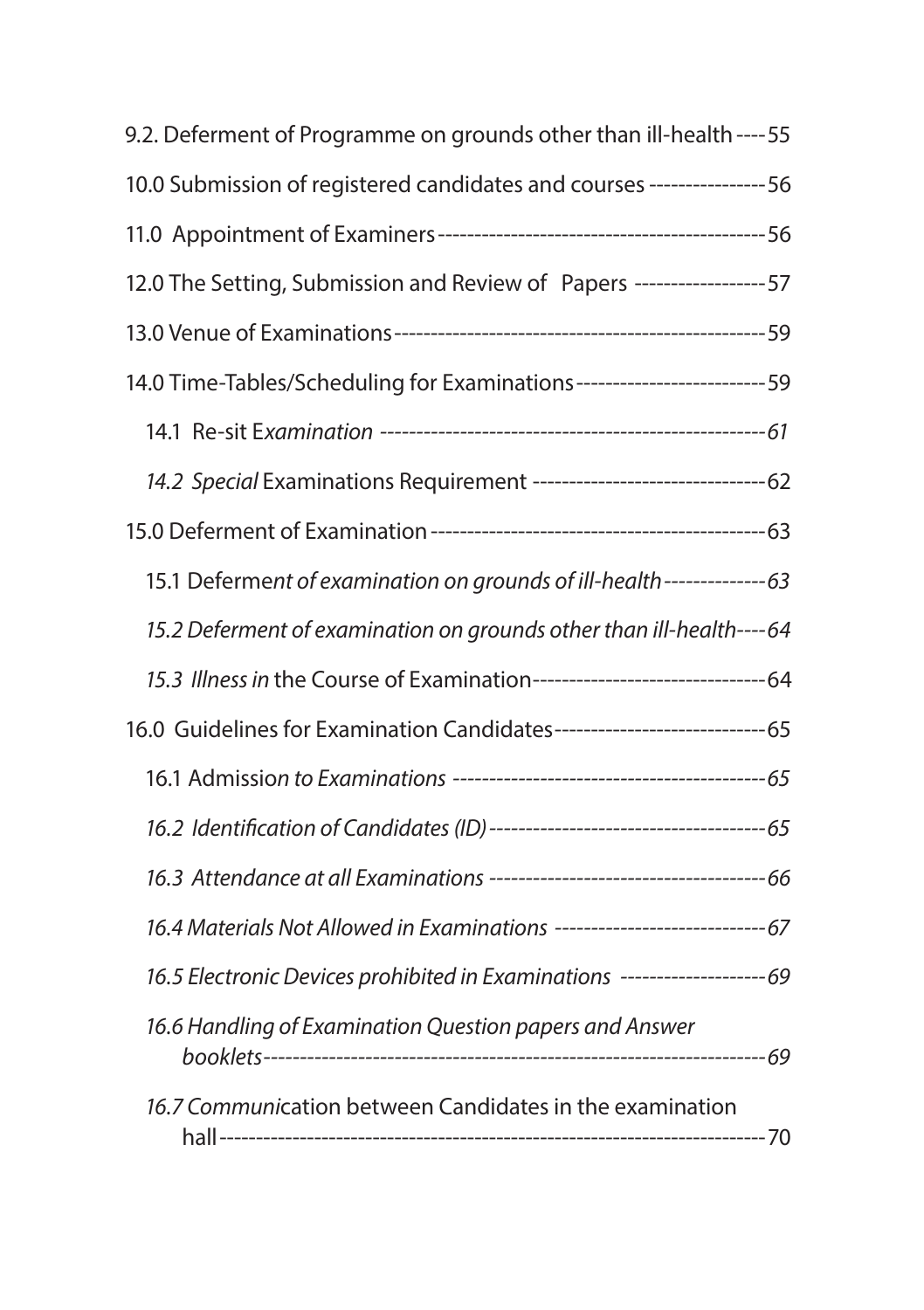| 16.8 Candidates leaving the Examination Room ---------------------- 70                                                                   |  |
|------------------------------------------------------------------------------------------------------------------------------------------|--|
|                                                                                                                                          |  |
|                                                                                                                                          |  |
|                                                                                                                                          |  |
|                                                                                                                                          |  |
|                                                                                                                                          |  |
|                                                                                                                                          |  |
| 19.0 Procedures for Handling Examination ----------------------------                                                                    |  |
| 19.1 Faculty Examination Malpractice Committee ------------------------81                                                                |  |
| 19.2 General Disciplinary Action for Examination Malpractices or                                                                         |  |
|                                                                                                                                          |  |
|                                                                                                                                          |  |
| 20.1 Assessment and evaluation (Grading System of Courses) for                                                                           |  |
|                                                                                                                                          |  |
|                                                                                                                                          |  |
|                                                                                                                                          |  |
| 21.1 Qualification for the award of Higher National Diploma/Degree<br>92                                                                 |  |
| 21.2 Classification of Certification for Certificate Degree / Higher<br>National Diploma / Higher Diploma / Diploma ------------------92 |  |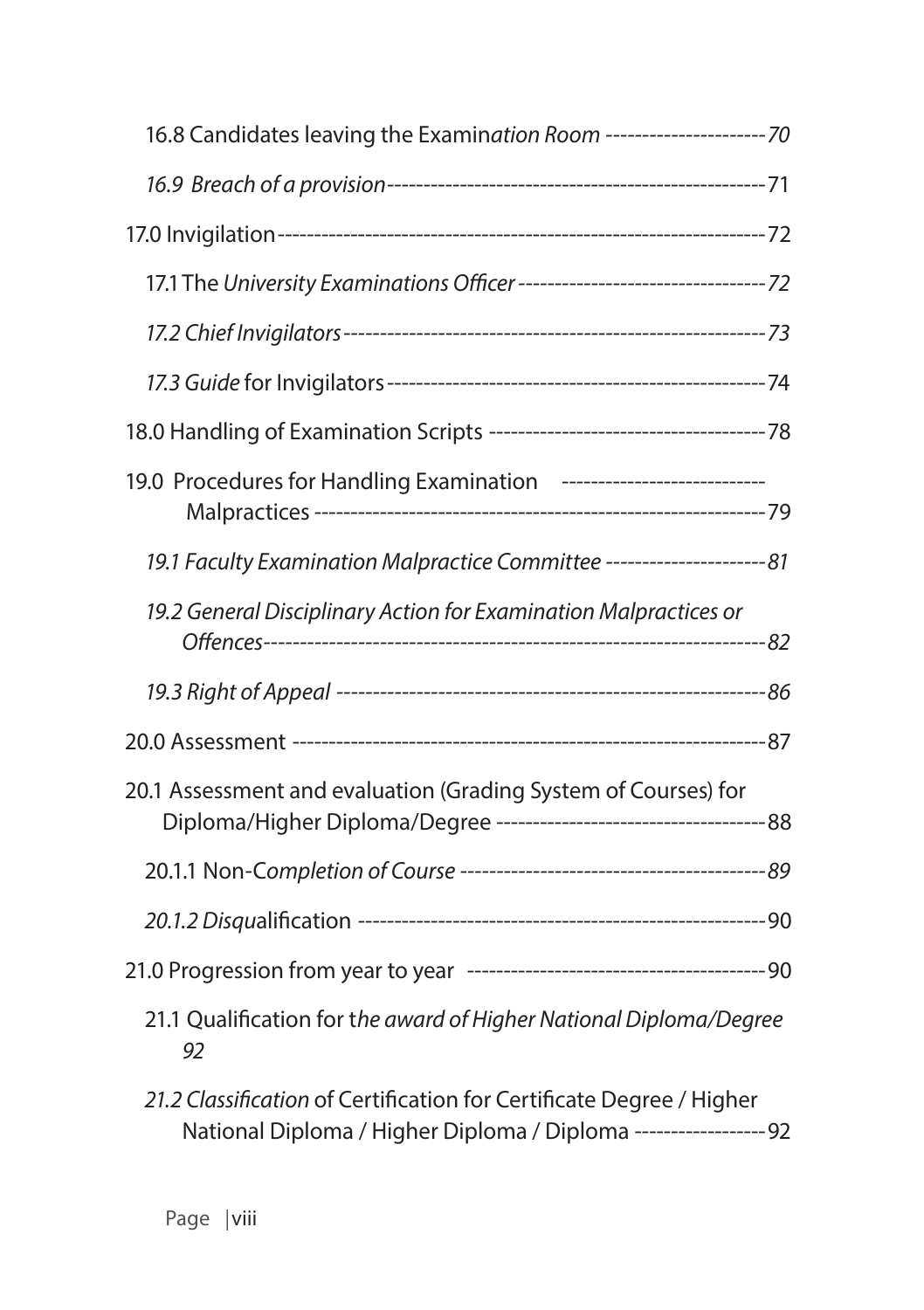| 22.0 Definitions: Trail, Deferred, Probation, Repetition, Withdrawal          |  |
|-------------------------------------------------------------------------------|--|
|                                                                               |  |
|                                                                               |  |
|                                                                               |  |
|                                                                               |  |
|                                                                               |  |
|                                                                               |  |
|                                                                               |  |
| 23.0 Students' Assessment of Lecturer(s) and Course(s) ---------------- 96    |  |
|                                                                               |  |
|                                                                               |  |
|                                                                               |  |
|                                                                               |  |
|                                                                               |  |
| 27.0 Dissatisfaction with Results of Examination --------------------------99 |  |
| 28.0 Procedure for changing examination scores1 ------------------ 100        |  |
|                                                                               |  |
|                                                                               |  |
| 30.1. Transfer/Change of Programme ---------------------------------- 101     |  |
| 30.2. Transfer from Other Institutions ---------------------------------- 102 |  |
|                                                                               |  |
|                                                                               |  |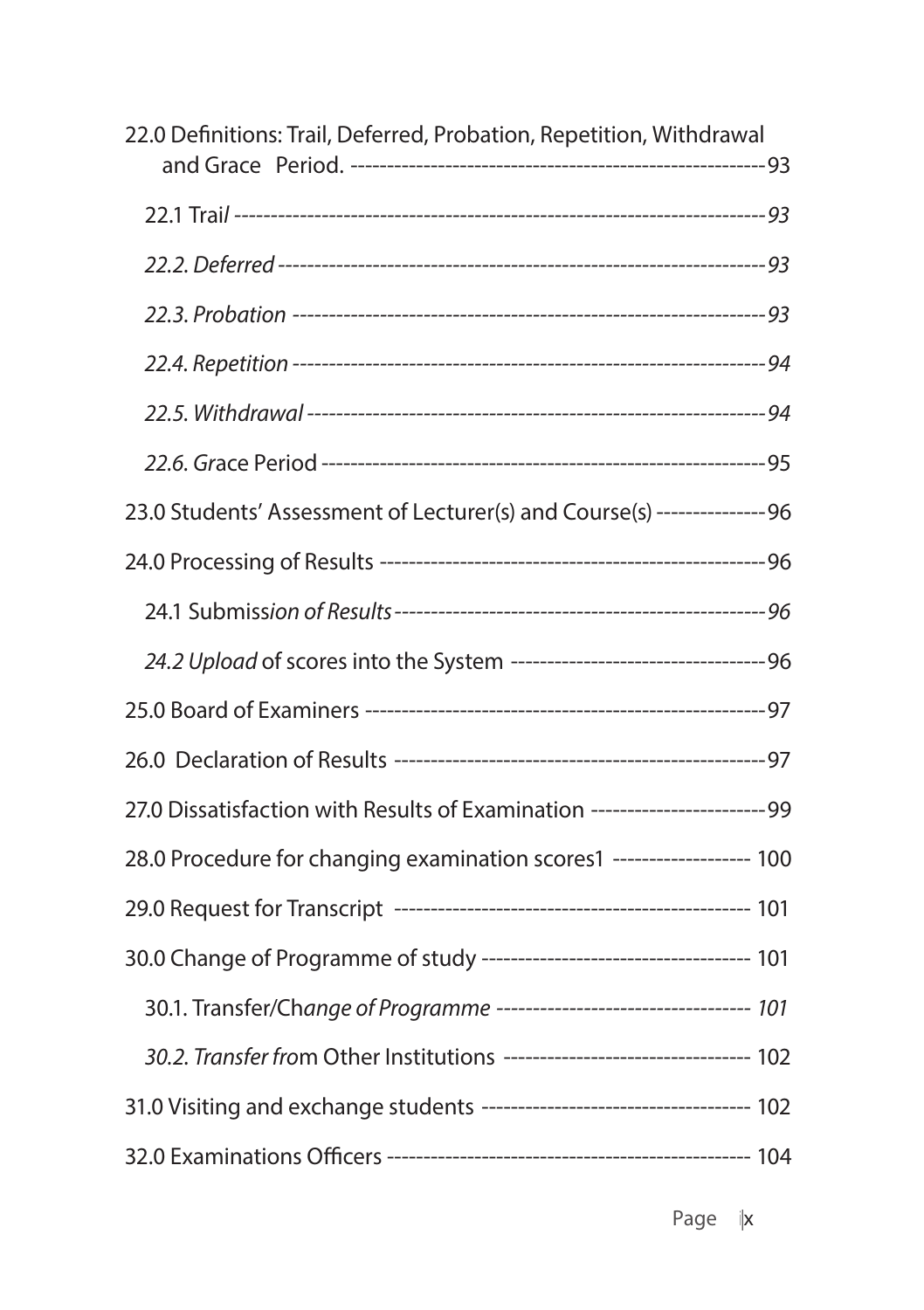| 32.1 University Examinations Officer (UEO) --------------------------- 104 |  |
|----------------------------------------------------------------------------|--|
|                                                                            |  |
| 32.3 Department Examinations Officer --------------------------------- 105 |  |
|                                                                            |  |
| Kumasi Technical University Anthem ----------------------------------- 108 |  |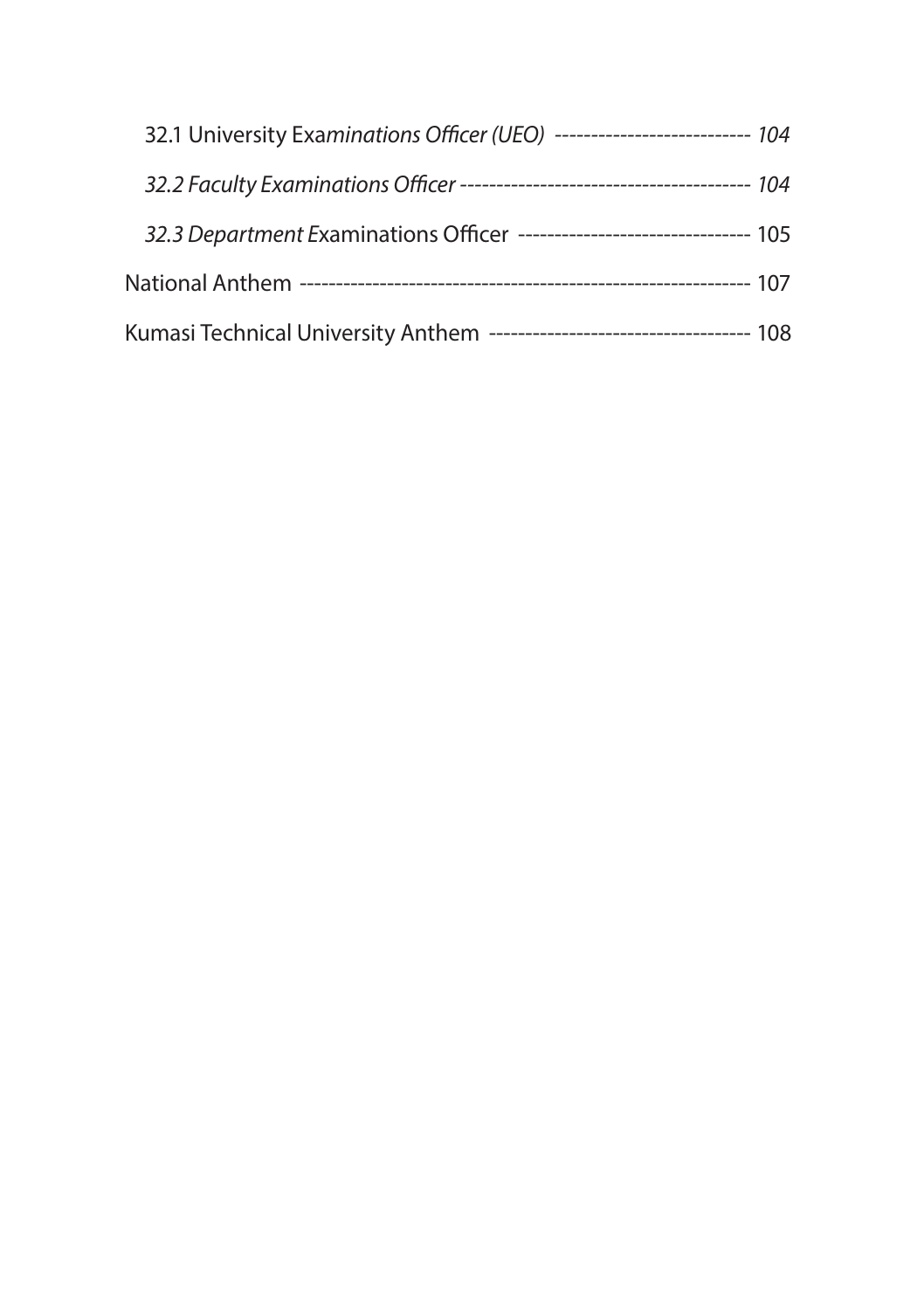# **PART 1**

### **1.0. Background and Development**

Kumasi Technical University was established in 1954 as Kumasi Technical Institute (K. T. I.) to offer craft courses. In 1963, the Institute was converted to a non-tertiary Polytechnic status under the Ghana Education Service to start offering, technician diploma and sub – professional courses.

The Polytechnic Law, 1992 (PNDC L.321) elevated the Polytechnic to a tertiary institution to provide high calibre skilled manpower with reference to manufacturing, commerce, science and technology to act as a catalyst for technological development. As a Polytechnic it was one of the famous, elegant and vibrant Polytechnics in Ghana.

The Technical University Act 2016, (Act 922) converted Kumasi Polytechnic to the present Kumasi Technical University with the aim of providing higher education in engineering, applied arts, science technology based disciplines, technical and vocational training.

It is a spectacularly beautiful institution, which is located at the heart of the Garden City of West Africa, Kumasi the capital city of the Ashanti Region. It has within the period of its existence become an important training centre not only for Ghana but also for other African countries.

### **2.0. Vision Statement**

To be a world-class technical university devoted to science, technology and entrepreneurship education..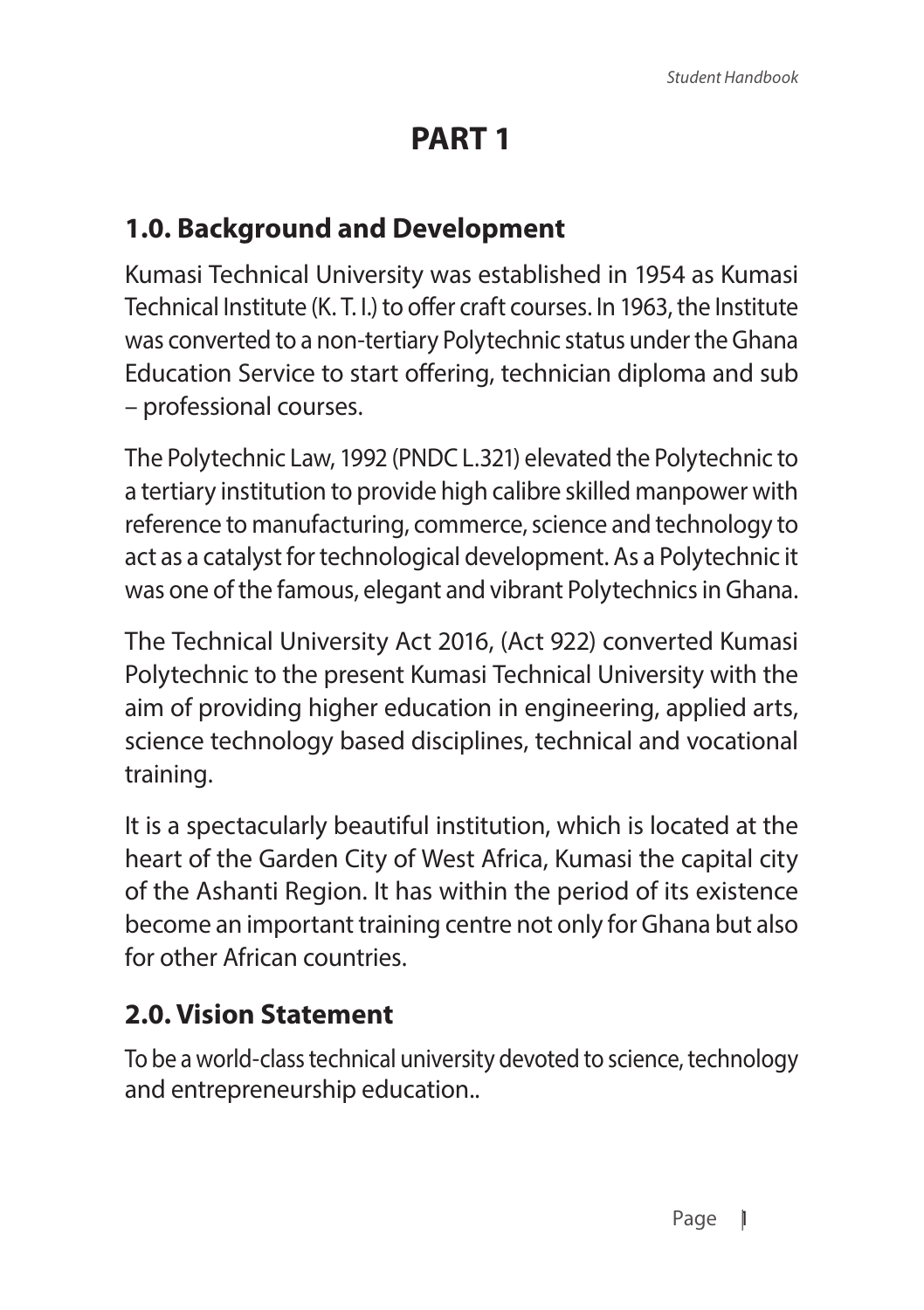### **3.0. Mission Statement**

We provide quality teaching, learning and research in engineering, science, technology and entrepreneurship to promote industrial development in Ghana.

### **4.0. Institutional Management**

The University Council is the highest decision-making body of the University, followed by the Academic Board. The Vice-Chancellor is the Chief Executive Officer, Academic and Administrative Head and Chief Disciplinary Officer of the University.

He is assisted by the Pro Vice-Chancellor, the Registrar, the Director of Finance, the Director of Internal Audit, Director of Works and Physical Development, the Librarian and the Heads of the Academic Units (i.e Faculties/Schools/Institutes and Departments) in the management of the Institution.

### **5.0 Key Officers of the University**

- Vice-Chancellor
- Pro Vice-Chancellor
- Registrar
- Director of Finance

### **5.***1 Directorates*

- Planning and Quality Assurance Directorate
- Information Communication and Technology **Directorate**
- Health Services Directorate
- International Affairs and Institutional Linkages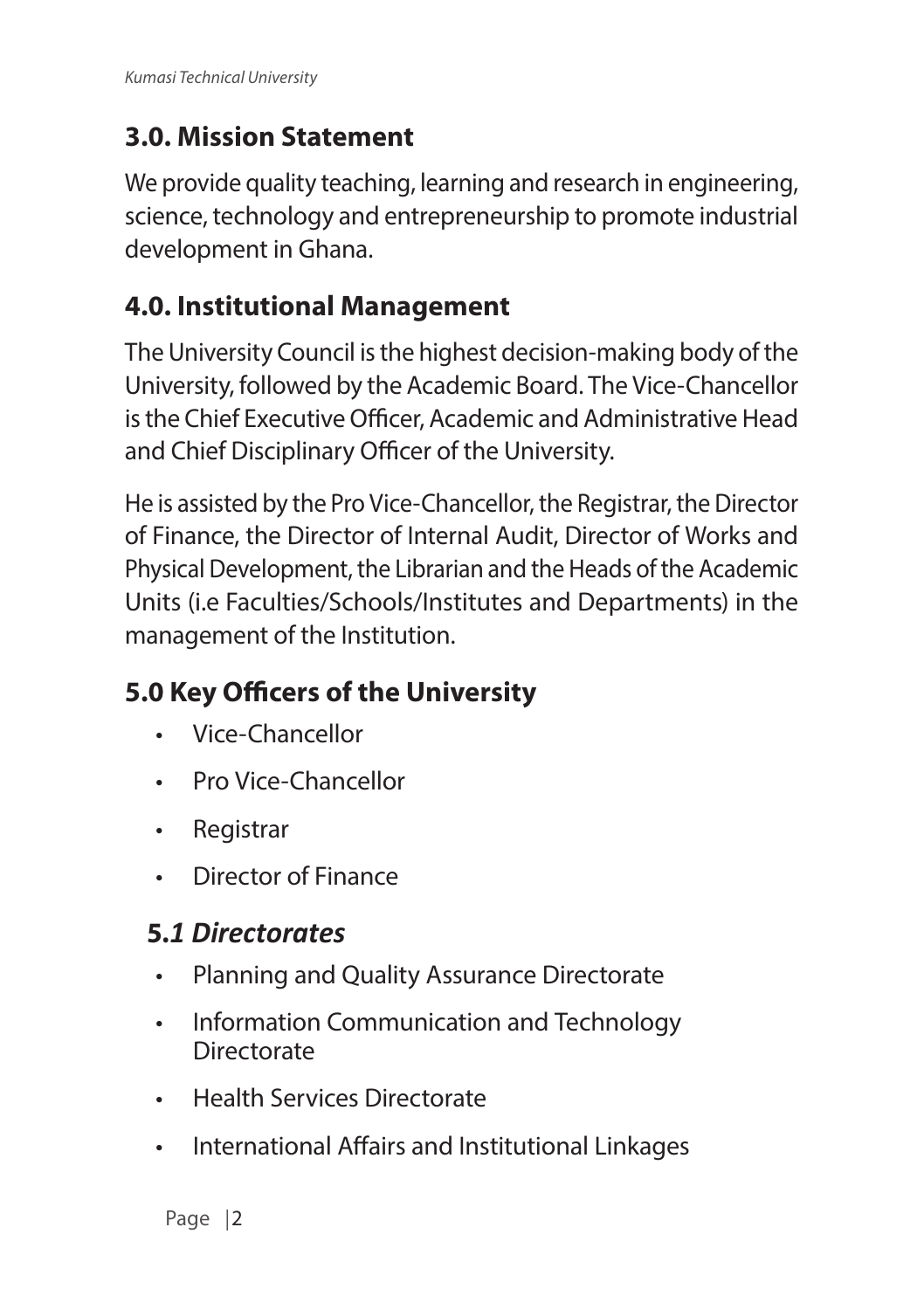- Finance Directorate
- Internal Audit Directorate
- Works and Physical Development Directorate

#### **6.0. Members of the University**

There are four (4) categories of members of the University:

#### *(a) Senior Members*

Senior Academic, Administrative and Professional Staff.

#### *(b) Senior Staff*

Administrative and Technical staff equivalent to the rank of Chief Administrative Assistant and below.

#### *(c) Junior Staff*

Administrative and technical staff below the rank of Administrative Assistant.

#### *(d) Junior Members*

Students enrolled in the University and registered with an academic department for a programme of study.

### **7.0. Office of the Dean of Students' Affairs**

The Office of the Dean of Students' Affairs is under the central administration of the University. It maintains a cordial relationship with the SRC, its organs and other student groups through dialogue; thereby maintaining peace and order on campus.

The SRC, however, has the freedom to exercise its leadership role over the student body as per the SRC constitution. The office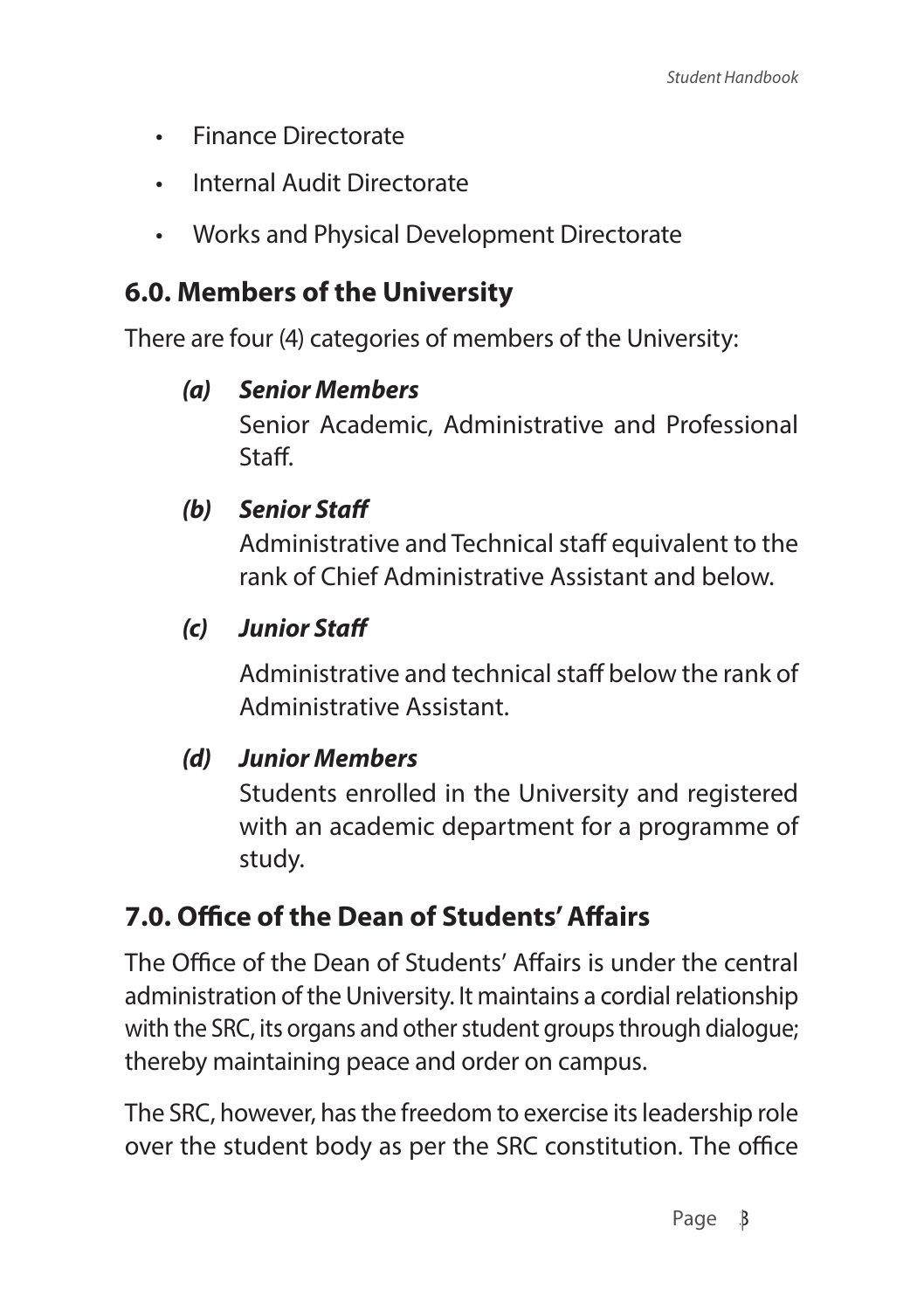organises special orientation in leadership for SRC members in areas of discipline, violence, conflict resolution on campus, student administration and role of the office of Dean of Students.

The Office has four units, namely:

- i. Guidance and Counselling Unit
- ii. Halls of Residence
- iii. Chaplaincy Board
- iv. Sports Unit.

### **Objectives**

The objectives of the Office of the Dean of Students' Affairs are to:

- i. Provide welfare services for students with the support of the entire community
- ii. Co-ordinate the activities of the SRC and the various student groups on campus.
- iii. Serve as the link between Central Administration and the SRC.

### **Activities**

The principal activities are focused through the following:

- i. Guidance and Counselling Unit
- ii. Students Representative Council
- iii. Students' Housing and Residence Life
- iv. Sports Unit
- v. Students' Conduct and Discipline
- vi. Students' Support Services

Page | 4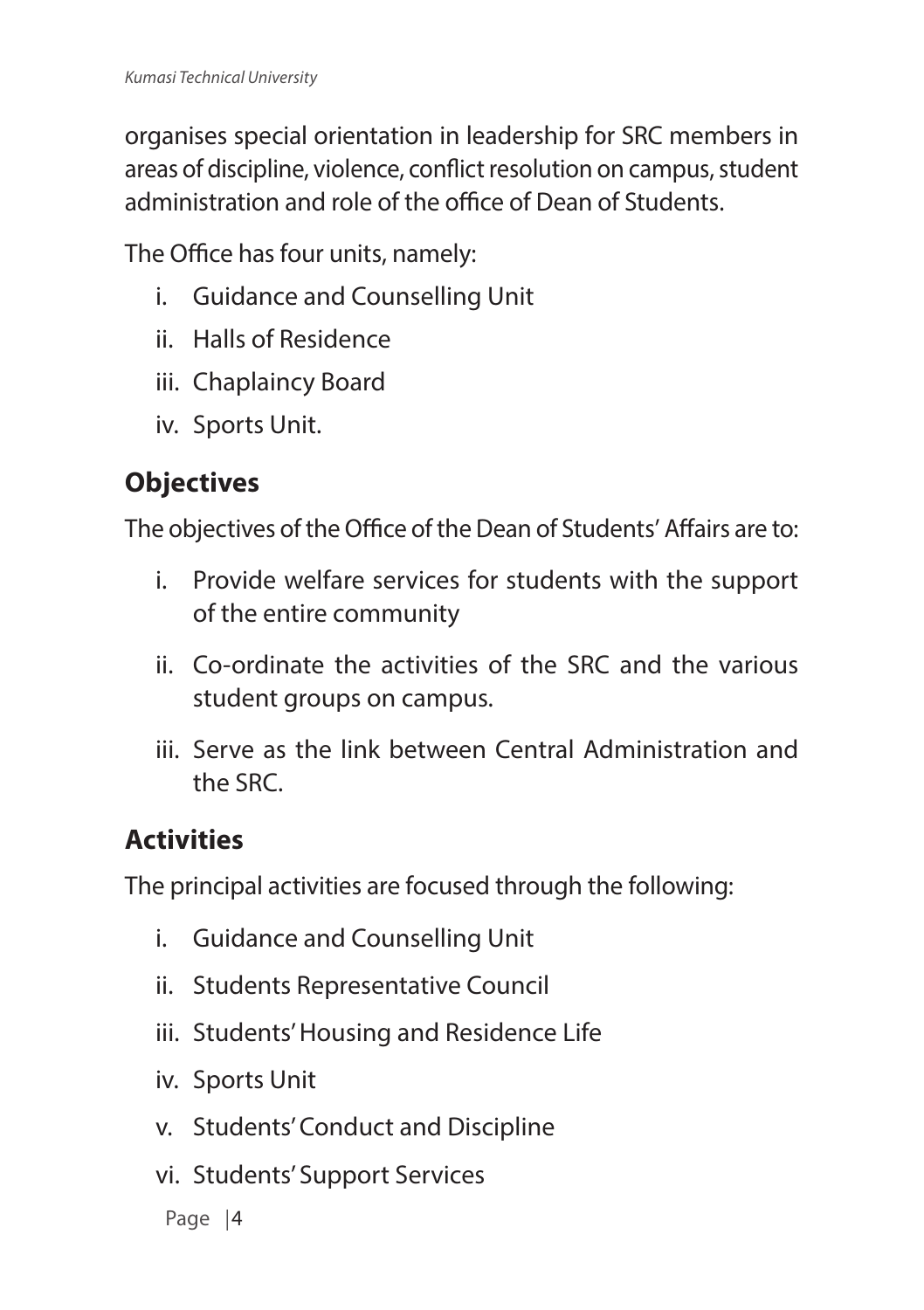### **7.1. Guidance and Counselling Unit**

The Guidance and Counselling Unit was established to supplement other facilities in the University that promote the welfare and optimum development of students.

The aim is to provide comprehensive programmes and activities to enable students to pursue and achieve both academic and personal success toward their career goals.

The Unit provides professional assistance for students with personal, educational and vocational problems. It is intended to supplement the advisory duties performed by lecturers, and assist students in formulating and achieving their educational and personal goals.

### **7.1.1. Highlights of Counselling Services**

#### *Academic Counselling*

Provides support and direction for students to develop academic skills through appropriate learning techniques.

### *Career Counselling*

- Guides students in career choices and job placement.
- Provides students with information on job opportunities, consideration of services, prospects of training etc.

### *Emotional/Psychological Counselling*

Assists students to resolve and overcome their interpersonal issues.

#### *Peer Counselling/Mediation*

Each year the Unit selects and trains students as Peer Counsellors/ Mediators who will guide and persuade their colleagues to seek professional help from the Counselling Unit.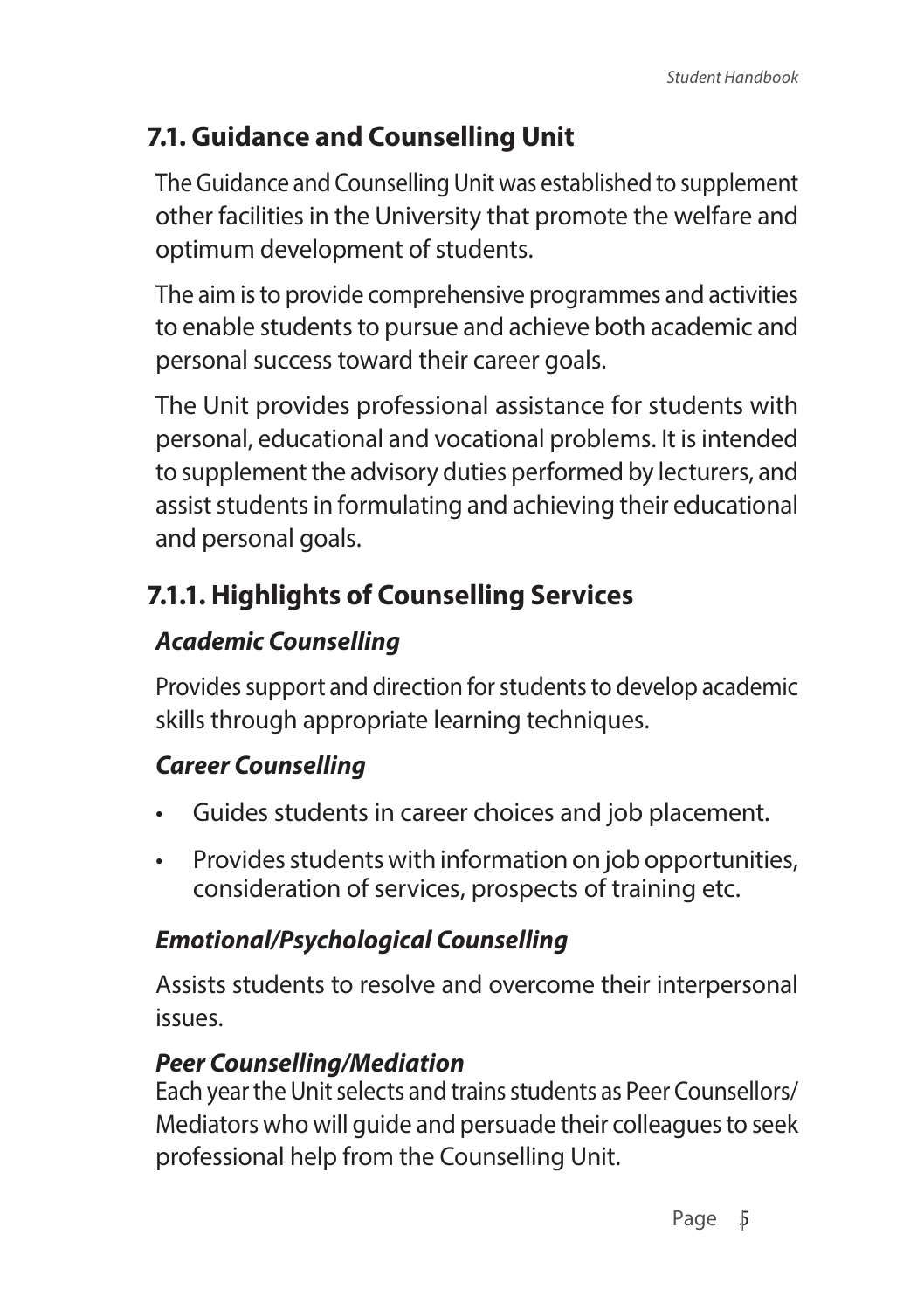### **7.2. Students' Conduct and Discipline**

Any student who flouts the rules of the University shall face disciplinary action. This shall be done in consultation with the Chief Disciplinary Officer (Vice- Chancellor) in accordance with the statutes and other policies of the University.

### **7.3. Students' Health Services**

The Office, among its activities, follows up on new students medical examination results as a basis for identifying students with special counselling needs.

It also follows up on sanitation issues on campus affecting students' life and draws attention of management to them.

### **7.4. The Chaplaincy Board**

The Chaplaincy Board is made up of the University Chaplain as the chairman, and a Vice Chaplain. The other members are as follows:

- a. The Dean of Students
- b. The Counsellor
- c. The Estate Officer
- d. The Welfare Officer
- e. The Hall Masters
- f. Academic Board Representative
- g. Christian Students Chaplain
- h. Muslim Students Chaplain

The aim of the Chaplaincy Board is to co-ordinate all the religious activities on campus to bring about harmony.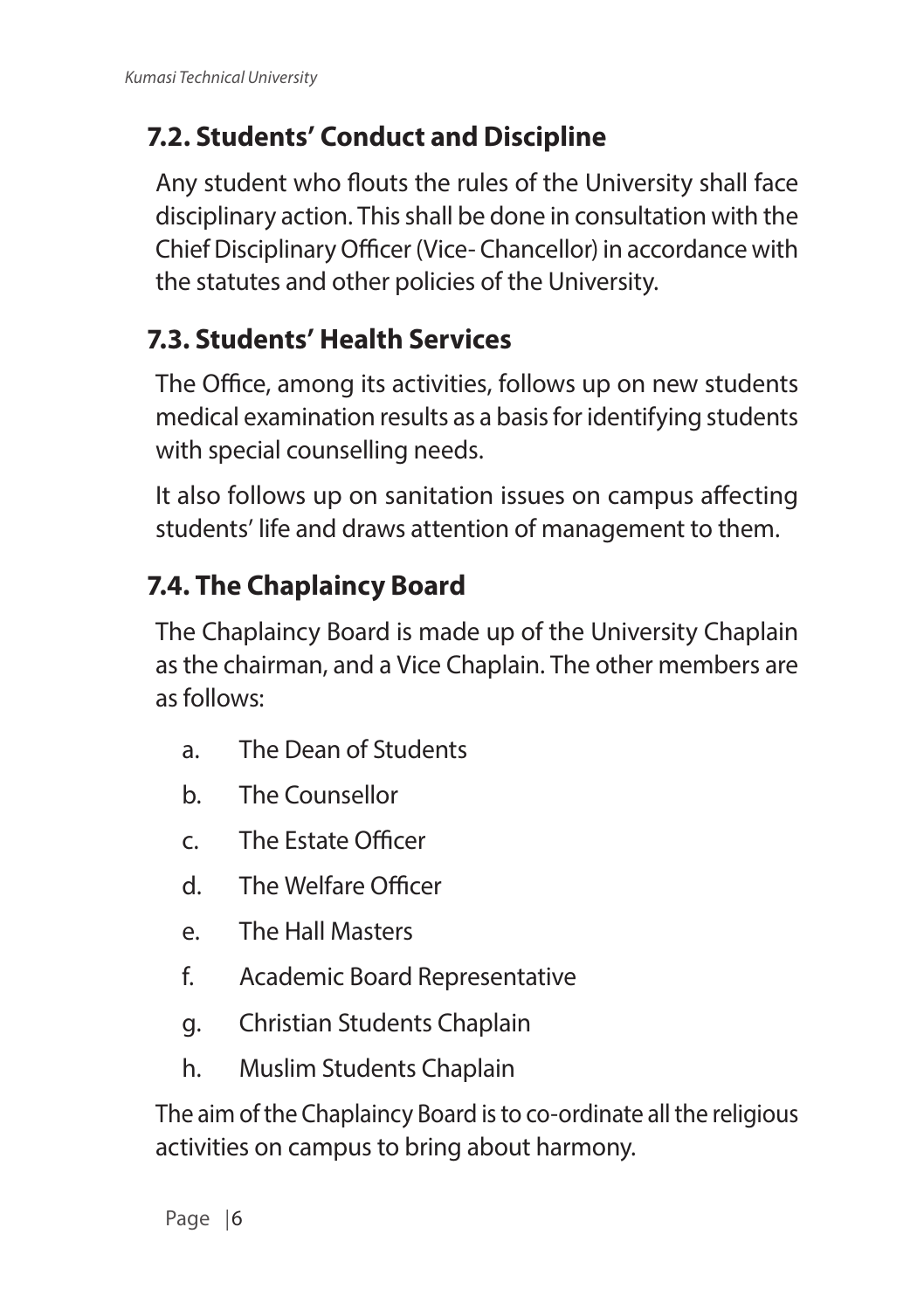### **8.0 Faculties/Institutes/Schools and Centres**

The University has 6 faculties, 2 schools, 2 institutes and 7 Centres. They are:

- Faculty of Applied Sciences and Technology
- Faculty of Built and Natural Environment
- Faculty of Creative Arts and Technology
- Faculty of Engineering and Technology
- Faculty of Health Sciences
- Faculty of Entrepreneurship and Enterprise Development
- Business School
- Graduate School
- Institute of Distance Learning and Continuing **Education**
- Institute of Research, Innovation and Development
- Centre for Research and Development for Technology Incubation
- Centre for Business Development and Consultancy Services
- Centre for Technology Transfer and Skills Development
- Centre for Social Science Research
- Centre for Competency-Based Learning and Development
- Centre for Renewable Energy and Energy Efficiency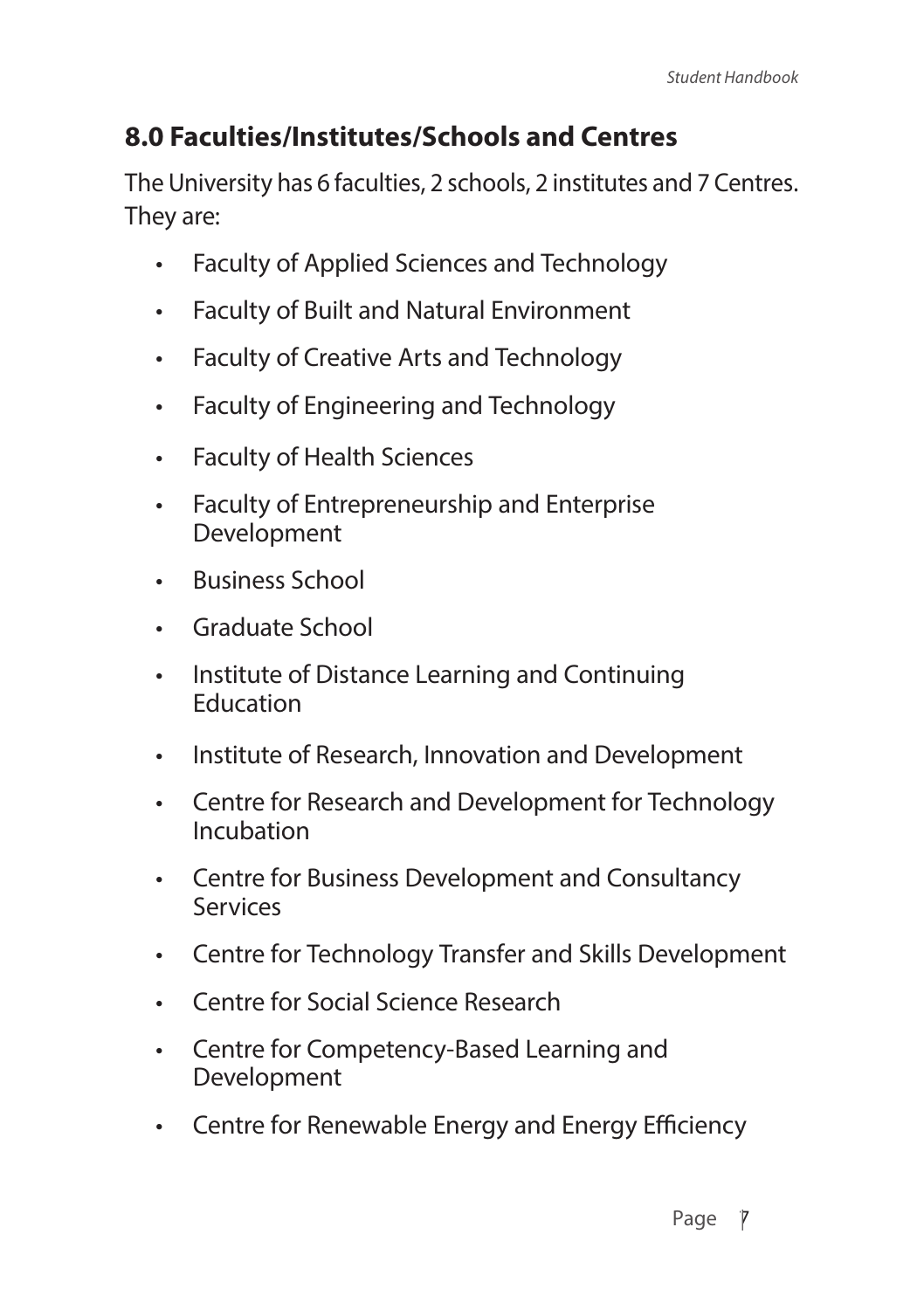Table 1 shows the Departments and the programmes under the Faculties/Schools/Institutes.

Table 1: Departments and the programmes offered under the Faculties/Institutes/Schools.

| <b>Faculty of Engineering and Technology</b>      |                                                         |  |
|---------------------------------------------------|---------------------------------------------------------|--|
| <b>Departments</b>                                | <b>Programmes Offered</b>                               |  |
|                                                   | HND Automobile Engineering                              |  |
|                                                   | HND Foundry and Metallurgical Engineering               |  |
| <b>Mechanical Engineering</b>                     | <b>HND Plant Engineering</b>                            |  |
|                                                   | <b>HND Production Engineering</b>                       |  |
|                                                   | <b>BTech Chemical Engineering</b>                       |  |
| Chemical Engineering                              | <b>HND Chemical Engineering</b>                         |  |
| Electrical/Electronic<br>Engineering              | HND Electrical and Electronic Engineering               |  |
|                                                   | <b>BTech Civil Engineering</b>                          |  |
| Civil Engineering                                 | <b>HND Civil Engineering</b>                            |  |
| <b>Faculty of Applied Sciences and Technology</b> |                                                         |  |
| <b>Departments</b>                                | <b>Programmes Offered</b>                               |  |
| Hotel, Catering<br>and Institutional              | BTech Hospitality Management and<br>Catering Technology |  |
| Management (HCIM)                                 | HND Hotel, Catering and Institutional<br>Management     |  |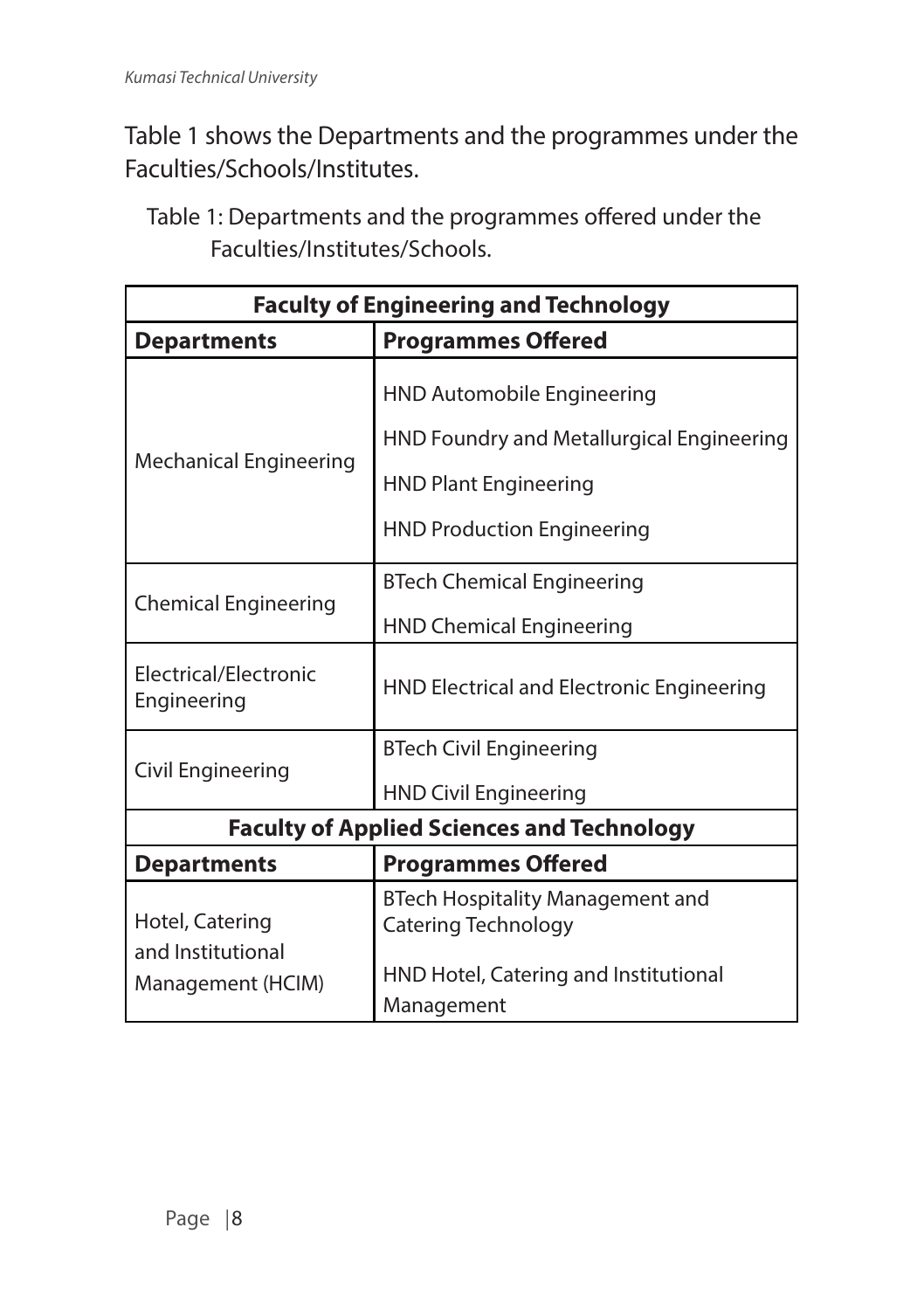|                                                 | <b>BTech Environmental Statistics</b>               |  |
|-------------------------------------------------|-----------------------------------------------------|--|
|                                                 | <b>BTech Health Statistics</b>                      |  |
| <b>Mathematics &amp; Statistics</b>             | <b>BTech Financial Statistics</b>                   |  |
|                                                 | <b>HND Statistics</b>                               |  |
|                                                 | Higher Diploma in Health Statistics                 |  |
| <b>Computer Science</b>                         | <b>HND Computer Science</b>                         |  |
| <b>Information Science</b>                      | BTech Library and information Science               |  |
| <b>Faculty of Built and Natural Environment</b> |                                                     |  |
| <b>Departments</b>                              | <b>Programmes Offered</b>                           |  |
| <b>Estate Management</b>                        | <b>HND Estate Management</b>                        |  |
| <b>Building Technology</b>                      | <b>HND Building Technology</b>                      |  |
| Interior Design and<br>Materials Technology     | HND Interior Design and Technology                  |  |
| <b>Faculty of Creative Arts and Technology</b>  |                                                     |  |
| <b>Departments</b>                              | <b>Programme Offered</b>                            |  |
| Fashion Design and<br>Modelling.                | HND Fashion Design and Textiles Studies.            |  |
| <b>Faculty of Health Sciences</b>               |                                                     |  |
| <b>Programmes Offered</b><br><b>Departments</b> |                                                     |  |
| <b>Pharmaceutical Sciences</b>                  | <b>HND Dispensing Technology</b>                    |  |
|                                                 | <b>HND Medical Laboratory Technology</b>            |  |
| Laboratory Technology                           | HND Science and Industrial Laboratory<br>Technology |  |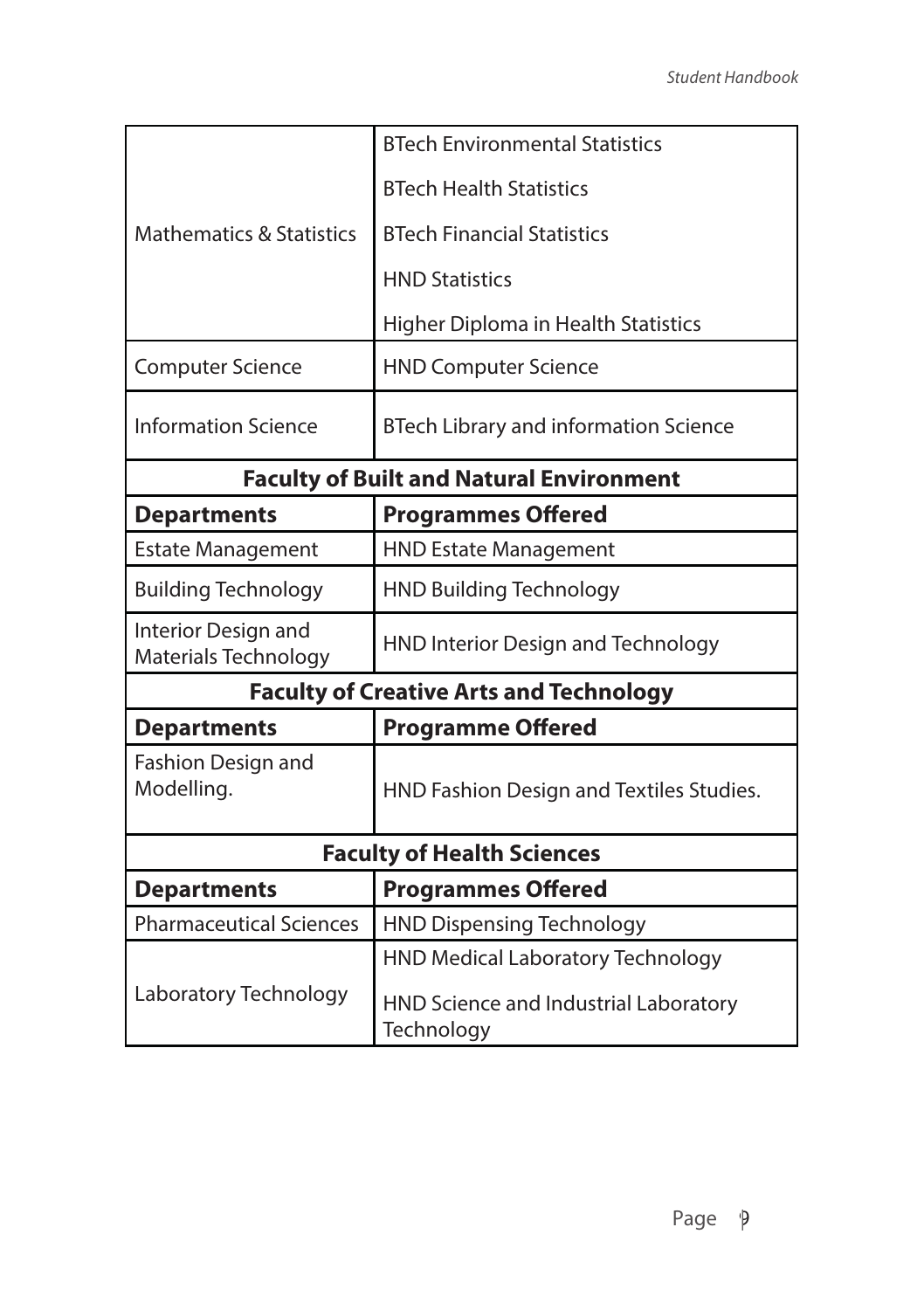| <b>Faculty of Entrepreneurship and Enterprise Development</b> |                                                               |  |
|---------------------------------------------------------------|---------------------------------------------------------------|--|
| <b>Departments</b>                                            | <b>Programmes Offered</b>                                     |  |
| Entrepreneurship and<br>Enterprise                            | HND Entrepreneurship and Finance                              |  |
| Agropreneurship                                               | HND Agribusiness and Entrepreneurship                         |  |
|                                                               | <b>Business School</b>                                        |  |
| <b>Departments</b>                                            | <b>Programmes Offered</b>                                     |  |
|                                                               | HND Accounting with Computing                                 |  |
|                                                               | <b>HND Accountancy</b>                                        |  |
| Accountancy and<br><b>Accounting Information</b><br>Systems   | Professional/Diploma in Computerized<br>Accounting            |  |
|                                                               | Postgraduate Certificate in Computerized<br>Accounting        |  |
|                                                               | <b>HND Marketing</b>                                          |  |
| Marketing                                                     | Professional/Diploma in E-Marketing                           |  |
|                                                               | Diploma in Public Relations                                   |  |
| Procurement and Supply<br>Chain Management                    | <b>BTech Procurement and Supply Chain</b><br>Management       |  |
|                                                               | <b>HND Purchasing and Supply</b>                              |  |
| <b>Management Studies</b>                                     | <b>BTech Secretaryship and Management</b><br>Studies (4-Year) |  |
|                                                               | <b>HND Management Studies</b>                                 |  |
| <b>Banking Technology and</b><br>Finance                      | Higher Diploma in Banking Technology and<br>Finance           |  |
| <b>Liberal Studies</b>                                        | <b>Servicing Department</b>                                   |  |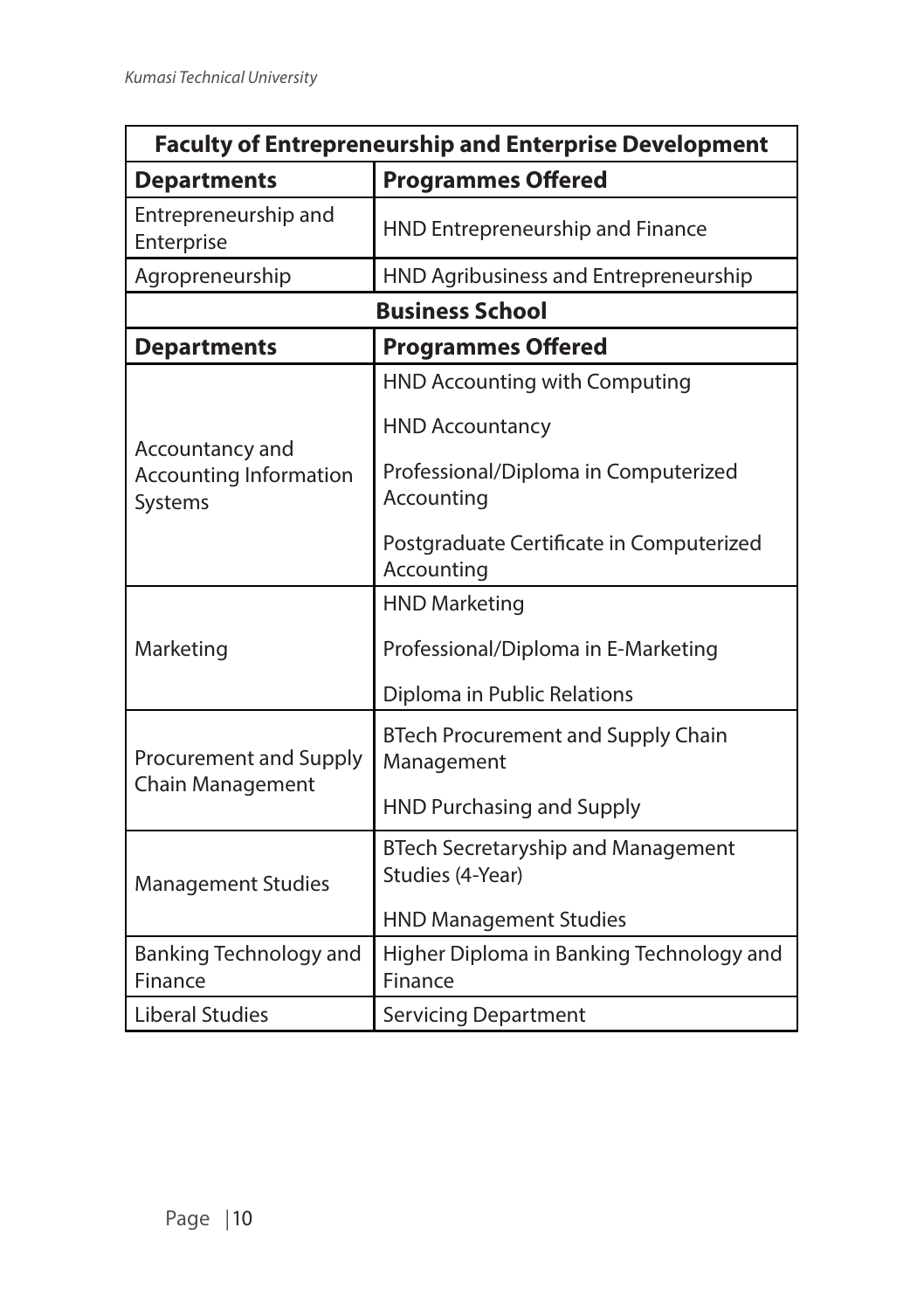### **8.1 Institute of Distance Learning and Continuing Education (IDCE)**

The Institute of Distance Learning and Continuing Education (IDCE) provides flexible learning opportunities which satisfy every circumstance and requirement.

The Institute has four main divisions, namely:

- Distance Learning
- Parallel Programmes
- Continuous Professional Development Programmes
- Diploma and Technician Programmes

All Diploma, Parallel, Weekend BTech (Top up) programmes as well as professional and Technician programmes are handled by the Institute as shown in Table 2.

Table 2: Diploma, Parallel, Weekend BTech (Top up) programmes.

| <b>Departments</b>     | <b>Programmes Offered</b>                          |
|------------------------|----------------------------------------------------|
| Parallel<br>Programmes | BTech Electrical & Electronic Engineering (Top up) |
|                        | <b>BTech Building Technology</b>                   |
|                        | BTech Civil Engineering (Top up)                   |
|                        | BTech Library and information Science (Top-Up)     |
|                        | BTech Applied Statistics (Finance Option-Top-Up)   |
|                        | BTech Fashion Design and Modelling (Top up)        |
|                        | <b>BTech Procurement Management</b>                |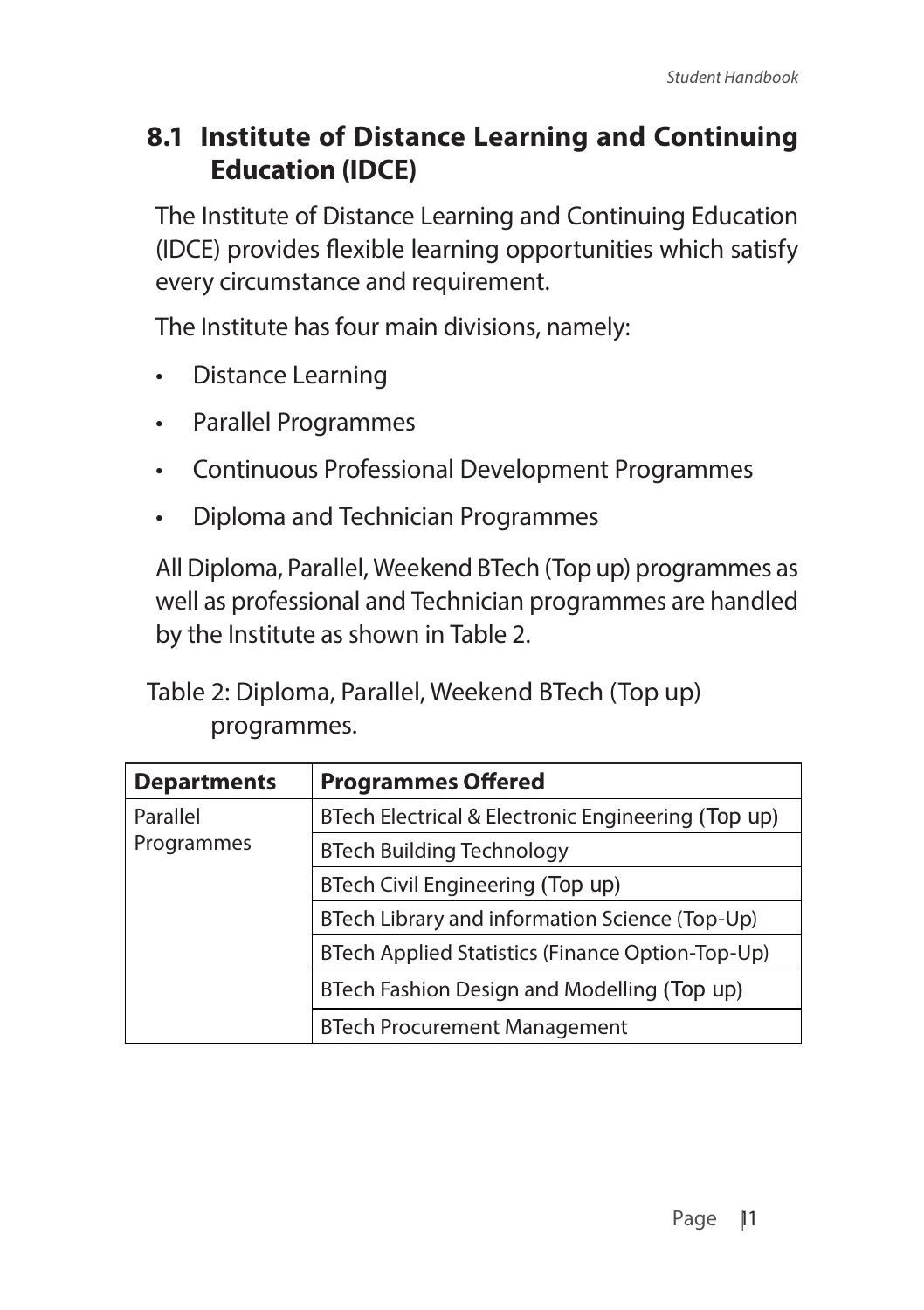| <b>Departments</b>       | <b>Programmes Offered</b>                                                       |
|--------------------------|---------------------------------------------------------------------------------|
| Parallel                 | BTech Estate Management (Top up, Weekend)                                       |
| Programmes               | BTech Marketing (Top up)                                                        |
| Cont'd                   | BTech Accounting with Computing (Top up)                                        |
|                          | BTech Secretaryship & Management Studies                                        |
|                          | BTech Entrepreneurship (Top up)                                                 |
|                          | BTech Procurement and Supply Chain Management<br>(Top-Up)                       |
|                          | BTech Procurement and Supply Chain Management<br>(4yrs - Evening)               |
|                          | BTech Secretary ship and Management Studies<br>(Top-Up, Weekend)                |
|                          | BTech Secretary ship and Management Studies<br>(4yrs - Evening)                 |
|                          | <b>BTech Hospitality Management and Catering</b><br>Technology (4yrs - Evening) |
|                          | <b>BTech Hospitality Management and Catering</b><br>Technology (Top-Up)         |
|                          | HND Accounting With Computing                                                   |
|                          | <b>HND Accountancy</b>                                                          |
|                          | HND Entrepreneurship                                                            |
|                          | <b>HND Marketing</b>                                                            |
|                          | HND Hotel Catering & Institutional Management                                   |
|                          | HND Secretaryship & Management Studies                                          |
|                          | <b>HND Purchasing &amp; Supply</b>                                              |
| Distance &               | <b>BTech Marketing</b>                                                          |
| E-Learning<br>Programmes | <b>BTech Accounting With Computing</b>                                          |
|                          | <b>BTech Building Technology</b>                                                |
|                          | <b>BTech Civil Engineering</b>                                                  |
|                          | <b>BTech Applied Statistics</b>                                                 |
|                          | BTech Electrical & Electronic Engineering                                       |
|                          | <b>BTech Fashion Design and Modelling</b>                                       |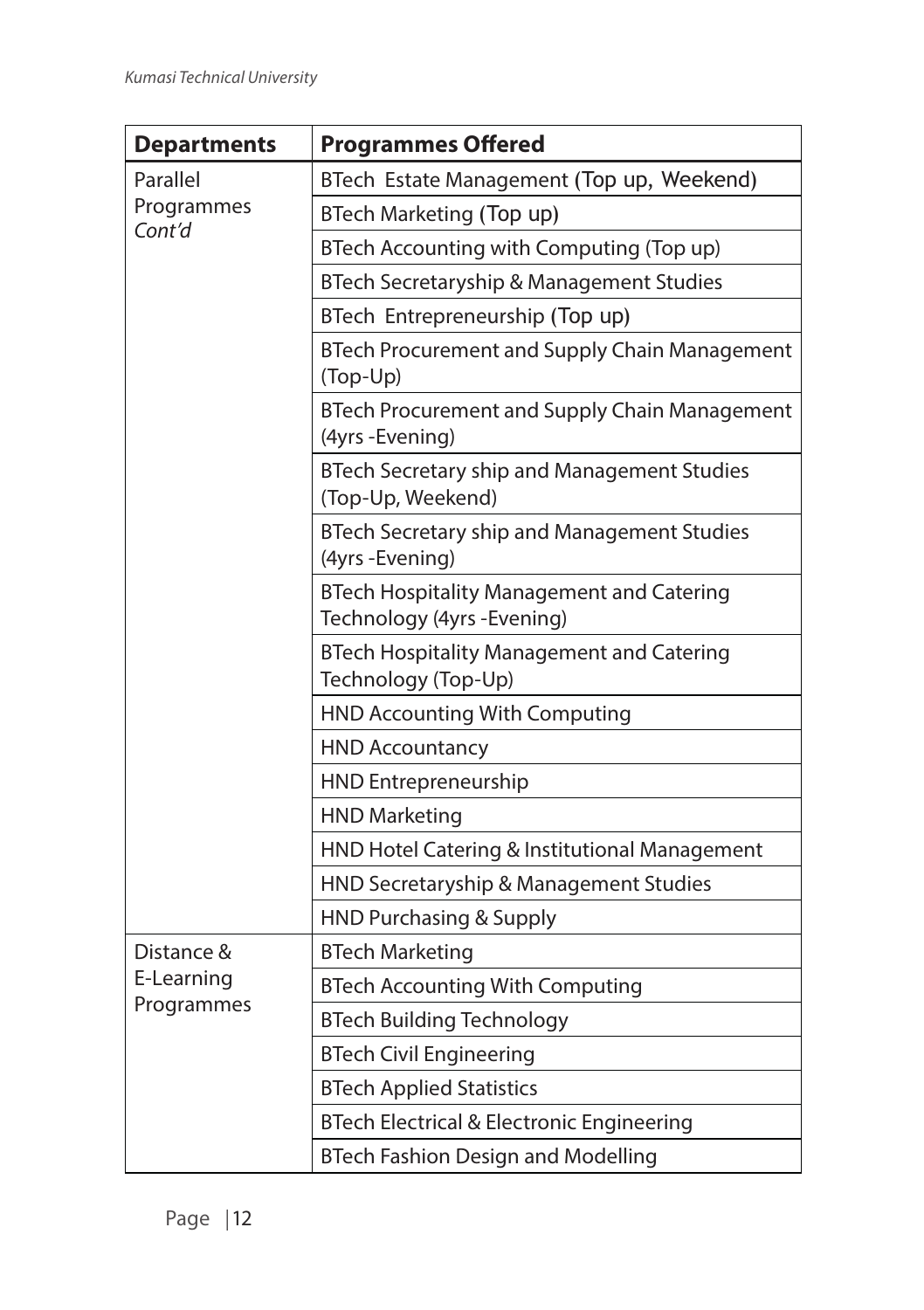| <b>Departments</b>                        | <b>Programmes Offered</b>                       |
|-------------------------------------------|-------------------------------------------------|
| Diploma and<br>Non-Tertiary<br>Programmes | Diploma in Health Statistics                    |
|                                           | Diploma in Electronic Marketing                 |
|                                           | Diploma in Computerized Accounting              |
|                                           | Diploma in Procurement & Materials Management   |
|                                           | Diploma in Banking Technology and Finance       |
|                                           | Diploma in Business Administration              |
|                                           | Diploma in Information Technology               |
|                                           | Diploma in Web Application and Database Mgt.    |
|                                           | Diploma in Hardware and Networking              |
|                                           | Diploma in Library & Information Science        |
|                                           | Diploma in Electrical/ Electronic Engineering   |
|                                           | Diploma in Fashion & Textiles Designs           |
|                                           | Diploma in Agribusiness & Finance               |
|                                           | Diploma in Banking & Small Business Mgt.        |
|                                           | Diploma in Mass Communication                   |
|                                           | Motor Vehicle Technicians (Part 1)              |
|                                           | Motor Vehicle Technicians (Part 2)              |
|                                           | Motor Vehicle Technicians (Part 3)              |
|                                           | Mechanical Engineering Technician (Part 1)      |
|                                           | Mechanical Engineering Technician (Part 2)      |
|                                           | Mechanical Engineering Technician (Part 3)      |
|                                           | Construction Technicians Course (Part 1)        |
|                                           | <b>Construction Technicians Course (Part 2)</b> |
|                                           | Construction Technicians Course (Part 3)        |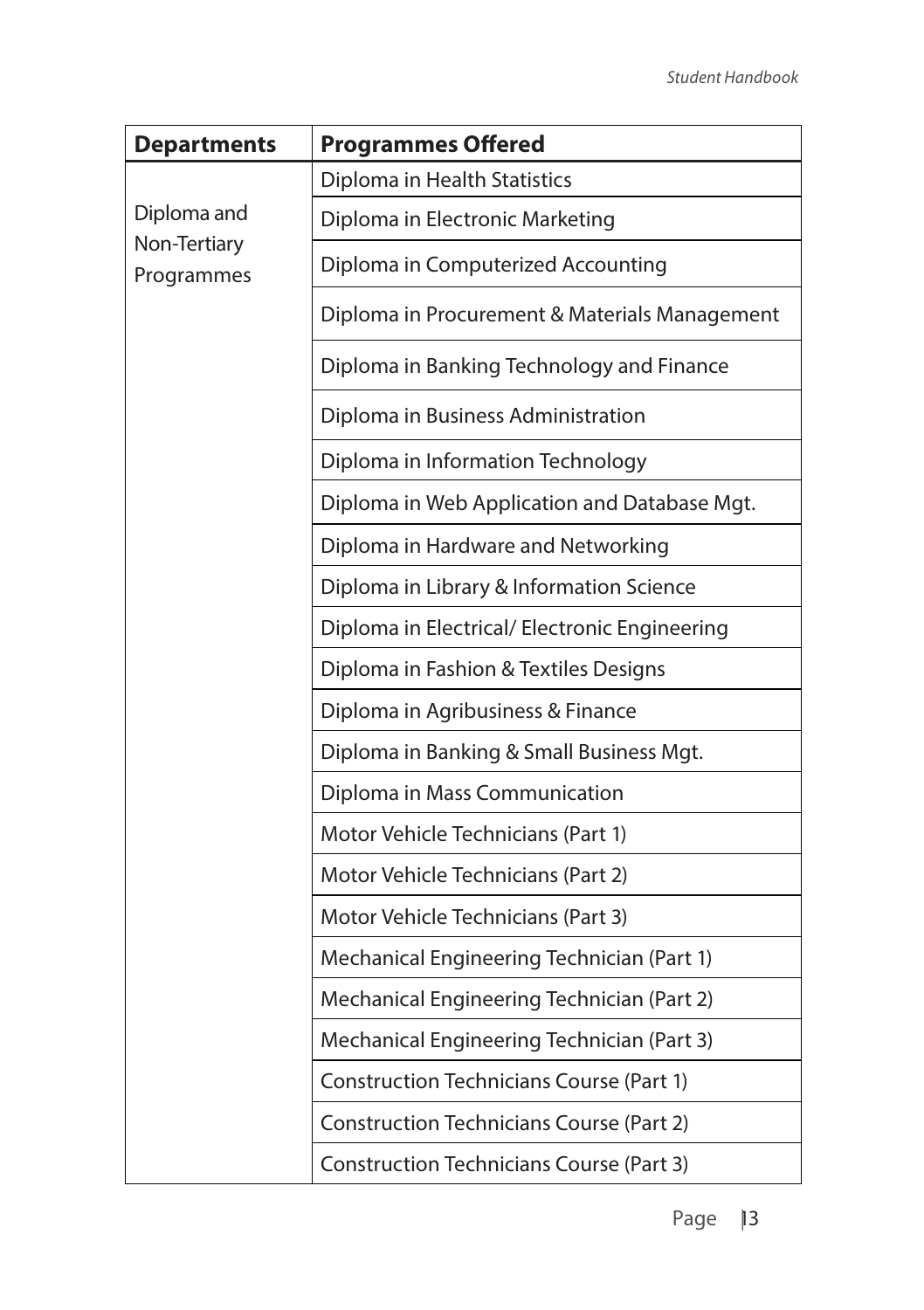### **8.2 Graduate School**

The School gives further specialised training to graduates to improve their competencies, gain better industrial standing, and enhance their personality and opportunities on the job market. Additionally, the School has a mandate to provide a platform to foster academic work and also collaborate with other institutions.

| <b>Graduate School</b>               |                                                     |  |  |  |
|--------------------------------------|-----------------------------------------------------|--|--|--|
| <b>Departments</b>                   | <b>Programme Offered</b>                            |  |  |  |
| <b>Chemical Engineering</b>          | <b>MTech Chemical Engineering</b>                   |  |  |  |
| Civil Engineering                    | <b>MTech Water and Environmental</b><br>Engineering |  |  |  |
|                                      | <b>MTech Health Statistics</b>                      |  |  |  |
| Mathematics and<br><b>Statistics</b> | <b>MTech Environmental Statistics</b>               |  |  |  |
|                                      | <b>MTech Financial Statistics</b>                   |  |  |  |

*Students can seek for more information from the Graduate School Handbook.*

### **9.0 Institute of Research Innovation and Development (IRID)**

IRID was established as part of the University's expansion drive to provide solutions to problems and challenges facing the communities and industries through research and innovation of new products and services.

The following Centres are under IRID.

- Centre for Research and Development for Technology Incubation
- Centre for Business Development and Consultancy Services
- Centre for Technology Transfer and Skills Development
- Centre for Social Science Research

```
Page | 14
```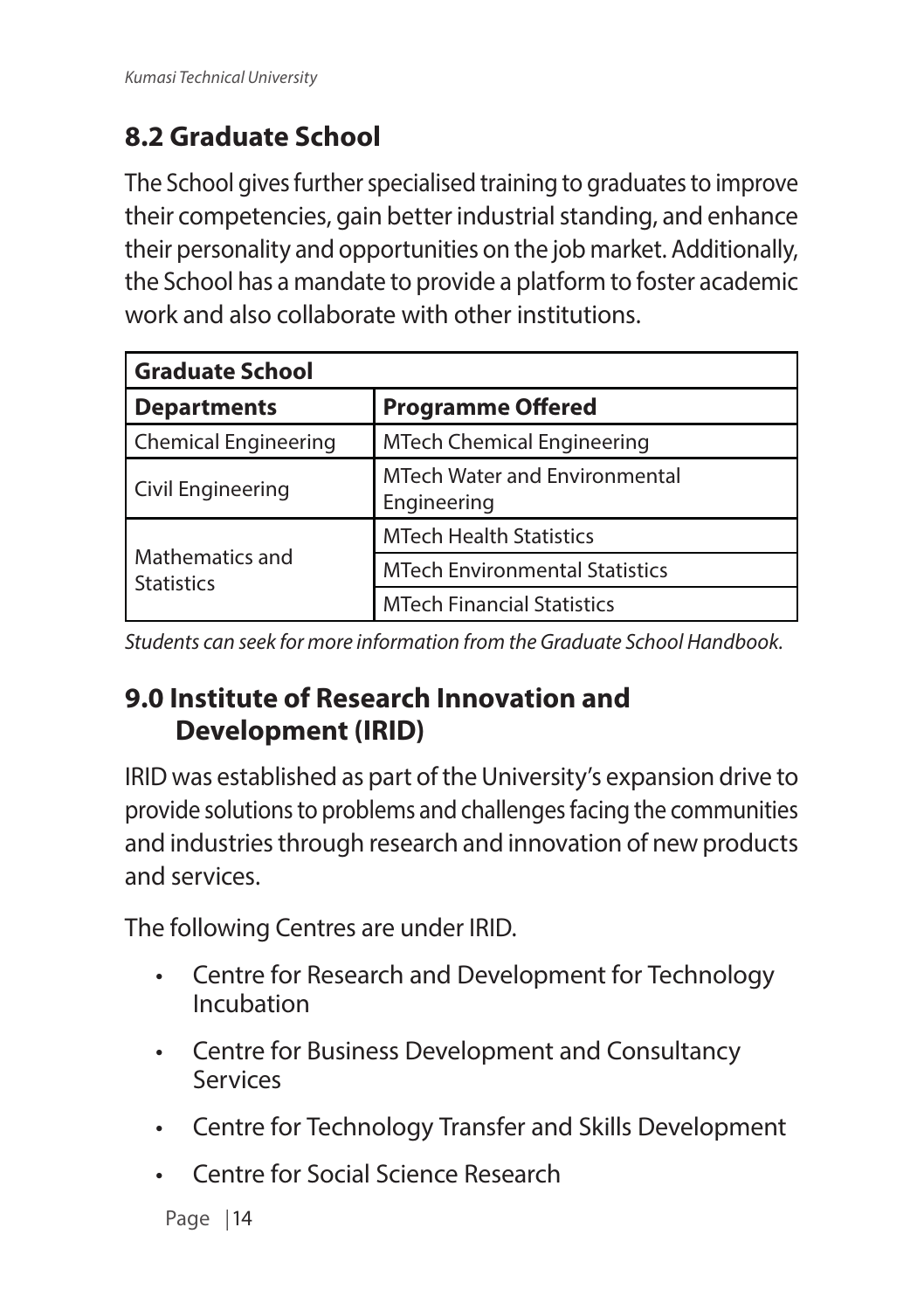• Centre for Competency-Based Learning and Development

#### **10.0. International Affairs and Institutional Linkages (IAIL)**

The International Affairs and Institutional Linkages Directorate was created to gain synergies between the University and other local and international institutions.

The Directorate has two divisions namely:

- International Affairs
- Institutional Linkages.

#### **11.0 Information Communication Technology Directorate**

The University has a well-established ICT Directorate consisting of four Divisions, namely:

- ICT Infrastructure
- ICT Services
- Academic Computing and
- Software Development

### **12.0 Halls of Residence**

The University has five Halls of Residence. They are:

#### *•Male – Main Campus*

Liberty Hall and

Ashanti Hall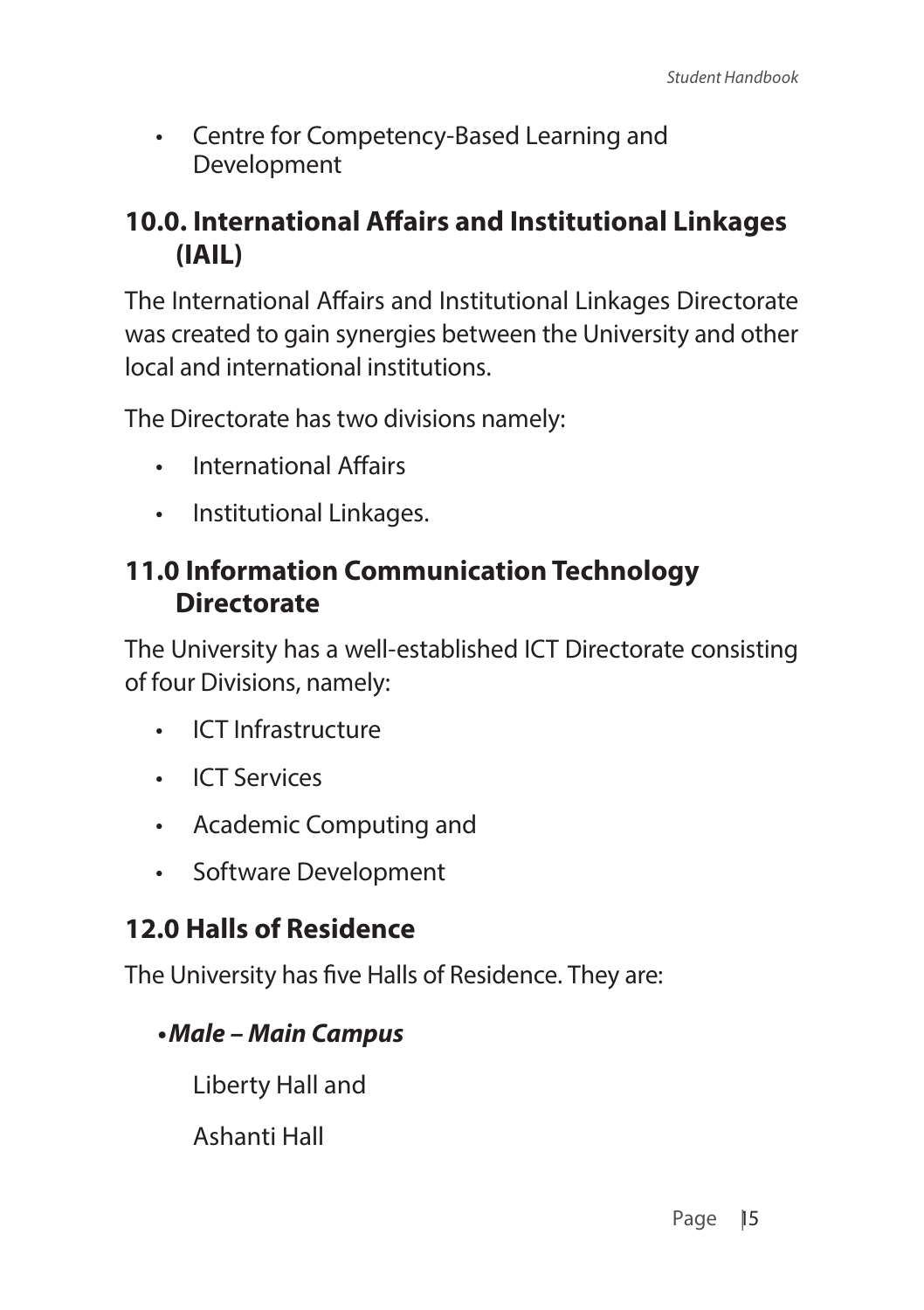#### *•Female – Main Campus*

Pat Carless Hall

### *•Mixed – Adako Jachie*

GetFund Hall and

SRC Hall

### **13.0 Guidelines for Observing Faculty/Hall/Society Week Celebration**

#### *Faculty and Departmental Week*

Should a Faculty or Department want to celebrate its week, the following officers must be served with a letter for approval.

Letter for approval should be sent to the following officers:

- Dean of Faculty
- Head of Department
- Copy of the letter should be sent to the Dean of Students.

*NB:* The letter should include the budget and programme line-up.

#### *Hall Week*

Any Hall that wants to organize its week must submit a letter for approval through the Hall Master to the Dean of Students' Affairs.

### *Society*

Any society that wants to organize its week must submit a letter for approval through the Dean of Students.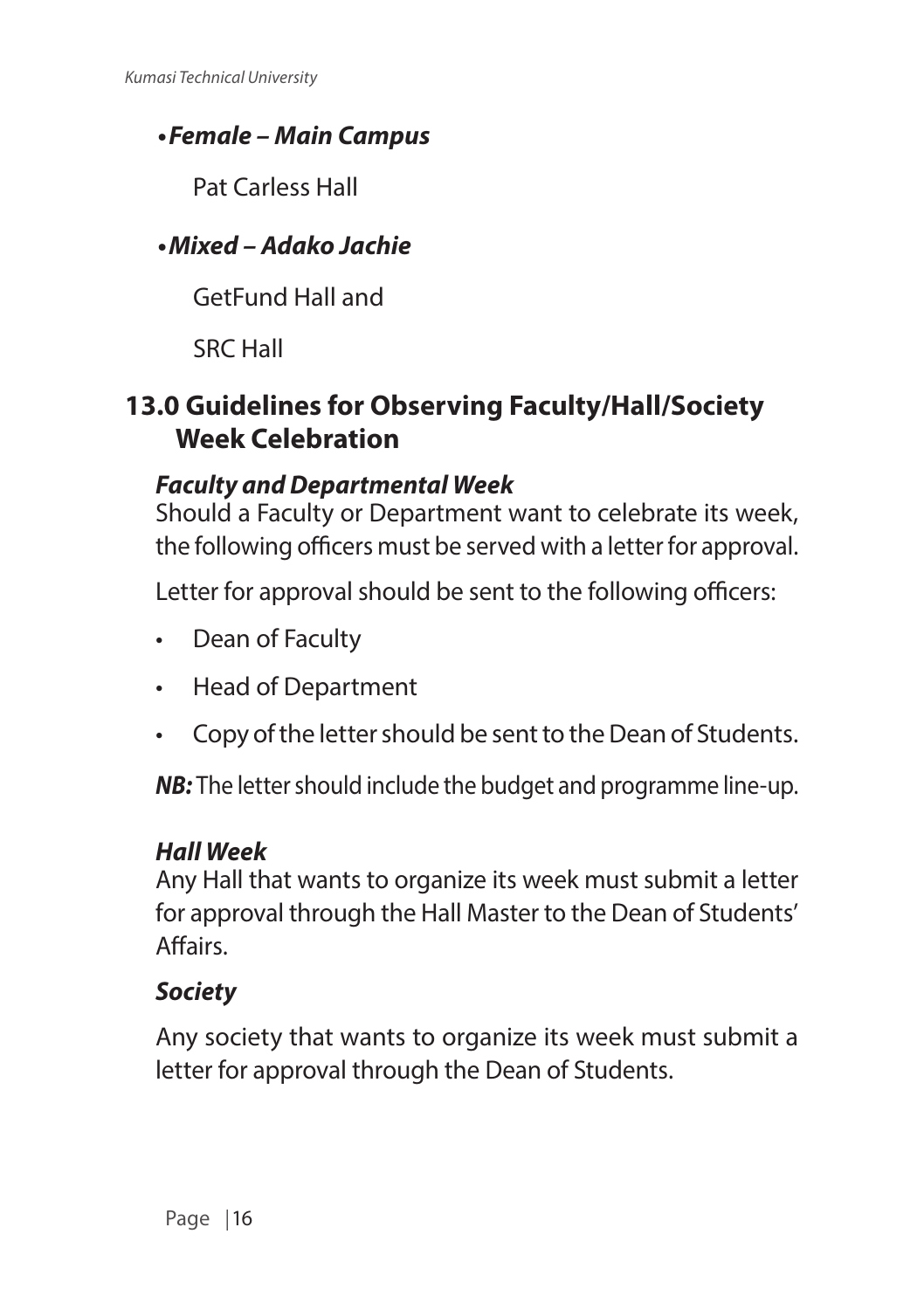#### **14.0 Public functions within the University**

(a) Permission to hold public functions within the University shall be obtained from the Registrar through the Director of Works and Physical Development.

The applicant must satisfy the following conditions:

- i. Date, time and venue of the function.
- ii. Names and description of lectures, speakers or artistes at the function.
- iii. Fulfilling any requirements prescribed by University Statutes and Regulations in relation to the holding of such public functions.
- (b) An application should be communicated in writing through the S.R.C and Dean of Students to the Registrar at least three days before the function takes place. The Registrar may impose such other requirements and conditions as may be deemed necessary.
- (c) For the purpose of this section, a public function is one to which persons other than University Staff, Students and/or persons outside the University Community are invited or entitled to attend.
- (d) The Auditorium and other rooms within the University are available under certain conditions for use by clubs and societies. In all cases, permission for use shall be obtained from the Registrar.

### **15.0 Clubs and Societies**

(a) Students shall have freedom of association. However, certain clubs like secret societies, etc. shall not be allowed in the University.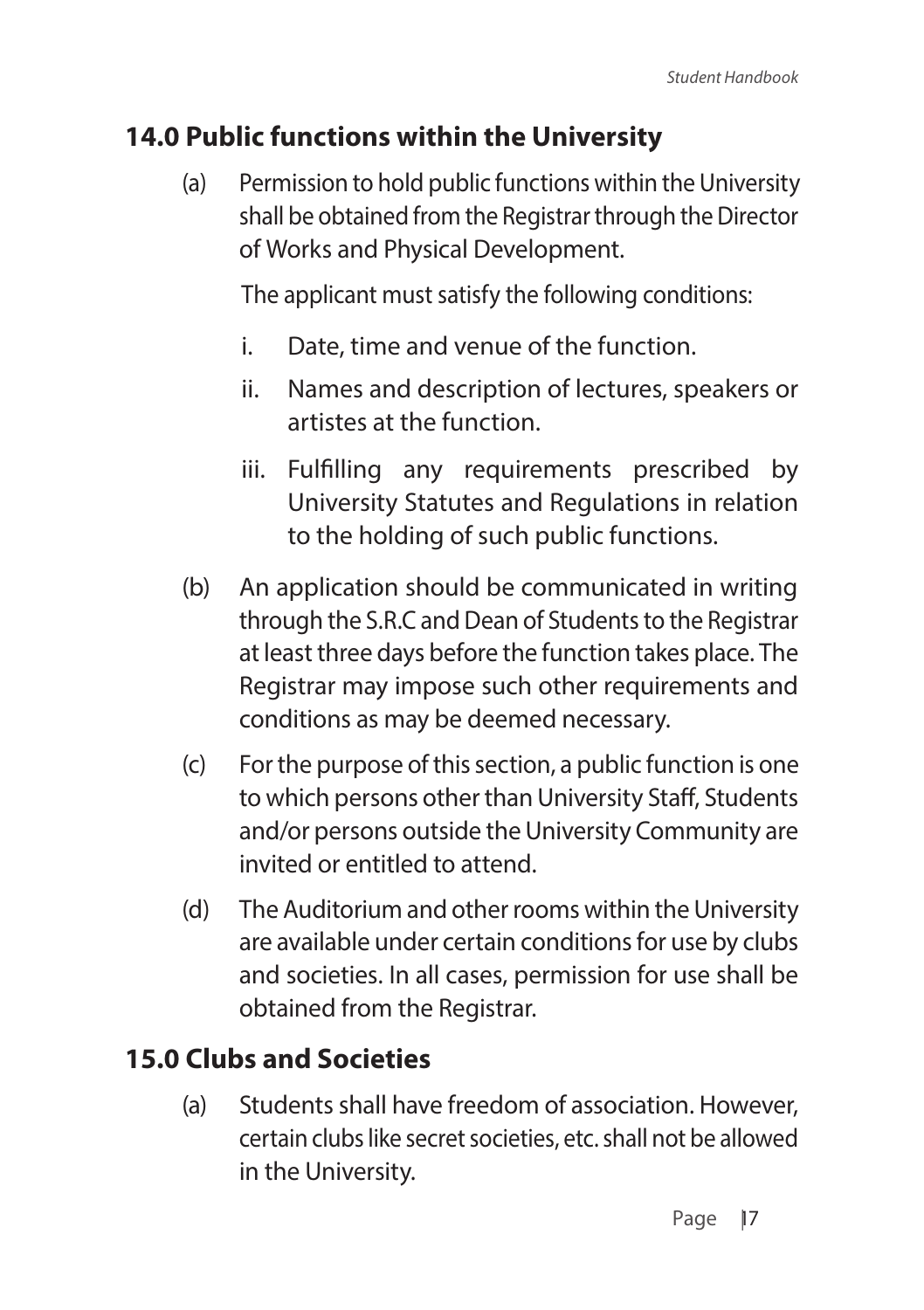- (b) Only Clubs/Societies recognized by the (Institution) Residence Committee shall be entitled to use the University facilities. Every society/club which collects or receives official funds must account for its financial operations in accordance with the University Financial and Stores Regulations.
- (c) Club and Society Secretaries are required, at the beginning of each academic year to submit to the Residence Committee, through the Dean of Students, a certified copy of their approved constitution and the particulars of Principal Officers and Committee members of their clubs and societies.

### **16.0. Academic Gown**

Academic gowns shall be worn by students on occasions to be specified by the Registrar.

### **17.0 Demonstrations and Processions**

- (a) Any student or students wishing to organize a procession/ demonstration within the University shall notify the Vice-Chancellor in writing. The Registrar and the Dean of Students shall be copied.
- (b) Such notice shall be given to the Vice-Chancellor 48 hours before the procession/demonstration begins.
- (c) The notification shall state the purpose for the procession/ demonstration and the name(s) of the organizer(s).
- (d) No procession/demonstration shall be held between the hours of 6.00pm and 6.00am except special processions like candlelight procession for which special permission shall be given.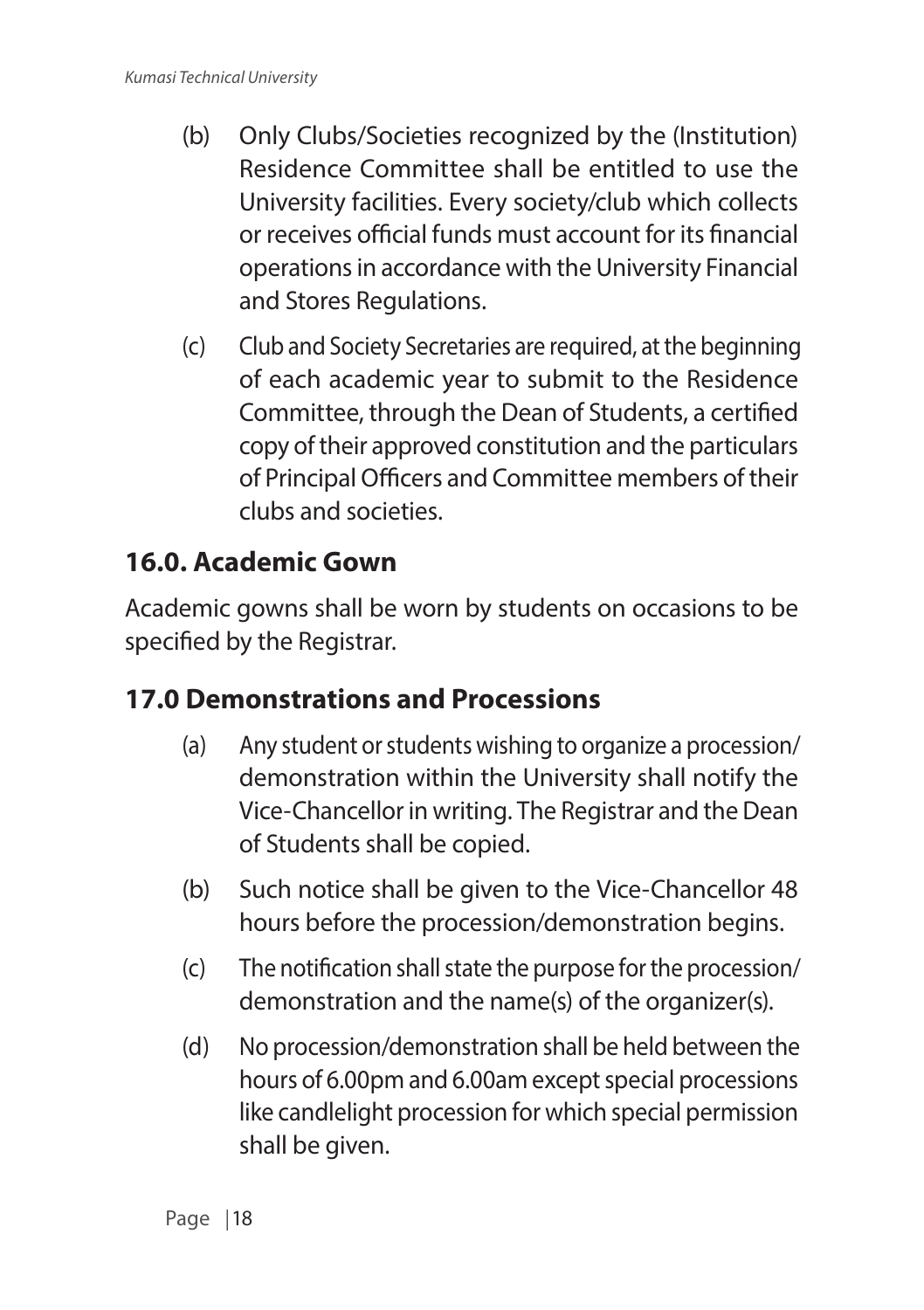- (e) During the procession/demonstration, nothing shall be done and said that might give rise to violence or cause a breach of peace.
- $(f)$  i. The organizer(s) shall be held responsible for any acts of violence that may occur during the procession/ demonstration.
	- ii. Notwithstanding sub-paragraph (i) any individual who commits an act of violence or breach of University/ Hall or Residence Regulations during any procession/ demonstration shall be held responsible for his/her action.
- (g) The Vice-Chancellor may prescribe any special conditions, limitations or restrictions as may be considered appropriate in the circumstances.
- (h) If in the Vice-Chancellor's opinion, the procession/ demonstration shall be likely to lead to a breach of the peace or cause serious interference with the work of the University, he may forbid the procession/demonstration.
- (i) The fact that a procession/demonstration is not prohibited does not mean that the University has either approved or is in sympathy with its objectives.
- (j) The Police/Army shall be alerted by the Vice-Chancellor as soon as an emergency occurs. If the situation gets out of hand or threatens to get out of hand and/or degenerates into violence the Vice-Chancellor shall ask the Police/Army or Regional Security Council to assist to restore order.
- (k) Where the procession/demonstration will involve students going outside the university, the organiser(s),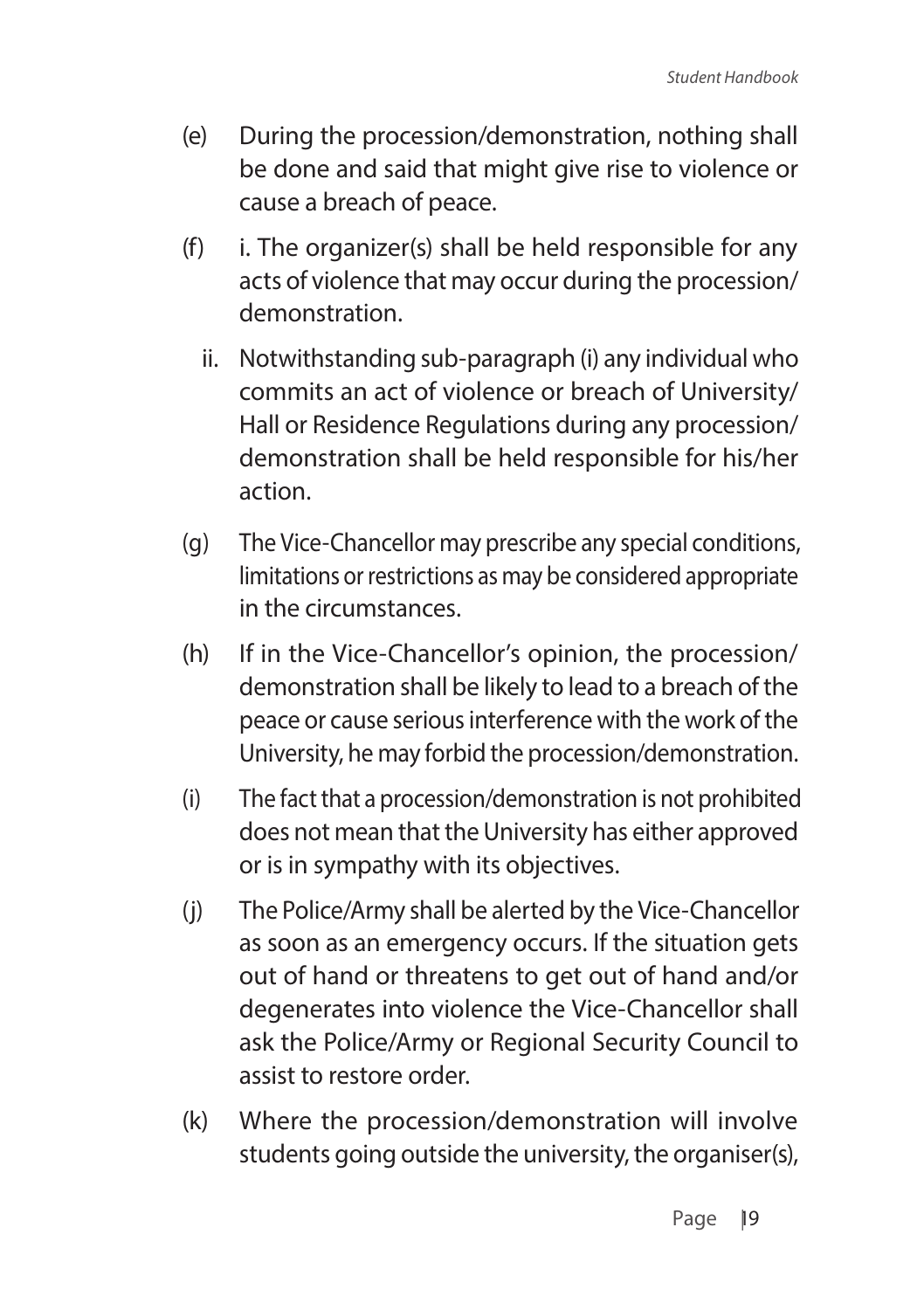after obtaining the necessary permission from the Vice-Chancellor shall also adhere to the requirements of the Public Order Act.

(l) The procession/demonstration shall follow a route approved by the Ghana Police Service and keep as close to the left side of the road as to facilitate free passage of vehicular and pedestrian movement. It shall do nothing to obstruct traffic.

### **18.0. Penalty for Unauthorized Processions/ Demonstrations**

Where students are involved in unauthorised procession/demonstration, the appropriate disciplinary actions shall be taken against the students as stipulated in the University statutes.

### **19.0. Students Newsletters/other Publications**

- (a) The Vice-Chancellor shall be informed of the intent to produce any student publication within the University and his approval shall be obtained for such publications.
- (b) A copy of each issue shall be lodged with the Vice-Chancellor and the Librarian on the day of publication.
- (c) Each issue shall state the name of the Editor, the membership of the Editorial Board and the Publisher. The membership of the Editorial Board shall be held jointly and severally responsible for the whole contents of each issue of the publication. A memorandum for the guidance of student journalist is available at the Public Relations Office.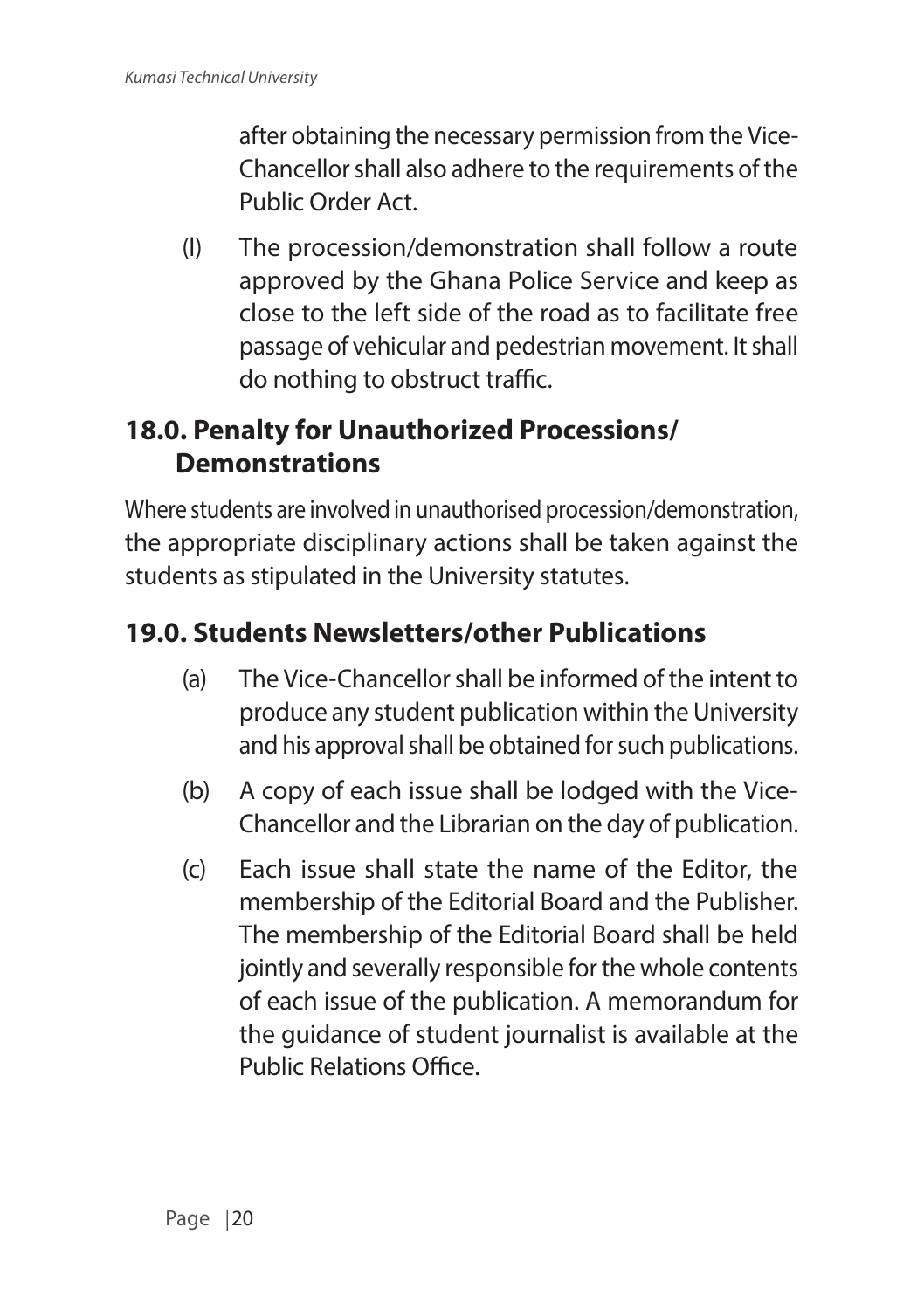### **20.0 Use of University Transport**

All requests for use of University transport must be submitted in writing to the Registrar through the Student Representative Council (S.R.C.) and Dean of Students at least seven (7) days before the date of the journey. Each requisition must contain the following:

- (a) The destination and purpose of the journey.
- (b) The date and time when the transport will be required.
- (c) The names of students who wish to travel.
- (d) Exeat or written permission from Dean of Faculty/Heads of Department

### **21.0. Communication with Outside Establishments and the Press**

- (a) Students communicating with the Press or outside establishments shall do so in their own private capacity only.
- (b) Official Information: No student shall communicate either directly or indirectly to the Press or to any unauthorized person of any official University information without authority from the Vice-Chancellor.

### **22.0. The University Library**

The University Library consists of the Lending and Reference Libraries located on the First and Second Floors of the Administration Block. Another library is located at Adako Jachie campus of the University. The function of the library is to provide resources, facilities and services needed for studying, teaching and research in the University. The Library provides access to electronic resources to users. Bindery services are also provided by the Library. The Library is a member of the Consortium of Academic and Research Libraries in Ghana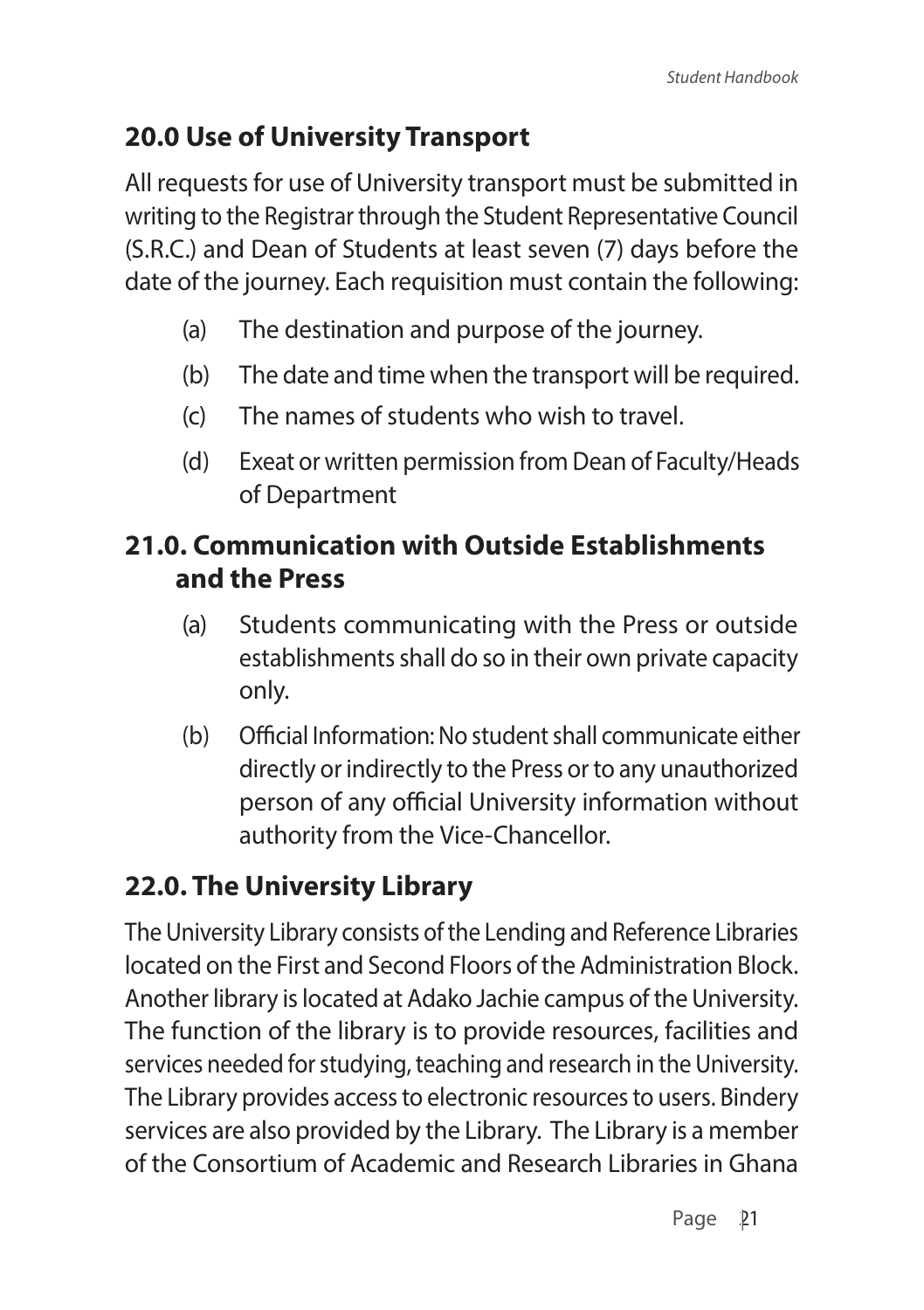(CARLIGH) and has access to a number of electronic journals and databases through CARLIGH.

### **22.1 Membership**

The membership of the Library is open to all students and staff of the University. It is also open to external users, notably members of the University's Alumni Association.

### **22.2. Services Offered**

The various activities undertaken by the Library to promote the effective use and exploitation of the available information resources include borrowing, referencing, photocopying, E-Resources, etc. It remains the central location of collections on all disciplines pursued in the University and also has in stock standard reference sources including encyclopedias, dictionaries and Vice-Chancellors' Reports. There are also collections of unpublished students' project works.

# **22.3. General Regulations and Information**

### *Use of University Library by Students*

- (a) Students are required to make themselves familiar with the regulations of the Library.
- (b) All final year students shall ensure that library books borrowed are returned and cleared by the library before leaving the University.
- (c) Bags, briefcases, hats, raincoats, umbrellas and other carriers are not allowed into the Library. They should be handed over to the Janitor who shall issue a baggage tag for identification and place them in pigeon holes for safe-keeping.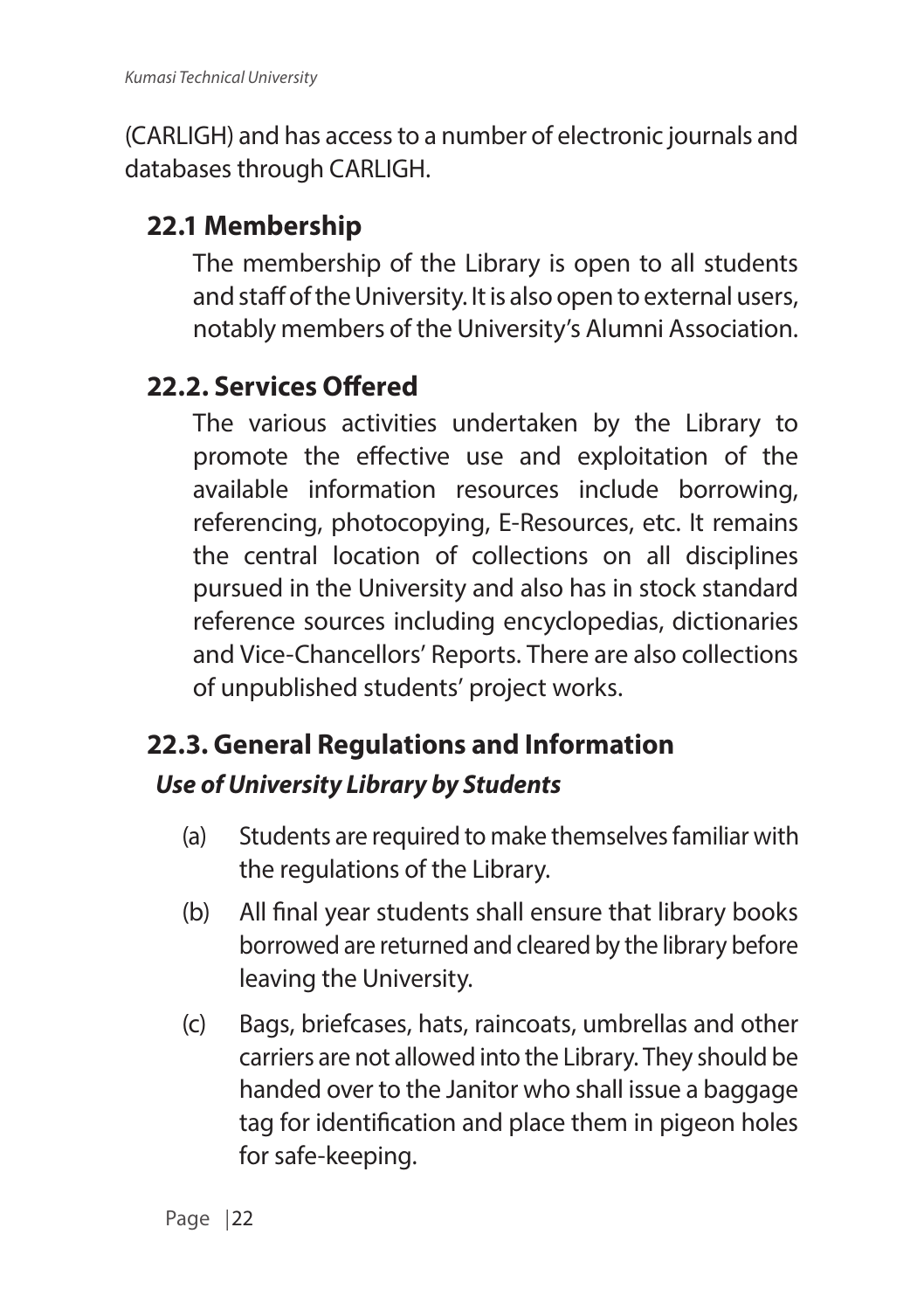- (d) Eating, drinking and smoking are forbidden within the Library.
- (e) The use of any naked light, including candles, is not allowed in the Library.
- (f) Silence should be maintained in the Library, and any other behaviour likely to disturb or inconvenience other users should be avoided.
- (g) Books consulted should not be returned to the shelves. They should be left on the tables.
- (h) Marking, mutilation and misappropriation of library materials is a serious offence and severe disciplinary action shall be taken against offenders.
- (i) Readers must submit any book(s) and materials they are carrying while leaving the Library for inspection at the Security Check Point.
- (j) All library materials and equipment must be treated with care. Any damage occurring must be reported at once. The Librarian may require any reader to pay for the cost or repair of any damaged property.
- (k) No book may be removed from the Library unless a loan form has been duly completed and properly checked out by the officer in charge of the Circulation Desk.
- (l) Students and lecturers should obtain a clearance certificate from the Library before they finally leave the University.
- (m) The use of Mobile phones is prohibited in the Library.
- (n) The electrical sockets in the Library are not meant for charging of mobile phones.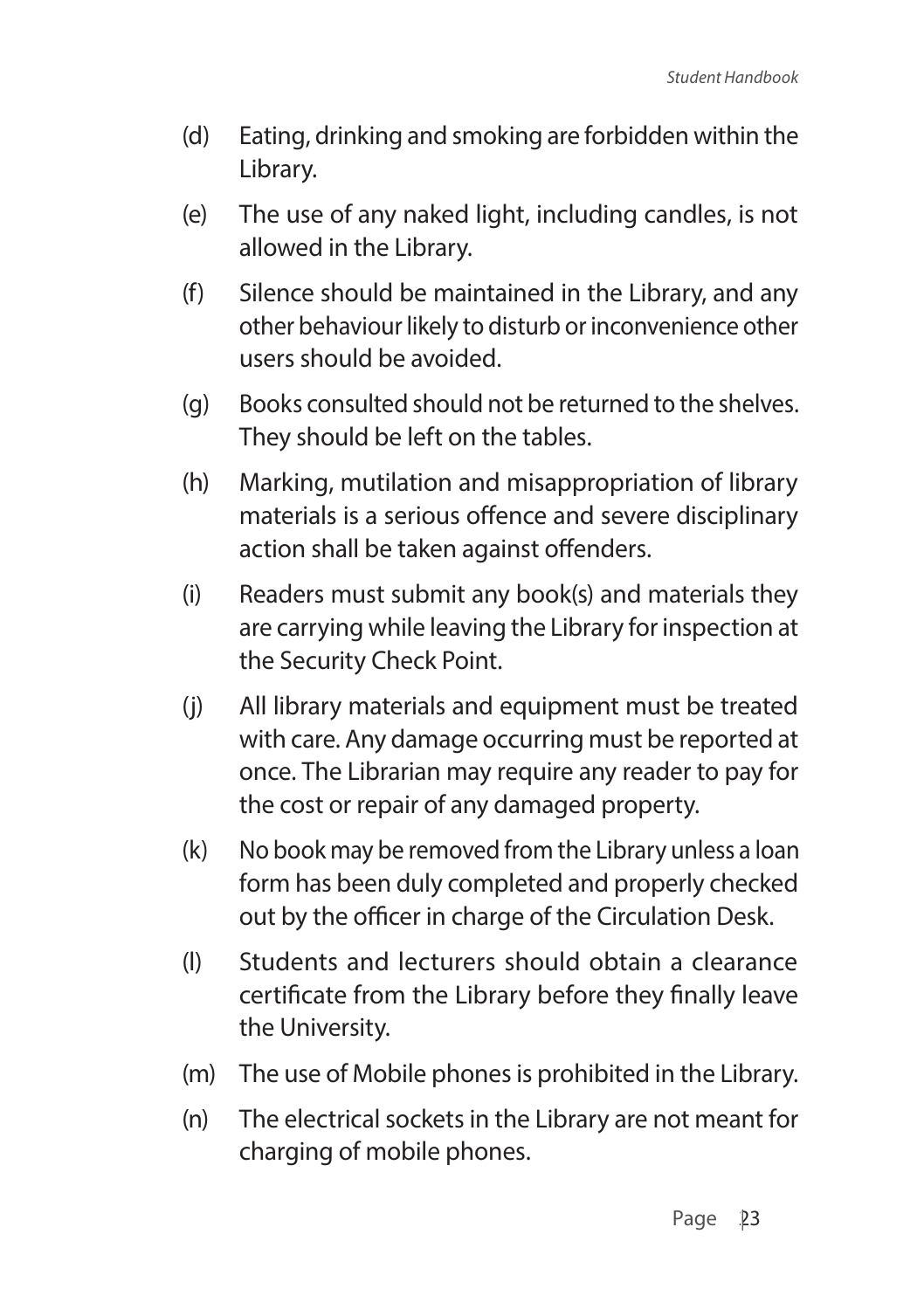The Librarian or his deputy shall be responsible for maintaining order in the Library and may require any person who exhibits disorderly or improper conduct or of any breach of regulations may be suspended from the use of the library for a stated period.

### **22.4. Sanctions**

#### *a) Failure to Return Books on due Date*

A member who commits this offence shall be liable to pay a fine at the prevailing rates determined by the library per day up to seven (7) days. Thereafter, a fine at the prevailing rate determined by the library plus loss of borrowing rights shall be imposed until the books are returned.

### *b) Misplacement of Books*

A member who reports of misplacement of a borrowed book shall be given up to fourteen (14) days to produce it. Thereafter a fine at the prevailing rate determined by the library shall be imposed until the books are returned.

### *c) Loss of Books*

A member who commits this offence shall be liable to pay double the prevailing price of the book plus servicing charges.

### *d) Stealing of Books/Periodicals*

A member who commits this offence shall be punished per the rules and regulations of the University.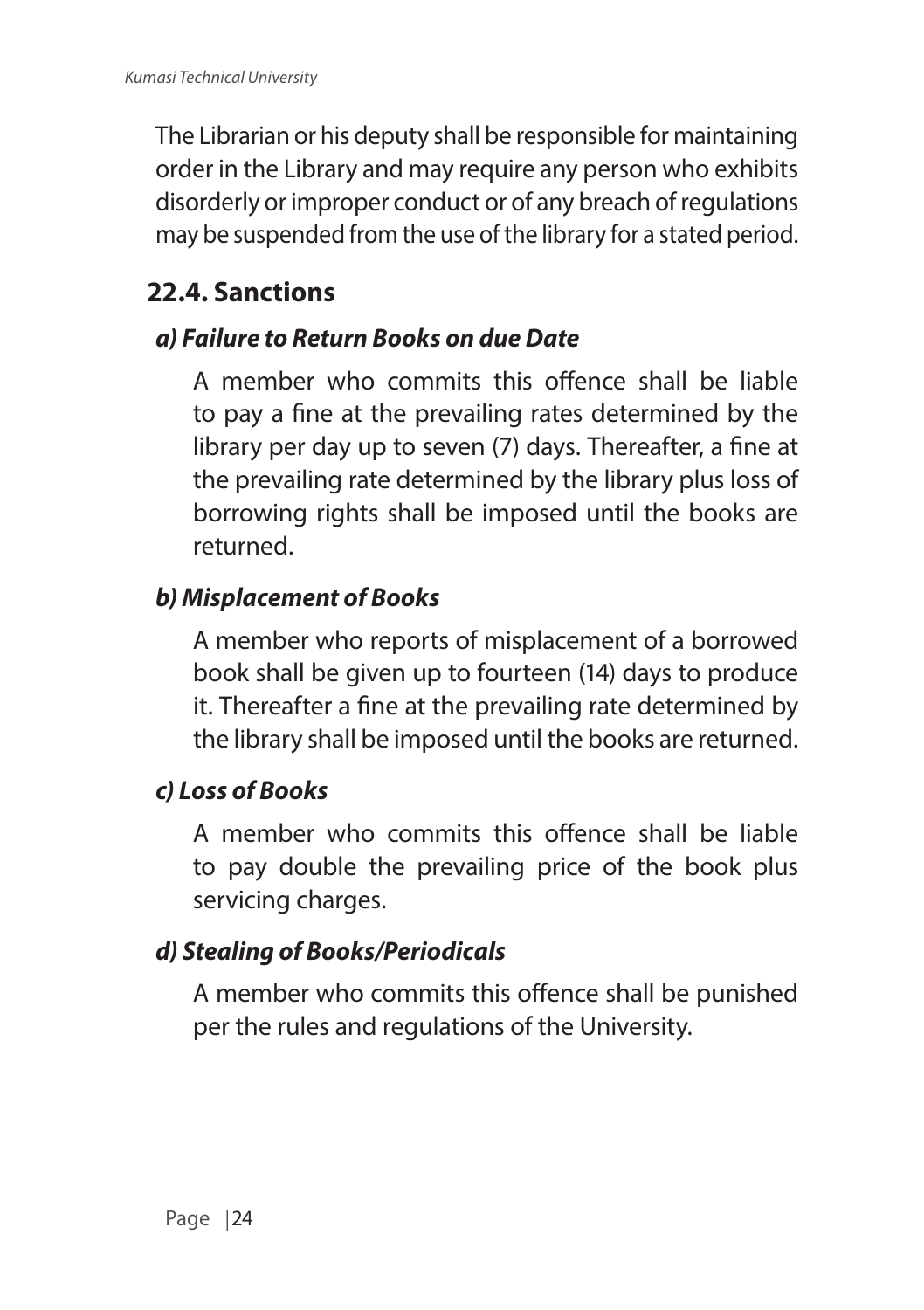#### *e) Mutilation of Books/Periodicals*

A member who tears pages, sections and illustrations from library materials shall be punished per the rules and regulations of the University.

#### **f) Writing in library books or underlining sentences**

A member who commits this offence shall pay the prevailing market price of the book and shall lose borrowing rights for one semester.

#### *g) Overdue Books*

Students who fail to return borrowed books on due dates shall be punished per the rules and regulations of the University.

#### **22.5. Registration of readers**

Students wishing to borrow books shall be registered and issued with a borrower's card which must be shown at the issuing desk.

Students are, however, requested to present their identity card/admission letters and a passport size photograph for the registration to be effected.

Registration is valid for the duration of a registered programme. A reader shall be issued with a Borrower's Card which must be shown at the Issue Desk whenever a book is being borrowed from the Library.

### **22.6. Borrowing of books**

Students are entitled to borrow two books at a time from the Library.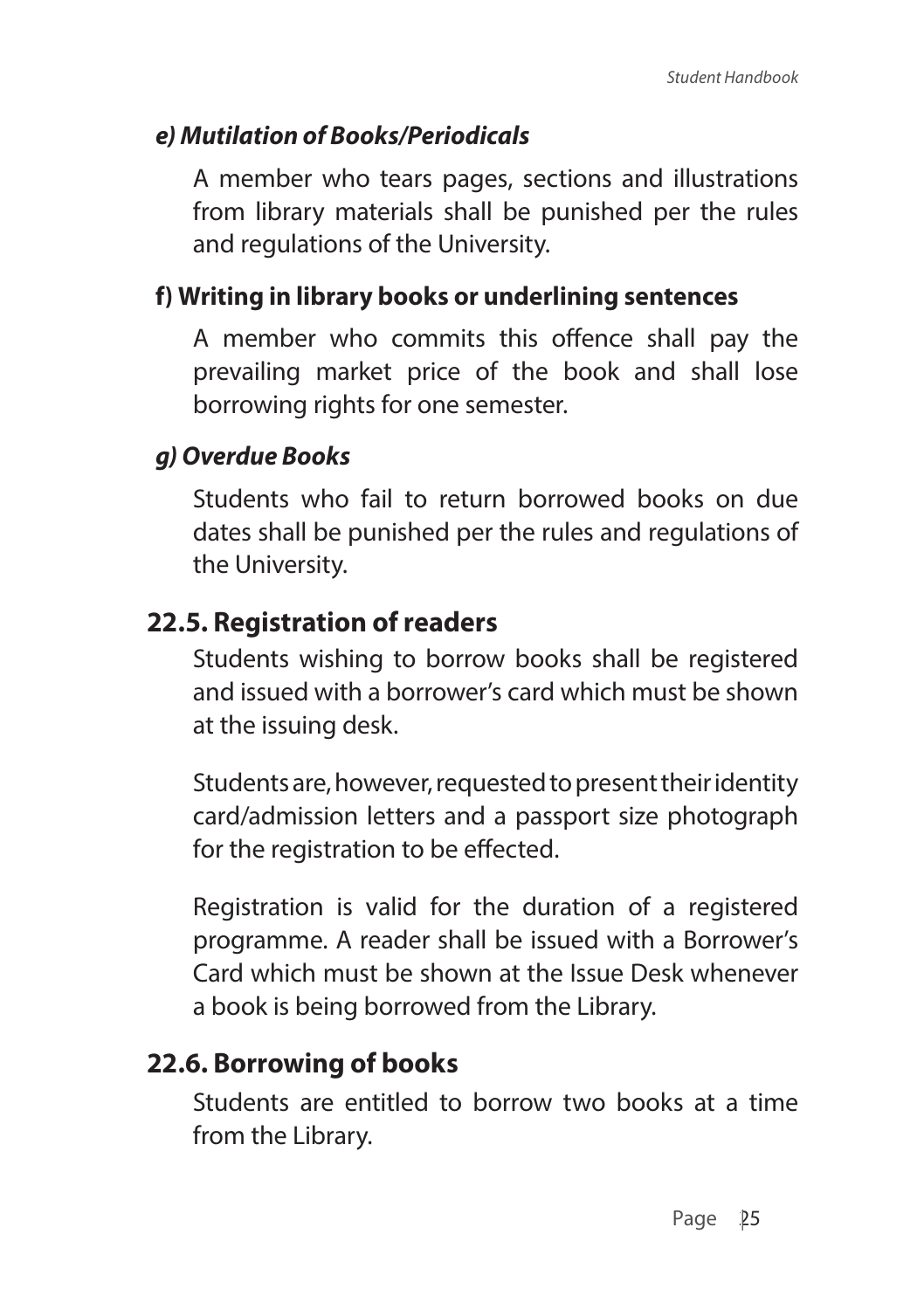### **22.7. How to Borrow A Book**

Students shall be requested to fill in borrower's form for the officer in charge to permit the student to borrow the book. See Figure 1

# **KUMASI TECHNICAL UNIVERSITY BORROWER'S FORM**

| Class        | Accession |
|--------------|-----------|
|              |           |
|              |           |
|              |           |
|              |           |
| (In capital) |           |
|              |           |
|              |           |
|              |           |

Figure 1: Borrower's Form

- (a) Borrower's Forms are in duplicate and these are interleaved with carbon paper. Make sure that the carbon paper is in a good position for the writing to appear on the duplicate.
- (b) Fill in separate forms for each book. Tear off the slips for each book after you have finished filling the information required and take these together with the books to be borrowed to the Assistant at the Issue Desk.
- (c) The latest due date on which the books should be returned shall be stamped on the due date slip inside the book issued.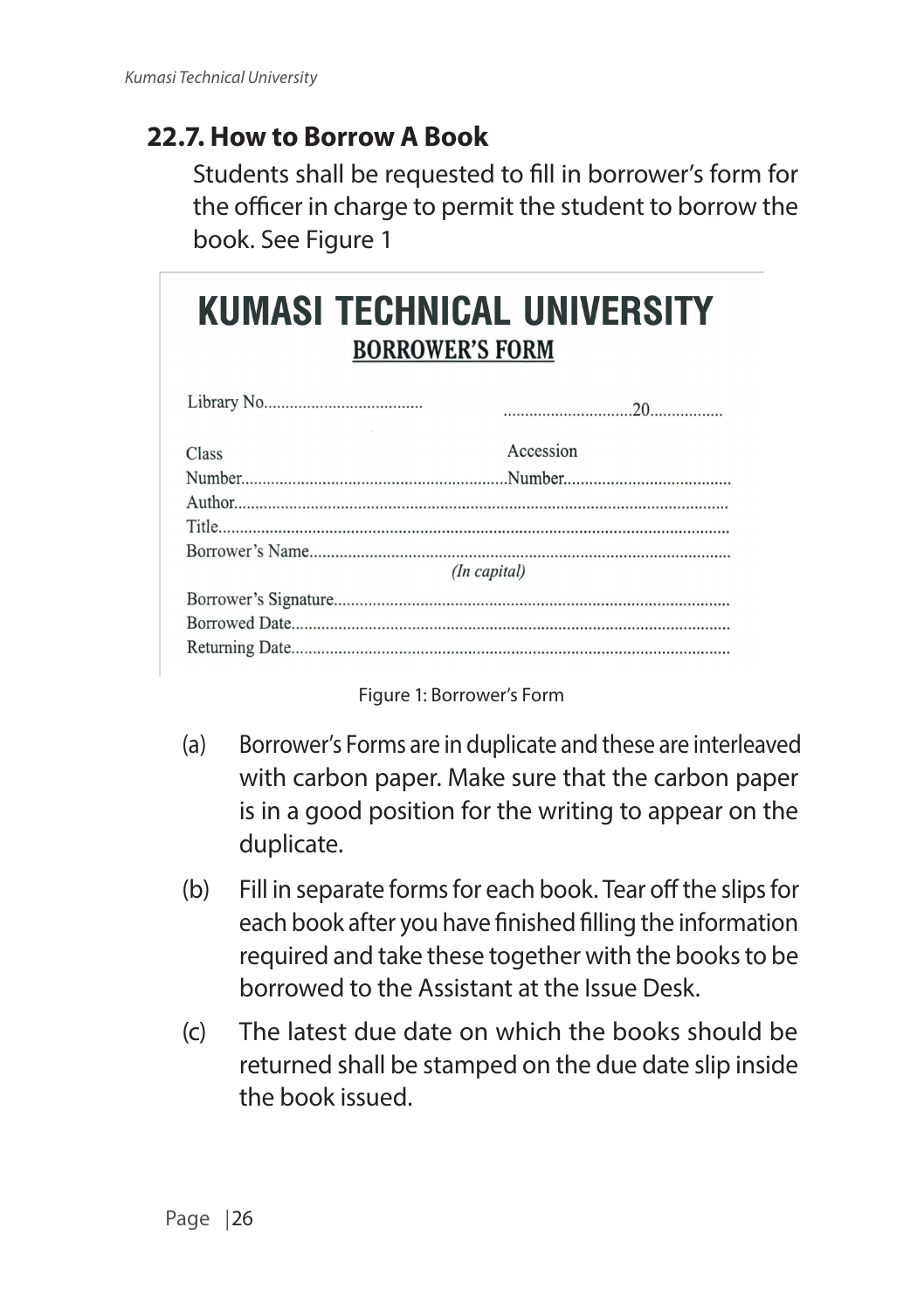## **22.8. Duration for keeping borrowed books**

- (a) The normal period for keeping a borrowed book is fourteen (14) days.
- (b) Borrowers must note that a book may be renewed on the application for only one period of a fortnight, provided no one else wants it.

# **22.9 Opening Hours**

When the University is in session, the Library opens as follows:

- Mondays Fridays:  $9:00$  am  $10:00$  pm
- Saturdays: 9:00 am 3:00 pm

Examination Period

- Monday Saturday: 9:00 am 10:00 pm
- Sundays: 3:00 pm 10:00 pm

During vacations, the Library opens as follows:

• Monday – Friday: 9:00 am – 5:00 pm

# **23.0 Social Life on Campus**

Students' social life on University campus is regulated by the Junior Common Room Committees (J.C.R). The JCR Committee coordinates activities of the student body and the authorities in their respective Halls.

The SRC executive appointed from campus-wide election, is responsible for the coordination of the activities of the various J.C.R Committees.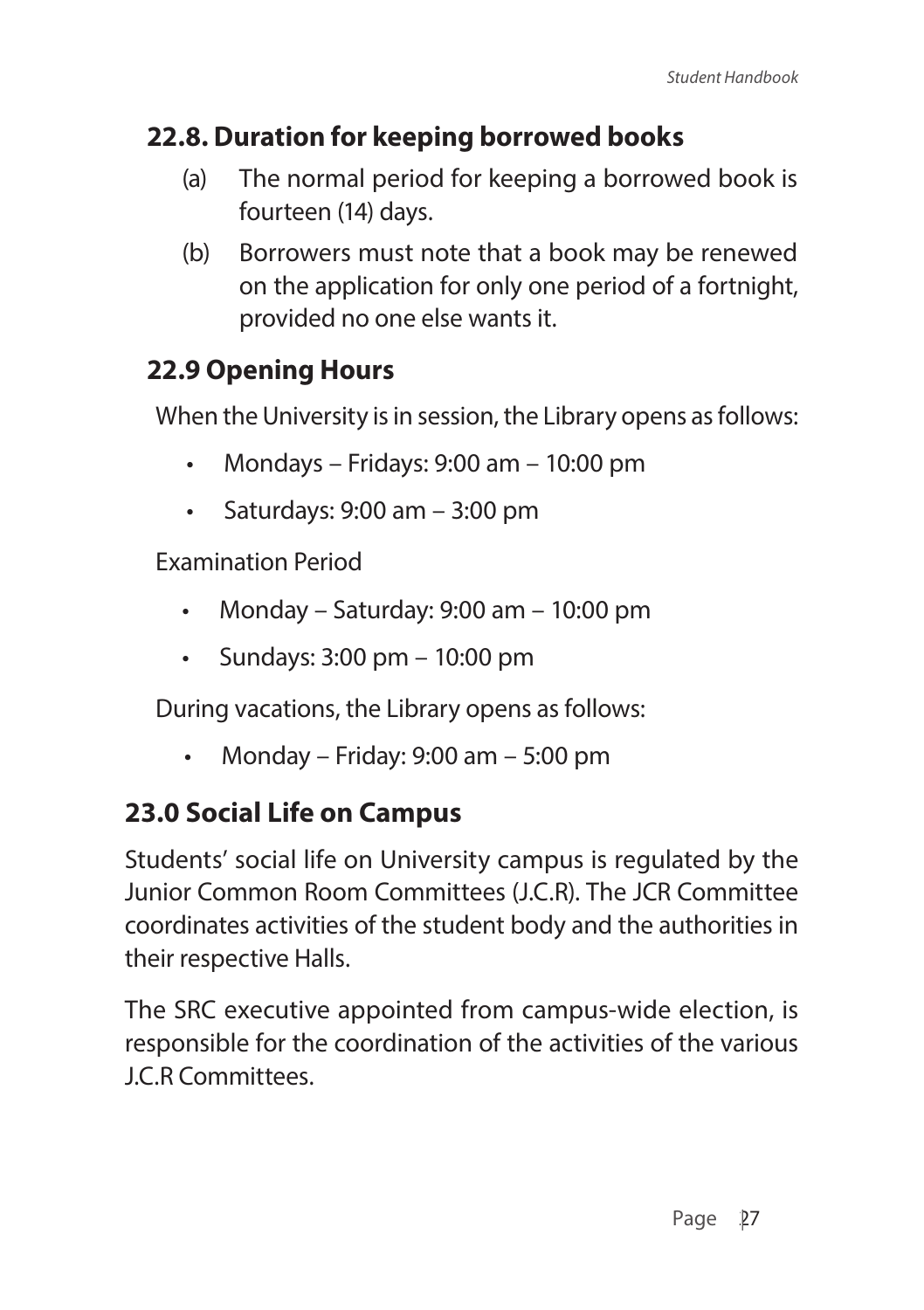# **23.1. The Sports Complex**

The Sports Complex comprises volleyball, basketball, tennis and badminton courts. It is designed to enable students to enjoy extra curricula activities and help them to develop their sporting skills.

## **23.2. The School Gymnasium**

The School has a gymnasium which is close to the Sports Complex and it is designed to enhance the health and fitness of staff and students.

However, it is open to the public at a fee. Students and Staff have to subscribe and pay monthly dues at a reduced rate. The gym is equipped with modern gym facilities and has a massaging centre.

## **23.3. Restaurant and Canteen Services**

The University has a canteen at the ground floor of the S.R.C building and another behind the Old Great Hall, which provide meals from Monday to Saturday.

The Hotel, Catering and Institutional Management Department of the University also provides restaurant services to members of the University as well as the general public from Monday to Friday.

## **24.0. Regulations for Students**

### **24.1. General Academic Regulations**

### **24.1.1 The Semester Calendar**

The academic year consists of two semesters. The first semester commences in September and ends in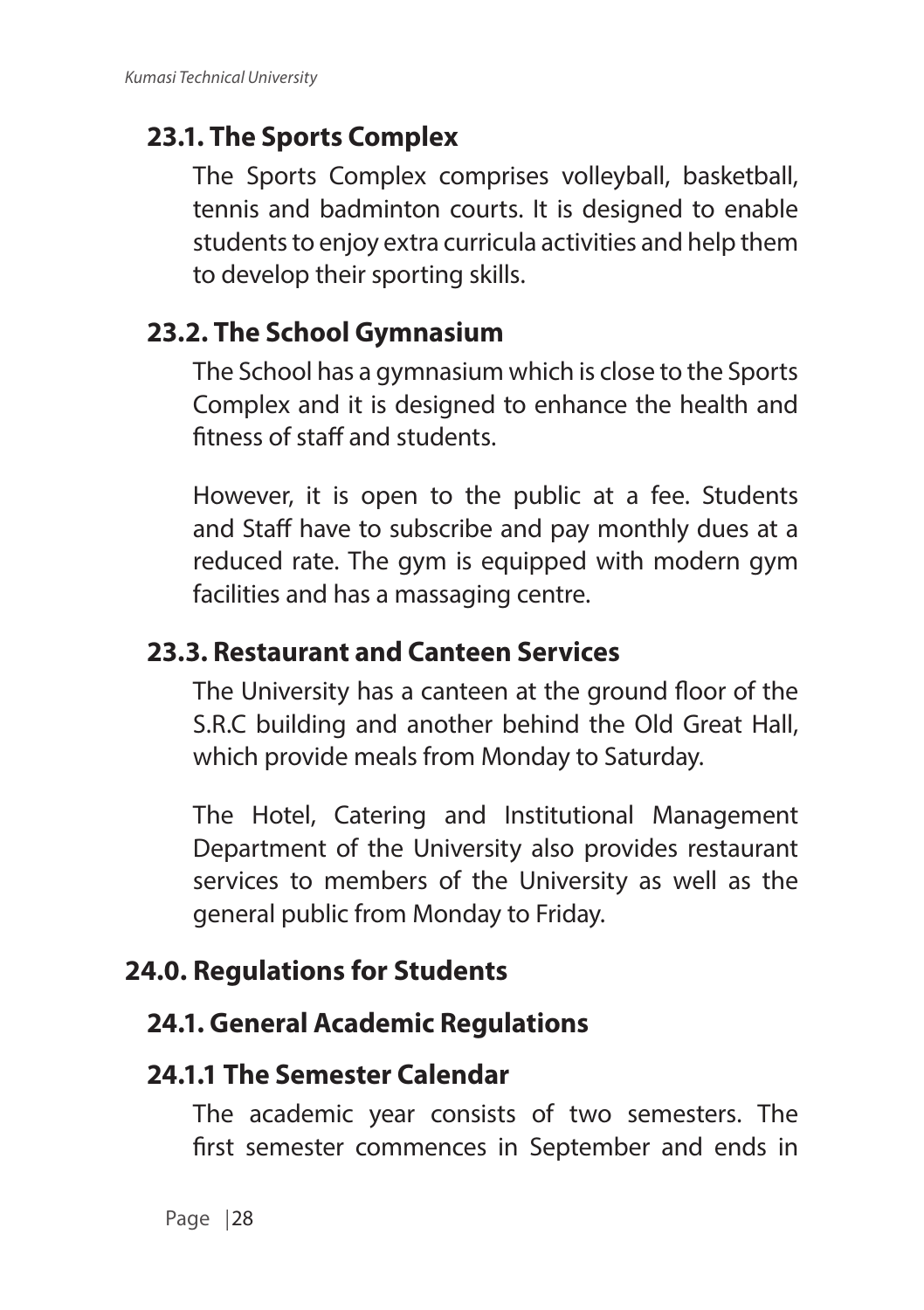December while second semester runs from February to May. There are sixteen weeks in each semester.

There shall be a break for vacation of  $3 - 4$  weeks between the end of first semester and the beginning of second semester.

## **24.1.2. Industrial Attachment**

All students enrolled on the Higher National Diploma and Bachelor of Technology programmes are required to undergo experiential training or industrial attachment during vacation.

#### *a) Arrangement for industrial attachment*

Students are encouraged to find industries close to their residential areas in order to avoid problems with accommodation and transportation.

Students are further encouraged to contact the Industrial Liaison Office team for support and advice.

Industrial Liaison Office shall also arrange industrial attachment for students who are unable to find their own.

#### *b) Time and duration*

The industrial attachment starts in June and ends in August for the first and second academic years. The duration for each industrial attachment shall not be not less than eight (8) weeks. The cumulative period for the two sessions of the programme shall not be less than sixteen (16) weeks for HND students. (Some Departments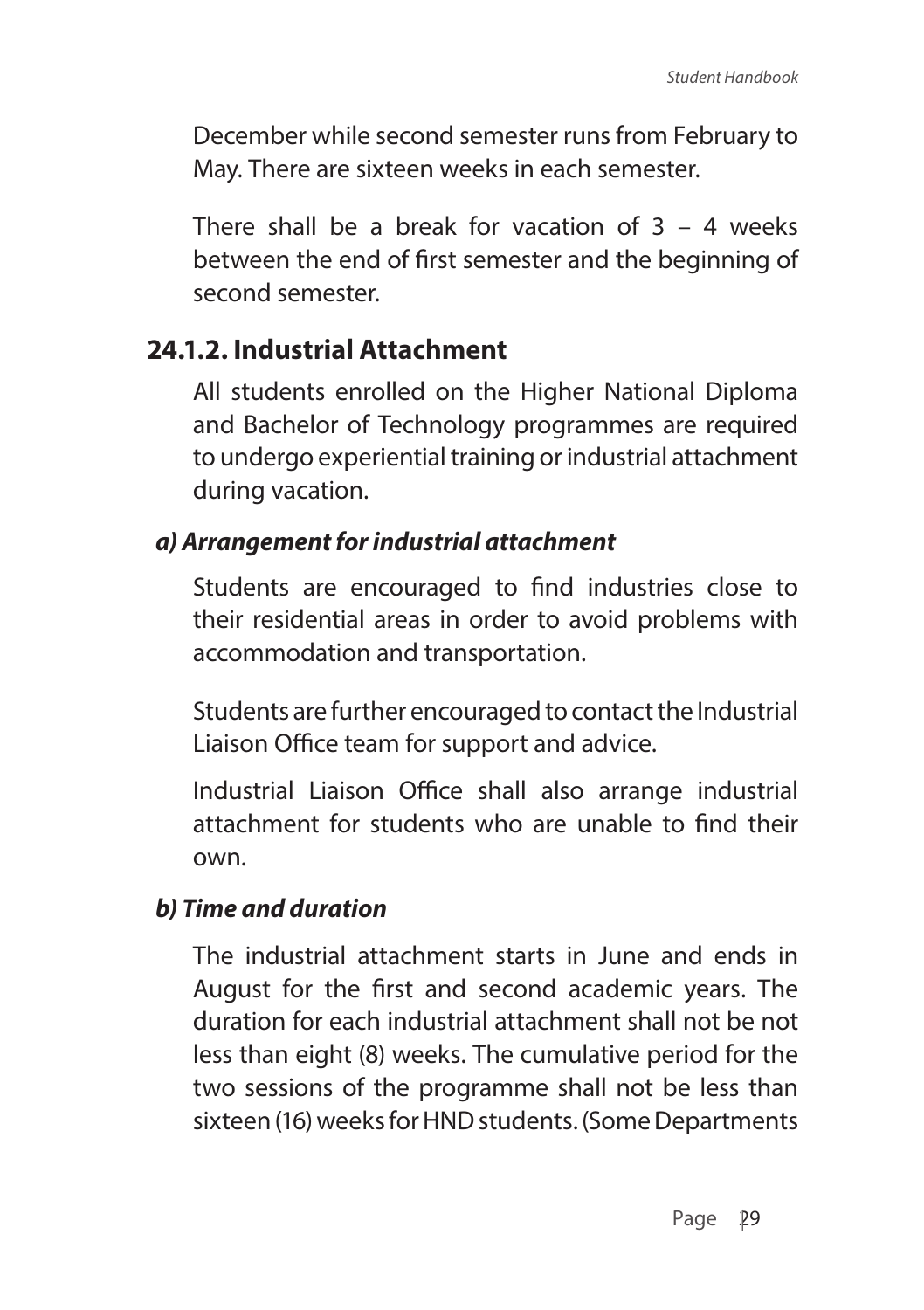have special arrangements for other catergories of programmes).

#### *c) Assessment*

The industrial attachment is assigned certain number of credit hours and each student shall be required to write a report at the end of each session of attachment. Students who shall satisfy the required number of credit hours shall in addition to the reports from the industry be graded for the award of diploma/degree.

## **25.0 Orientation and Registration**

New students are required to undergo orientation at the beginning of the academic year. The orientation programme shall involve the faculties, departments and other recognized bodies of the institution.

The purpose of the orientation shall include the following:

- (a) To welcome the fresh students and help them to adjust and settle down in the University.
- (b) To guide the students through the registration procedure.
- (c) To introduce the various facilities of the University to the Students.
- (d) To create awareness of the rules and regulations with regard to students rights, privileges, obligations and responsibilities.

# **26.0 Matriculation**

A matriculation ceremony is held every year during the first semester to formally initiate freshmen/women into the University.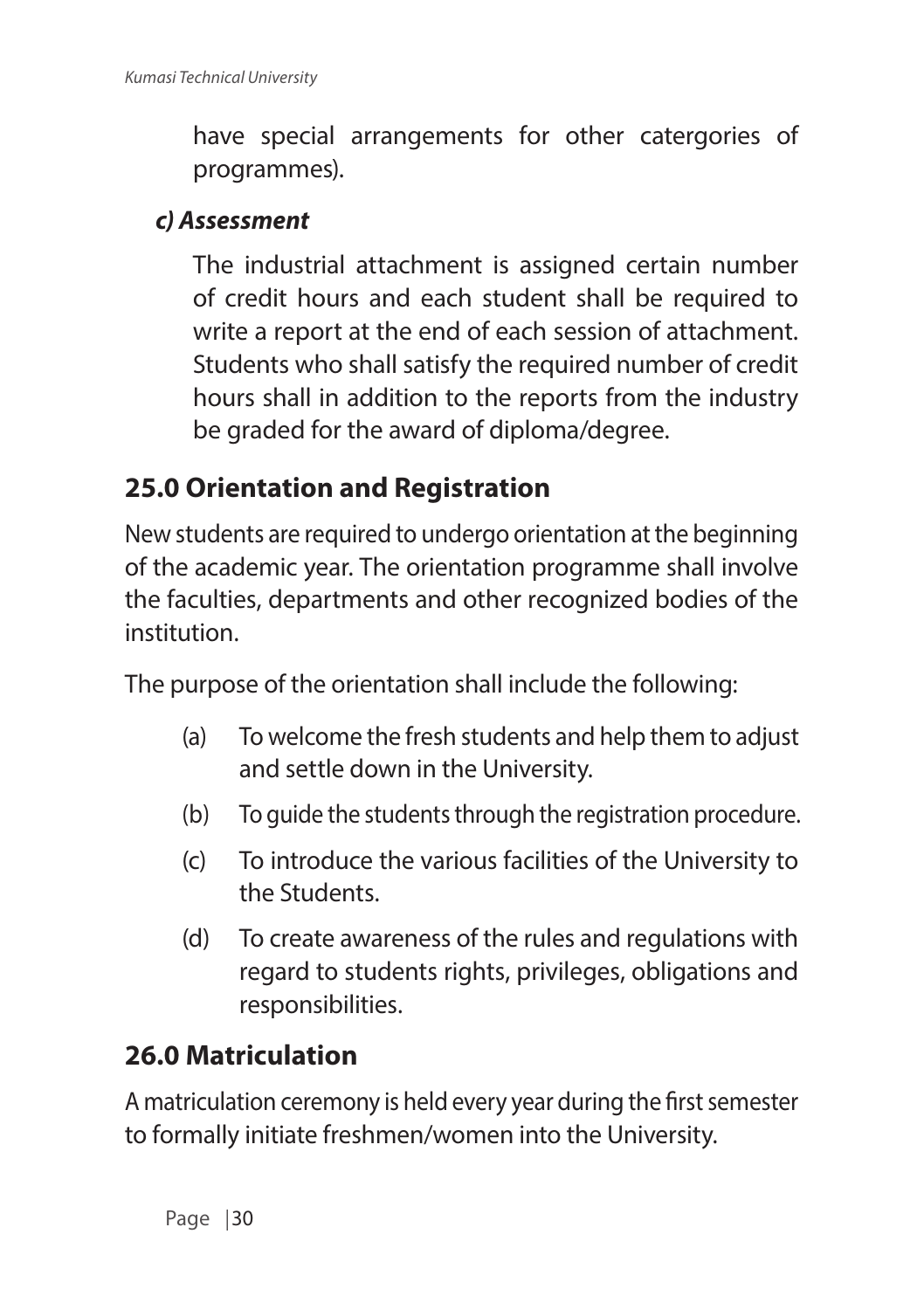- (a) All fresh students, except alumni of the University, shall be matriculated on the date advertised.
- (b) All matriculates shall sign the matriculation cards at their Departments.
- (c) Any student who does not undergo the matriculation ceremony and sign the matriculation card is not a bona fide student of the University.

# **27.0 Identification Card (ID)**

Each student shall possess a University identification card and must visibly displace such ID card at all times. In the event of loss of the ID Card, a report must immediately be made to the Registrar through the Head of Department for replacement at a fee.

# **28.0 School Fees**

School fees are determined annually by the Academic Board subject to approval by the University Council. All students are required to pay their fees in full within the first week of the first semester. Failure to pay school fees within the stated period may lead to the loss of student's status.

# **29.0 Reading of Notices**

All official communication from the University Authorities are posted on designated notice boards, official bulletins and website of the University. It is the responsibility of each student to read such notices and adhere to its content.

# **30.0 Enforcement of Regulations**

Members of the Academic Staff, the Academic Board, Residence and Housing Committee, the Senior Administrative Officers, Hall Officers and all other staff, so authorized for the purpose, shall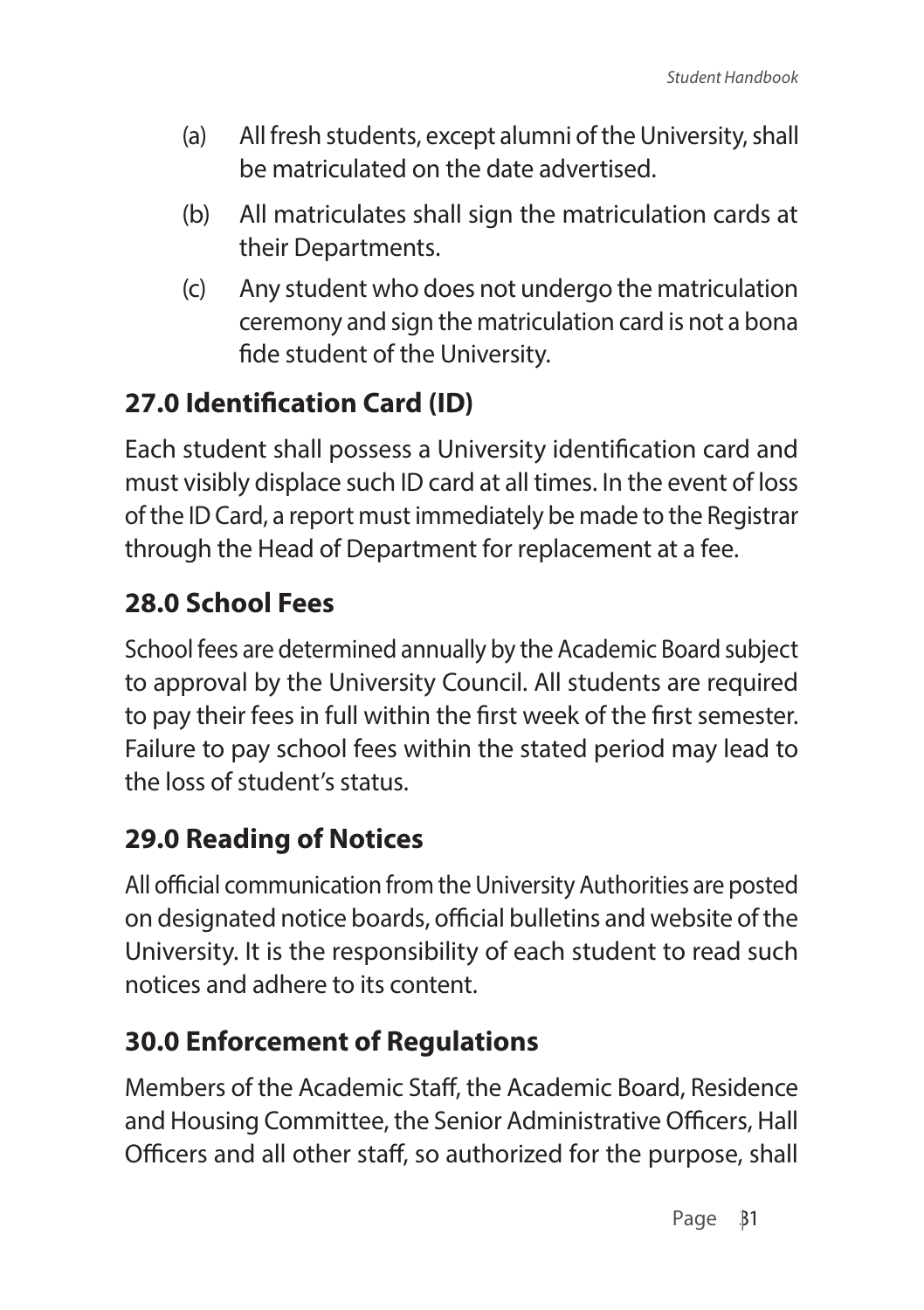maintain order and proper conduct and take appropriate disciplinary action against any student for breach of regulations.

## **31.0 Misconduct of Students**

It shall be a misconduct for a student of the University to:

- (a) Be absent from lectures and other prescribed assignments without permission or reasonable excuse.
- (b) Be insubordinate.
- (c) Indulge in any anti-social activities such as stealing, smoking, gambling, fighting, stalking, drunkness, molestation and harassment which shall bring the image of the University into disrepute either on or outside all our campuses.
- (d) Cheat in examinations.
- (e) Be absent from industrial attachment.

## **32.0 Penalties**

A student who is deemed to be in breach of discipline shall be liable to one or more of the following penalties:

- (a) Warning
- (b) Reprimand
- (c) Suspension for a stated period.
- (d) The requirement to make good to the satisfaction of the University any damage caused to the property of the University or an institution attended as a part of a University programme.
- (e) Rustication for a stated period.
- (f) Withdrawal from the University.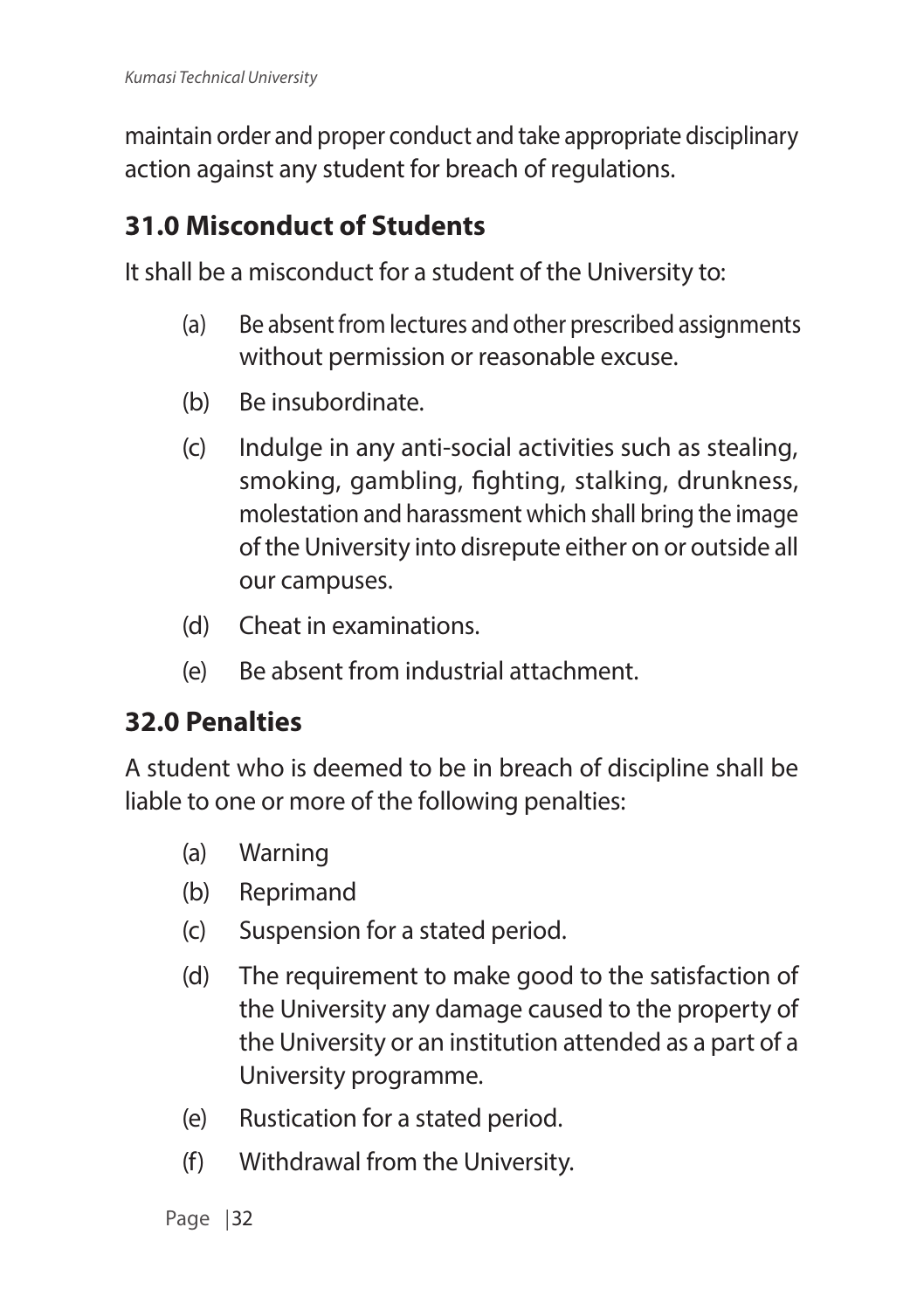(g) Expulsion from the University.

Penalties  $(d - q)$  are major penalties.

All major penalties imposed on students shall be subject to the approval of the Vice-Chancellor in writing.

The Vice-Chancellor shall appoint a Committee per Statute 67 of the University Statute.

# **33.0 Misconduct at the Hall/Hostel**

The Hall Council responsible for the management of each Hall or residential facility shall be responsible for taking disciplinary action against students with respect to breach of discipline at the Hall. In a major breach of discipline, the matter shall be referred to the Vice-Chancellor for his decision.

The Vice-Chancellor may appoint an Ad-Hoc Committee which may comprise the following:

|                                                        | Hall Master - Chairman |
|--------------------------------------------------------|------------------------|
| One person representing the JCR Committee – Member     |                        |
| Head of Department of the student involved – Member    |                        |
| One person representing the $S \, R \, C$ – Member     |                        |
| The Director of Finance or his representative – Member |                        |
| The Registrar or his representative - Member/Sec.      |                        |

As a fact finding committee in a disciplinary case likely to attract a major penalty. The report and recommendations of the Ad-Hoc Committee shall be forwarded to the Vice-Chancellor for his necessary action.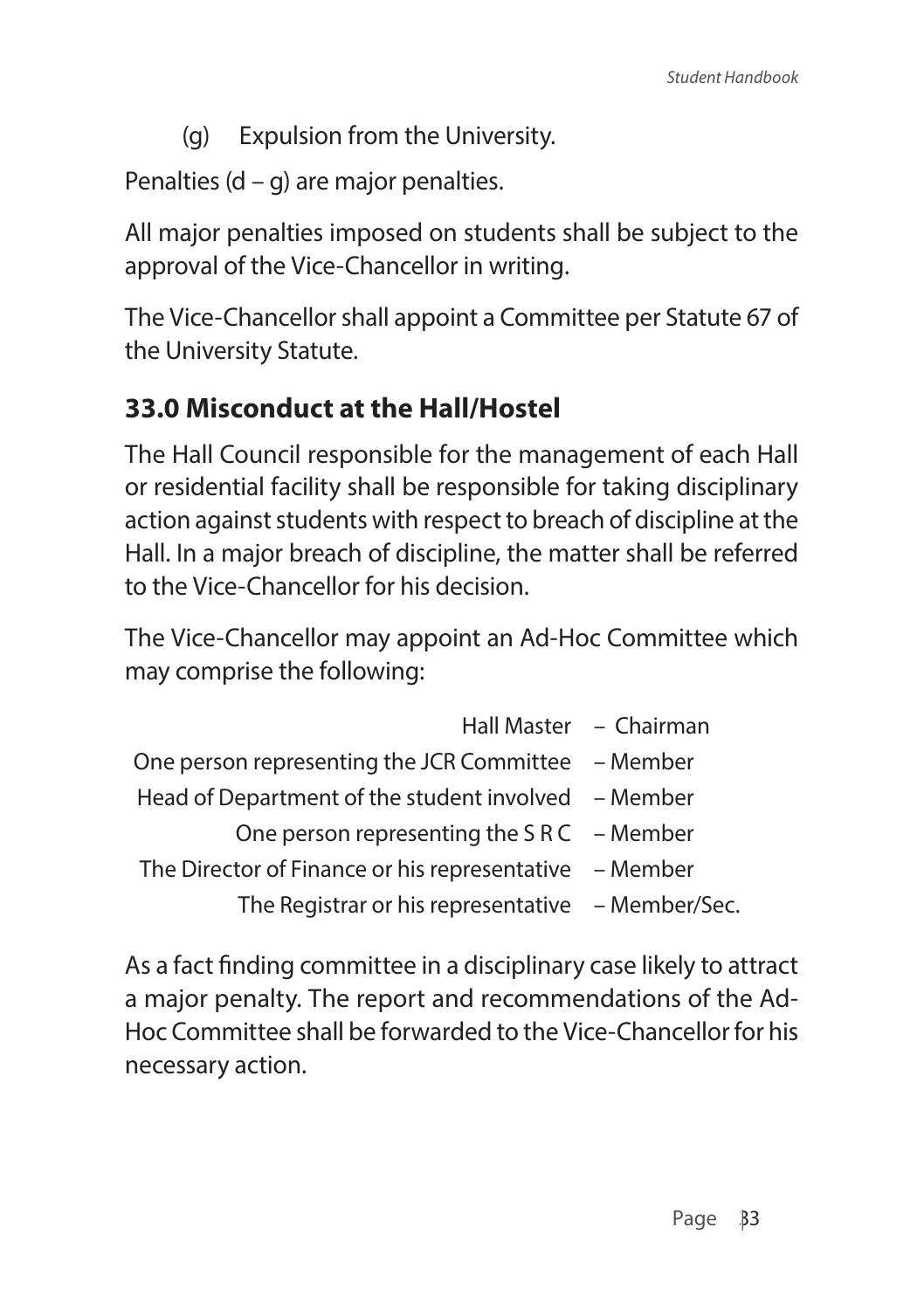# **34.0 Names of Students**

- (a) All students shall be known only by names they have signed in the matriculation register. Students are known by those names only in the sequence in which they were signed. However, female students who marry during the course of their studies and wish to be known by the name of their spouse shall have their names changed upon producing all the legal documentation.
- (b) Students may apply to the Registrar for recognition by the University of acquired new names. The University shall publish any such change of name if it is satisfied that there were valid grounds for the proposed change.

# **35.0 Registration and Admission of Students**

# **35.1 New Students (freshmen)**

- (a) On arrival on campus, new students are required to register at the ICT Directorate, assigned department and their Halls of Residence.
- (b) Students shall pay the necessary charges/fees as shall be determined by the Academic Board.

# **35.2 Continuing Students**

Continuing students shall also register at their respective Departments and Halls of Residence after the necessary formalities at the Administration have been completed.

# **35.3 Payment of Fees**

All students who owe the University are required to pay their fees to banks approved by the University before they register. Halls shall not admit any student who has not paid his or her fees.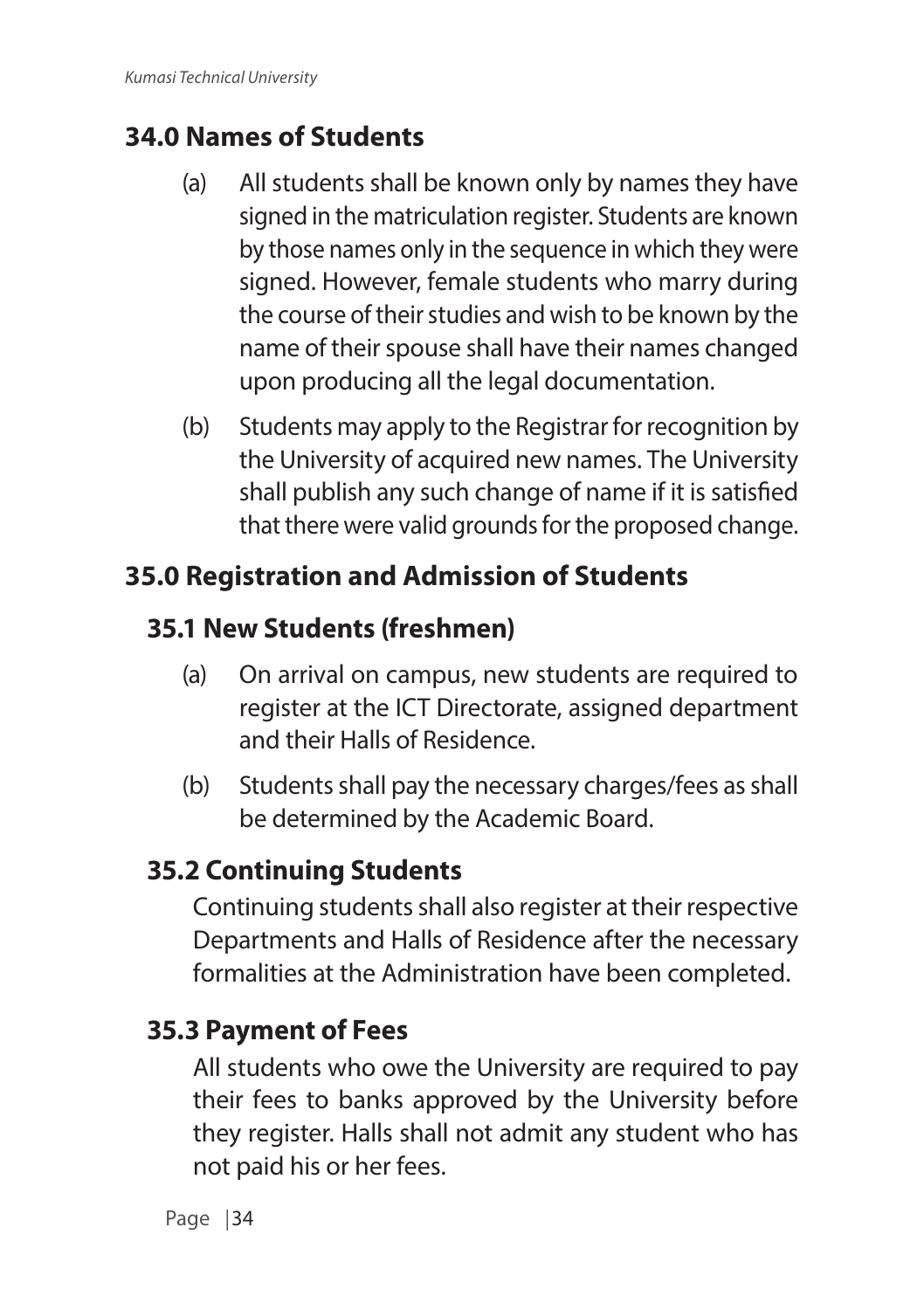## **35.4 Fraud/Misrepresentation**

A student found to have gained admission into the University through fraud or misrepresentation may be liable to prosecution.

## **35.5.Voluntary Withdrawal**

- (a) Students who voluntarily wish to withdraw from the University before the completion of their studies must serve written notice of their intentions to the Registrar through the Heads and Deans of their respective Faculties.
- (b) A minimum period of four (4) weeks is required for such notice before the intended date of leaving the University.
- (c) Failure to comply with the above procedure may result in the preclusion of such student from pursuing any programme in the University.
- (d) A student in good standing who withdraws from the University, and wishes to return to it, shall indicate his intention in writing through the Head of Department and Dean to the Registrar. A minimum period of one semester is required for serving notice before the proposed date for returning to the University.

## **36.0. Halls of Residence Regulations**

#### *(a) Management of Halls of Residence*

- i. The Hall Council shall be the Governing Body of the Halls of Residence.
- ii. The Hall Council shall be established, subject to the University Statutes.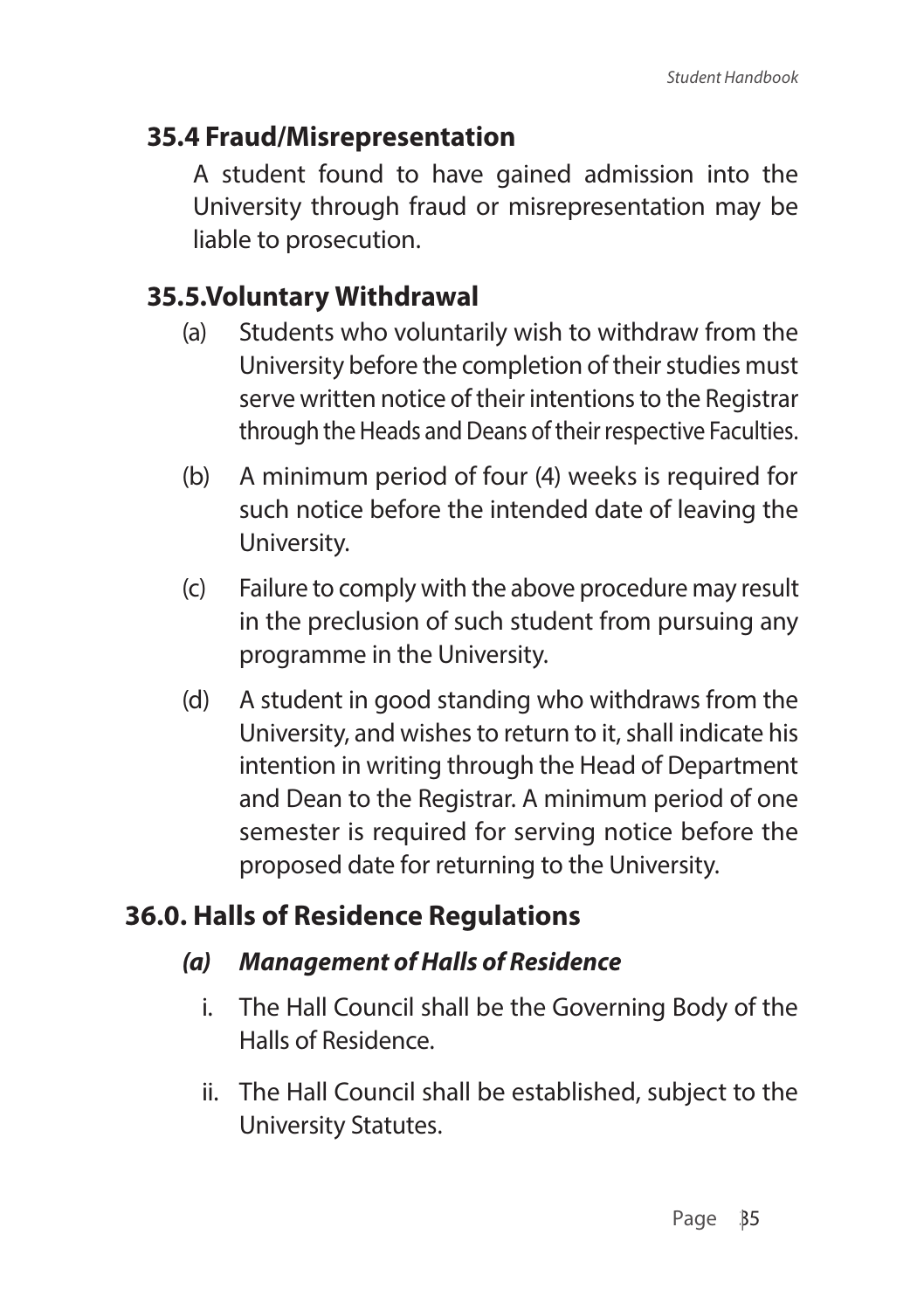iii. The Hall Master/Mistress shall be the chairman of the Hall Council and shall be responsible for the administration of the halls.

### *(b) Provision of Accommodation*

- i. Admission to the University does not entitle any student at any time to University accommodation. Places in Halls shall be allocated to students in accordance with policy determination for that purpose from time to time by the Residence and Housing Committee of the Academic Board.
- ii. Students shall report to residence on the first day of every semester except where permission has been granted by the Registrar.
- iii. In cases where return is unexpectedly delayed, the Hall Master must be notified not later than the seventh day of the semester.
- iv. Students who fail to sign the Residence Book shall be deemed to have reported late.
- v. Students who report after two weeks of the semester without permission may be refused admission by the hall authorities.
- vi. This is without prejudice to whatever action that shall be taken by the Faculty, should the student fail to register with the Faculty.

### *(c) Admission to the Halls of Residence*

i. Students in University accommodation shall at the beginning of the academic year for the amount due and sign the Residence Book placed at the Porters' Lodge.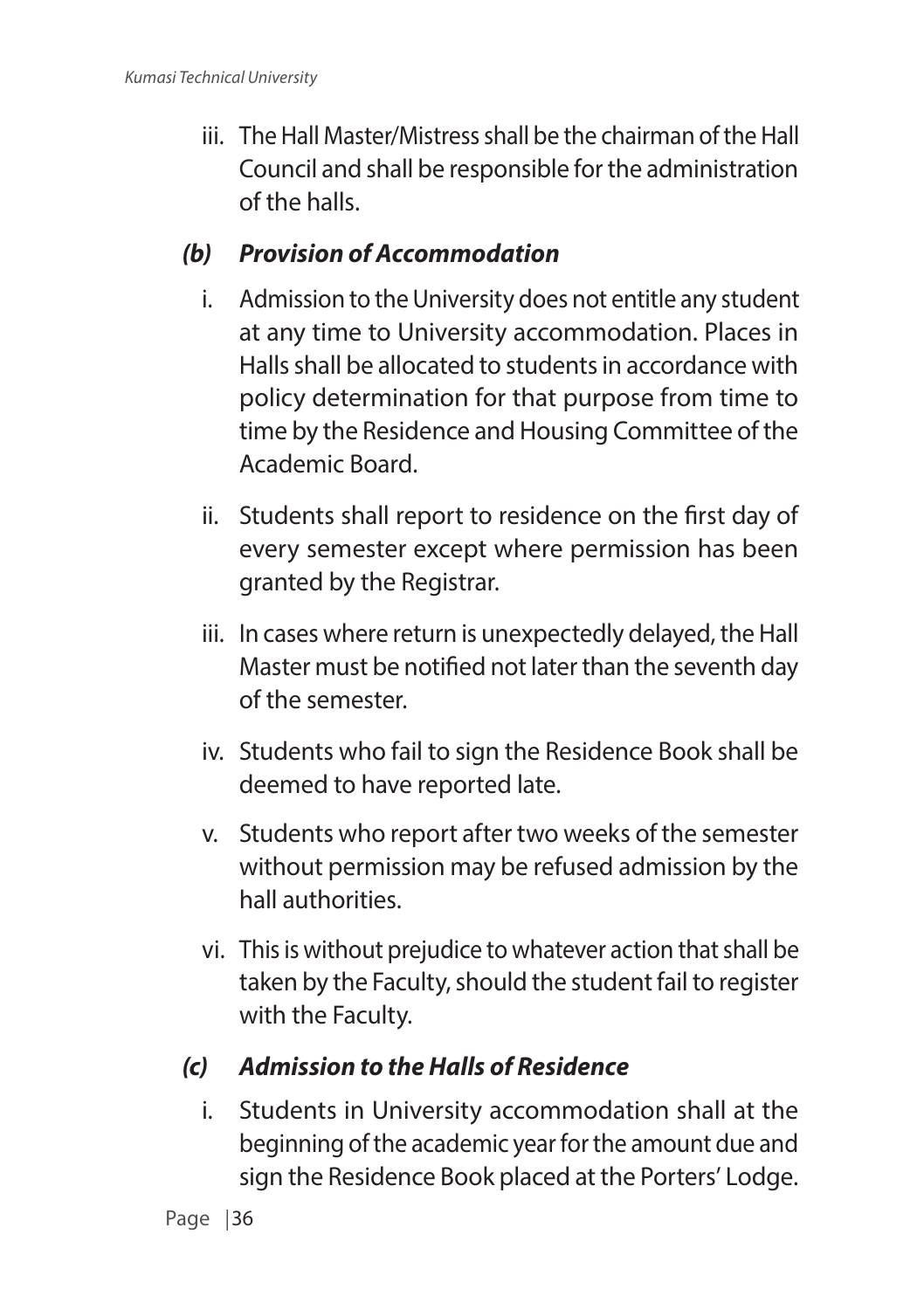- ii. Semester dates shall be published through the University Notice Board. Students must come into residence on the first day of every semester unless special permission has been granted by the Registrar.
- iii. It shall be a misconduct for a non-resident student to be found lodging in a student cubicle in a Hall of Residence.

#### *(d) Registration of Resident Students*

- i. Every resident student shall report at the Porter's Lodge of the Hall of Residence to which he/she has been assigned.
- ii. The student shall present his/her receipt to the Porter on duty who shall assign to him or her a cubicle.
- iii. He/she is required to sign the Residence Register at the Porter's Lodge.

#### *(e) Freedom of movement within the University premises*

- i. Students have freedom of movement within the precincts of the University except as stated below.
- ii. The men's rooms shall be out of bounds to women and the women's rooms shall be out of bounds to men before noon and after 10pm.

### *(f) Loss of Property*

- i. The University accepts no responsibility for the loss of students' property.
- ii. A student who destroys or loses the key to his cubicle shall pay for its replacement.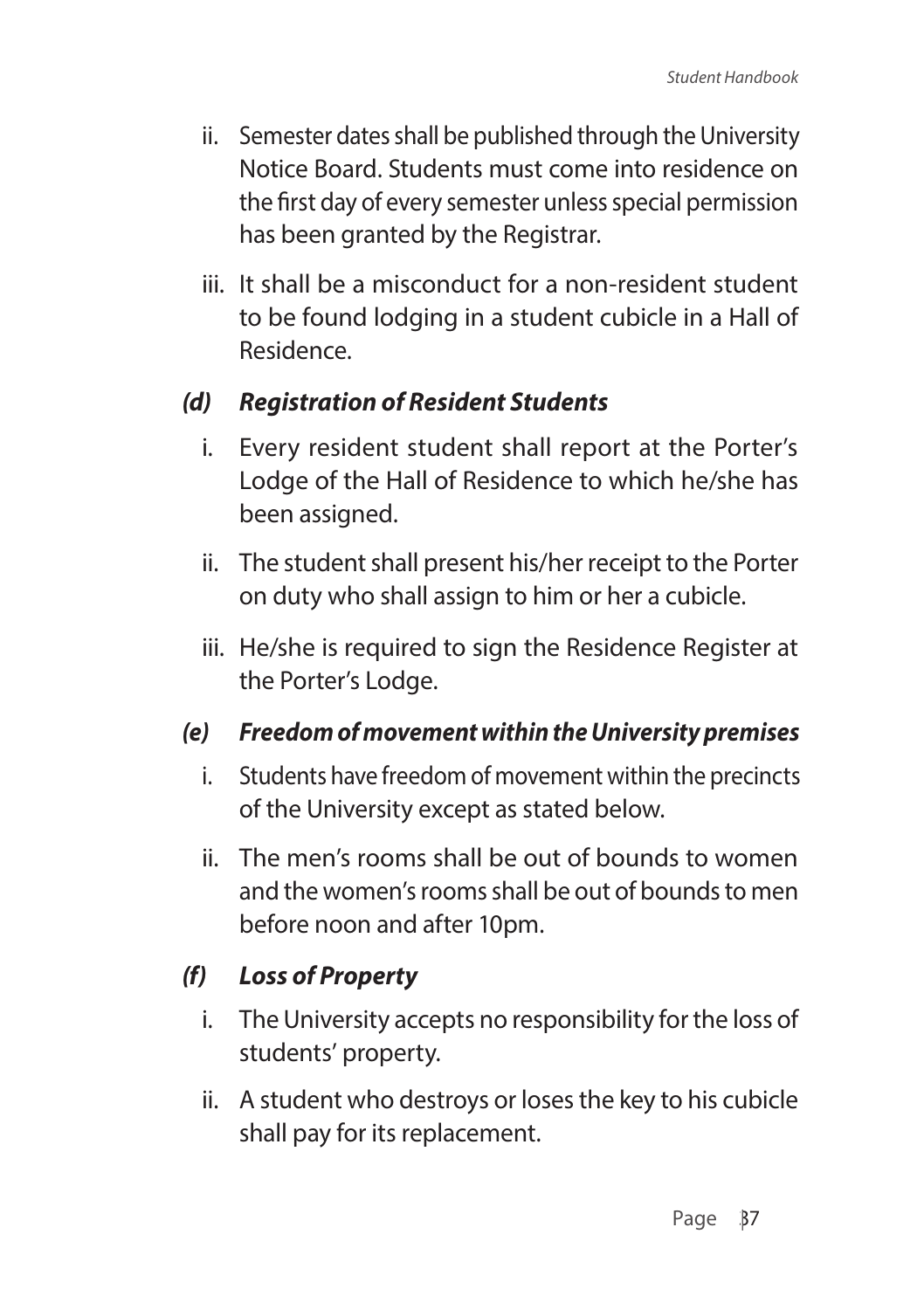- iii. Students shall hand over keys to the rooms to the Porter on duty whenever they go out.
- iv. Students shall be required to sign an inventory of the furniture and fixtures and any other University property in their cubicles and shall be accountable for such at the end of each semester.
- v. No commercial activity is permitted in students' cubicles, e.g. photocopying, typesetting, CD burning, scanning, sale and repair of mobile phones, sale of phone cards, pens, etc.
- vi. Plumbing and electrical fittings, door locks furniture (louvre blades, beds, mattresses, etc) remain the property of the Hall and should be handled with extreme care.
- vii.Faults found with any Hall facility or item should be reported and recorded in the Fault Occurrence Book at the Porters' Lodge for attention. Under no circumstance should any occupant force a door lock open if they lock themselves out. Duplicate keys are obtainable at the Porters' Lodge.
- viii. "Perching" or allowing a non-resident student to share your room violates University Regulations and is therefore prohibited. Residents of a room caught with a "percher or perchers' shall be expelled from the Hall.
- ix. Excessive noise making from sound systems, shouting, etc. is prohibited. Students who persistently play their sound systems loudly shall have the system seized after two warnings from the Hall Master, or the Porter on duty or any official of the Hall.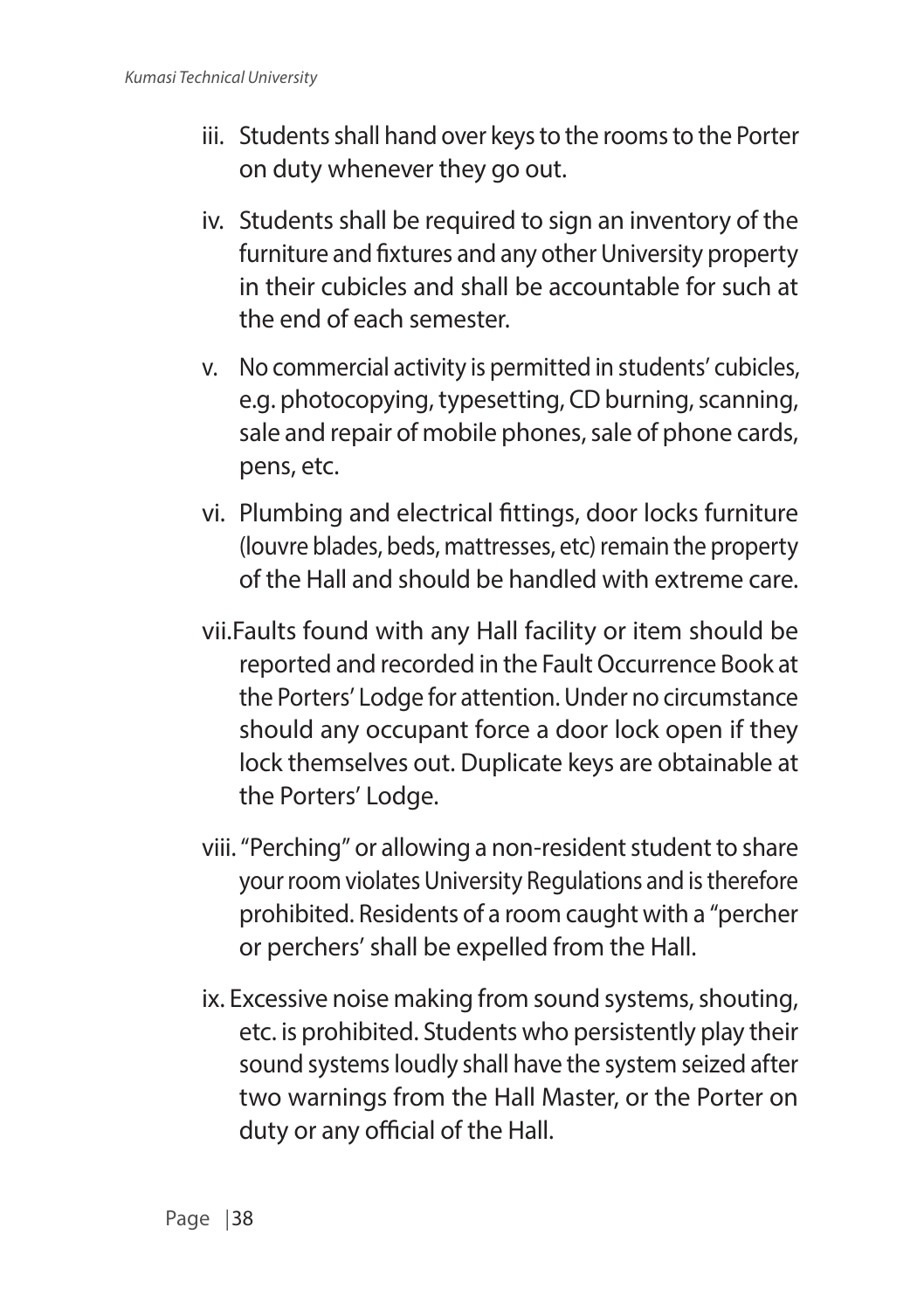- x. Smoking and drunkenness in the Hall is strictly prohibited.
- xi. No student should throw rubbish or litter in the form of pieces of paper, empty water sachets, polythene bags, food wrappers, etc., over their balconies or onto the compound and the surroundings of the Hall.
- xii.Rubbish should be disposed of in the bins provided at the floor corridors and emptied as often as possible into the main dustbins provided at the ends of each floor.
- xiii.Throwing of waste water over the balcony or the veranda is strictly forbidden.
- xiv. Posting of bills and notices on the walls in the Hall is strictly prohibited.

#### *g) Visitors to Halls of Residence*

Visitors shall be received at the reception or Television Rooms of the Halls of Residence

#### *h) Arrangement at end of Semester*

- i. No student may vacate his/her cubicle before the end of semester without the written permission from his Dean or Hall Master.
- ii. A student granted such permission must sign the Residence Book.
- iii. Any student who contravenes this rule shall be liable to a suspension from the Hall for a period not exceeding two weeks.
- iv. Students are expected to leave for their vacation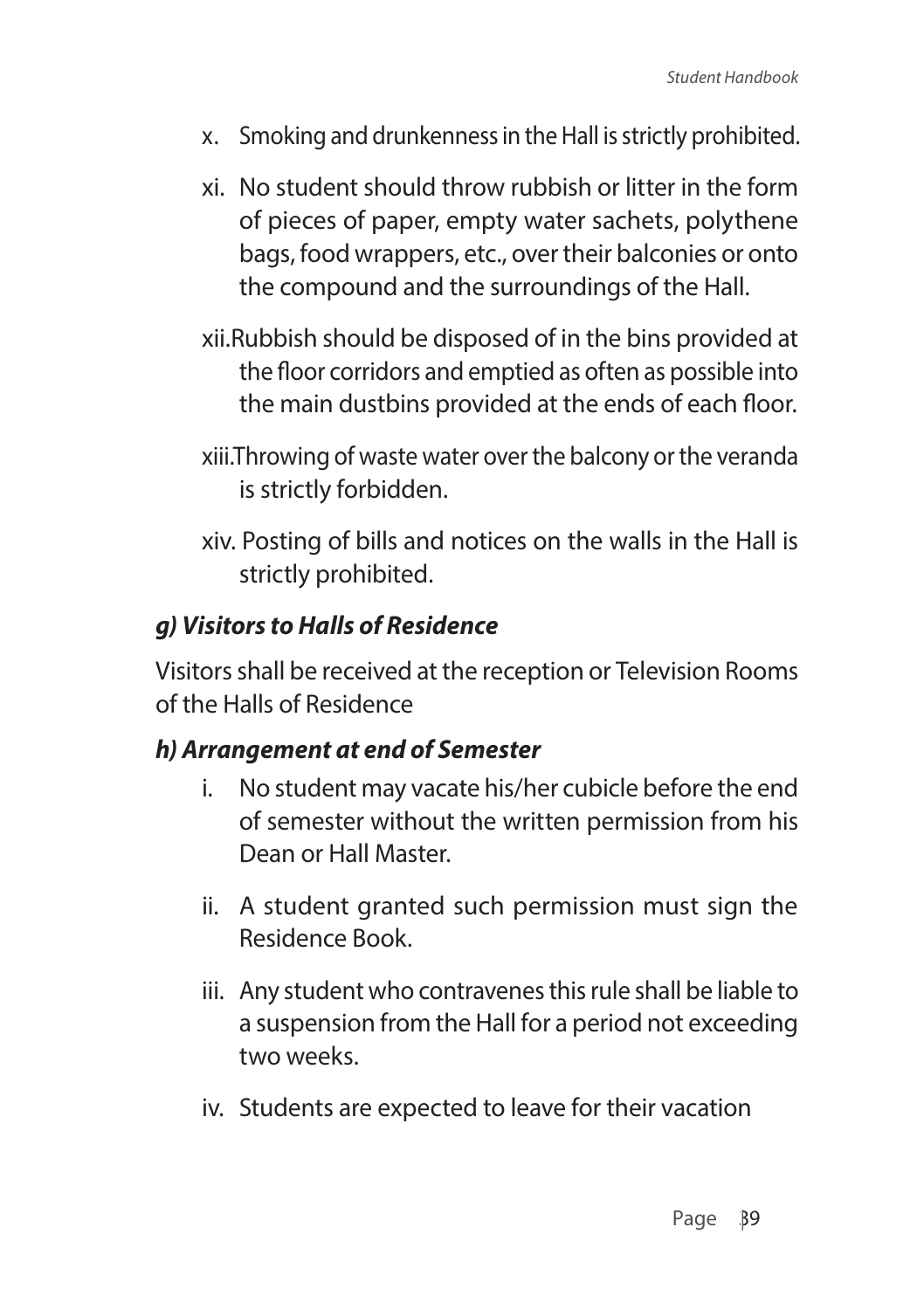### *i) Arrangement for final completion of programme*

Where a student has completed his programme of studies in the University or leaves the University for any other reason, he shall obtain clearance certification from his Dean, Librarian, Hall Master and Director of Finance for presentation to the Hall Master who shall issue him with a final exeat in case of resident students and to the Dean of students in the case of non-resident students.

A final year student who is not cleared will not have his/ her certificate released to him/her and no academic transcript will be issued on his/her behalf.

#### *j) Use of Hall of Residence during vacation*

- i. All students shall vacate the halls of residence during vacation.
- ii. Students who want to stay in any Hall of Residence during holidays/vacation on academic grounds shall apply to the Hall Authorities through their Heads of Department or Deans.
- iii. However, if it is on a private matter, such a student shall be required to directly apply to the Hall Master.
- iv. It shall be the prerogative of the hall authorities to decide which part of the Hall shall be used during the vacation.
- v. All University and hall regulations shall continue to be in force during the vacation. Infringement of any such regulations shall make a student liable to disciplinary action.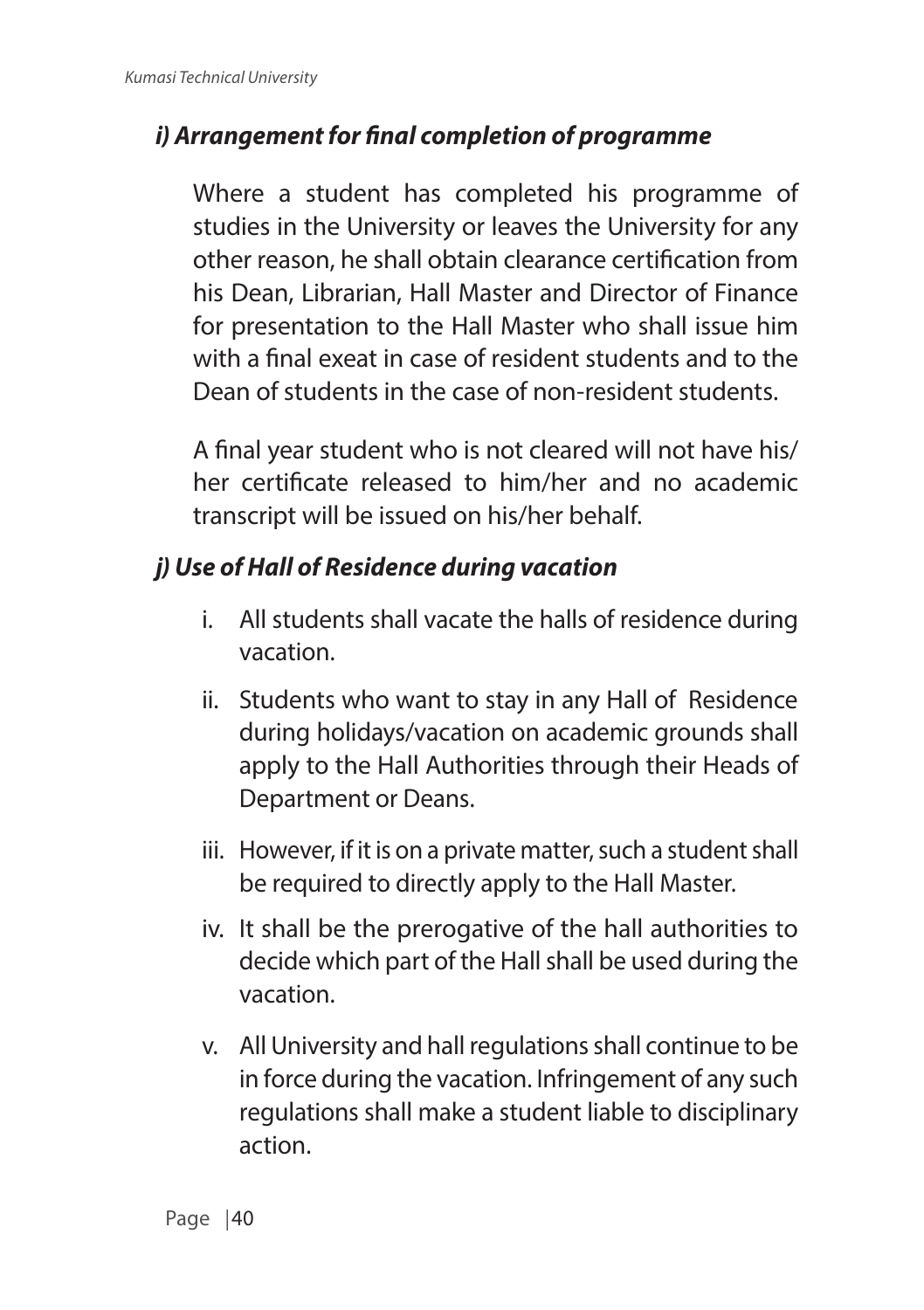- vi. Accommodation in the Halls may be given out for conferences during vacation, students are therefore required to leave the cubicles and rooms tidy.
- vii.Students leaving personal belongings in the cubicles shall be deemed to be using the room and shall be made to pay the prevailing rate upon their return.
- viii.Students not returning to the University or students leaving for the long vacation are not permitted to leave their property behind in the Hall. Any property left behind without permission is liable to be disposed of at the discretion of the Hall Authorities.

### *k) Banned Activities*

The following activities are banned at the Halls of Residence, and it shall be a misconduct for any student to indulge in them.

### *i. Sub-letting of rooms in the Halls of Residence*

The practice whereby students who have been allocated rooms in the halls of residence sub-let them to non-resident students for a fee is prohibited. This practice is not only unauthorized but also illegal.

#### *ii. Indecent Exposure*

The act of exposing a part of the body especially the genitals, publicly as to make it offensive to modesty or propriety is prohibited. The practice of students embarking on procession naked or even half-naked is, thus, anti-social and reprehensible and is proscribed.

#### *iii. Ponding*

"Ponding" in any form is banned in the University and it shall be a punishable offense for any student or group of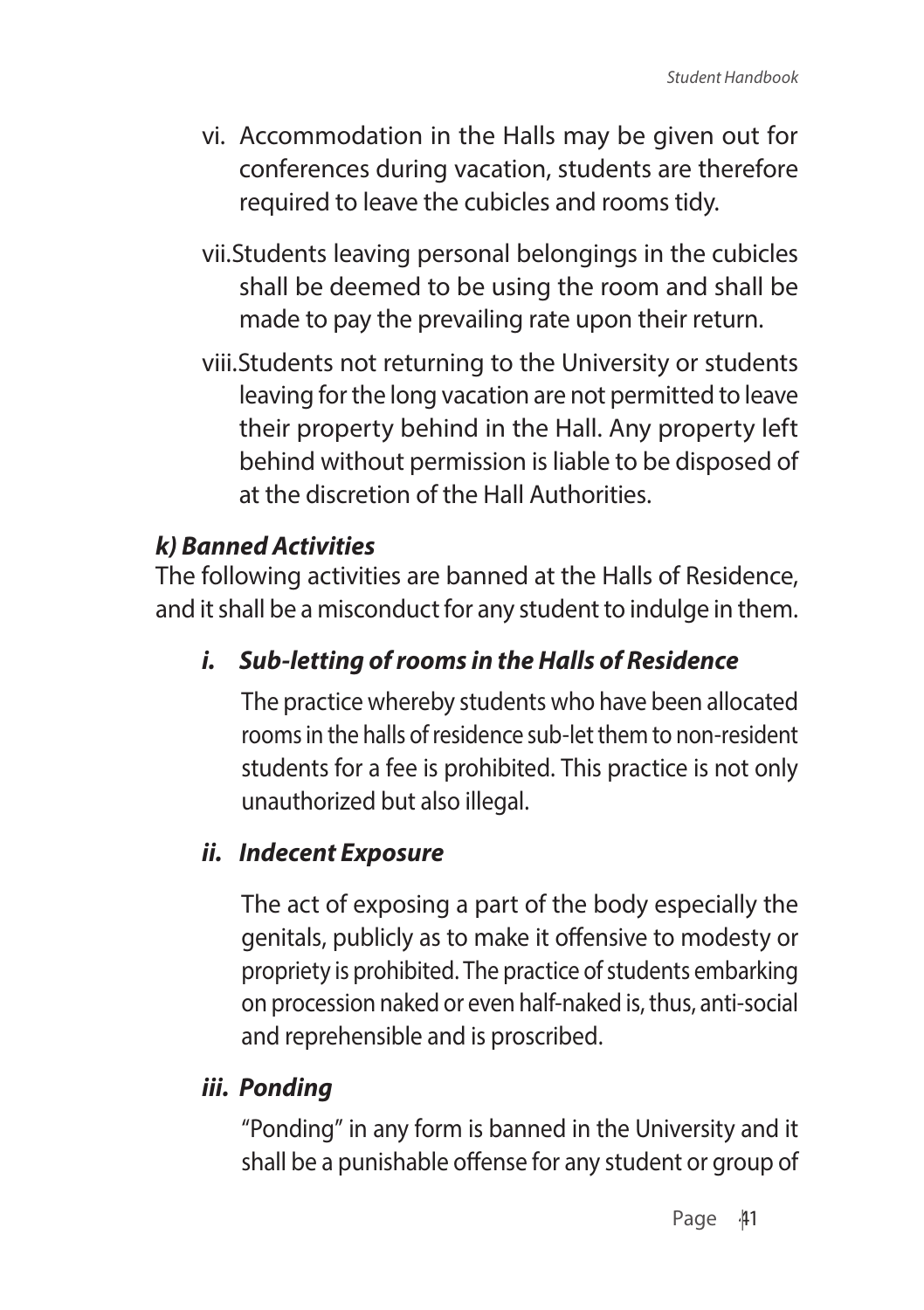students to indulge in it. The University does not accept liability for any injury or injuries from "ponding" and shall hold the student or group of students liable to any such offence.

#### *iv. Possession of Fire Arms*

It shall be a breach of the University Rules/Regulations for any student or group of students to be found in possession of firearms on campus.

#### *v. Possession and use of bombadier*

It shall be an offence to possess and use fireworks/bombardier (carbide bomb) in and around the campus.

#### *vi. Narcotic and Illicit Drugs*

It shall be an offence and a breach of University rules and regulations to use or be in possession of any narcotic and illegal drugs.

#### *vii. Smoking and Drunkenness*

It shall be an offence for any student to be found drunk and or smoking in and around the campus.

#### *viii. Sale of Cigarette and Alcoholic Beverages*

It shall be an offence for students to sell cigarette and alcoholic beverages on campus.

#### *ix. Commercial Activities*

- It shall be an offence for a student to trade in the Halls of Residence.
- Hawkers are not allowed to sell in the halls.
- No food items should be sold in the cubicles.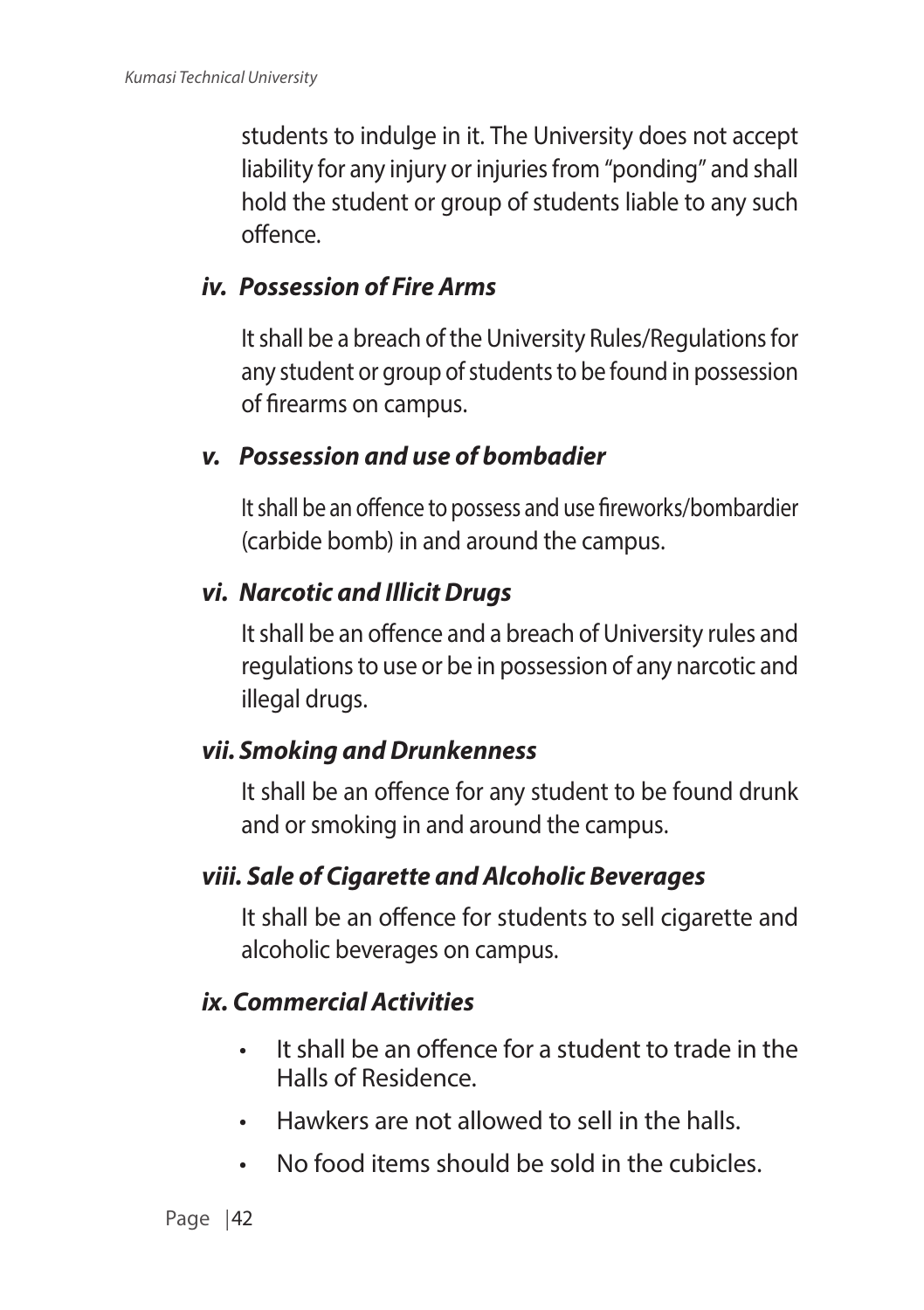### *x. Gambling*

It shall be an offence for any student to be found gambling in and around the halls of residence.

# **37.0. University Properties**

- (a) University properties shall include all properties of the University and properties acquired by student's association recognized by the University.
- (b) Students shall be liable to pay for any loss or damage of University property of any kind.
- (c) Students shall not make any alteration to University property including furniture or fixtures. No transfer of any kind shall be made of University property including furniture and fixtures from any part of the University including halls, classrooms and auditorium without prior permission from the appropriate authority. This includes SRC property.
- (d) Students must not tamper with electrical and other installations in their cubicles, halls or any other part of the University.

# **38.0 The Student Representative Council**

- (a) Subject to the University Statutes and regulations, the University recognizes the Students Representative Council (S.R.C.) and the Graduate Students Association of Ghana (KsTU Chapter) as the legitimate representative organ of the student body.
- (b) Apart from the two associations, the University shall not recognize anybody purporting to be the mouthpiece of the student body.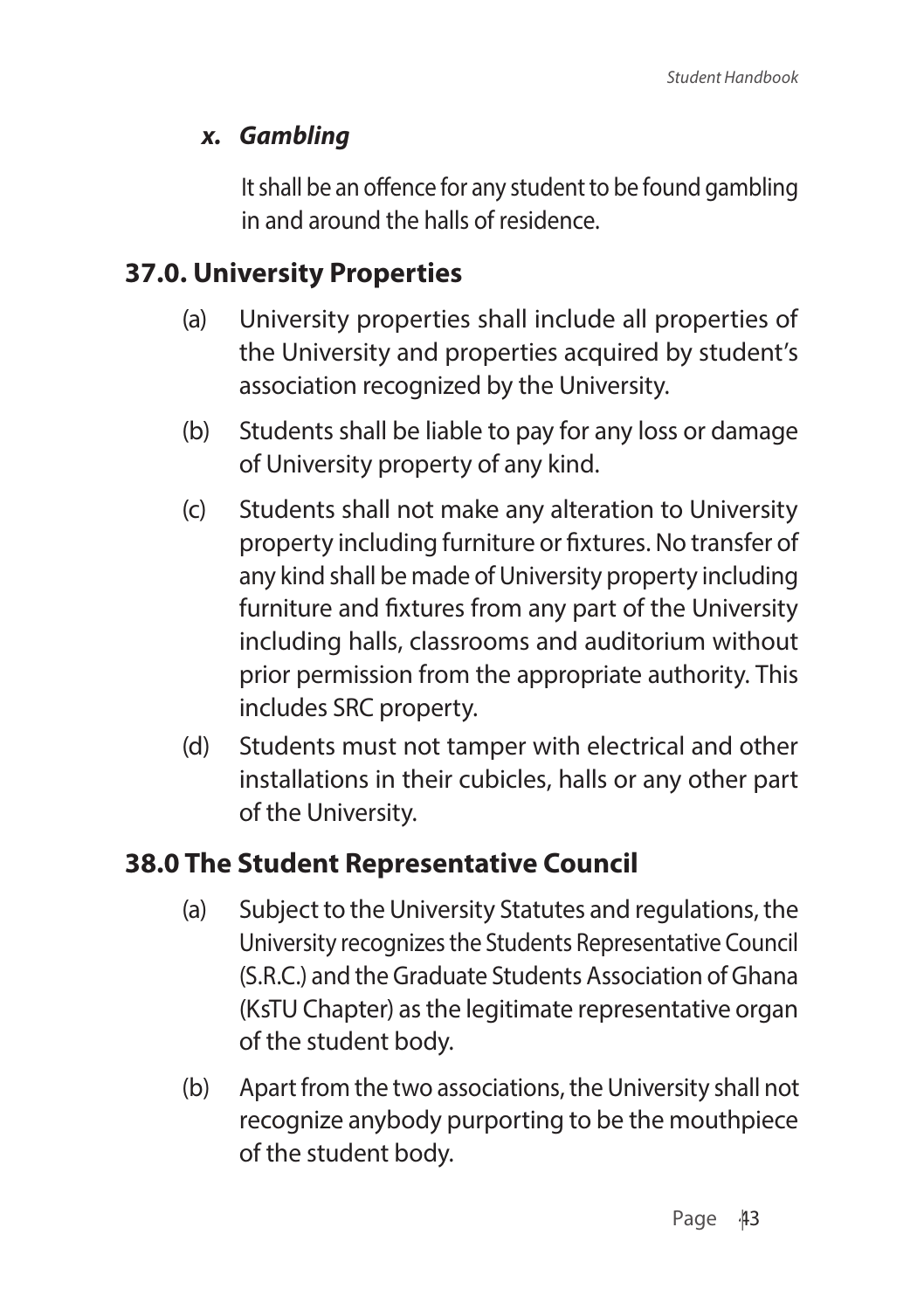- (c) The Students Representative Council (SRC) shall make representation to the authorities of the University on matters affecting students.
- (d) The SRC shall be governed by a constitution promulgated by the Academic Board on the recommendation of the Residence Committee with the prior approval of the University Council.

# **39.0. University Committees on which SRC is Represented**

- a) Security Services Committee
- b) Residence and Housing Committee
- c) Industrial Relations Committee
- d) Welfare Services Board
- e) Library Committee
- f) Research, Conference and Innovative Committee
- g) ICT Committee
- h) Sports and Recreation Committee
- i) Students' Affair Committee

# **40.0. Sports Unit**

(a) The Sports Unit is the body responsible for the regulation of all students sporting activities in which the University participates. The Sports Unit of the Students' Affairs Office co-ordinates all the Sport Unit affairs. The Sports Unit, in addition to the University Statutes and Regulations shall be governed by its own constitution the promulgation of which shall be with the Residence Committee of the Academic Board.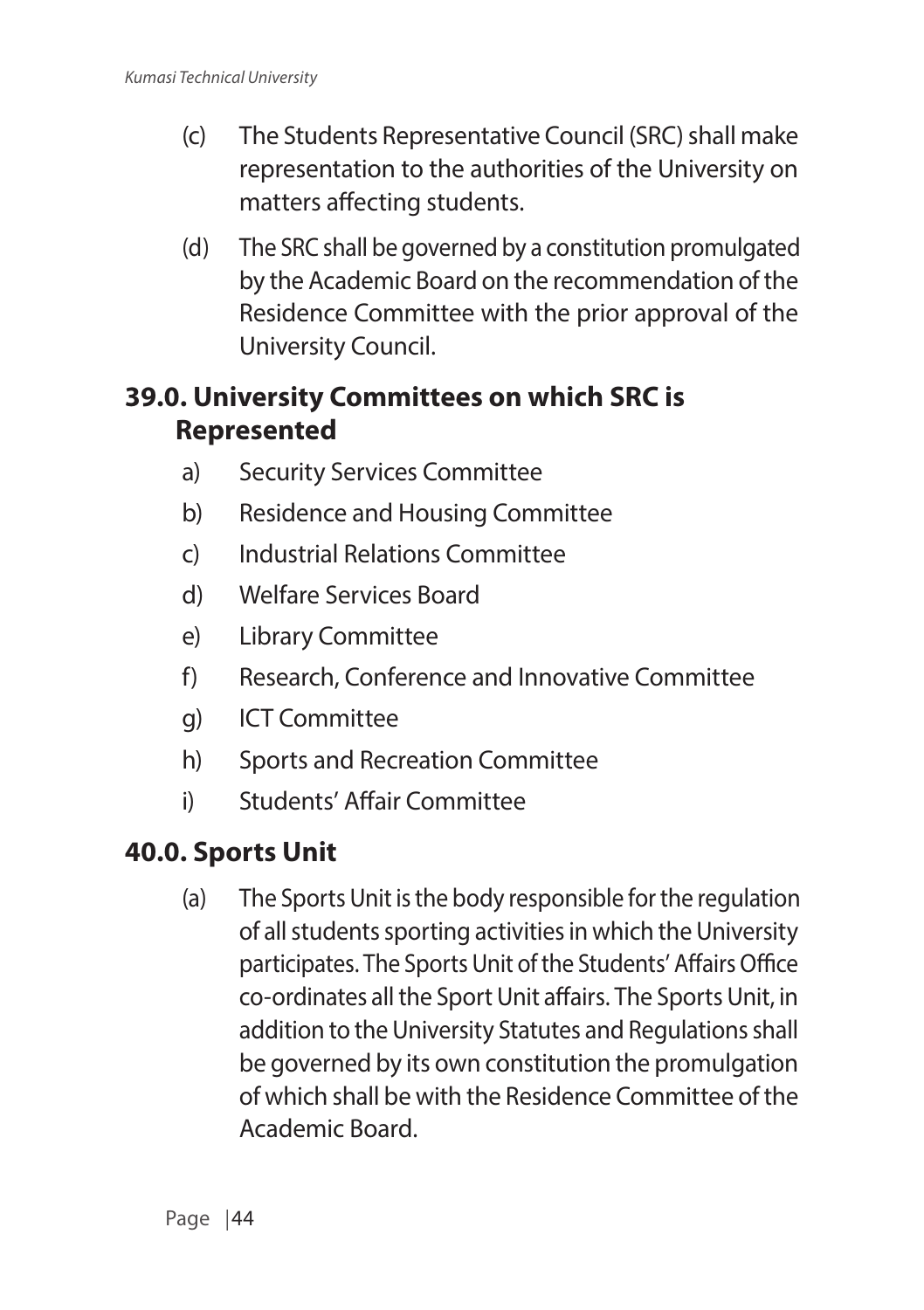- (b) Penalty for Withholding Sports Equipment
	- i. Students in possession of any sports equipment shall hand over such equipment to the Sports Manager immediately the semester's activities end.
	- ii. A list of names of students in possession of such equipment shall be posted on the notice boards of all Faculties.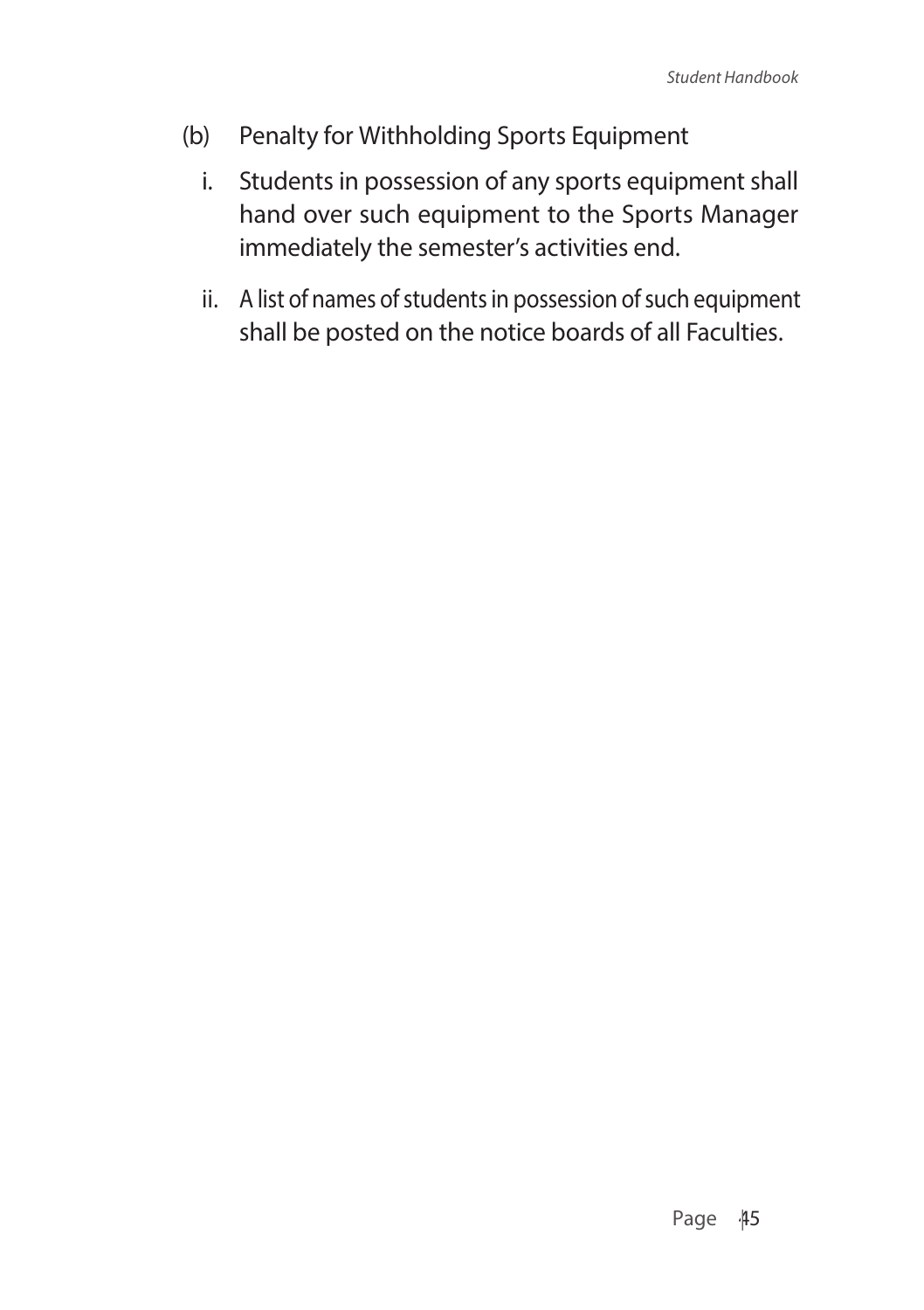# **PART 2**

# **EXAMINATION AND ASSESSMENT POLICY**

# **1.0 Preamble**

This policy deals with the systems, infrastructure, invigilation responsibilities, student responsibility and other aspects of the examination process for examinations within Kumasi Technical University (KsTU). It aims to achieve coordinated and consistent examination practices across the University (KsTU). Academic staff are responsible for setting the appropriate assessment through formal examinations that will foster learning and meet the overall teaching objectives.

While the focus of this policy targets the end of semester examinations, which are administered outside the normal teaching periods, the following basic principles shall apply to all tests and examinations. The framework of this policy rests to a considerable extent on four principles.

- (c) The examination environment in which examinations are conducted should be one in which students are able to concentrate, reflect, and generally demonstrate what they have learned, with a minimum of disruption and distraction.
- (d) The integrity of the examination process depends upon the willingness of everyone involved to respect some basic rules of conduct and to accept certain responsibilities, and to do so in a consistent manner.
- (e) The examination process, which is inherently stressful, should be managed in such a way as to minimize extraneous sources of confusion and uncertainty.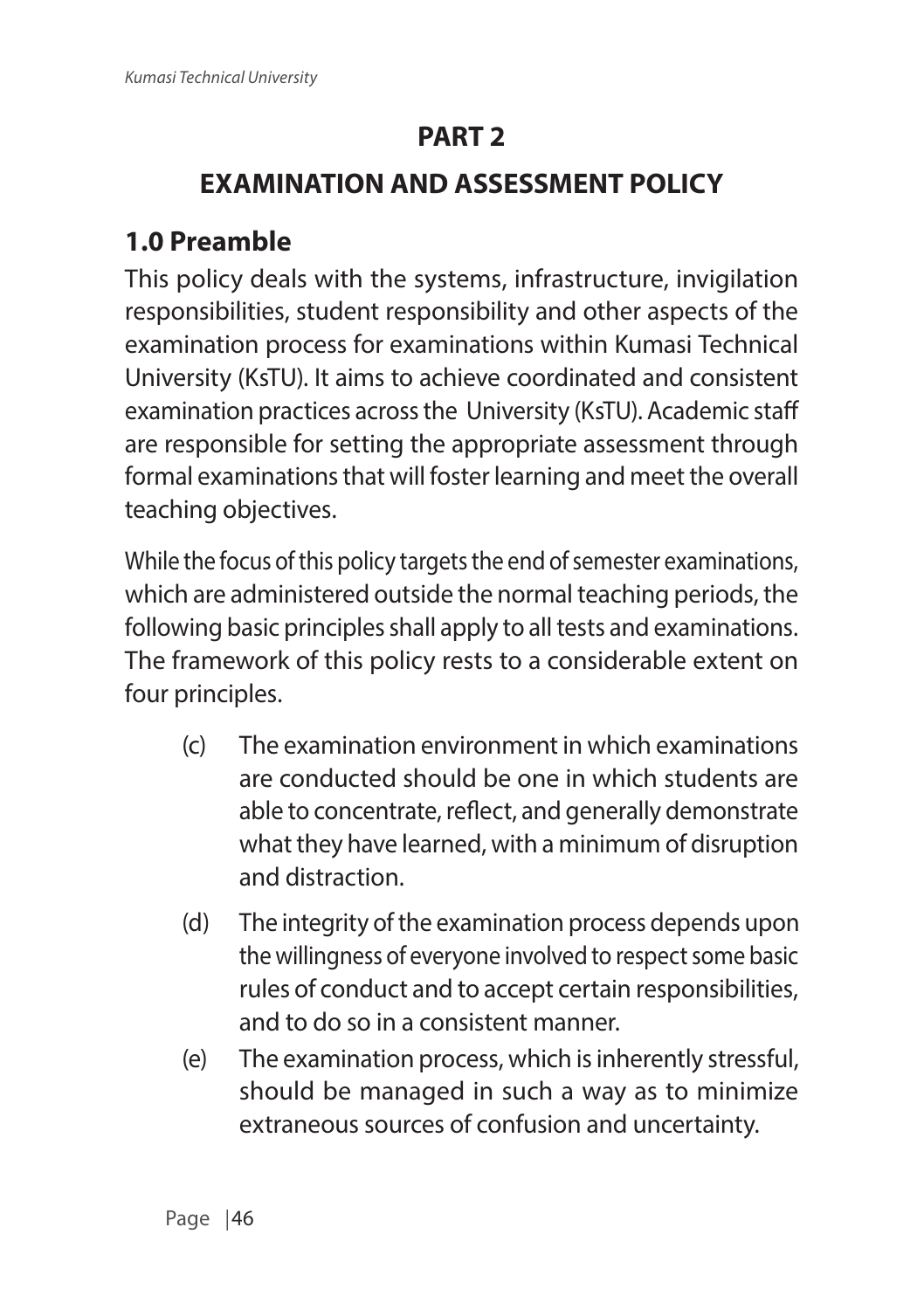(f) Every effort must be made to ensure that the responsibilities, rules of conduct, and regulations governing the administration of examinations are well publicized so that the responsibilities of Examiners, Students, Invigilators, Faculties, Departments, and the University as a whole are clearly understood before the examination period begins.

This document is divided into sections that outline procedures, responsibilities and roles of various stakeholders.

# **2.0 Policy Scope**

This policy applies to all forms of assessments and examinations that are part of the assessment process for the University's award programmes.

# **3.0 The University's Responsibilities**

The University has ultimate responsibility for the successful completion of the examination session, the maintenance of examination integrity, and for assisting students, examiners, invigilators, departments and faculties/institutes to carry out their respective roles.

The University will:

- (a) Develop and communicate clear policies and procedures to deal with examinations;
- (b) Take actions to maintain academic integrity, in cases where the examination policy is breached, whether by cheating, disruptive behavior, or in any other way deemed unacceptable by this policy or the University Statutes;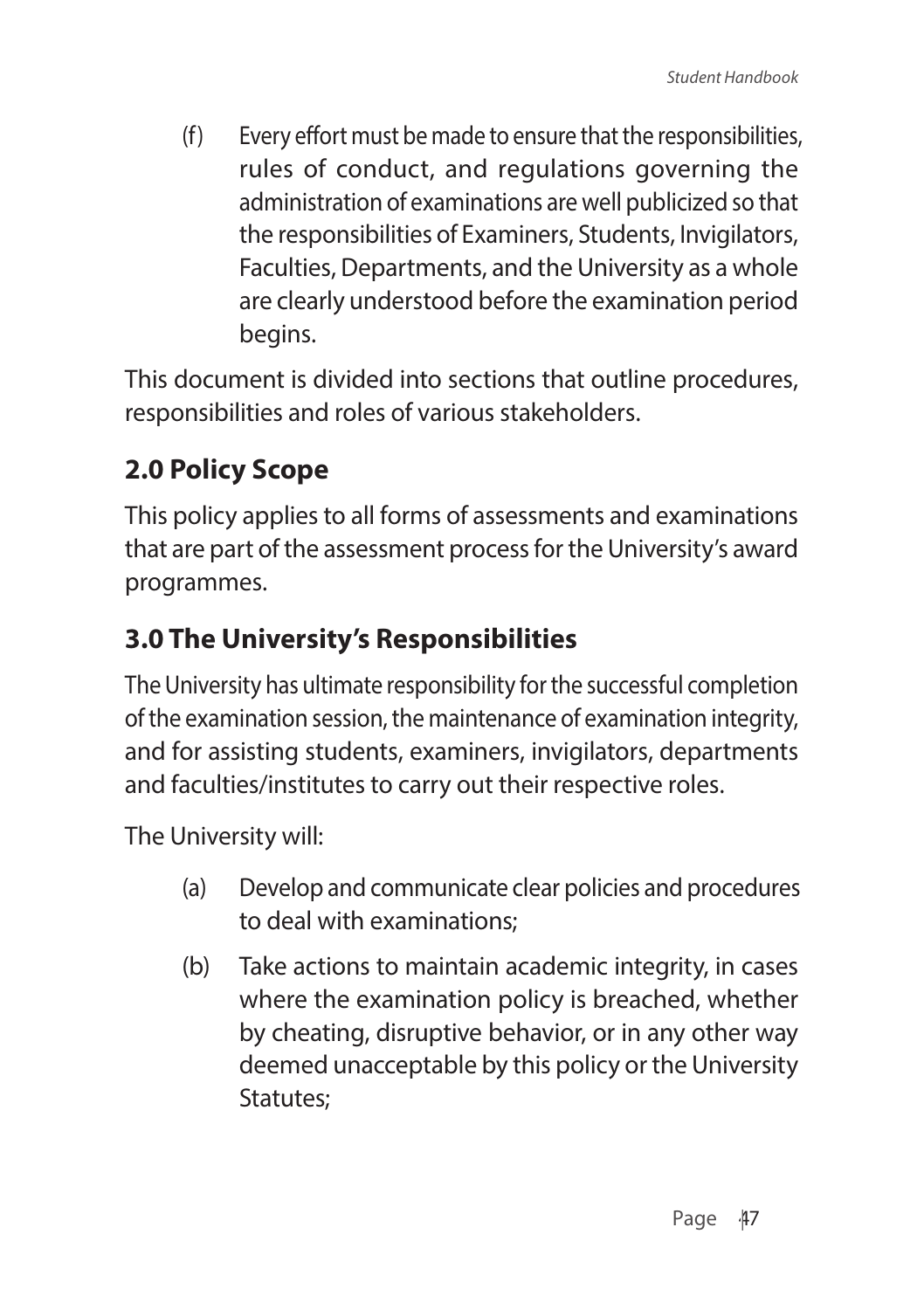- (c) Make every effort to ensure that examination rooms are supportive environments that are:
	- i. Quiet and free from unnecessary and unreasonable disruption; and
	- ii. Suitable in terms of temperature, work spaces, cleanliness, safety and configuration.

# **4.0. Definitions**

All definitions provided for in the University Statutes and Student's Handbook shall apply to this policy. However, for the purposes of this policy, the following definitions shall apply to the following specific terms:

- *Assessment* any form of student activity in a course to which a grade is to be granted by the Instructor/ Examiner.
- *Assignment*  refers to any form of assessment other than the mid-semester and the end of semester examinations.
- *Continuous Assessment* refers to all forms of interim examinations aside the end of semester examinations. It includes mid-semester examinations, assignments, class tests, quizzes, etc.
- *Course* means any educational activity for which credit may be earned by a student.
- *Examination* is defined as a comprehensive form of testing for the purpose of assessing a student's level of proficiency in some combination of the following domains: knowledge, comprehension, application,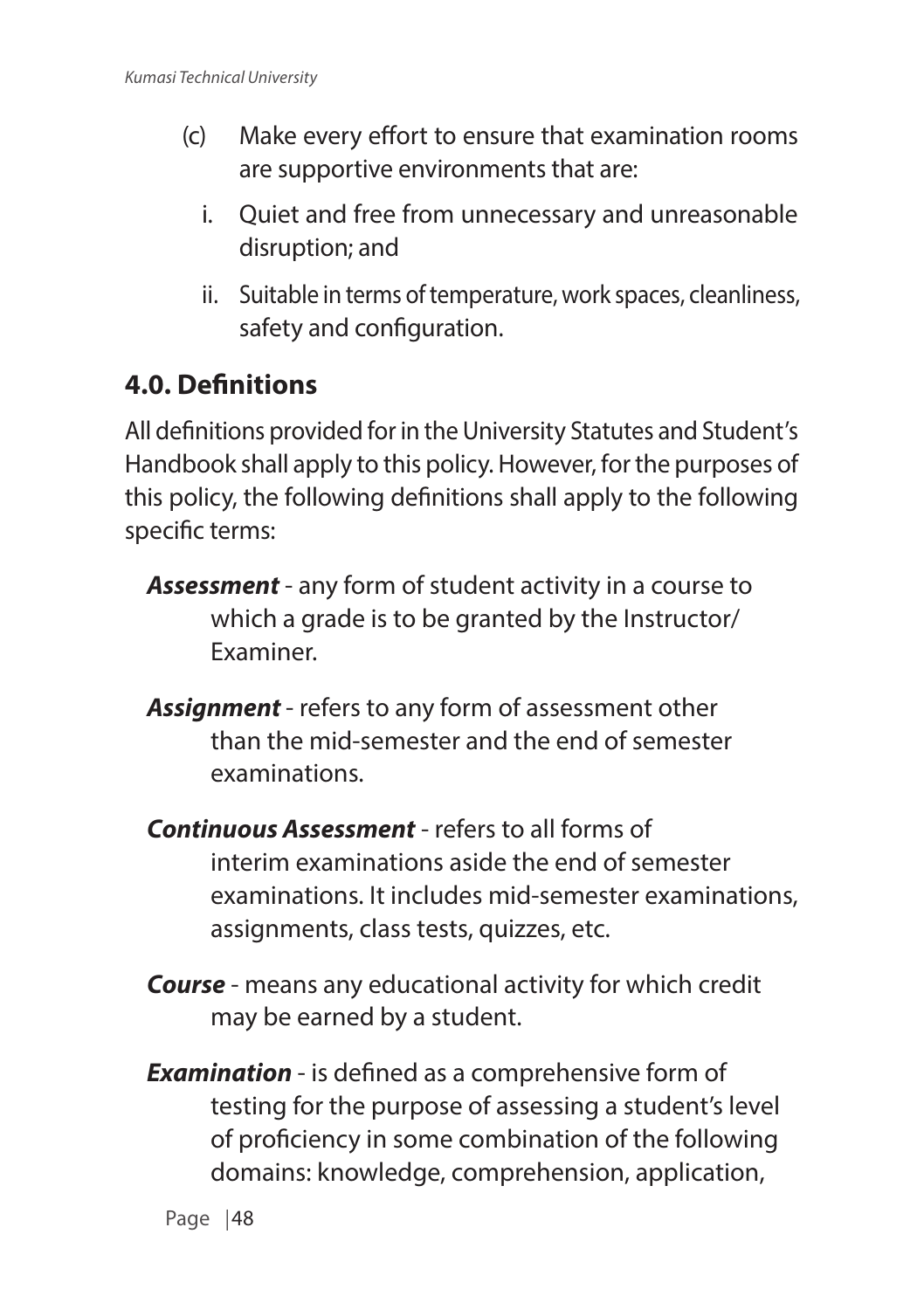analysis, synthesis, and evaluation.

- *Examination centre* means a collection of examination venues in the same classroom block/ building. For instance, all examination venues in the C-Block shall form one Examination Centre
- *Examiner* means the member of the academic staff (including contract academic staff) who is responsible for the mode of assessment and the grades to be granted in a course.

### **5.0 The University Examination**

- (a) A University examination shall be:
	- Set to curricula and syllabuses approved by the Academic Board;
	- Taken at the times prescribed by the Academic Board, normally December for the First Semester and May for the second Semester;
	- Assessed by examiners approved previously by the Academic Board.
- (b) A programme indicating period of examination and arrangement for examination shall be suggested at the beginning of each Semester.

# **6.0 Programme of study**

Programmes of study for the award of Higher National Diploma/ Degree shall consist of courses each of which a number of credit hours shall be prescribed. With the exception of project work, each module shall cover a period of not more than one semester.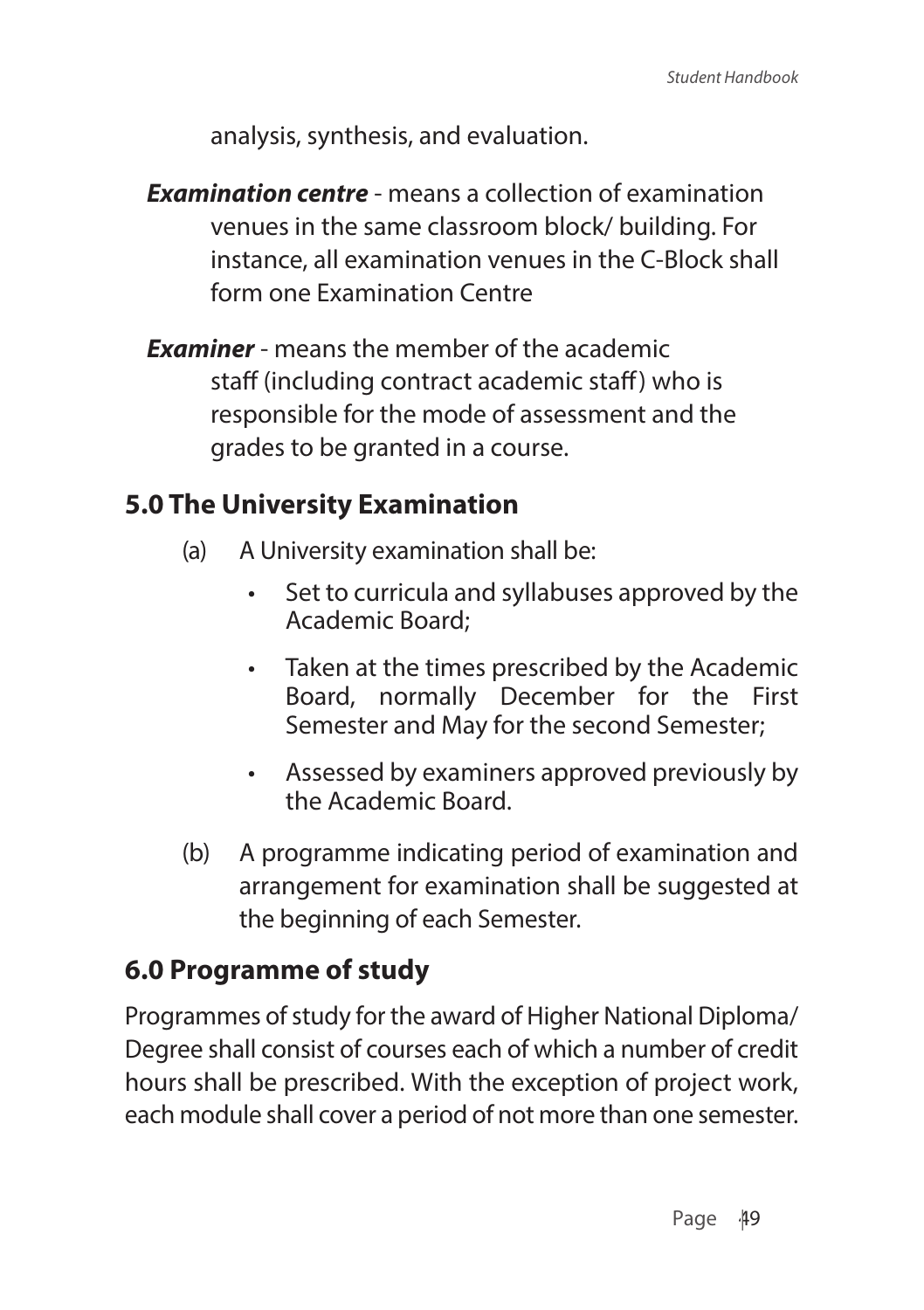Heads of Departments shall submit to Academic Board through the Faculty/Institute Boards, details of course credit hours and total credit hours for the courses on their programmes classified as required courses and open electives.

# **6.1 Structure of Programme**

- (a) A programme shall be divided into semesters with each course falling within one semester only. Courses in each semester shall consist of:
	- i. Required Courses
	- ii. Open Electives (e.g. as on the Entrepreneurship programme)
- (b) Open electives may be selected from any Department of the University while required courses have to be selected from the Department where the programme is offered for approval by the Academic Board.

### **6.2 Required Credit Hours**

(a) The total number of credit hours required by a student to qualify for a diploma or degree shall be determined by the Faculty/Institute/Department within the following ranges:

| <b>Programme</b>                 | <b>Minimum</b> | <b>Maximum</b> |
|----------------------------------|----------------|----------------|
| $1^{1/2}$ - 2 Year Top-up degree | 63             | 84             |
| 4-Year Degree                    | 120            | 168            |
| 3-Year Higher National Diploma   | 90             | 126            |
| 2-Year Diploma                   | ⋇              | $\ast$         |
| l 1-Year Certificate             | ⋇              | $\ast$         |

\* Refer to the Departments as approved by Academic Board.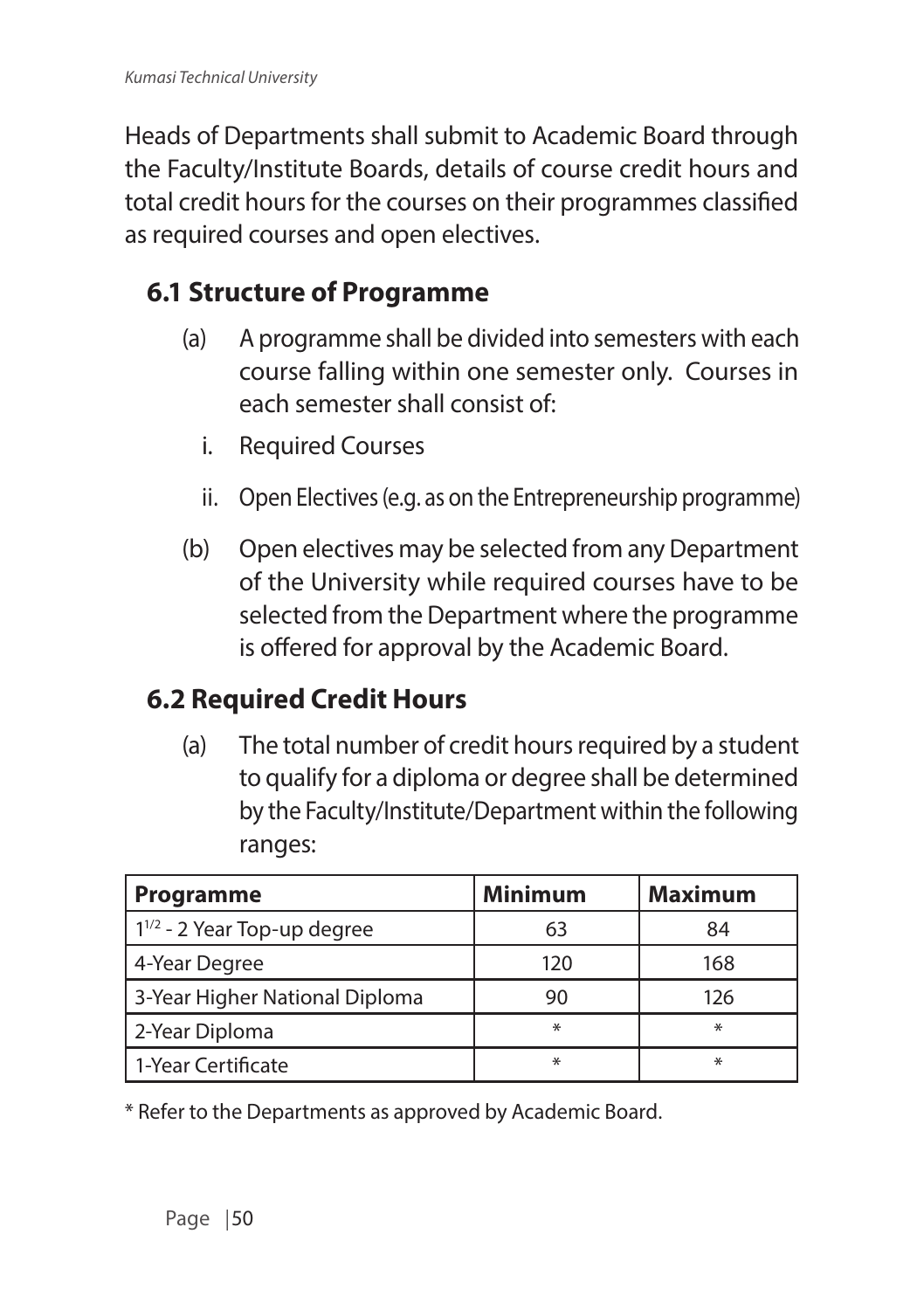(b) The above credit hours are inclusive of lecture time, practical work, Industrial visits/attachment, projects, thesis writing, seminars and workshops. Two hours of practical work is equal to one credit hour.

## **6.3 Duration of Studies**

- (a) A student shall be enrolled as a full-time student for the minimum period allowed for the programme of study.
- (b) A student may be allowed the following maximum number of semesters beyond the prescribed period to complete the requirements for the award of the certificate for which he/she is studying.

| Programme                        | <b>Maximum Number of Extra</b><br><b>Semesters allowed</b> |
|----------------------------------|------------------------------------------------------------|
| $1^{1/2}$ - 2 Year Top-up degree |                                                            |
| 4-Year Degree                    |                                                            |
| 3-Year Higher National Diploma   |                                                            |
| 2-Year Diploma                   |                                                            |
| 1-Year Certificate               |                                                            |

iii. A student who fails to qualify for the award of the certificate after exhausting the maximum number of extra semesters allowed shall be deemed to have been withdrawn.

# **7.0 Registration**

(a) Every student must be admitted into a Department for a programme of study and must be properly registered for courses during the official registration period at the beginning of each semester. The student shall plan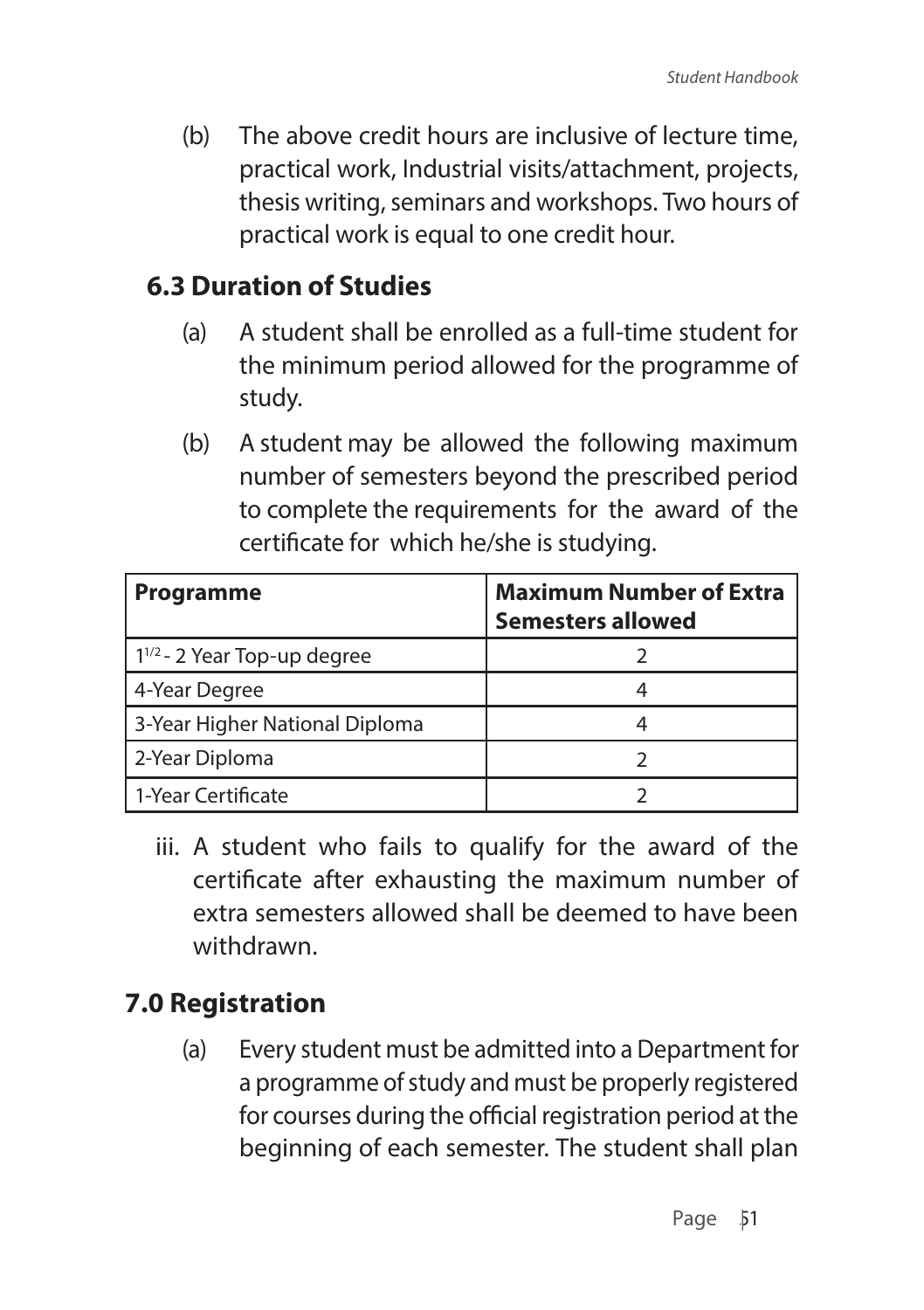his/her courses in consultation with his/her Head of Department.

- (b) Students shall report on the day that the University reopens and register within two (2) weeks from that day. It shall be permissible for those who are unable to register within the said period to undergo late registration with a fine.
- (c) A fine to be determined by the Academic Board shall be imposed on students for late registration. No registration shall be allowed after two weeks of closure of registration.
- (d) (i). A student who is unable to register within the formal registration period on grounds of ill-health, shall on provision of a Medical Report issued or endorsed by the Medical Officer of the University's Clinic be allowed to register within five (5) working days from the day of closure of formal registration.

(ii). In the event of the inability of such a student to register within the five (5) working days stipulated in paragraph 'd (i)' above, he/she will be allowed a deferment for a semester. In a situation where some of the first semester courses, are prerequisite for the second semester courses, the deferment shall be for the whole academic year (i.e. two (2) semesters).

(e) (i) There shall be no registration by proxy.

(ii) A student who does not duly register within the registration period shall lose his/her student status.

(f) (i) Registration for the appropriate courses shall qualify a student to write an examination. Where a student registers for a course, but fails to write the examination,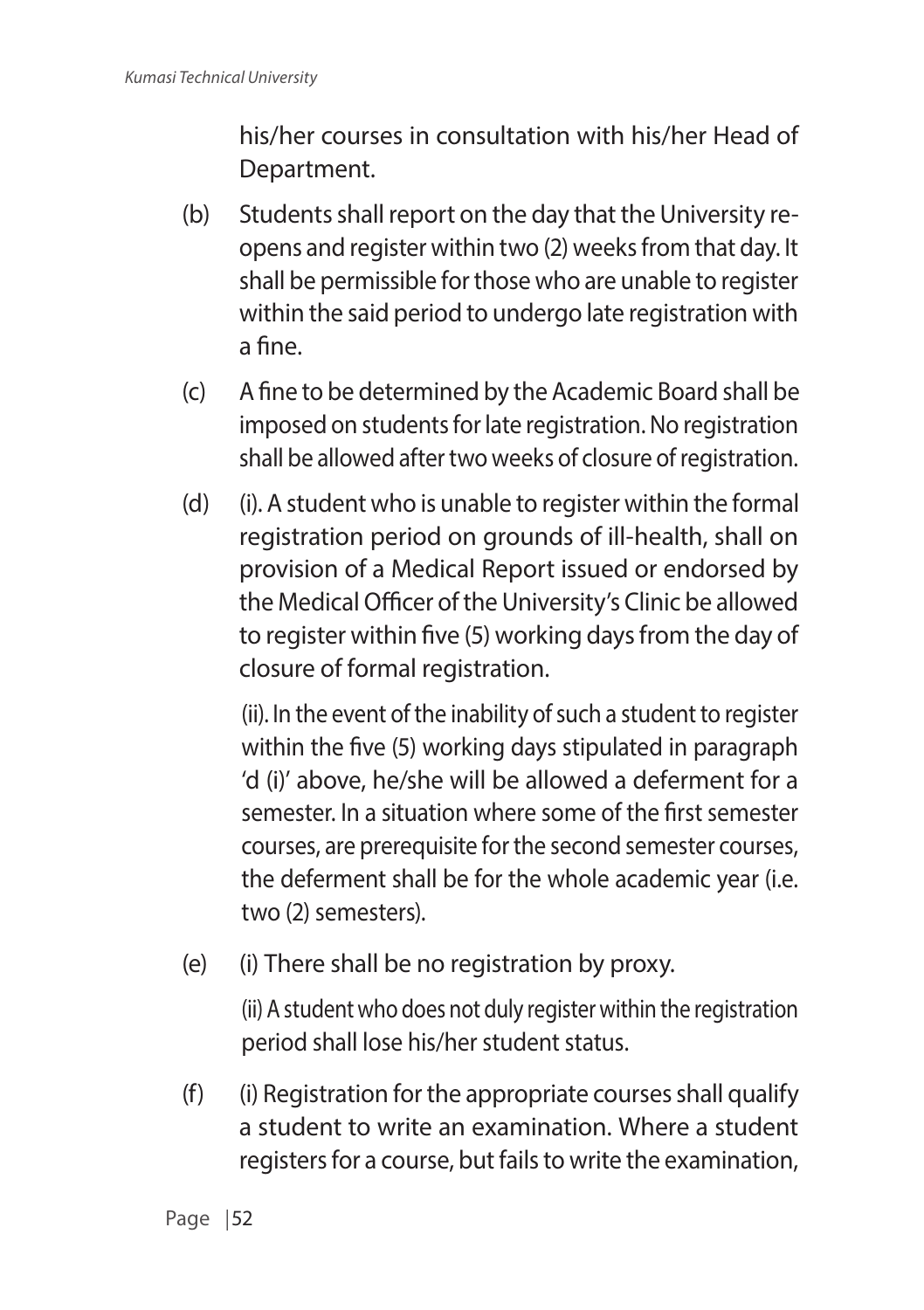the student shall be deemed to have failed the course unless reasons acceptable to the Faculty Board and the Academic Board can be advanced. In this case, the student shall be graded incomplete ('I') and be expected to take part in the next available main examination.

(ii) Students shall not be permitted to change their elective courses after one (1) month of re- opening.

(iii) In order to qualify as a full-time student, the student must take courses equivalent to the following range of credit hours, both limits inclusive, per semester. In this case the total credits per semester shall end at 18/19 to make room for the open electives. The total credit hours will be prescribed by the Department with the approval of the Faculty/Centre and Academic Board.

| Programme                        | <b>Credit Hours</b> |
|----------------------------------|---------------------|
| $1^{1/2}$ - 2 Year Top-up degree | $15 - 21$           |
| 4-Year Degree                    | $15 - 21$           |
| 3-Year Higher National Diploma   | 15 - 21             |

(iv) A student shall attend at least 75% of lectures, seminars, workshops and practical sessions prescribed for the courses for which he/she has registered as a precondition for writing an examination.

## **8.0 Attendance at Lectures**

- (a) Attendance books shall be kept by all lecturers.
- (b) A student shall be expected to attend lectures, tutorials, seminars, practical and other activities prescribed for the course for which he/she has registered, and to execute all assignments given as approved by the University.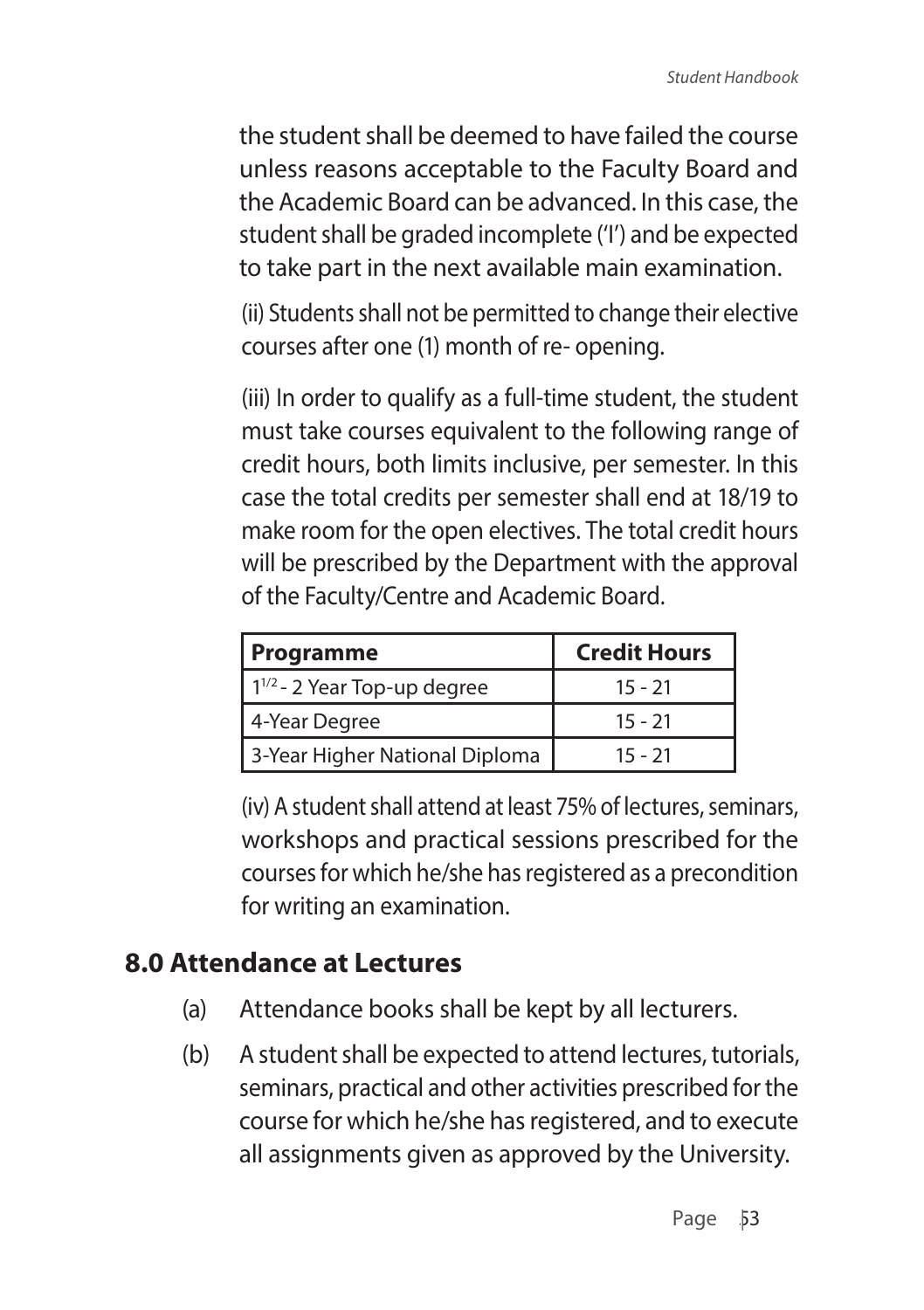- (c) A student who absents himself/herself for eight (8) cumulative lecture sessions, tutorials, practical and other activities prescribed for any course in any semester shall be deemed to have withdrawn from the course. Such a student shall not be permitted to write the end of semester examinations in that course. He/she is deemed to have failed the paper and would have to write it as a main paper.
- (d) A student who absents himself/herself for four (4) consecutive lecture sessions shall be cautioned by the Head of Department.

# **9.0 Deferment of Programme**

- (a) A student could interrupt his/her programme for whichever reason for a maximum period of one year by applying through his/her Head of Department to the Registrar. He/she shall be granted permission by the Registrar based on the recommendation of his/her Dean and Head of Department. The decision of the Registrar shall then be communicated to the student and copied to the Dean and Head of Department.
- (b) Such request for interruption of the programme will normally be granted within the first four (4) weeks of the start of the semester.
- (c) After the first four (4) weeks, a student shall give a good reason for the deferment to be granted.
- (d) Where the interruption is for one semester, the student shall be required to defer for a whole academic year.
- (e) A first year student shall only defer his/her programme on medical grounds.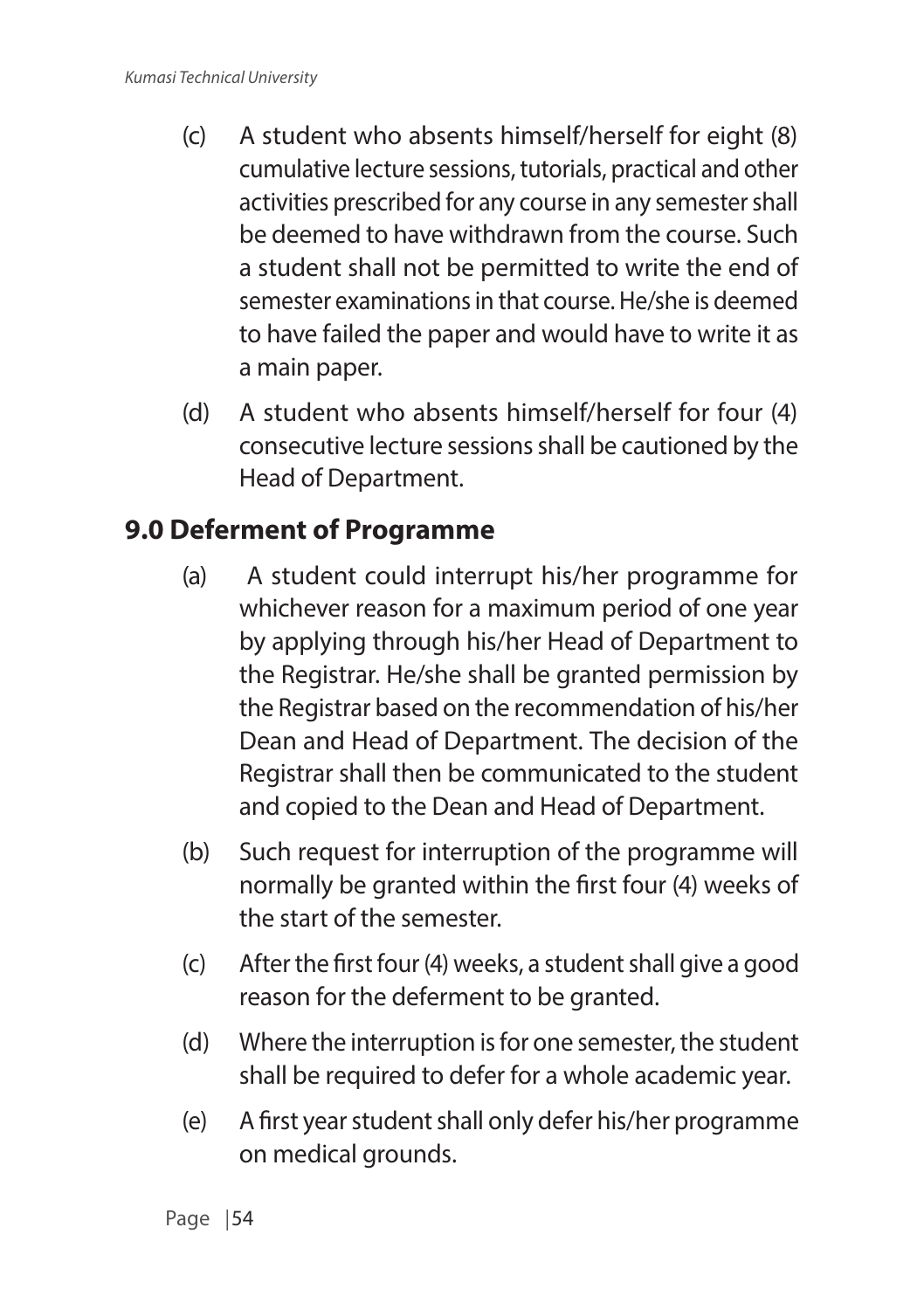## **9.1. Deferment of Programme by fresh students**

- (a) An applicant who has been offered admission is required to take up the offer in that particular academic year to which he/she has been admitted.
- (b) An applicant offered admission but desires to commence study in a year other than that in which an offer has been made shall be required to apply afresh for admission.

# **9.2. Deferment of Programme on grounds other than ill-health**

- (a) A student who wishes to defer his/her programme shall first discuss the matter with his/her Head of Department.
- (b) He/she may then apply in advance to his/her Dean of Faculty/Director of Institute through the Head of Department stating reasons why he/she wants to defer his/her programme. Such letters should be signed by the applicant.
- (c) The decision of the Dean of the Faculty/Director of the institute shall then be communicated to the student and copied the Registrar.
- (d) A student may defer his/her programme but may not defer for more than two (2) continuous semesters.
- (e) A student who defers his/her studies for more than two (2) continuous semesters shall be deemed to have lost any accumulated credits. Consequently his/her studentship shall be cancelled.
- (f) Any student who returns to the University after deferring a programme shall continue from where he/she left off.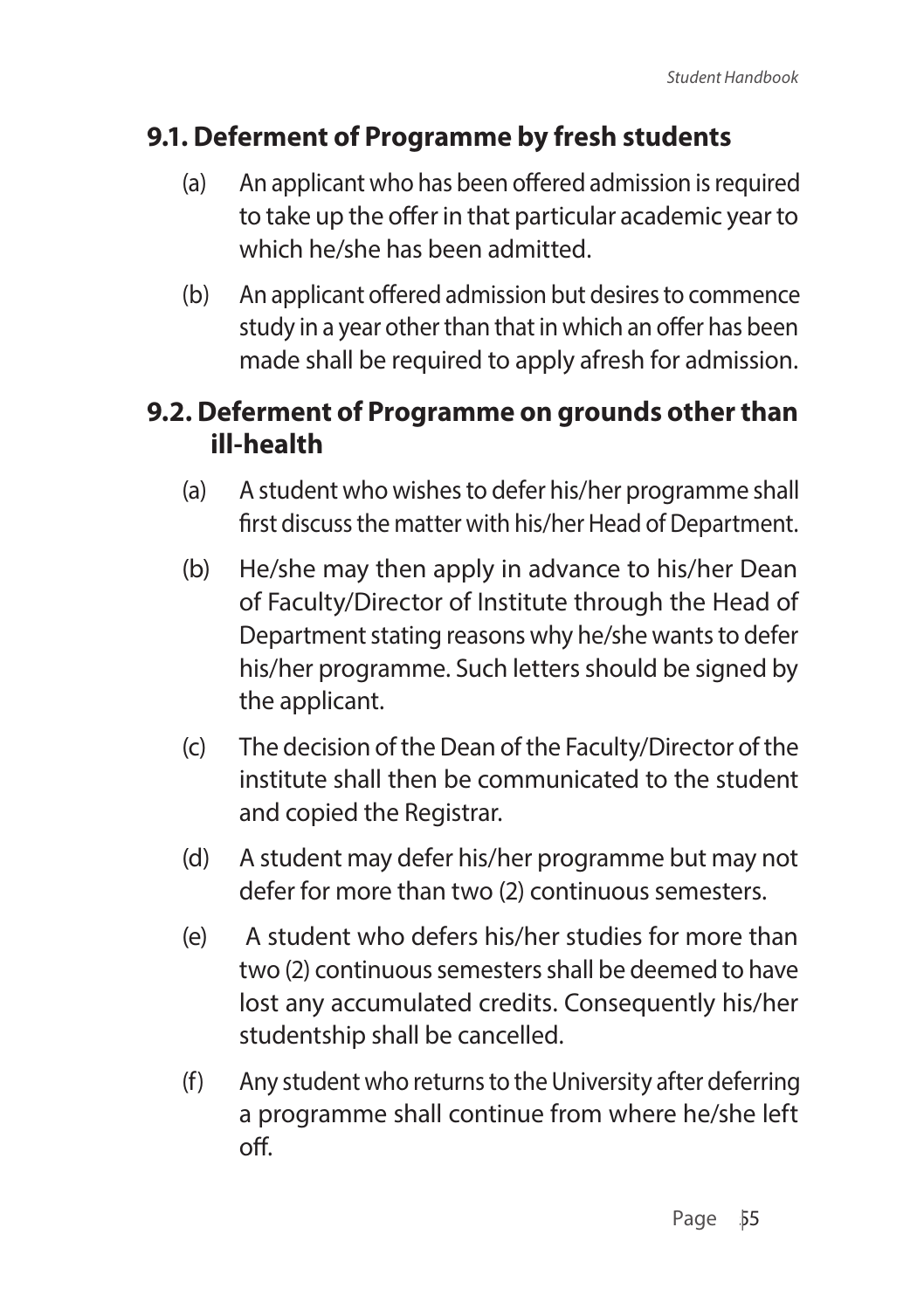# **10.0 Submission of registered candidates and courses**

- (a) Departmental Examination Officers shall submit all registered Candidates and courses to the Academic Affairs Office with a copy to the Faculty Examinations Officer and University Examination Officer two weeks after the close of registration.
- (b) The list shall include students who failed courses during the re-sit and are rewriting as main papers; as well those redeeming papers within their grace periods in the Department.
- (c) The Department shall ensure that all first year students have laminated Examination Cards (with passport pictures) using a standard format from the Publication Unit. These cards are strictly for candidate placement in Examination rooms and not to be issued out to students as identity cards.

# **11.0 Appointment of Examiners**

- (a) University examinations shall be conducted by University Examiners comprising Internal examiners/Moderators and External Examiners where appropriate.
- (b) An Internal Examiner must be an academic staff of Senior Member Status appointed by the Appointments and Promotions Board of the University.
- (c) An External Examiner/Moderator must be an experienced academic staff member of a recognized academic institution which is not part of the University.
- (d) An experienced professional or consultant may also be engaged as an external examiner.

Page | 56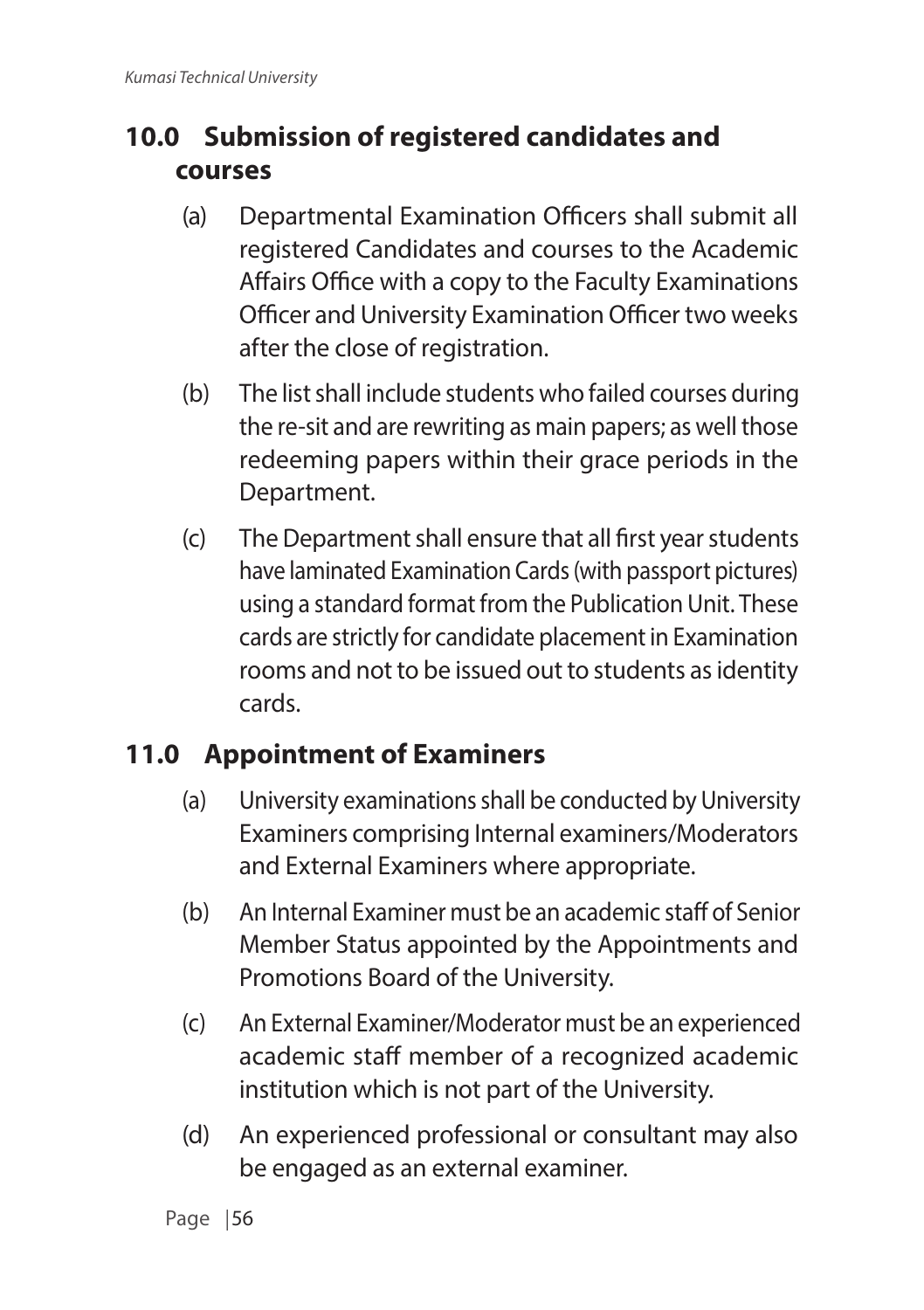- (e) Lists of internal and external examiners/moderators shall be presented to the Academic Board for approval on recommendation from a Faculty Board before the main semester examinations.
- (f) In nominating an External Examiner for the first time, a brief indication of the background of the examiner shall be provided to the Faculty Board.
- (g) An External Examiner may serve for three (3) consecutive years after which the examiner shall not be engaged again till a period of three years has elapsed.
- (h) A person who has retired or resigned from the University may not be appointed external examiner until a period of three (3) years has elapsed since leaving the service of the University.

# **12.0 The Setting, Submission and Review of Papers**

- (a) Each Faculty shall designate one senior member as Faculty Examination Officer and his/her duty shall be to assist the Dean in examination matters (Section 32.2).
- (b) Each Department shall designate one senior member as the Examination Officer for the Department and his duty shall be to assist the Head of Department in examination matters (Section 32.3).
- (c) The draft examination questions shall be typed personally by the examiner using University formats (Appendix A).
- (d) The draft End of Semester questions and marking schemes (hard and soft copies) shall be submitted by the examiner to the Head of Department personally or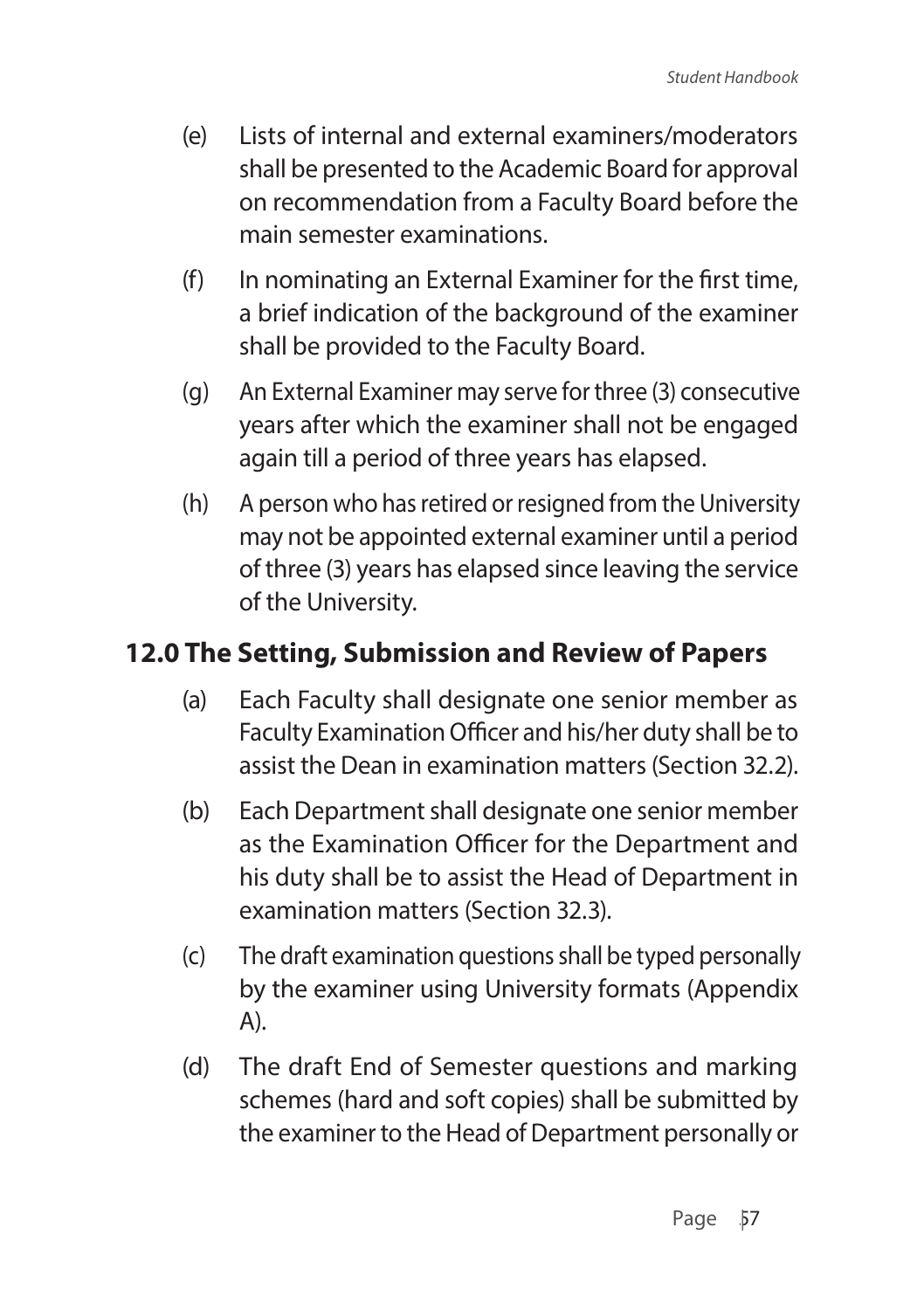through the Examination Officer, in line with the date stated in the Academic Calendar.

- (e) If the soft copy of the draft question is to be sent to the department through email or on any storage device, the document shall be password protected.
- (f) The questions shall be reviewed by the First and Second Internal Examiners together in the Department. The Second Internal Examiner shall ensure that questions are clear, concise, understandable, and unambiguous; and are fairly distributed according to the syllabus.
- (g) The reviewed questions shall be approved by the Department and the Head of Department shall countersign each question paper to signify endorsement by the Department.
- (h) The drafts, where applicable shall be delivered by the Head of Department or representative, who is a senior member, to the Dean of Faculty or the designated representative for transmission to the Academic Affairs Office of the University.
- (i) The Academic Affairs Office shall be responsible for the transmission of the draft question papers to the External Examiners/Moderators for moderation.
- (j) The External Examiner/Moderator shall review the draft questions submitted, providing comments as appropriate and both internal examiners shall be invited through the Head of Department to review the external examiner's comments and approve the draft.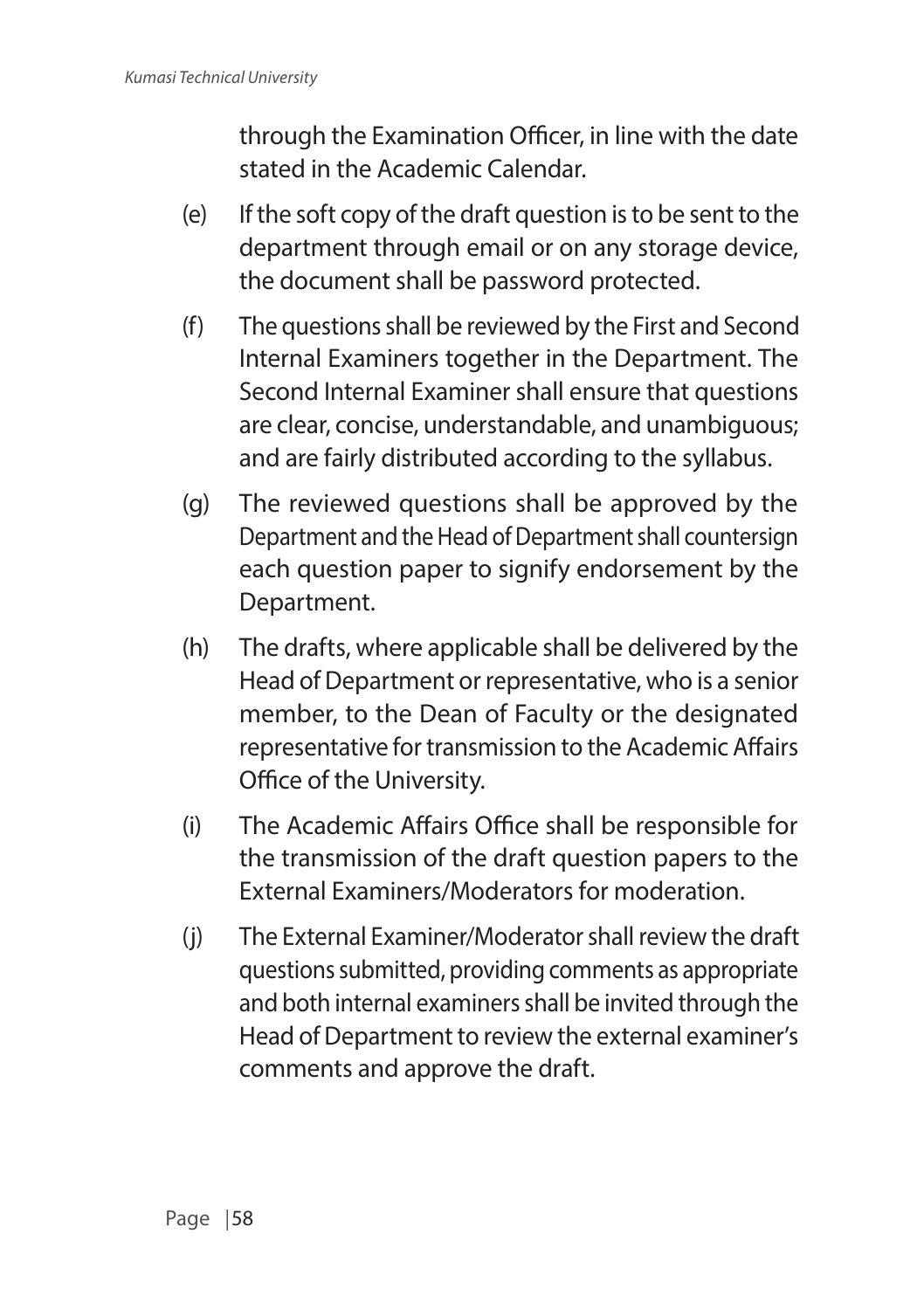## **13.0 Venue of Examinations**

- (a) University examinations shall be taken only at approved premises. Practical or oral examination will normally be conducted in the Departments concerned.
- (b) Approval by the Academic Board may be given for University examinations to be taken outside the University for the benefit of a student in hospital or others who cannot report at the University.
- (c) The Faculty Examination Officer (FEO) shall liaise with Municipal Services Department to ensure that there are enough seats in each Examination Room for the number of Candidates for the scheduled paper and shall organize the seating arrangement in the Examination Room.

## **14.0 Time-Tables/Scheduling for Examinations**

- (a) The Composite examination time-table shall be prepared by the University Examination Officer in consultation with the Faculty/Departmental Examination Officers.
- (b) The draft examination time-tables for the end of semester examinations shall be put up on the University Notice Board not later than the eighth week of every semester.
- (c) Candidates will be advised to consult these notice boards for the details of their Examinations.
- (d) Suggestions for amendment may be made through the Heads of Department.
- (e) The final composite time-tables indicating day and hour of each examination shall be posted on the University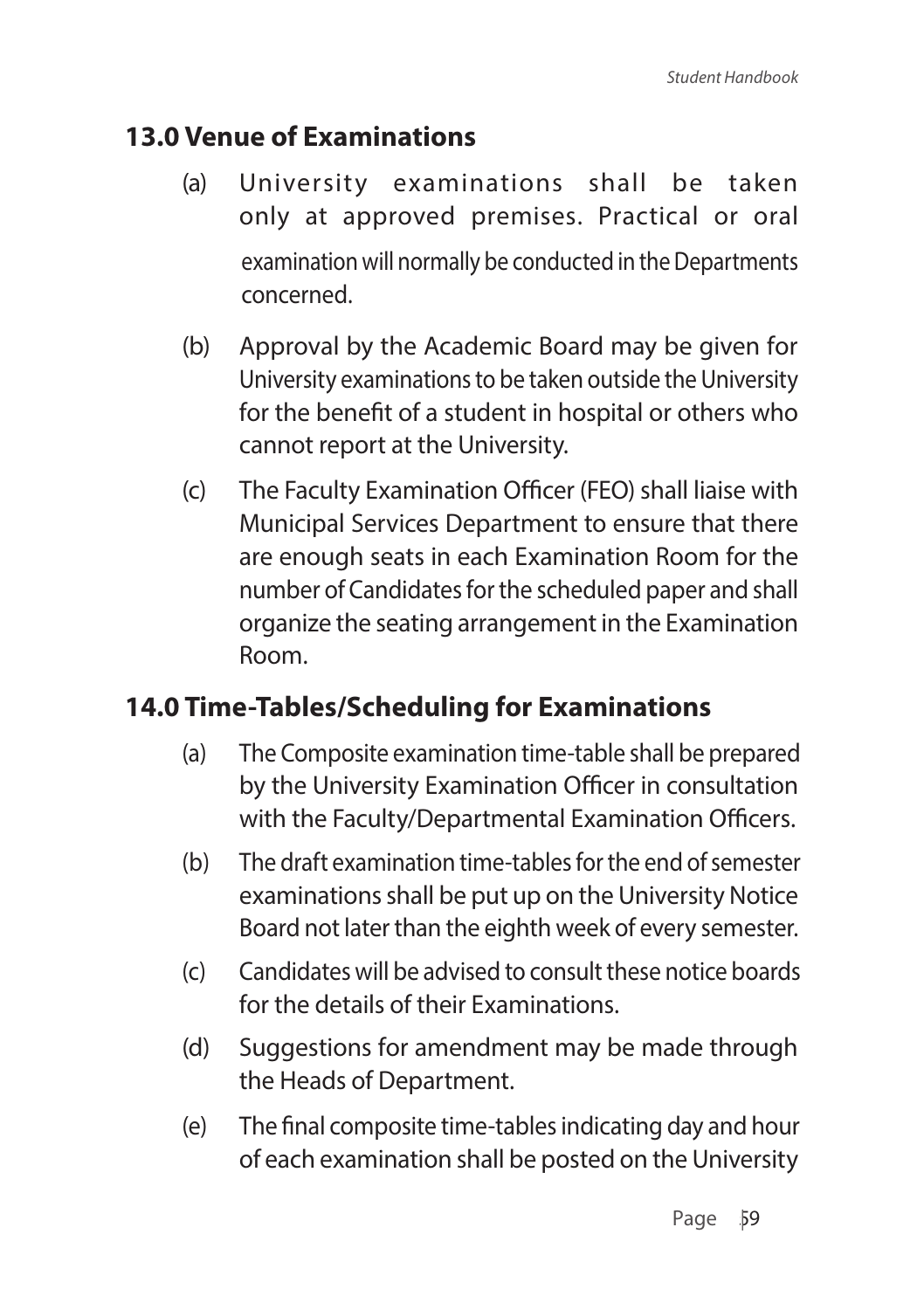Notice Board normally at least three (3) weeks before the commencement of the end of semester examinations.

- (f) The timetable for the end of semester examinations shall be such that, no student shall write more than one (1) paper in one examination session.Mid-semester examinations shall be conducted at a period prescribed by the Academic Board (mostly the seventh week of the semester).
- (g) For the duration of the examination, a daily timetable indicating day, hour and venue of each examination will be issued at least twenty-four (24) hours in advance.
- (h) Notice of at least forty-eight (48) hours shall be given if the venue, time and hour given on the general timetable has to be changed on the time-table.
- (i) The University's Examination may be rescheduled under the following conditions, among others:
	- i. Leakage of examination question paper
	- ii. Strike action/demonstrations
	- iii. Force majeure/natural disaster
	- iv. Political instability
- (j) The Academic Board shall in the event of (j) above, shall constitute an emergency meeting for the purpose of determining modalities for same.
- (k) The date, duration and venue of each paper shall be indicated on the examination time-table and must correspond to that on the sealed envelope containing the questions. If there is a discrepancy between these dates, time and venue, the one indicated on the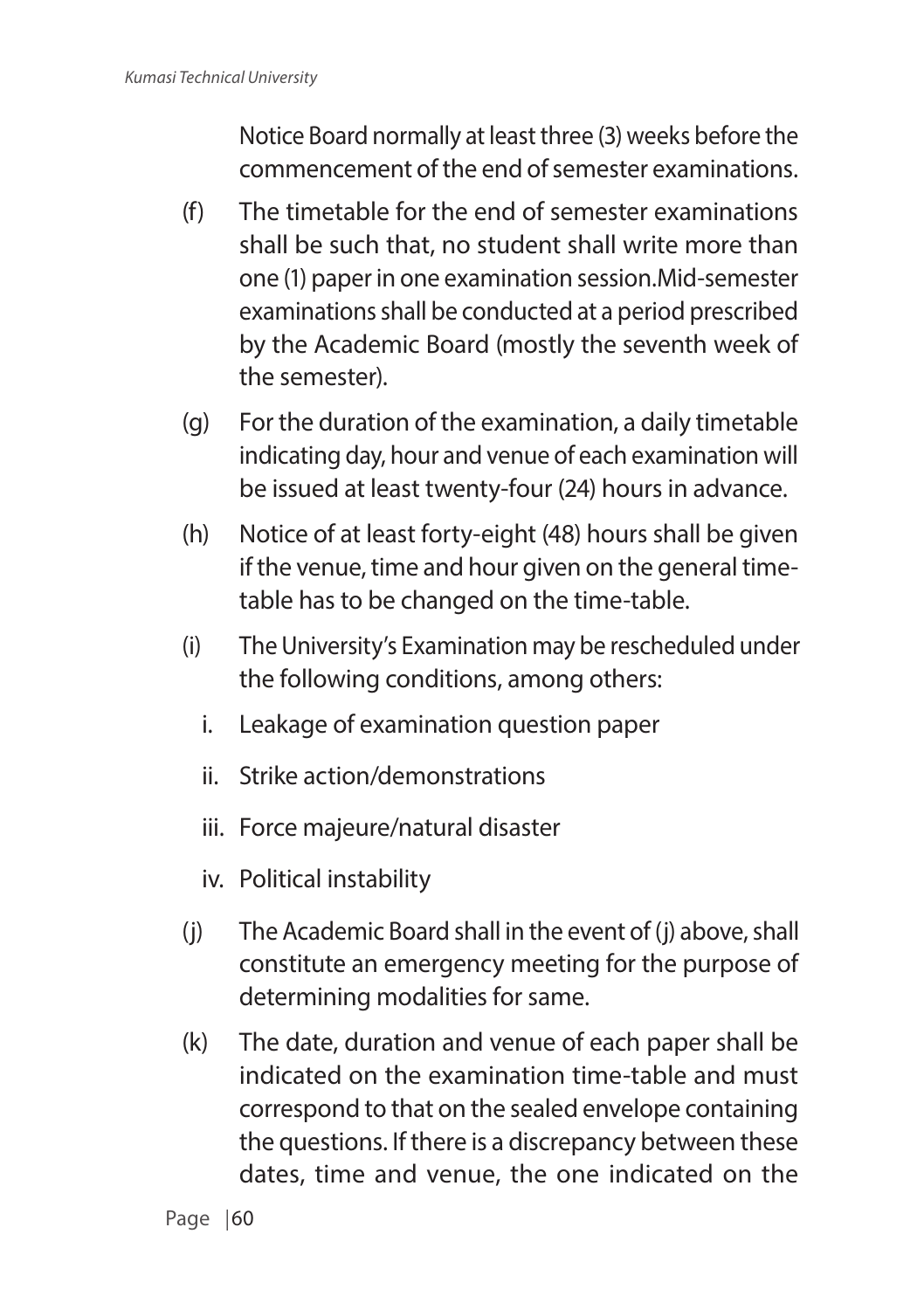examination time-table must be accepted as correct and the examination arranged accordingly.

## **14.1 Re-sit Examination**

- (a) Re-sit examinations shall be conducted once every academic year. It shall be organized at the end of the academic year (mostly during the long vacation in August).
- (b) Only those students who failed papers in the end of semester examinations for that particular academic year shall qualify to write the re-sit examination. Such students must register for the trailed course(s) within the re-sit registration period suggested on the Academic Calendar, after paying the required fee per paper.
- (c) Without prejudices to (b) above, the Academic Board has the power to allow a student who is unable to take the end of semester examinations on grounds of ill health, to take the re-sit examination as his/her main examination.
- (d) The final time-tables indicating day and hour of each examination shall be posted on the University Notice Board at least one (1) week before the commencement of the re-sit examinations
- (e) Where a student has to write more than one (1) paper in one examination session due to clash of papers per the re-sit timetable, such a student shall be given the chance/time to write those papers. The time shall be equal to the total duration of the paper.
- (f) Re-sit examinations shall be marked as 100%,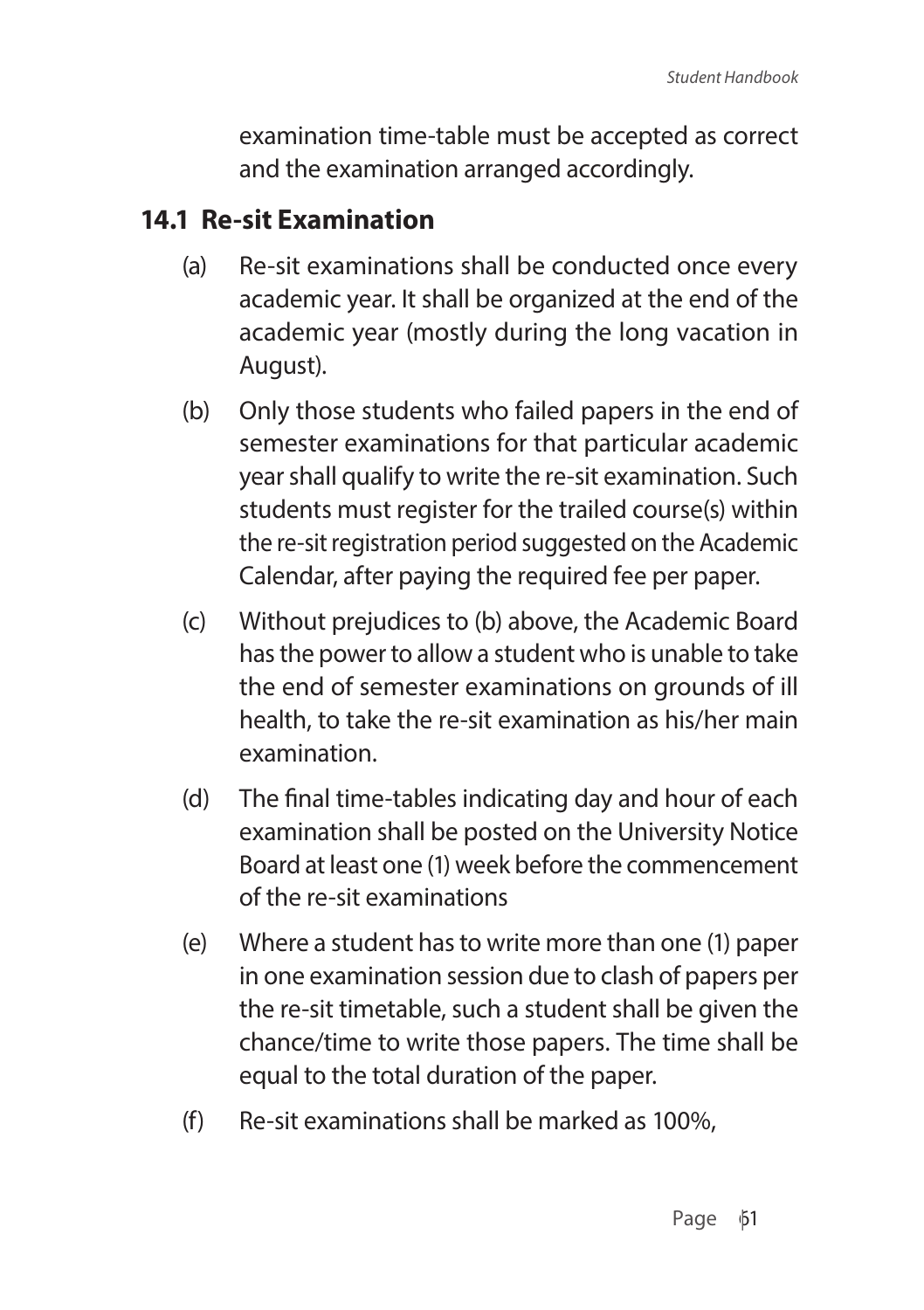(g) A student who fails to redeem a paper in a re-sit examination must meet all preconditions to qualify to take the paper during the respective End of Semester Examinations in the ensuing Academic Year.

## **14.2 Special Examinations Requirement**

- (a) Candidates who have a disability and/or medical conditions and who may require special examination arrangement must ensure that they have registered with the Office of Dean of Students' Affairs at least two (2) weeks after re-opening of the semester.
- (b) Failure to register with the Dean of Students' Affairs prior to these deadlines may result in the examination officer being unable to provide the candidate with special examinations arrangements.
- (c) (i) It is the responsibility of the Office of the Dean of Students' Affairs to liaise with the Head of Department of the student about arrangements for candidates with special needs. The Dean of Students' Affairs will supply the Head of Department with information about each candidate with special needs.

(ii) The Dean of Students' Affairs will inform the Head of Department of the arrangements which candidates may be granted during the course of the examinations.

(iii) The student with special needs may be granted any of the following special arrangements;

- Extra time for course work and examinations
- Rest periods
- A reader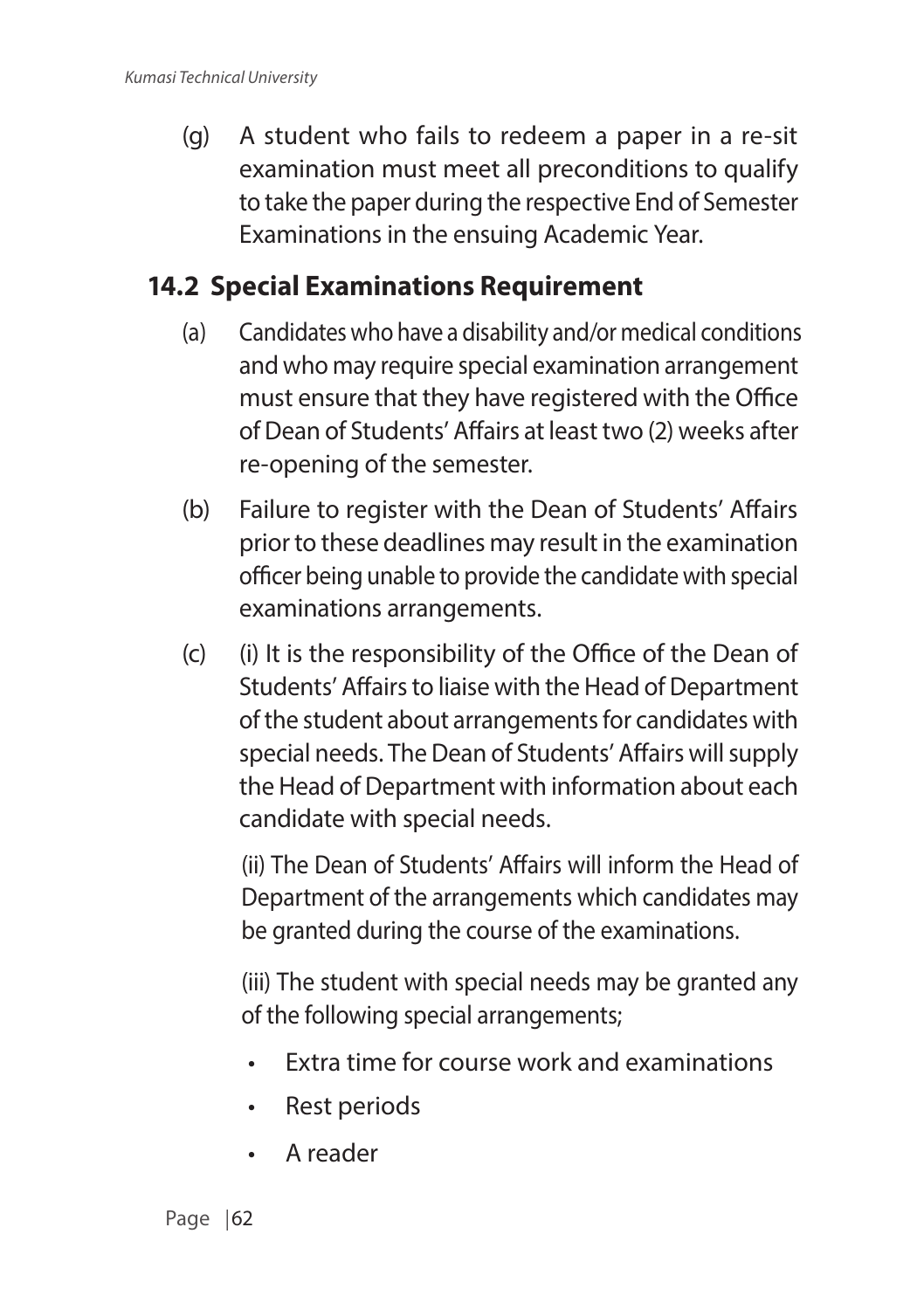- An amanuensis/scribe/ stenographer
- Enlargement of the font on the question paper/ an aid to enlarge the font (magnifying glass)
- Alternative venues/invigilator

### **15.0 Deferment of Examination**

A student who wishes to defer his/her examination shall first discuss the matter with his/her Head of Department.

#### **15.1 Deferment of examination on grounds of ill-health**

- (a) A student who is unable to take the end of semester examinations on grounds of ill-health shall, apply through the Head of Department, to the Dean/Director, copied to the Registrar; such a student shall provide a medical certificate issued or endorsed by a Medical Officer of a Government Hospital or a recognized Medical Officer or the University's Medical Officer, shall take the re-sit examination as his/her main examination.
- (b) Where the number of courses involved are not many (up to 4 courses), and without prejudices to (a) above, the department shall in consultation with the Dean organize special examination for the student involved and report to the Academic Board.
- (c) Subsequent application for deferment, on grounds of ill-health, shall be subjected to a medical certification issued by the Medical Officer of the University. She/ he may consult other specialists if need be.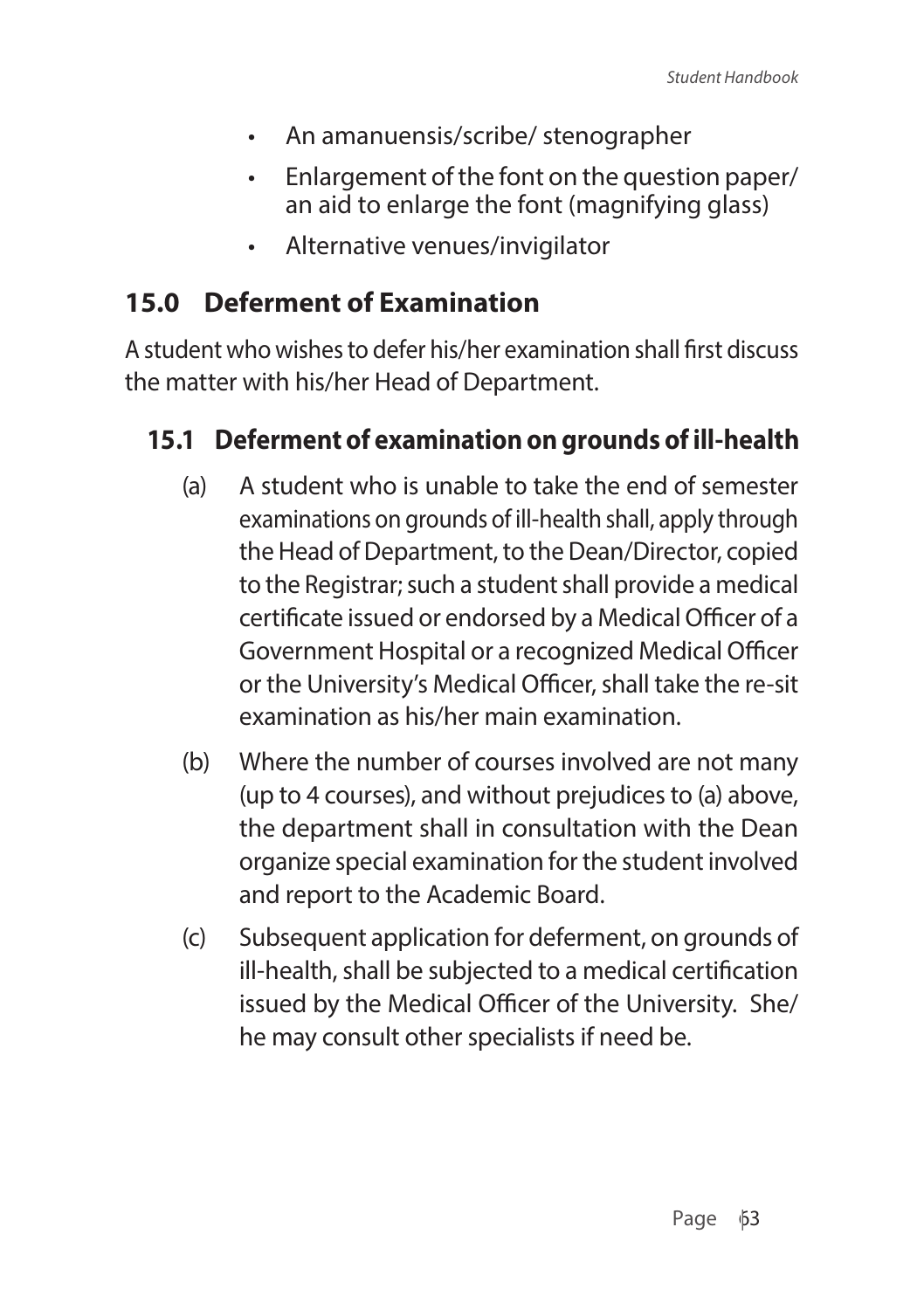### **15.2 Deferment of examination on grounds other than ill-health**

- (a) A student who wishes to defer his/her examination shall apply, in advance, to the Academic Board, through the Head of Department and the Dean/Director, and copied to the Dean of Students Affairs, stating reasons why he/ she wants to defer his/her examination. It shall be the student's responsibility to satisfy the University beyond any reasonable doubt why he/she wishes to defer the examination. Permission should be duly granted before he/she leaves the University.
- (b) The decision of the Academic Board shall then be communicated to the student before he/she leaves the University.

#### **15.3 Illness in the Course of Examination**

- (a) If a candidate is prevented by illness from taking the entire or part of an examination paper, he/she should immediately report to the University Clinic for a medical report on the state of his/her health.
- (b) The Medical Officer shall state in the report to the Registrar, the name and the examination number of the candidate, the nature of the illness and whether, in his/her opinion, the candidate is capable of taking the examination at the examination hall or clinic. Where so recommended, the University Examinations Officer, on the advice of the Medical Officer, will arrange for the candidate to take the examination at the examination hall or clinic under the supervision of an invigilator.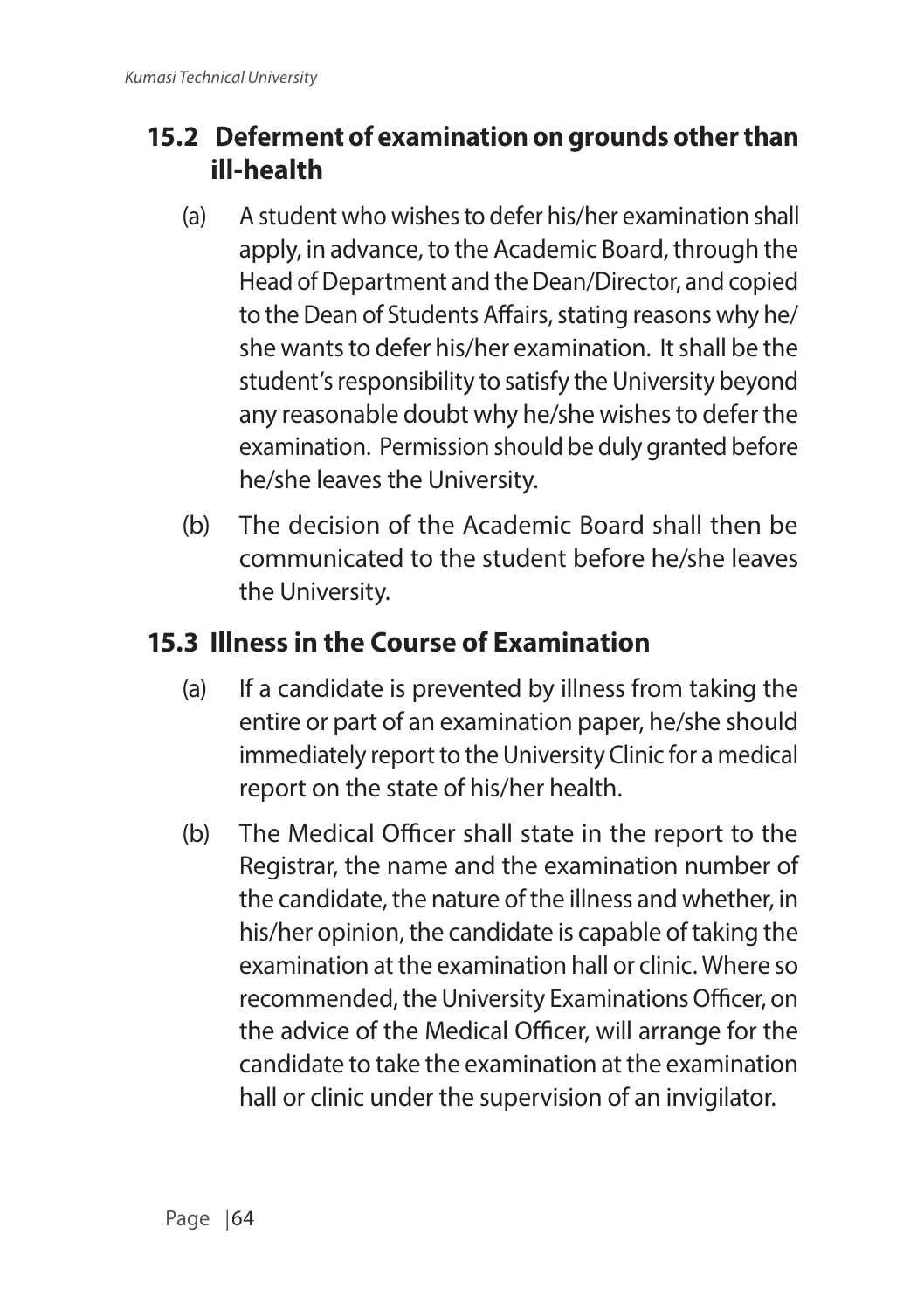### **16.0 Guidelines for Examination Candidates**

### **16.1 Admission to Examinations**

- (a) A candidate for a University examination must have registered and studied for the course over the required period.
- (b) Since attendance at lectures, tutorial, laboratory and workshop practical, studio sessions etc., is compulsory, all such candidates are required in addition to actively participating in class, to have a minimum of 75 percent class attendance, in the course to be examined to qualify for examination.
- (c) A candidate shall not be admitted to a University examination if:
	- i. The candidate has not registered for and followed the course in accordance with the University regulation.
	- ii. The candidate owes fees to the University.
	- iii. The candidate is under suspension or has been dismissed from the University.
- (d) Entry to the examination shall be by registration on a form on which the papers to be written shall be indicated by title, and the registration form duly endorsed by the Head of Department shall be submitted to the Head of Academic Affairs not later than six weeks before the commencement of the semester examination.

# **16.2 Identification of Candidates (ID)**

(a) Candidates are obliged to have their University Identification Card (ID) with them at every examination session.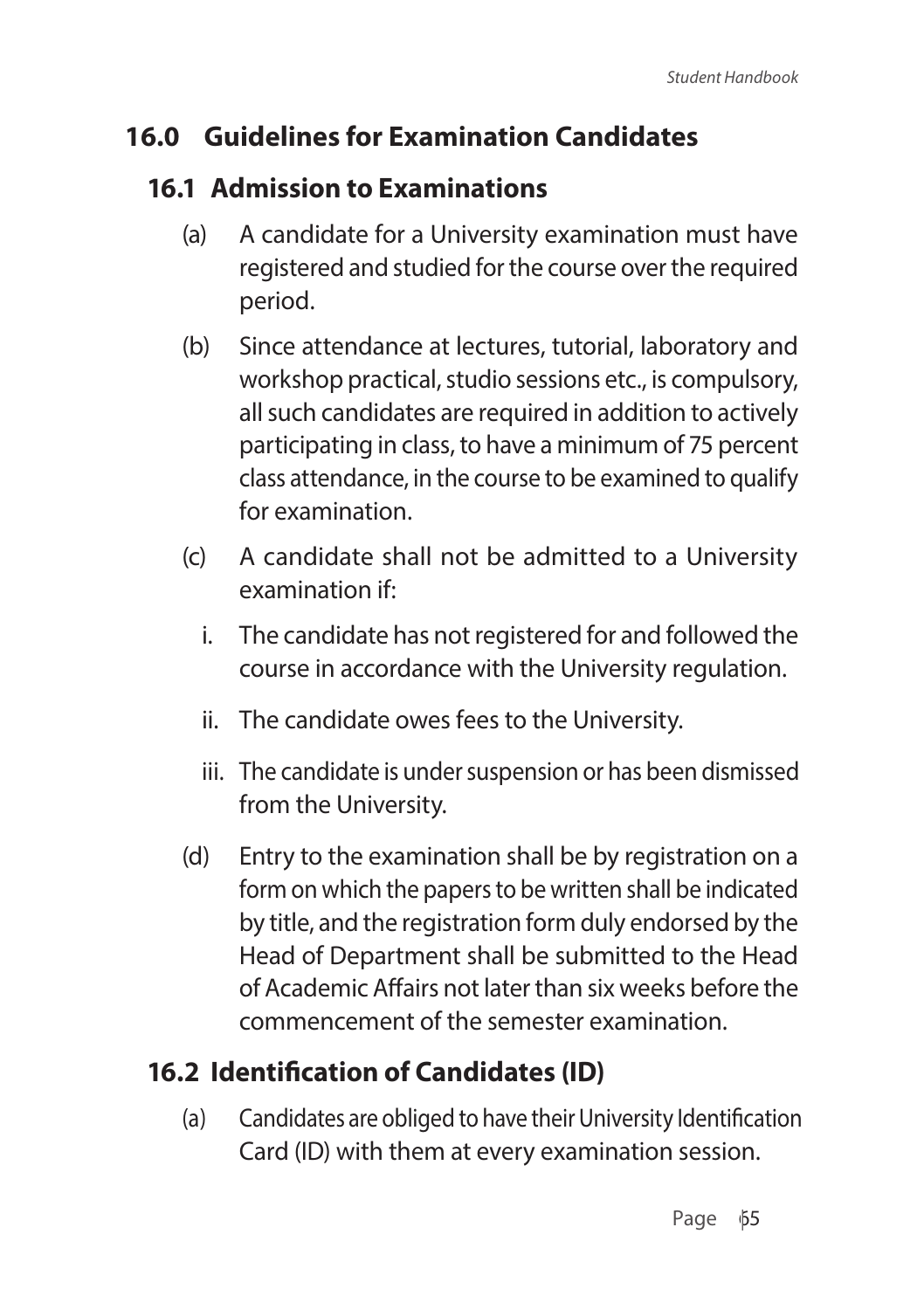(b) A candidate shall, for the purpose of identification by the invigilator, place the University ID card on the examination table to enable the invigilator ascertain the identity of the person writing the examination.

#### **16.3 Attendance at all Examinations**

- (a) It is the duty of the candidate to consult the daily timetable regularly to ascertain the papers to be written each day.
- (b) Any candidate who receives any information through social media, SMS, etc. concerning the University examination should verify the information from the Department as soon as possible.
- (c) All students shall present themselves at the examination hall thirty (30) minutes to the commencement of all examinations.
- (d) A candidate shall not enter the examination room until the candidate is invited or requested to do so by the invigilator.
- (e) A candidate must ensure to be properly seated at least thirty 30 minutes before the start of the session. (No candidate shall be allowed to enter an examination room later than thirty (30) minutes after the beginning of a session).
- (f) The candidates shall sit where their respective examination cards have been placed by the invigilator.
- (g) A candidate taking an examination shall sign his/her name in the register of candidates for the examination.
- (h) A candidate who fails to be present at an examination without satisfactory reason shall be deemed to have

Page  $|66$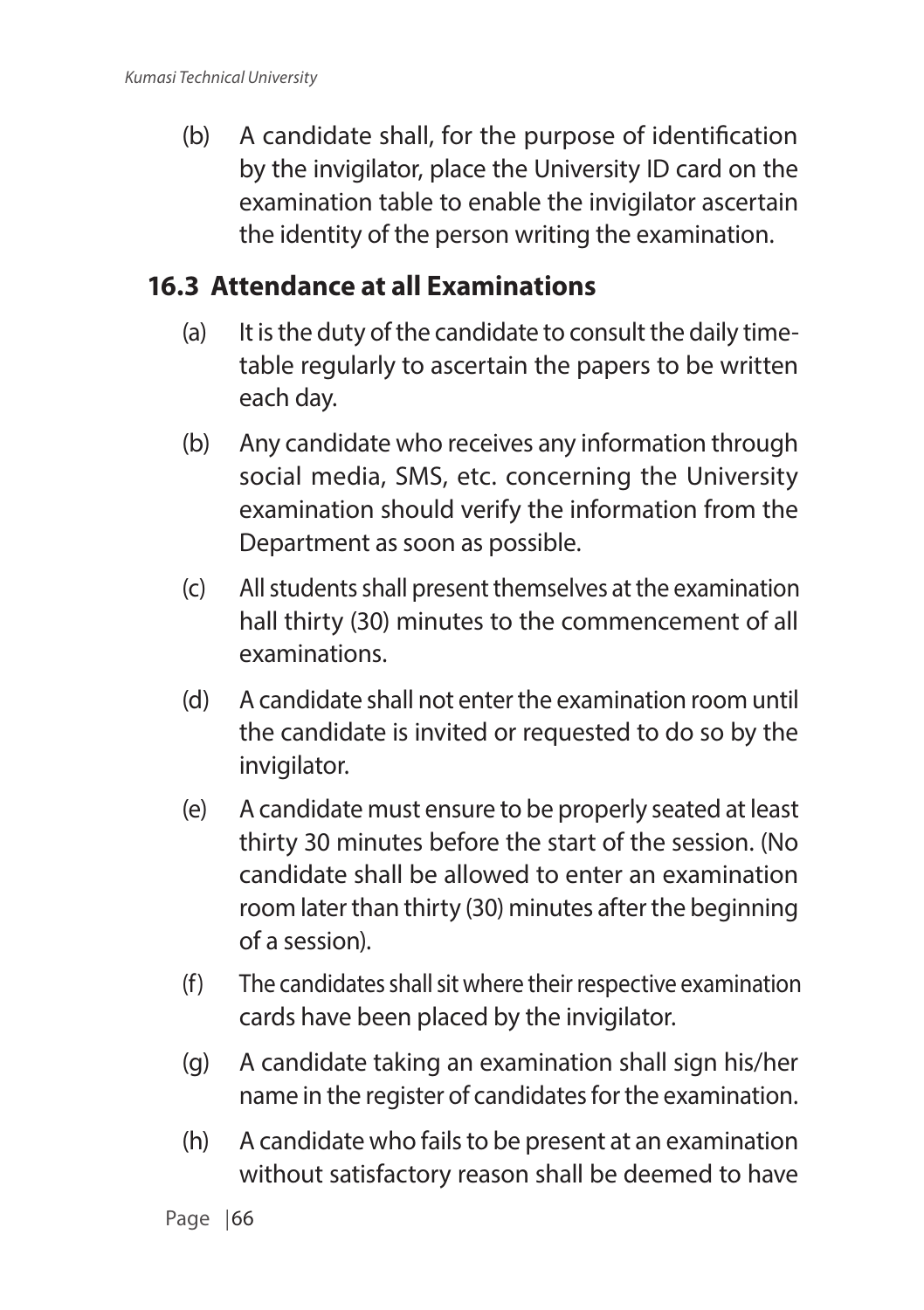failed the paper. A mark of zero and grade X shall be awarded to the student and he/she shall not qualify to write the re-sit. The award of grade X in a required paper means a failure not just in that paper but in the examination as a whole.

- (i) The following shall not normally be accepted as reasons for being absent from any paper at a University Examination:
	- i. Mis-reading the time-table
	- ii. Forgetting the date or time of examination;
	- iii. Inability to locate the examination hall;
	- iv. Inability to rouse oneself from sleep in time for the examination;
	- v. Failure to find transport;
	- vi. Loss of a relation; or
	- vii. Pregnancy

### **16.4 Materials Not Allowed in Examinations**

- (a) A candidate who enters the Examination Centre must be decently dressed. Caps/hats, slippers, tattered jeans, shorts, etc., shall not be entertained.
- (b) No student shall be allowed to enter into any examination hall with unauthorized materials such as bags, books, papers or electronic aids unless specially authorized by the Examiner.
- (c) Unauthorized material(s) shall not be deposited at the entrance or corridors of the Examination room or the washroom.
- (d) Candidates bringing pencils, pens, and other such items have the option to carry them in a transparent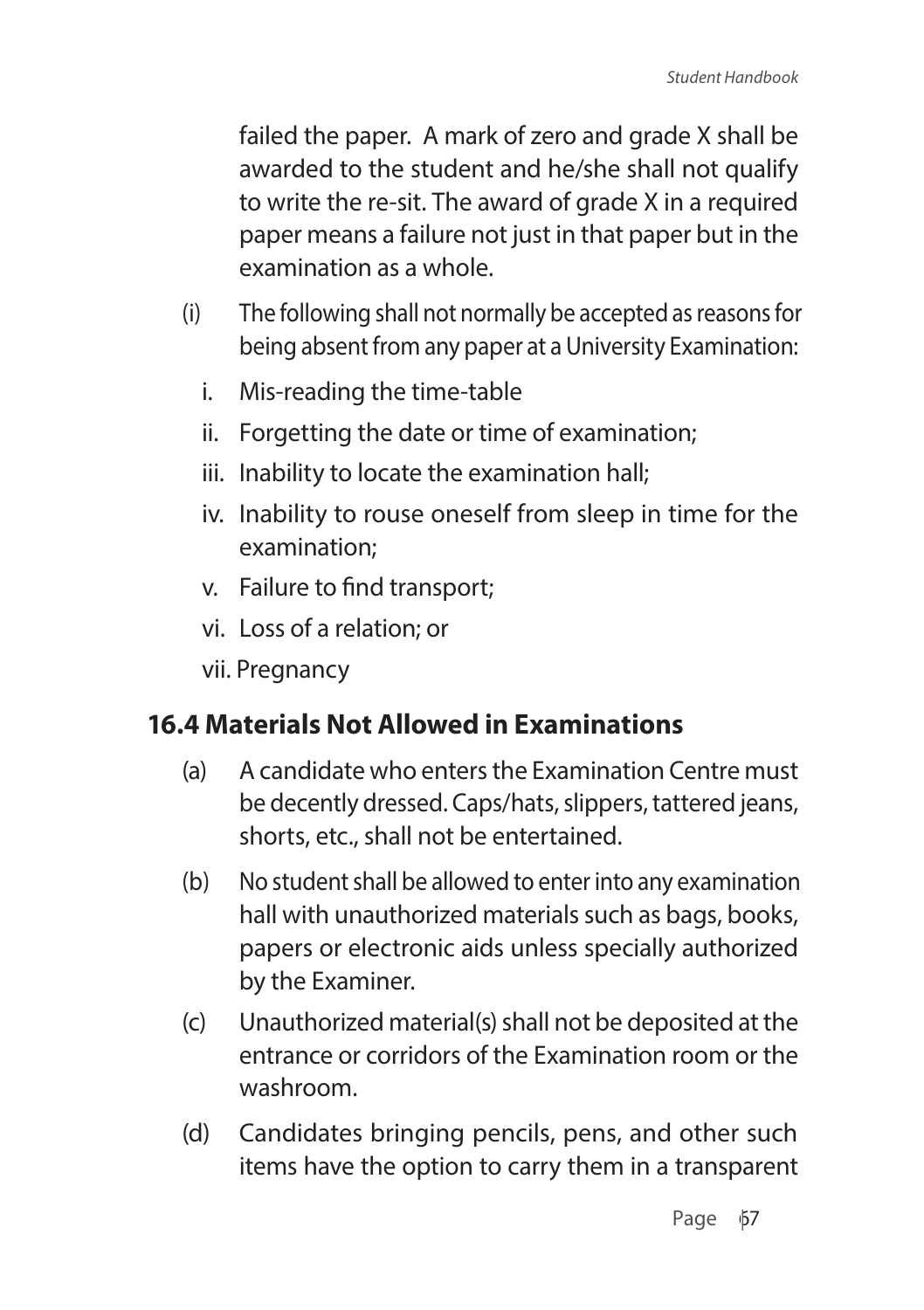pencil case or bag. Other pencil cases must be left in designated areas.

- (e) No candidates may bring any food and drink into the examination venue, with the exception of water in a transparent plastic bottle from which all labels have been removed (unless specific arrangements have been made by the Office of the Dean of Students Affairs with the Examinations Officer).
- (f) Smoking or drinking of alcoholic beverages is not allowed in the examination room.
- (g) The use of programmable calculators and those with text, symbolic or graphic capabilities is not permitted at examinations unless requested by the Examiner.
- (h) Any unauthorized material will be removed by invigilators and may be retained at the end of the examination as evidence in any potential academic misconduct case.
- (i) A candidate who is seen with notes, books, cellular or mobile phones, unauthorized electronic devices or any other unauthorized material in the examination centre shall be deem to have engaged in examination malpractice and appropriate sanctions may apply if found. A candidate who is suspected of hiding unauthorized material on the candidate's person may be asked by the invigilator to submit to a body search. Refusal to submit to a body search is tantamount to misconduct. (Section 19.2)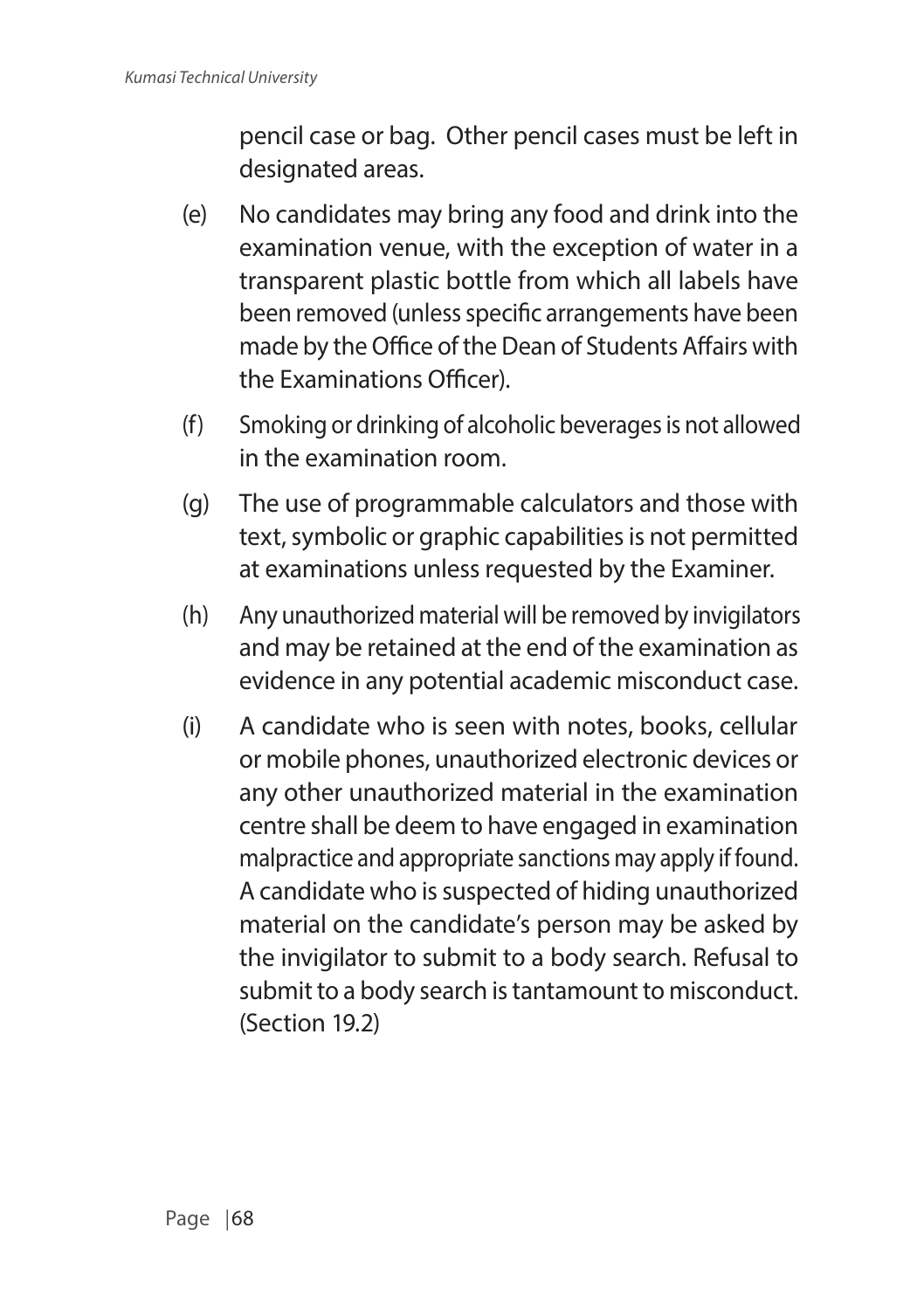### **16.5 Electronic Devices prohibited in Examinations**

- (a) Electronic device/gadgets prohibited within the examination hall include (but are not limited to) mobile phones, music players, bluetooth devices and smart watches.
- (b) Candidates are not permitted to keep any electronic devices on them during examinations (unless with the prior written permission of the Examinations Officer).
- (c) The University accepts no responsibility for any loss or damage to mobile phones or other electronic devices while in the examination venue. For this reason, the University recommends that students do not bring any electronic devices to the examination venue at all.
- (d) It is a breach of the examination rules for candidates to have in their possession any form of electronic device during an examination, even if the device has not been accessed during the examination. If any candidate breaches this rule, this conduct will constitute academic misconduct/examination malpractice and will be dealt with under the Statutes and/or any other relevant policy documents of the University (Section 19.2).

# **16.6 Handling of Examination Question papers and Answer booklets**

- (a) Candidates are obliged to fill in all the information on the front page of the Examination answer booklet as well as on the question paper.
- (b) The names and signatures of Candidates are not required on the Examination answer booklet.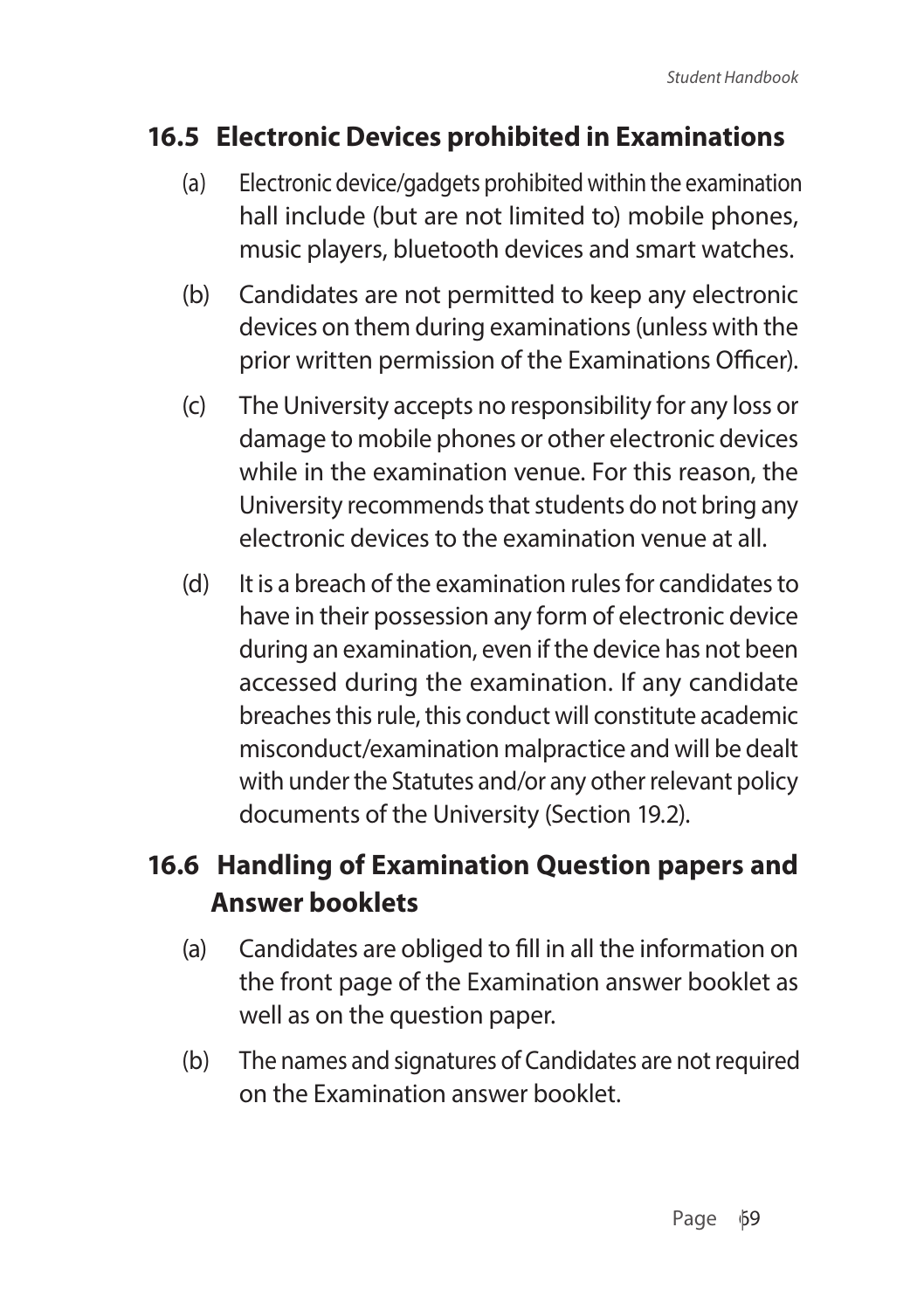- (c) Candidates are also obliged to write their index numbers and sign (in ink) on the question paper at designated spaces.
- (d) During the Examination session, supplementary sheets may be issued to Candidates on request. Special materials, such as statistical tables, graph sheets etc. specified in the question shall be issued to Candidates.
- (e) Candidates should not in any way interfere with the stapling in the answer books. Any complaints about the answer books should be brought to the attention of the invigilator.

# **16.7 Communication between Candidates in the examination hall**

- (a) Communication between candidates in any form is not permitted in the examination hall.
- (b) A candidate shall not pass or attempt to pass information or an instrument from one to another during examination.
- (c) A candidate shall not copy or attempt to copy from another candidate or engage in any similar activity
- (d) A candidate shall not disturb or distract any other candidate during an examination.
- (e) There shall be no lending or borrowing at any time between candidates during an examination.

### **16.8 Candidates leaving the Examination Room**

(a) No candidate shall be allowed to leave an examination room earlier than thirty (30) minutes after the beginning of a session.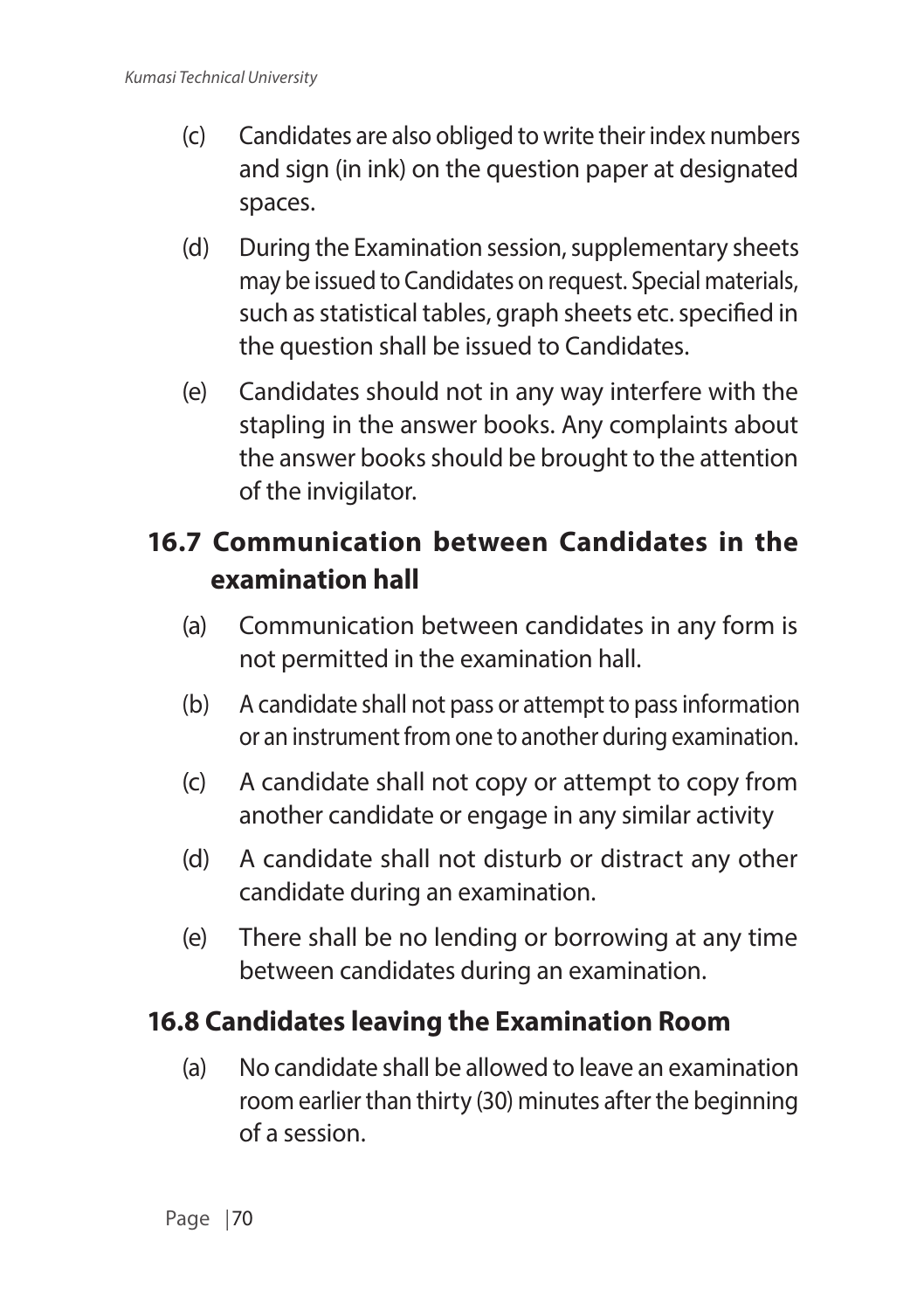- (b) Candidates may leave the examination room temporarily, and only with the express permission of the invigilator. In which case the invigilator shall be satisfied personally that a candidate does not carry along any unauthorized material.
- (c) A candidate who is allowed to leave the examination room temporarily will be accompanied while outside the examination room by an invigilating assistant designated by the invigilator.
- (d) A candidate who finishes an examination ahead of time may leave the examination room after submitting his or her answer booklets. Such a candidate shall not be allowed to return to the examination room.
- (e) At the end of each examination, candidates should ensure that they do not take away any answer booklet, whether used or unused, from the hall. No material supplied for examination shall be taken out without authorization.

### **16.9 Breach of a provision**

- (a) A breach of a provision of the regulations made for the conduct of University examinations may attract one or more of the following sanctions (Section 19.2):
	- i. A reprimand;
	- ii. Loss of marks;
	- iii. Cancellation of a paper in which case zero shall be substituted for mark earned;
	- iv. Withholding of results for a period;
	- v. Award of score zero marks
	- vi. Suspension from the University, and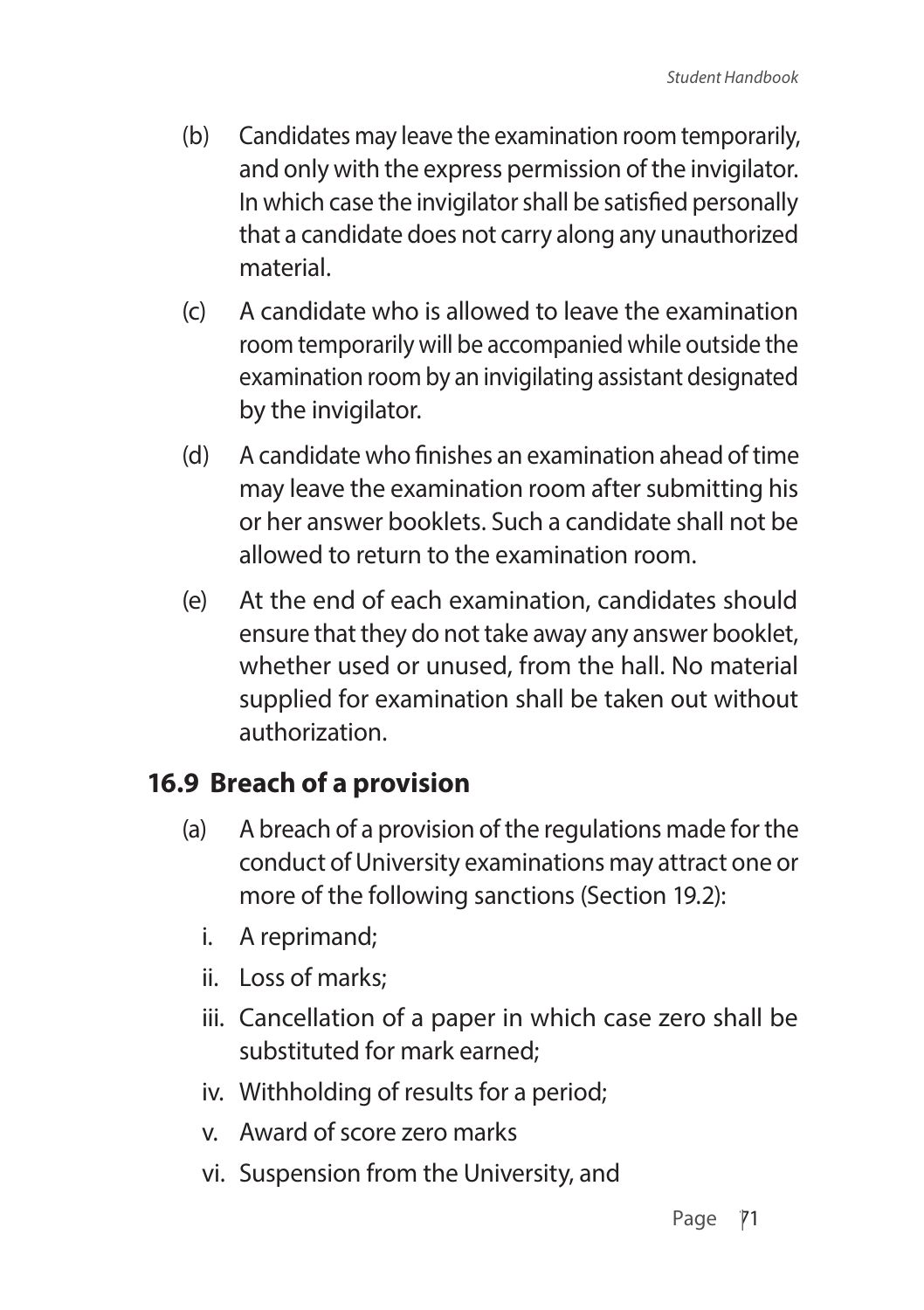- vii. Expulsion from the University.
- (b) A candidate may be excluded from the Examination if the examination authorities are satisfied that a candidate is behaving in a manner that prejudices the quiet and orderly conduct of the examination. The Disciplinary Committee based on a written report by the immediate examination authority (e.g. an invigilator) to the Vice-Chancellor must review such incidents which must subsequently be endorsed by the Academic Board.

# **17.0 Invigilation**

University examinations shall be held under the supervision of appointed invigilators.

### **17.1 The University Examinations Officer**

(a) A University Examinations Officer, who is a senior academic member with considerable experience of the administration of University examinations, shall be appointed by the

Academic Board to coordinate all examination activities in the University.

- (b) He shall serve as the Head of Examinations in the University.
- (c) He shall be responsible for preparing and publishing the timetable for the end of semester examinations in accordance with the prescribed schedule of the Academic Board.
- (d) He shall be the head of the invigilators and shall be responsible for keeping the records of all appointed invigilators.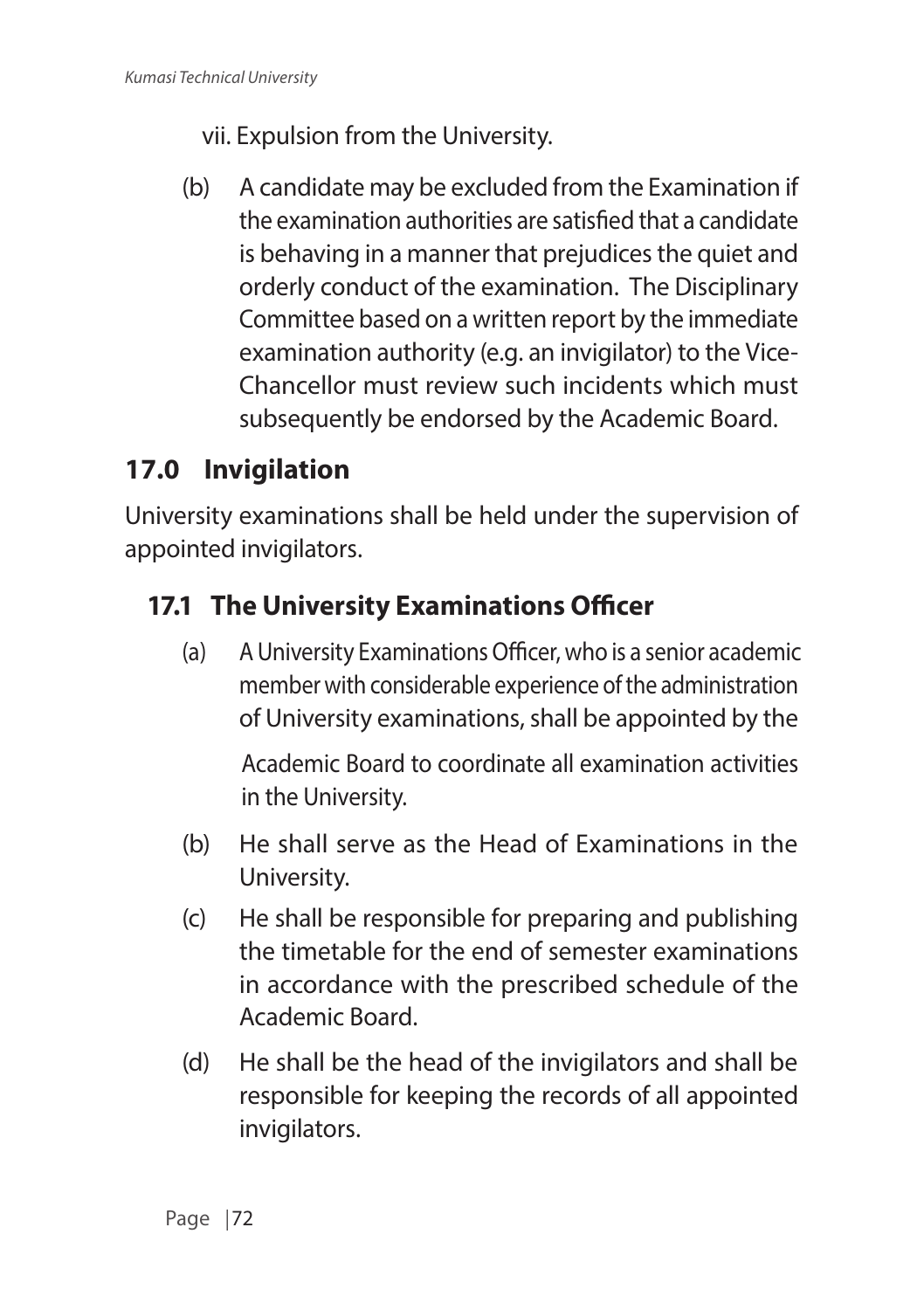- (e) He must be present at the Examination hall at least one hour to the examination and ensure that the examination begins and ends on time.
- (f) He shall ensure that the examination is effectively supervised from the beginning to the end.

### **17.2 Chief Invigilators**

- (a) A Chief invigilator, who is a senior member with considerable experience in invigilation, shall be appointed for each examination centre.
- (b) The Faculty Examination Officer shall serve as the only Chief invigilator, if only one examination centre is involved in the examination; however, where two or more centres are involved, the University Examinations Officer shall in consultation with the Dean of Faculty and the Faculty Examination Officer, appoint others.
- (c) He must be present at the Examination hall at least one hour to the examination and ensure that the examination begins and ends on time.
- (d) He shall be responsible for the collection of examination questions, answer scripts, attendance registers, mark sheets, etc. from the Dean at least thirty (30) minutes before the examination.
- (e) He shall ensure that the students sign the attendance register before the end of the examinations.
- (f) He shall ensure that all blank spaces on the attendance register are crossed out for accurate records.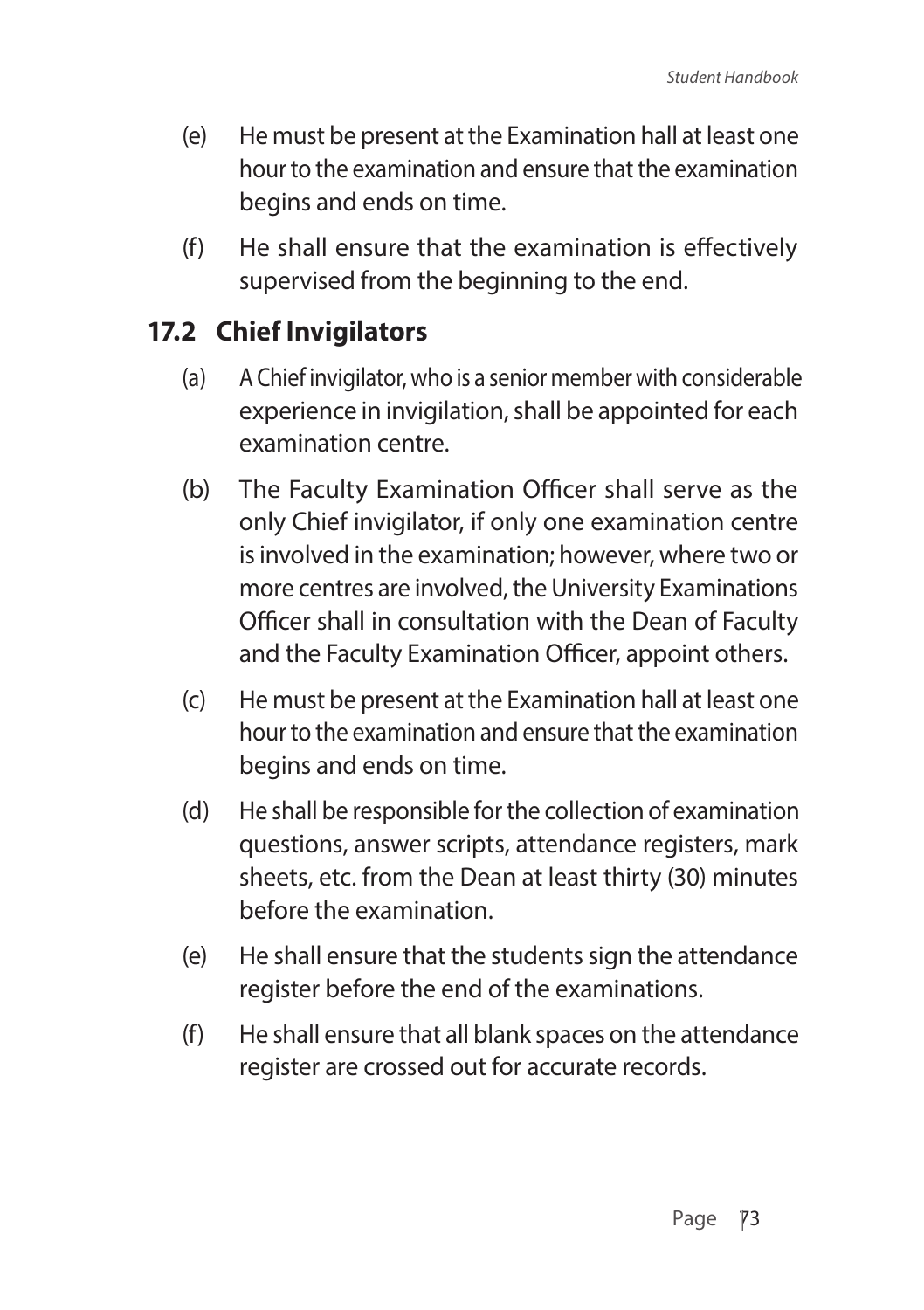- (g) He shall receive answer scripts and other materials from invigilators for onward submission to the Dean of Faculty.
- (h) In the event that a student is caught cheating or found in any form of examination malpractices, the related material(s) shall be taken away from him/her and the appropriate procedure shall begin as per section 19.0 of this policy.
- (i) The Chief Invigilator is expected to submit a daily report to the Dean of Faculty and the University Examinations Officer on the examination written at the examination centre under his/her charge.

#### **17.3 Guide for Invigilators**

- (a) An Invigilator, who is a senior member, shall be appointed to each examination room and shall be required to:
	- i. Check ID cards bearing examination number and student's name and class.
	- ii. Arrange the examination cards and ensure that the candidates sit where their index numbers are placed.
	- iii. Ensure that candidates are searched and assigned to their seats.
	- iv. Ensure that candidates have the materials required for each examination including the correct question papers and answer booklets.
	- v. See to it that candidates are seated in such a way that they are not tempted to copy one another's work or make use of any unauthorized aids.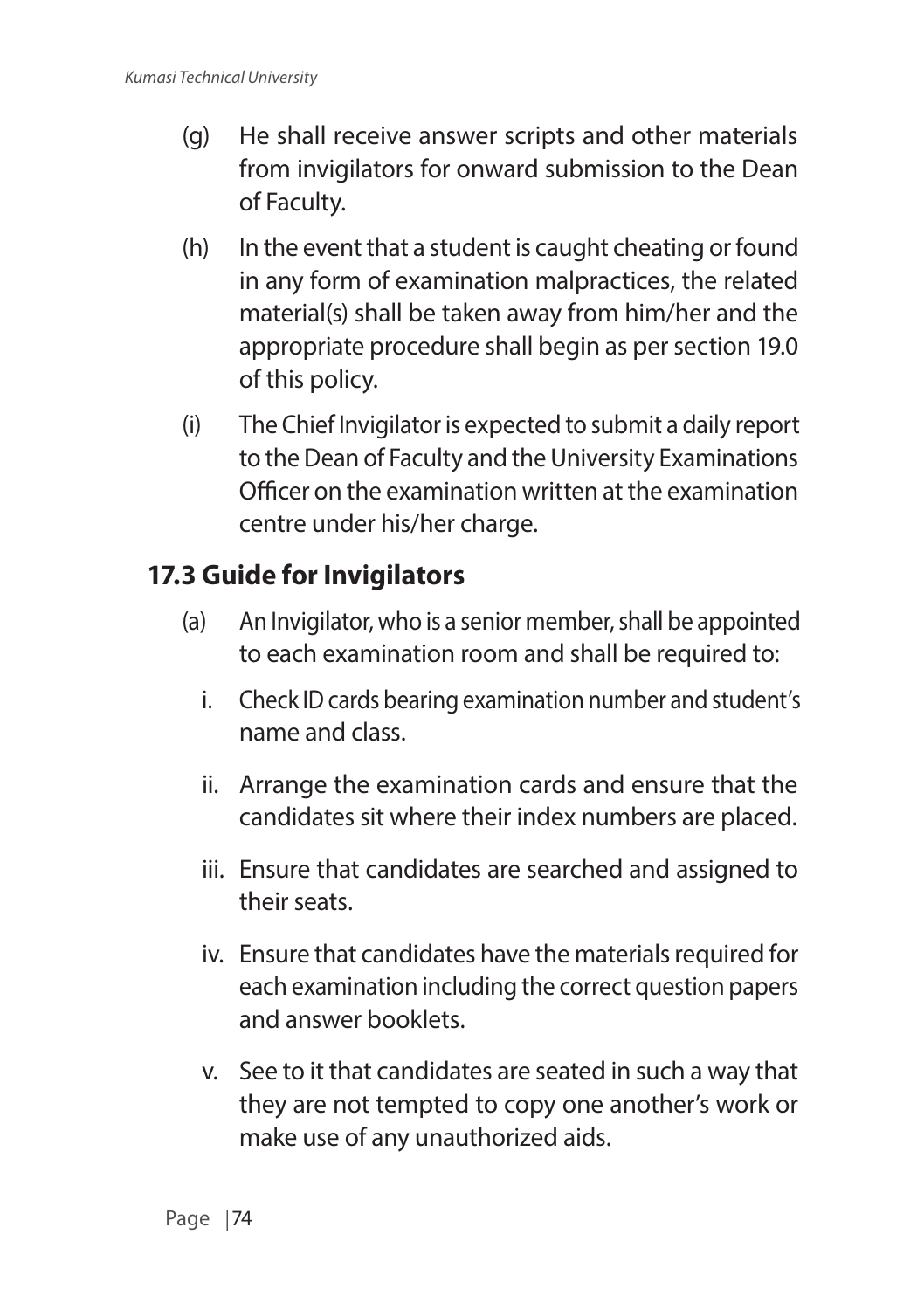- vi. Ensure that any printed or written matter, which may assist the candidates in their examinations, are removed from the room before the examination.
- vii. Invite candidates to start work allowing a 5-minute preview of the questions; but in the objective structured questions no time shall be allowed for preview.
- viii.Ensure that verbal warnings are issued to discourage students from copying and remind them of the implication of examination malpractice.
- ix. Ensure that no borrowing of any kind is allowed (invigilators should make sure this is enforced to the letter). Any invigilator caught not enforcing this order shall be queried.
- x. Ensure that no student shall be allowed to leave the examination hall within the first 30 minutes or the last 10 minutes to the end of the examination.
- xi. Ensure that no talking or whispering is allowed. A student wishing to ask for any explanation shall raise his/her hand to attract the attention of the invigilator who will offer the required assistance, if necessary.
- xii. Ensure that the attendance sheet is taken to every student to sign and must confirm that the student signs against his/her number.
- xiii. Ensure that the register agrees with the physical count of the candidates present.
- xiv. Write the names and index number of candidates whose names do not appear on the lists and submit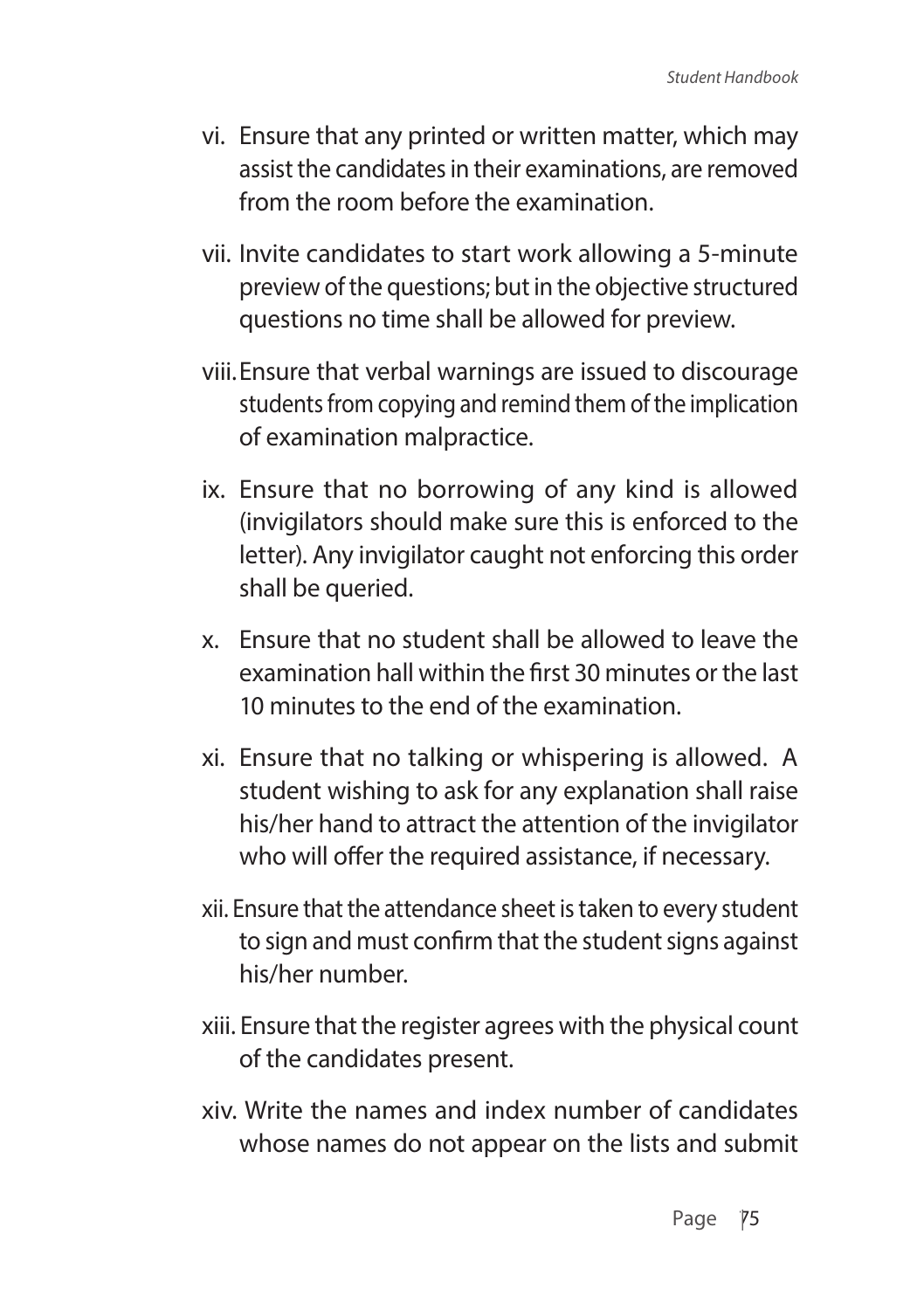a full report to the Chief Invigilator immediately after the end of the paper.

- xv. Collect the answer scripts from students who finish before the end of the examination and make sure he/ she signs the attendance register a second time as evidence that he submitted his answer script.
- xvi. See to it that candidates stop work at the appointed time.
- xvii. Ensure that, at the end of the examination, all candidates remain on their seats while the invigilator collects the answer scripts; this must be resolved before permitting the candidates to leave the examination hall.
- xviii. Remind candidates about the expiration of time allowed for examination at intervals of 10-15 minutes before the scheduled end of the examination.
- xix. Remove any answered scripts utilized outside the examination room. In such an event, the script must be marked in writing by the invigilator in the presence of the candidate involved.
- xx. Submit the answer scripts arranged in a chronological order and return other examination materials to the Chief invigilator.
- (b) The invigilator is responsible for ensuring that a candidate does not have unfair advantage in the course of the examination, for which purpose, the invigilator:
	- i. Will need to walk round the examination hall periodically;
	- ii. Should be personally satisfied that a candidate who needs to leave the examination room temporarily does

Page | 76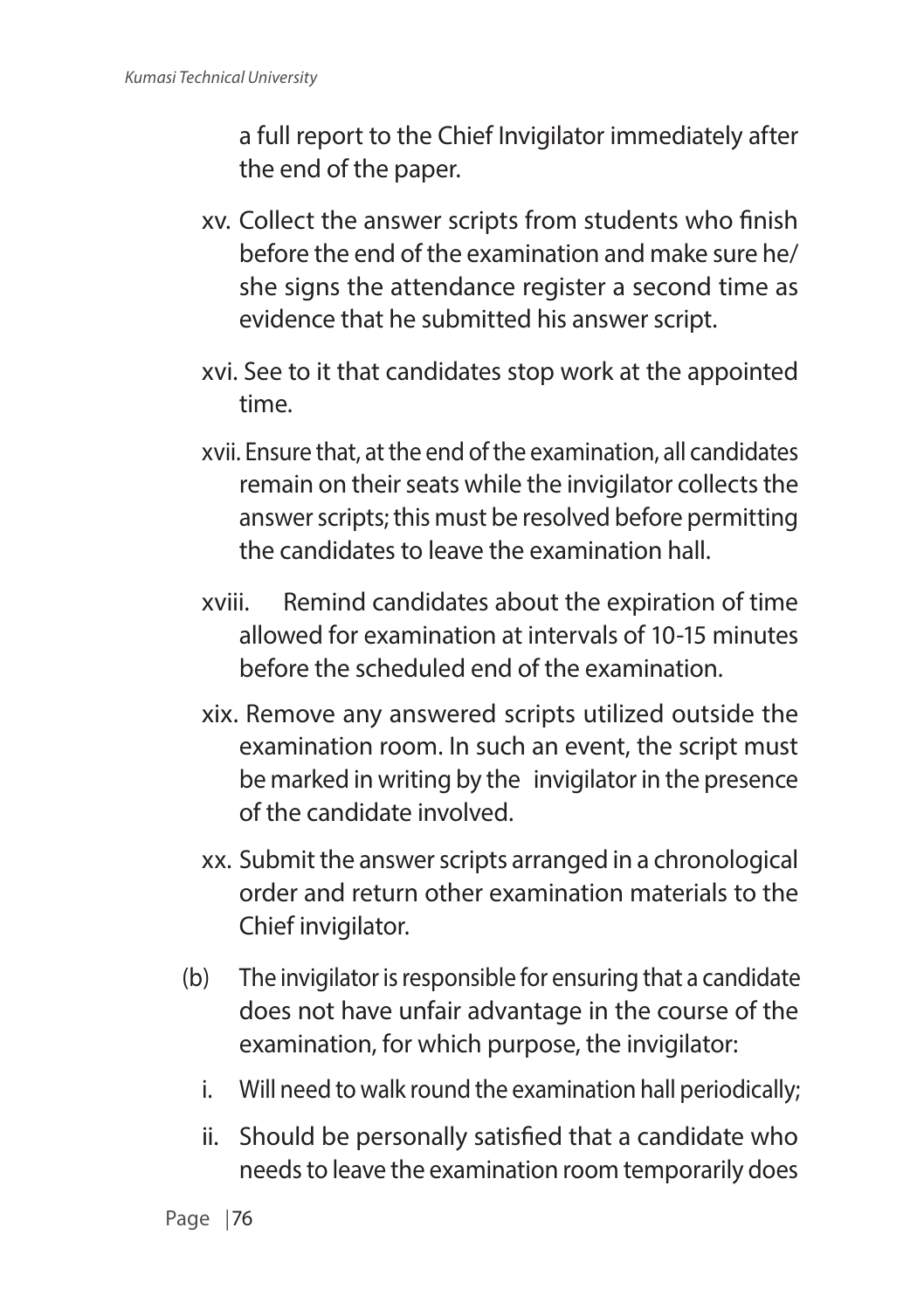not carry any notes to which the candidate can refer while outside the hall;

- iii. Will accompany or designate an invigilating assistant to accompany a candidate who has permission to leave the examination room temporarily;
- iv. Without stopping a suspect from completing the examination, shall submit a report on an instance of examination malpractice to the Academic Affairs Officer through the Chief Invigilator; and
- v. Shall report any other unusual incidents that come to his attention to the University Examination Officer.
- (c) An invigilating assistant who may be a teaching assistant or any other person approved by the Dean shall be appointed to assist the invigilator.
- (d) For the avoidance of doubt, it is the responsibility of all academic senior members to provide invigilation services, when so required by the University.
- (e) The following instructions shall be observed by invigilators:
	- i. An invigilator shall not under any circumstances intimidate candidates;
	- ii. An invigilator shall not abandon his invigilation duties by leaving his/her designated venue, unless with express permission from the Chief invigilator;
	- iii. An invigilator shall not engage in any activity that may distract his/her attention from doing proper invigilation. Such activities include marking of scripts, reading newspapers or books, playing with electronic gadgets,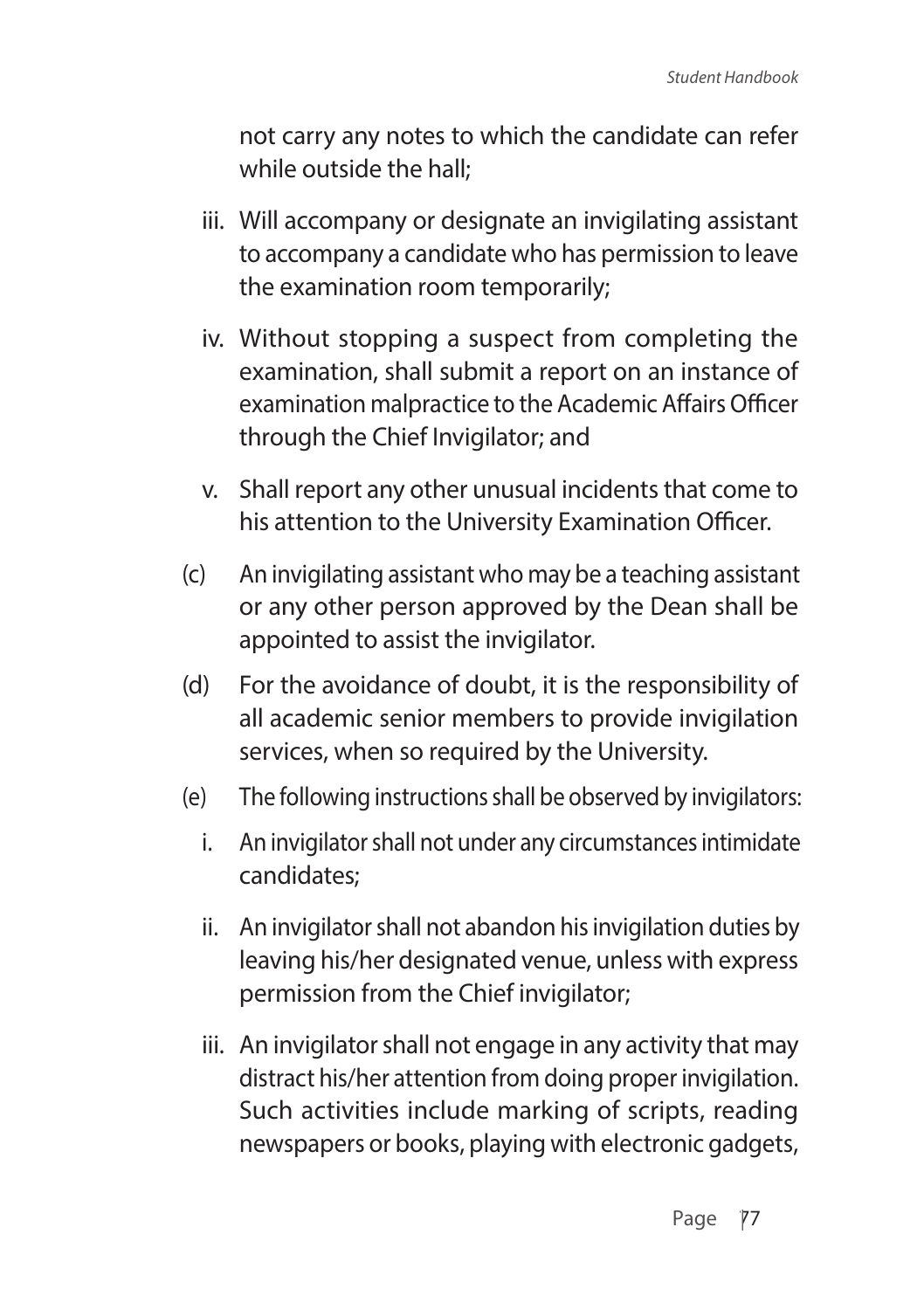long conversations with colleague invigilator(s) or on mobile phone etc.; and

iv. No staff shall be allowed to enter any examination centre without the prior approval of the Invigilator of the venue.

#### **18.0 Handling of Examination Scripts**

- (a) The examination scripts shall be sent to the Dean's Office by the Chief invigilator immediately after the end of the examination.
- (b) The Faculty Examination Officer or Assistant Registrar shall receive and secure the examination scripts on behalf of the Dean. This shall be recorded in an 'Examination Script Submission Form' and signed by both the Invigilator and the Faculty Examination Officer or Assistant Registrar.
- (c) The examination scripts shall not be handled or submitted to the Dean's office by the invigilating assistant.
- (d) The Head of Department shall ensure the collection of scripts from the Dean's office for marking.
- (e) The scripts collected for marking shall be kept under security at the Head of Department's office to be released to the examiner immediately.
- (f) Marking of scripts shall be the sole responsibility of the examiner.
- (g) All scripts shall be marked according to the approved marking scheme.
- (h) All computer-based practical examinations shall be kept on external drive and submitted to the Head of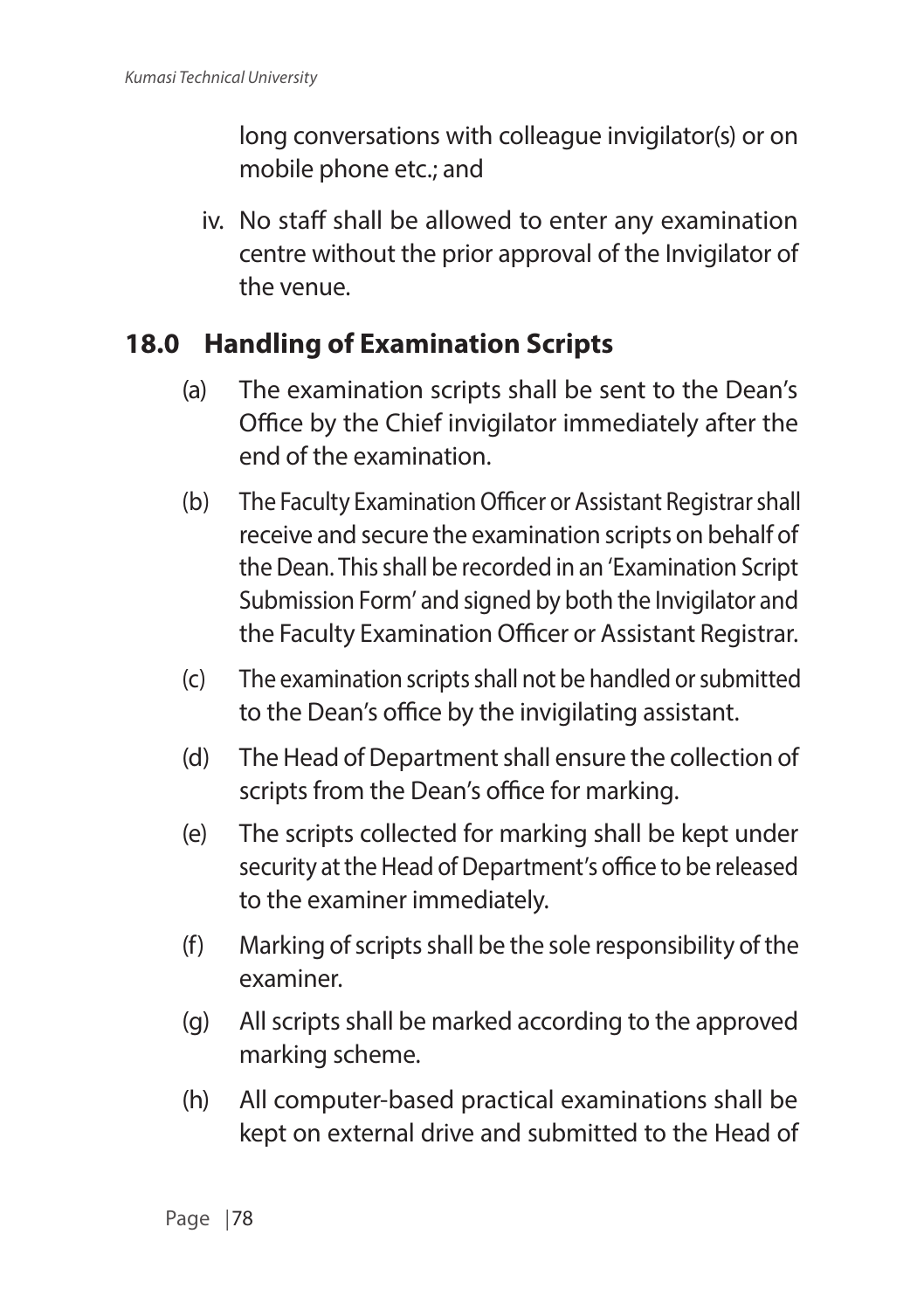Department for safekeeping and onward submission to the Planning and Quality Assurance Directorate.

- (i) Marked scripts shall be sent to the Head of Department by the examiner along with the results/scores (duly signed) for the course. Hard and soft copies of all submitted results must be properly filed at the Department for easy retrieval.
- (j) The marked scripts showing the marks may be passed directly to the external examiner, if visiting, or sent to the external examiner through the Dean of Faculty and the Academic Affairs Officer.
- (k) The marked scripts shall be audited by the Planning and Quality Assurance Directorate.
- (l) The Department Examination Officer shall ensure that all marked scripts are properly kept in a secured place for at least five (5) years.

### **19.0 Procedures for Handling Examination Malpractices**

The following steps shall be adhered to when handling examination malpractice:

- (a) As soon as any examination official (invigilator) suspects a candidate of having resorted to any form of examination malpractice, the relevant evidence(s) shall be seized by the invigilator.
- (b) The invigilator and the candidate shall record any relevant materials found on the candidate immediately.
- (c) These should be attached to a written statement.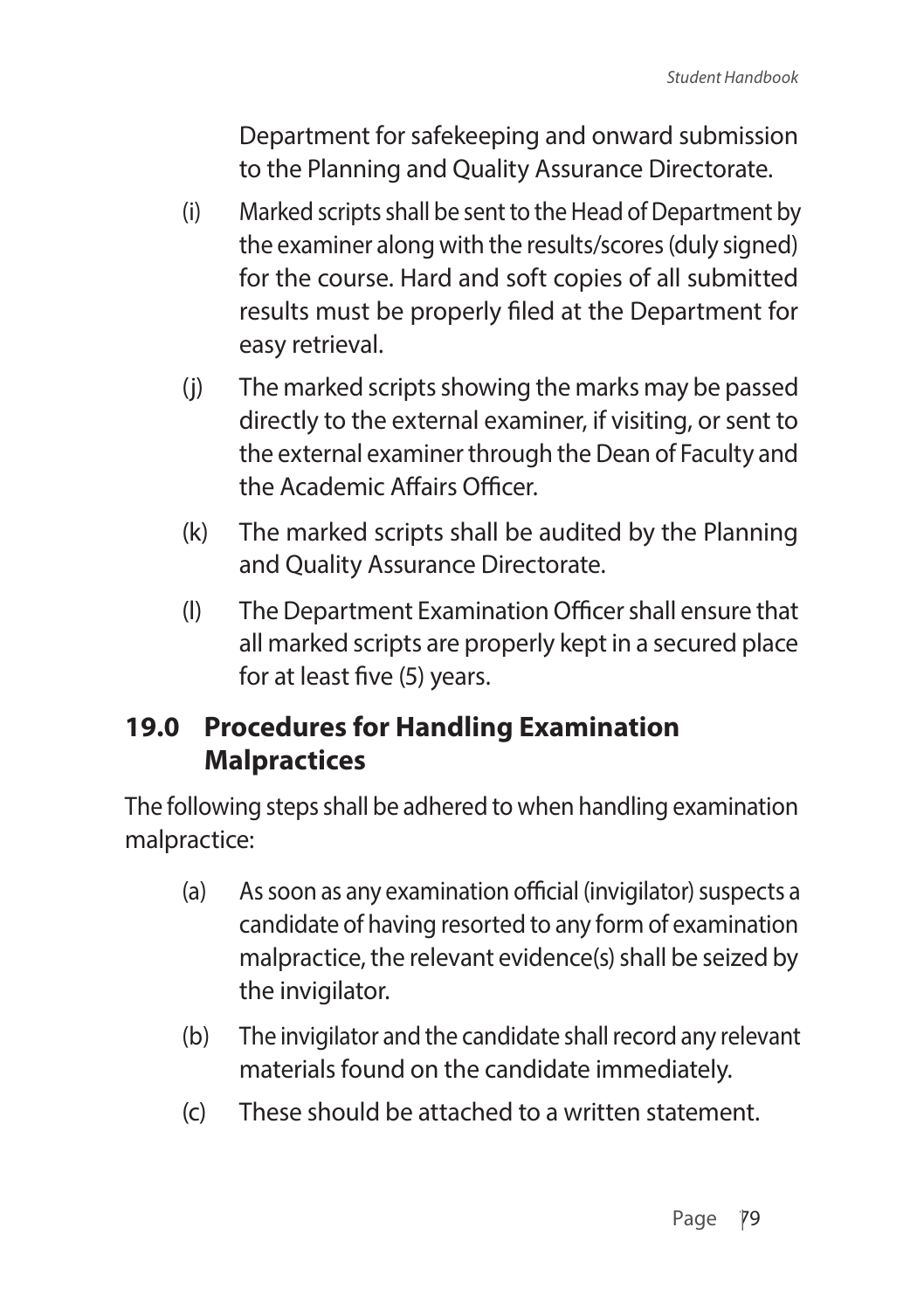- (d) The invigilator shall make a written statement immediately on the examination malpractice and ask the student also to make a written statement.
- (e) The two statements together with the other material(s) found on the student and a photocopy of the student's ID card shall then be forwarded through the Chief Invigilator to the University Examination Officer.
- (f) The University Examination Officer shall compile a list of all examination malpractices and report to the Registrar as soon as practicable and in respect of offences occurring outside the precincts of an examination room.
- (g) The Registrar shall forward the compiled list and reports to the respective Dean(s) who shall cause an enquiry to be made into the reports through a constituted Faculty Examination Malpractices Committee (Section 19.1).
- (h) The Faculty Examination Malpractices Committee shall submit the report of its finding together with necessary recommendations to the Registrar within ten (10) working days after the completion of the whole examination.
- (i) The University's Examination Board shall review the reports received in connection with an examination malpractice or an offence.
- (j) On the basis of its review, the University's Examination Board may impose a sanction involving loss of marks in a particular paper.
- (k) A grade Z shall be awarded where it is established that a candidate had attempted to gain an unfair advantage in an examination whether in a principal subject or in an ancillary or any other paper and the candidate may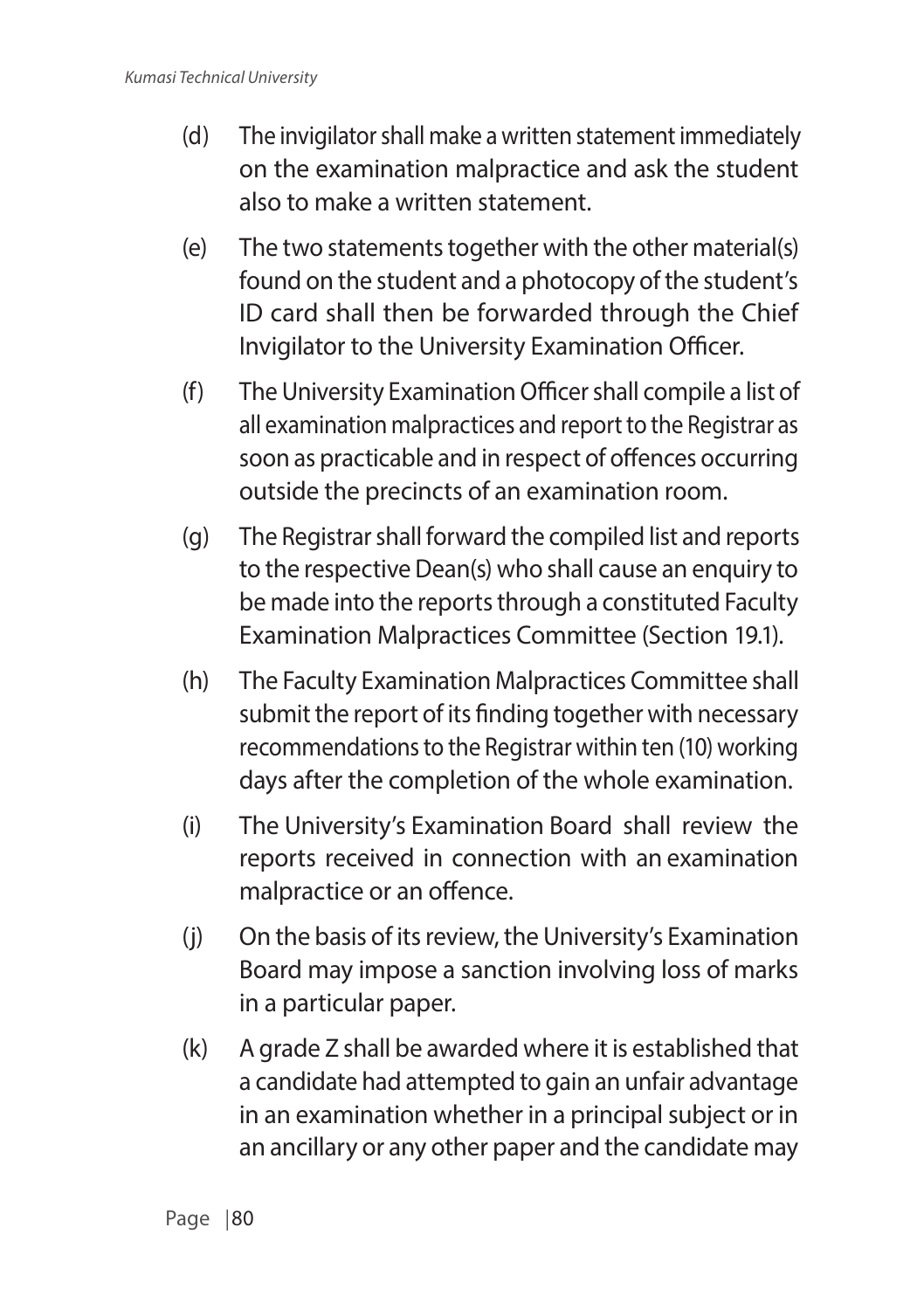be debarred from taking a University examination for a stated period or indefinitely or expelled from the University.

- (l) In all instances of examination malpractices or offences a formal report shall be made to the Academic Board as soon as practicable by the Examination Board.
- (m) The Academic Board may review all the reported cases and may vary the sanctions as it deems fit.
- (n) Any candidate(s) charged with any examination malpractice shall be required to remain on campus and be available to the Examination Malpractices Committee until the investigation is completed.
- (o) In the event of misconduct likely to threaten the quiet and orderly course of the examination, the attention of the University Disciplinary Committee shall be drawn to this for a suitable action to be taken. A candidate may be excluded from the examination when it is considered necessary by the Chief Invigilator or University Examinations Officer.
- (p) Sanctions applied to any student shall be communicated to him/her immediately after the Academic Board meeting.

#### **19.1 Faculty Examination Malpractice Committee**

#### *(a) Membership*

- i. A senior member from Cognate Faculty Chairperson
- ii. A senior member of the Faculty
- iii. A senior member from Cognate Faculty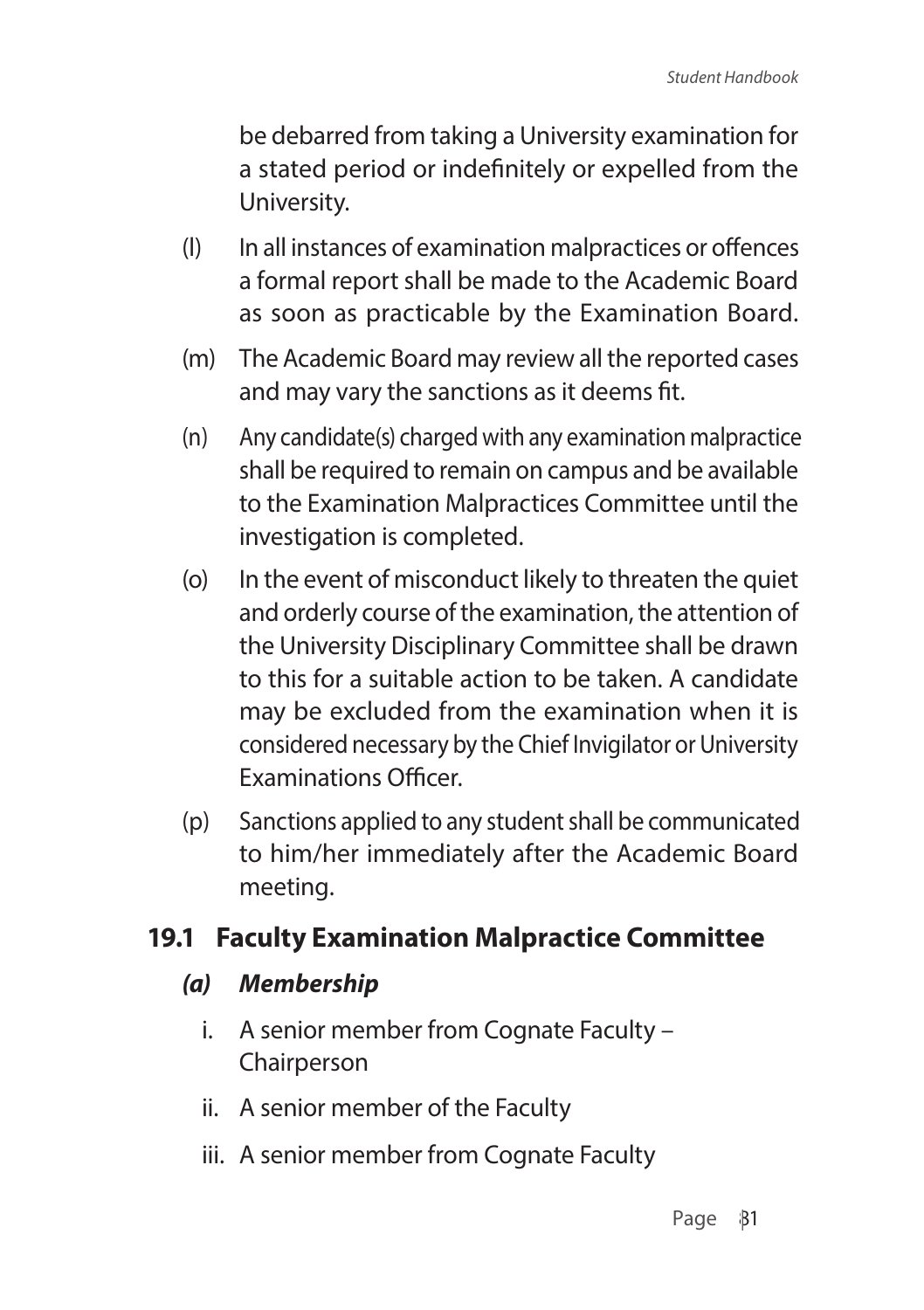- iv. HOD of the affected student (Co-opted member)
- v. Assistant Registrar Secretary

#### *(b) Meetings and Quorum*

Fifty percent (50%) of the membership

#### *(c) Functions*

- i. To conduct investigation into reported Examination Malpractices.
- ii. To recommend sanctions in line with provisions of the statutes.

#### **19.2 General Disciplinary Action for Examination Malpractices or Offences**

Examination offences include an attempt on the part of a candidate to gain an unfair advantage and a breach of the Examination Regulations and Instructions to candidates.

Participation or candidates who indulge in any part or combination of parts of the following offences shall constitute a malpractice.

Categories of specific examination malpractices by students before, during and after examinations and the corresponding categories of sanctions are spelt out in the Table 1.0.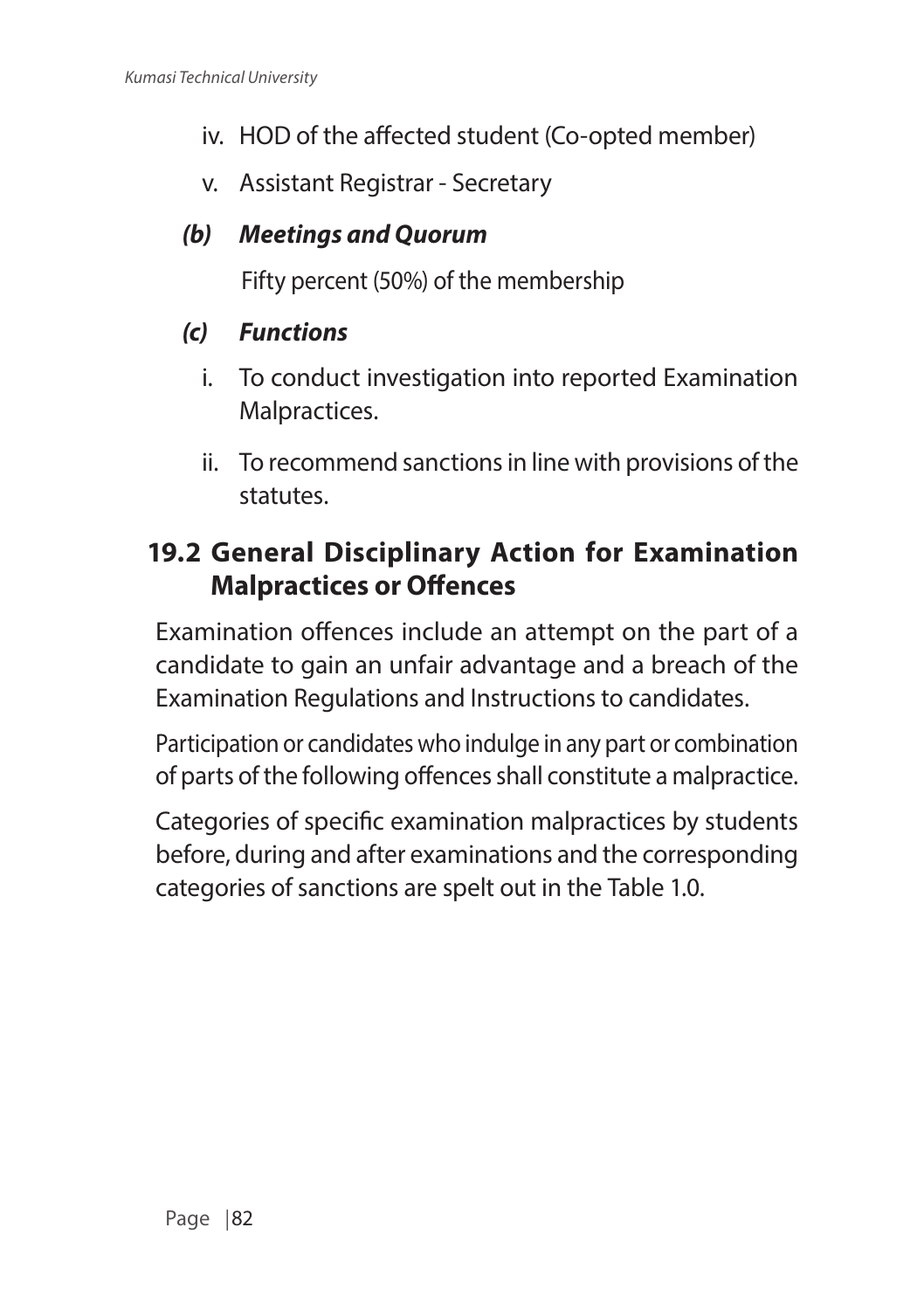Table 1.0 Categories of specific examination malpractices and the corresponding sanctions

| <b>No</b>      | <b>First Category Offences</b>                                                                                                                | <b>Sanctions for First</b><br><b>Category Offences</b>                         |
|----------------|-----------------------------------------------------------------------------------------------------------------------------------------------|--------------------------------------------------------------------------------|
| 1              | Engaging in unauthorized<br>communication (oral, verbal<br>and non-verbal, written, sign<br>etc.), while examination is in<br>progress.       | Reprimand resulting<br>in the student signing<br>a bond of good<br>behaviour.  |
| $\overline{2}$ | Writing anything apart from the<br>candidate's index number, on<br>the question paper(s) except<br>instructed otherwise.                      | Reprimand resulting<br>in the student signing<br>a bond of good<br>behaviour.  |
| 3              | Changing of one's sitting<br>position in the examination hall<br>without permission.                                                          | Reprimand resulting<br>in the student signing<br>a bond of good<br>behaviour.  |
| $\overline{4}$ | 'Giraffing', disturbing,<br>noisemaking and leaving the<br>examination room without the<br>permission of the invigilator.                     | Reprimand resulting<br>in the student signing<br>a bond of good<br>behaviour.  |
| 5              | Using pencil to answer<br>questions with the exception<br>of diagrams, drawings etc. that<br>require the use of pencil.                       | Reprimand resulting<br>in the student signing<br>a bond of good<br>behaviour.  |
| 6              | Copying from other candidates<br>during examinations and<br>allowing or exposing one's<br>work to be copied with or<br>without collaboration. | Cancellation of<br>Paper(s) amounting<br>to failure i.e., Award of<br>Grade Z. |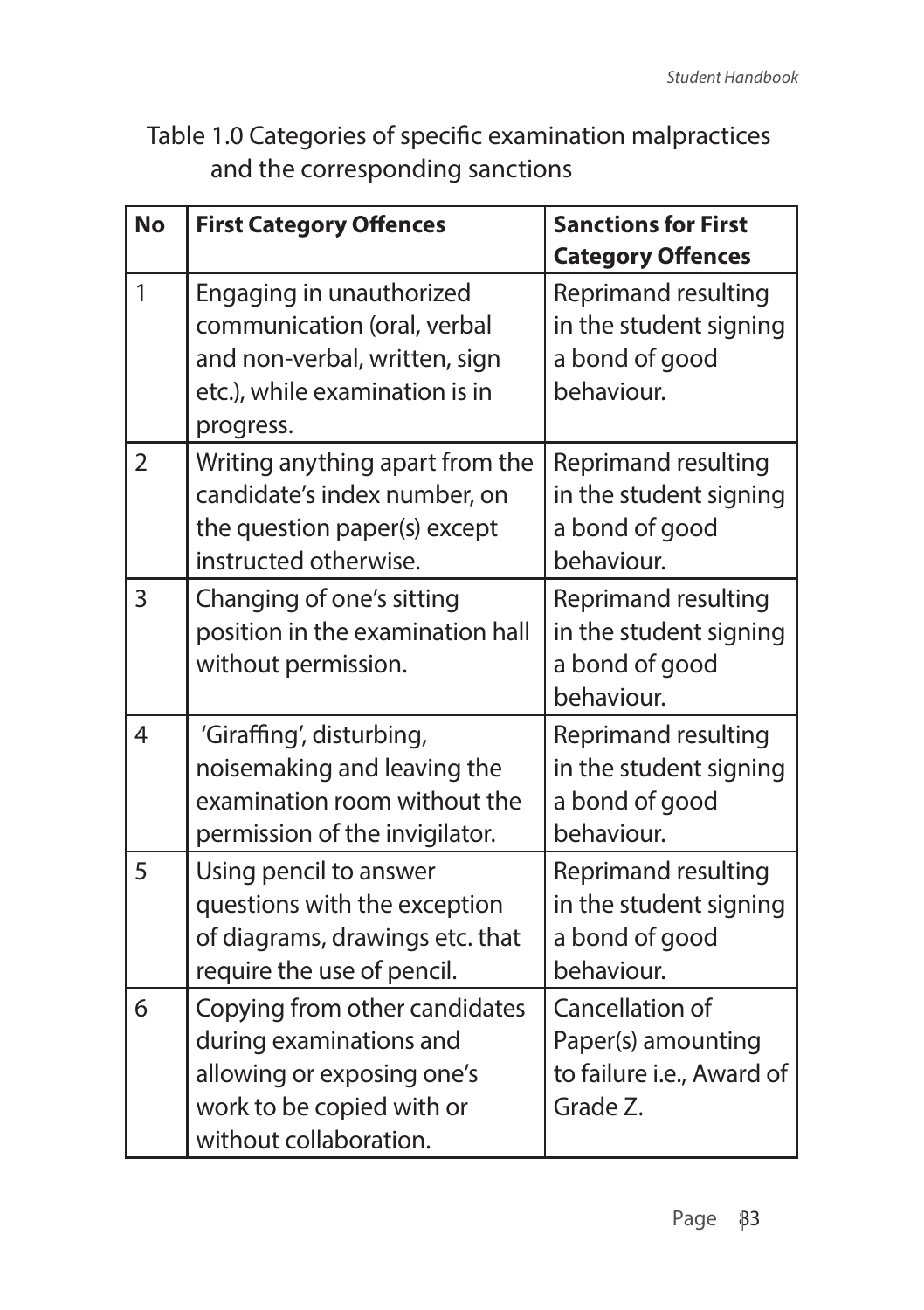| $\overline{7}$ | Any attempt to influence any<br>examination official (s) with<br>a view to gaining an undue<br>advantage (e.g. writing (un)<br>authorized names, marks or<br>notes, etc. on answer booklets) | Cancellation of<br>Paper(s) amounting<br>to failure i.e., Award of<br>Grade Z.                                                                   |
|----------------|----------------------------------------------------------------------------------------------------------------------------------------------------------------------------------------------|--------------------------------------------------------------------------------------------------------------------------------------------------|
|                | <b>Second Category Offences</b>                                                                                                                                                              | <b>Sanctions for Second</b><br><b>Category Offences</b>                                                                                          |
| 8              | Disobeying lawful instructions<br>from examination officials.                                                                                                                                | a. Rustication for one<br>year                                                                                                                   |
| 9              | Refusing to give a written<br>statement when engaged in<br>examination malpractice(s).                                                                                                       | b. If the offence for<br>which the student<br>refused to write a<br>statement merits<br>expulsion then it<br>shall apply.                        |
| 10             | Repeated first category<br>offence(s)                                                                                                                                                        | c. Withholding<br>candidates results<br>for one year in the<br>case of final years<br>if the offence was<br>committed in the<br>second semester. |
|                | <b>Third Category Offences</b>                                                                                                                                                               | <b>Sanctions for Third</b><br><b>Category Offences</b>                                                                                           |
| 11             | Being in possession of mobile<br>phones, programmable<br>calculators, smart watches,<br>bluetooth devices etc., in the<br>examination Hall.                                                  | Expulsion from the<br>University.                                                                                                                |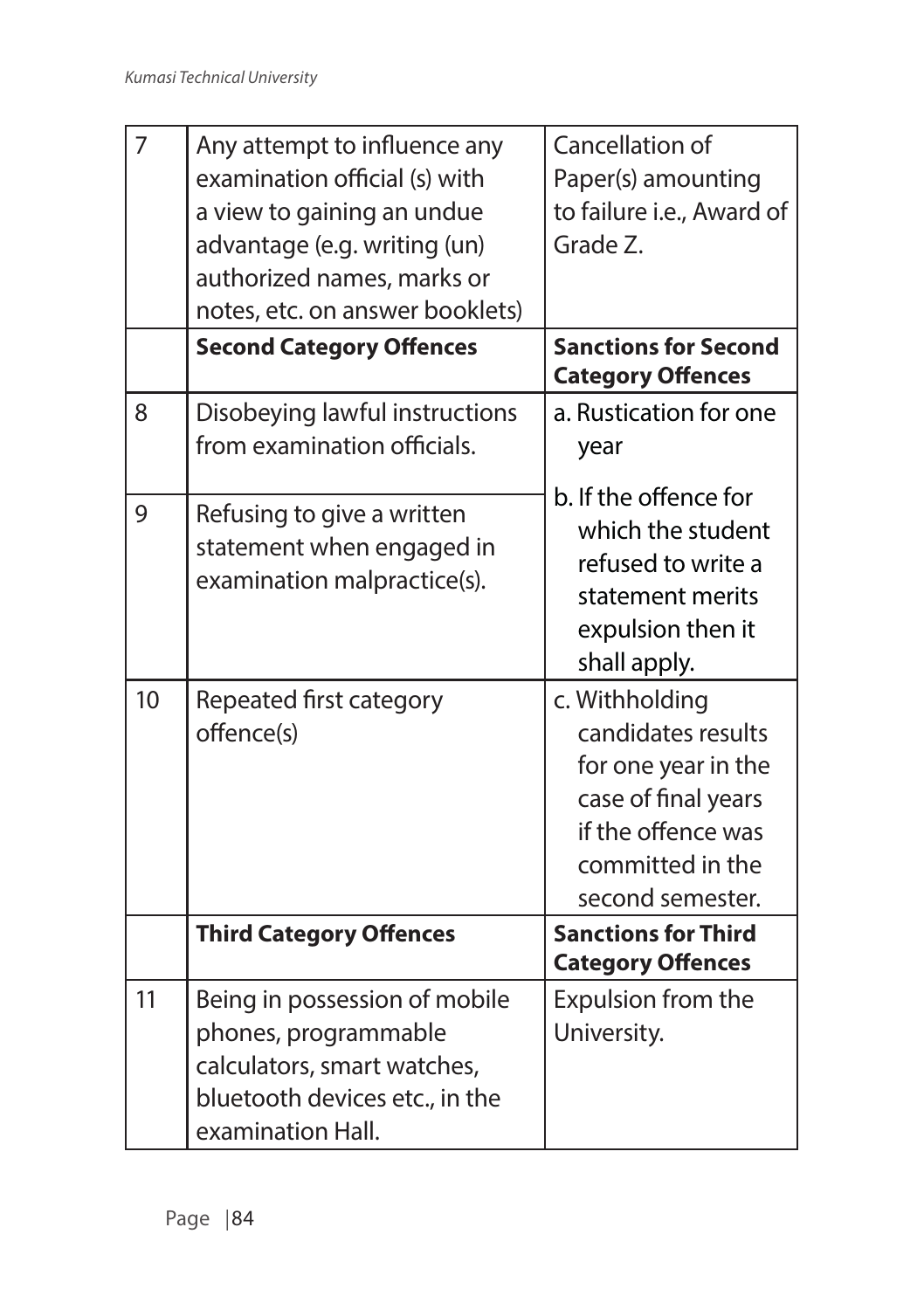| 12 | Being in possession of any<br>written or photocopied notes<br>or any printed material(s) or<br>notes written on any part of the<br>body, clothing, and instruments<br>such as set-square or drawing<br>board during the examinations. | Expulsion from the<br>University.        |
|----|---------------------------------------------------------------------------------------------------------------------------------------------------------------------------------------------------------------------------------------|------------------------------------------|
| 13 | Consulting unauthorized notes<br>or books inside or outside<br>the examination hall during<br>examination                                                                                                                             | <b>Expulsion from the</b><br>University. |
| 14 | Passing on of examination<br>questions and their solutions<br>thereof to other candidates<br>during examinations.                                                                                                                     | Expulsion from the<br>University.        |
| 15 | Being in possession of, or<br>transmission of examination<br>questions or solutions.                                                                                                                                                  | Expulsion from the<br>University.        |
| 16 | Influencing any staff or<br>examination official with a view<br>of gaining more marks.                                                                                                                                                | Expulsion from the<br>University.        |
| 17 | Assisting another candidate in<br>execution of a practical work.                                                                                                                                                                      | Expulsion from the<br>University.        |
| 18 | Illegally possessing, or<br>smuggling in or out an answer<br>booklet/sheet.                                                                                                                                                           | Expulsion from the<br>University.        |
| 19 | Impersonation.                                                                                                                                                                                                                        | Expulsion from the<br>University.        |
| 20 | Failure to submit an answer<br>booklet/sheet.                                                                                                                                                                                         | Expulsion from the<br>University.        |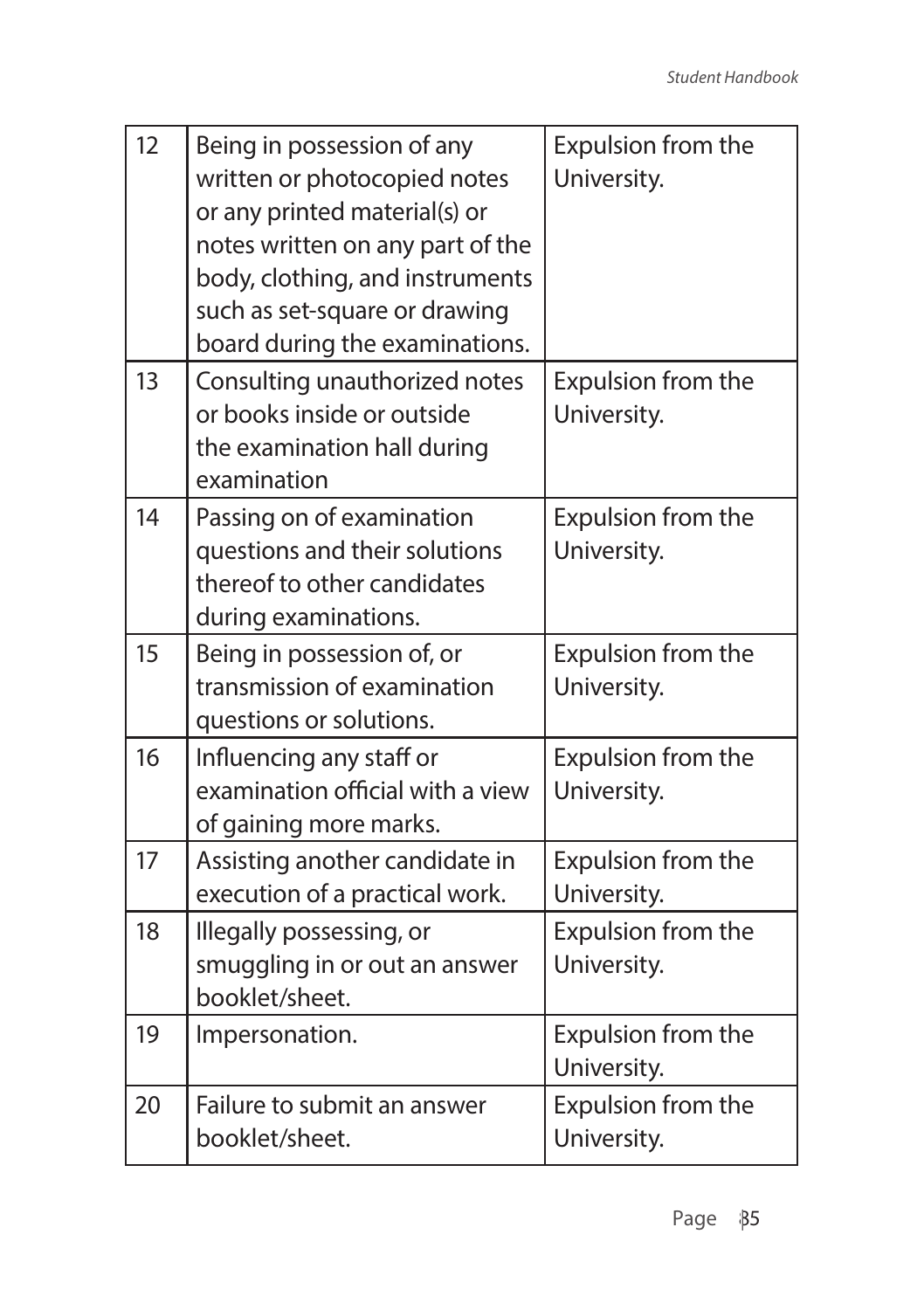|    | <b>Third Category Offences</b>                                                                            | <b>Sanctions for Third</b><br><b>Category Offences</b> |
|----|-----------------------------------------------------------------------------------------------------------|--------------------------------------------------------|
| 21 | Tampering with one's or<br>another's answer booklet(s) or<br>its content.                                 | Expulsion from the<br>University.                      |
| 22 | Insults, assault and threats<br>to invigilators or others<br>before, during and after the<br>examination. | Expulsion from the<br>University.                      |
| 23 | Stealing or taking away a<br>colleague's answer script.                                                   | Expulsion from the<br>University.                      |

### **19.3 Right of Appeal**

- (a) Any candidate against whom the Examination Malpractices Committee makes an order, may within seventy-two (72) hours after receiving the order appeal to the Academic Board.
- (b) However, any candidate who is not satisfied with any decision carried out in accordance with the rules and regulations on examination malpractices by the Academic Board shall have the right to appeal to the University Council.
- (c) Any student who has any grievance on the conduct of any examination is free to make representation to the Dean/Director through the Head of Department within 24 hours of the examination. Such representation must state clearly the facts.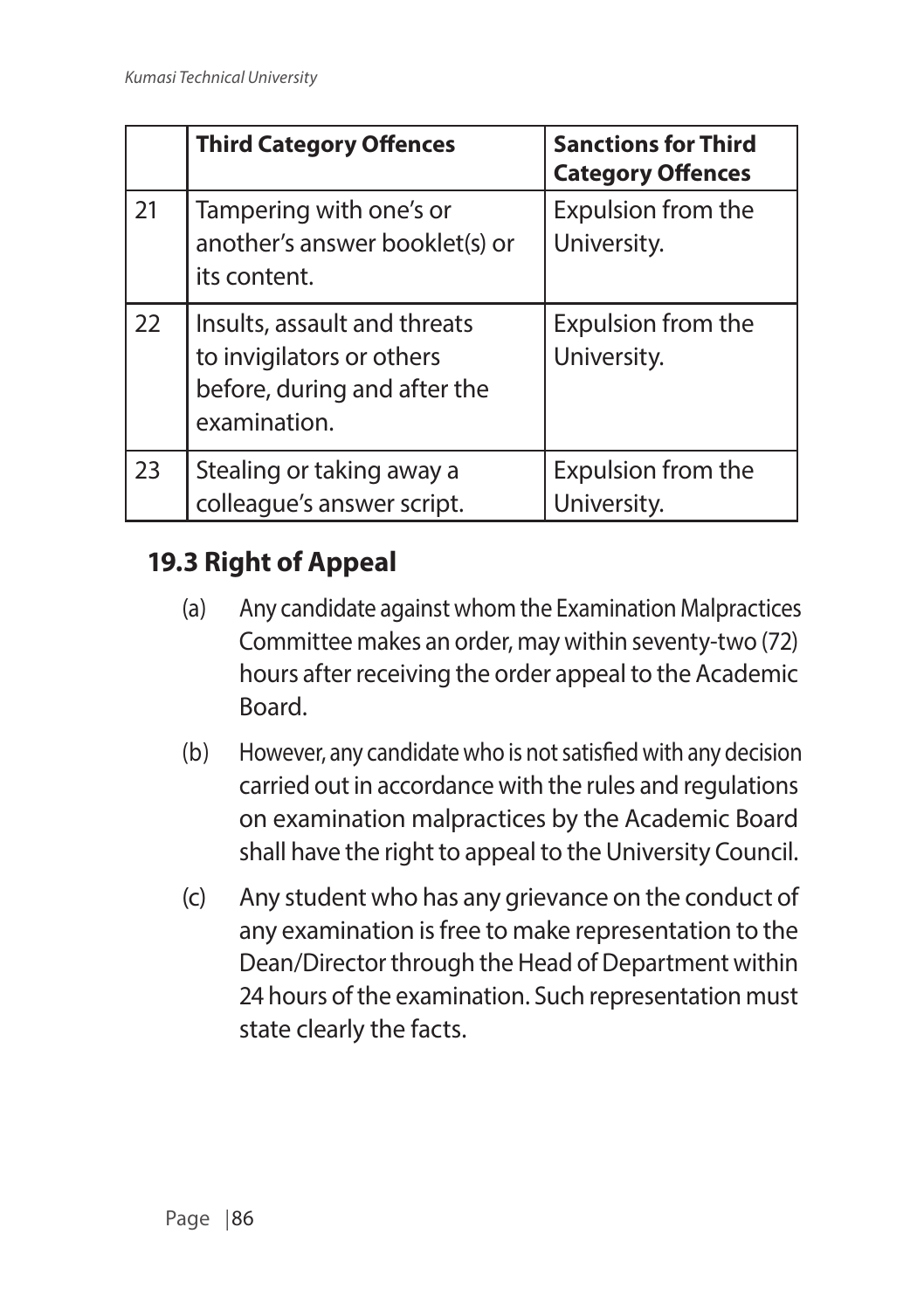#### **20.0 Assessment**

- (a) Assessment of candidates' work in a University Examination shall include continuous or interim assessment where provided for.
	- i. Mid-semester examination shall be part of the continuous assessment and shall be conducted at the middle of the semester.
	- ii. No mid-semester examination shall be conducted a month to the main examination.
- (b) Marks from continuous or interim assessment shall be submitted to the Head of Department before the commencement of the main end of semester examinations.
- (c) The weightings for the two modes of assessment are as follows:
	- i. Continuous Assessment (Class Assignments, Quizzes and Tests, Mid-semester examination) ……..40% (Mid-Semester: 20%; others Continuous Assessment: 20%).
	- ii. End of Semester Examination ……..60%
- (d) A student who does not earn a Continuous Assessment mark does not qualify to take part in the End of Semester Examinations.
- (e) Apart from these general weightings, Faculties/Institute may have modification according to the programmes and this must be approved by the Academic Board.
- (f) The overall assessment reflecting marks earned from continuous or interim assessment and the main examination, paper by paper, shall be approved by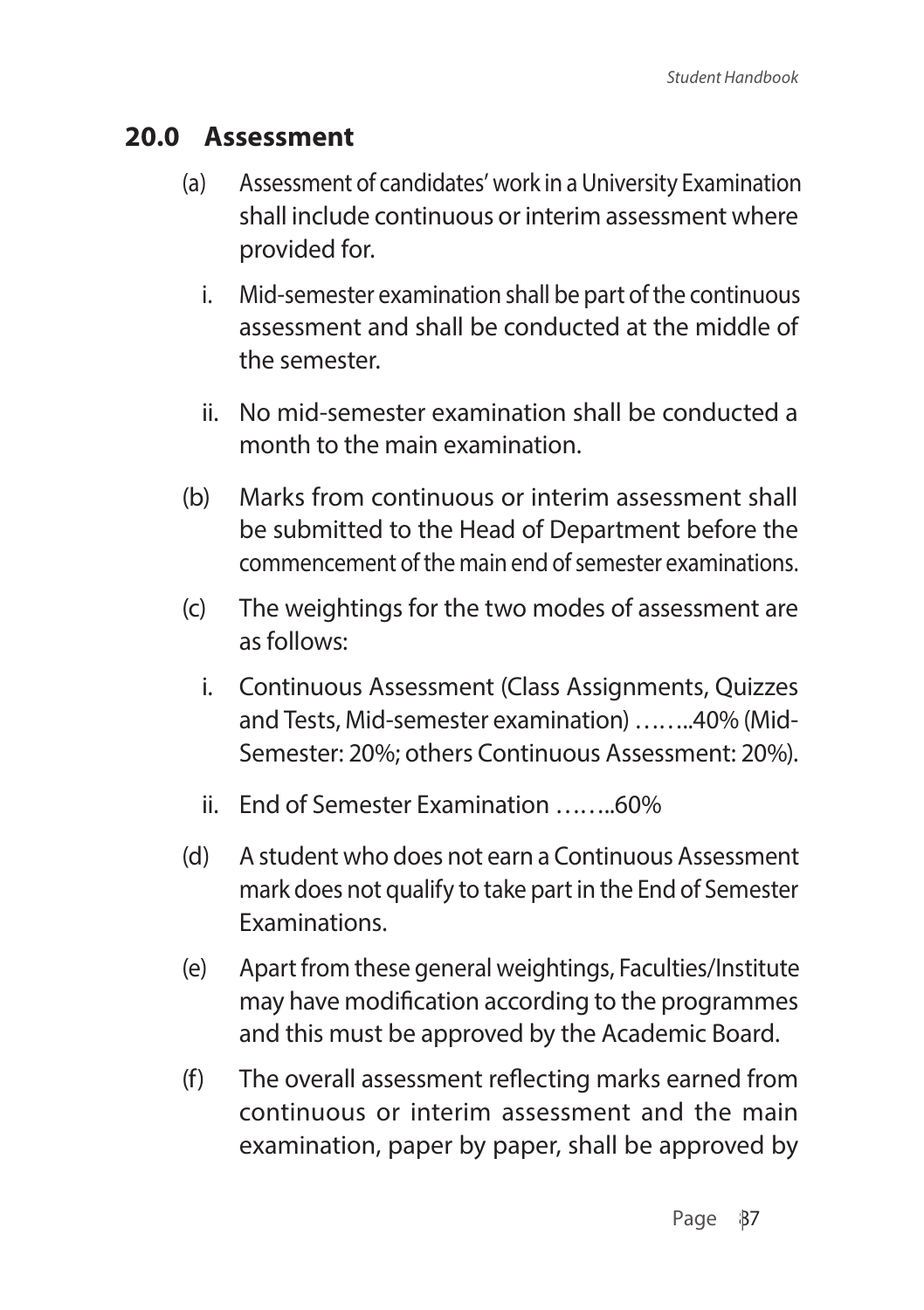the Departmental Board and signed by the examiner before they are forwarded to the Faculty Examiners Board.

- (g) A print-out of details of candidates performance indicating averages, appropriately weighted, the grade point average and provisional classification wherever applicable shall be made available to each Department at least twenty-four hours before the meeting of the Board of Examiners, the details of which shall be kept under the strictest confidentiality.
- **20.1 Assessment and evaluation (Grading System of Courses) for Diploma/Higher Diploma/Degree**

| <b>Letter Grade</b> | <b>Mark Range</b> | <b>Numerical</b><br><b>Equivalence</b> |
|---------------------|-------------------|----------------------------------------|
| $A+$                | $85 - 100$        | 5                                      |
| A                   | $80 - 84$         | 4.5                                    |
| B+                  | $75 - 79$         | 4.0                                    |
| B                   | $70 - 74$         | 3.5                                    |
| $C+$                | $65 - 69$         | 3.0                                    |
| C                   | $60 - 64$         | 2.5                                    |
| D+                  | $55 - 59$         | 2.0                                    |
| D                   | $50 - 54$         | 1.5                                    |
| F                   | Below 50          | 0                                      |
| X                   |                   | 0                                      |
| 7                   |                   | 0                                      |

Student performance in a course shall be graded as follows:

*Pass Grades:* Grade A to D constitutes Pass grades.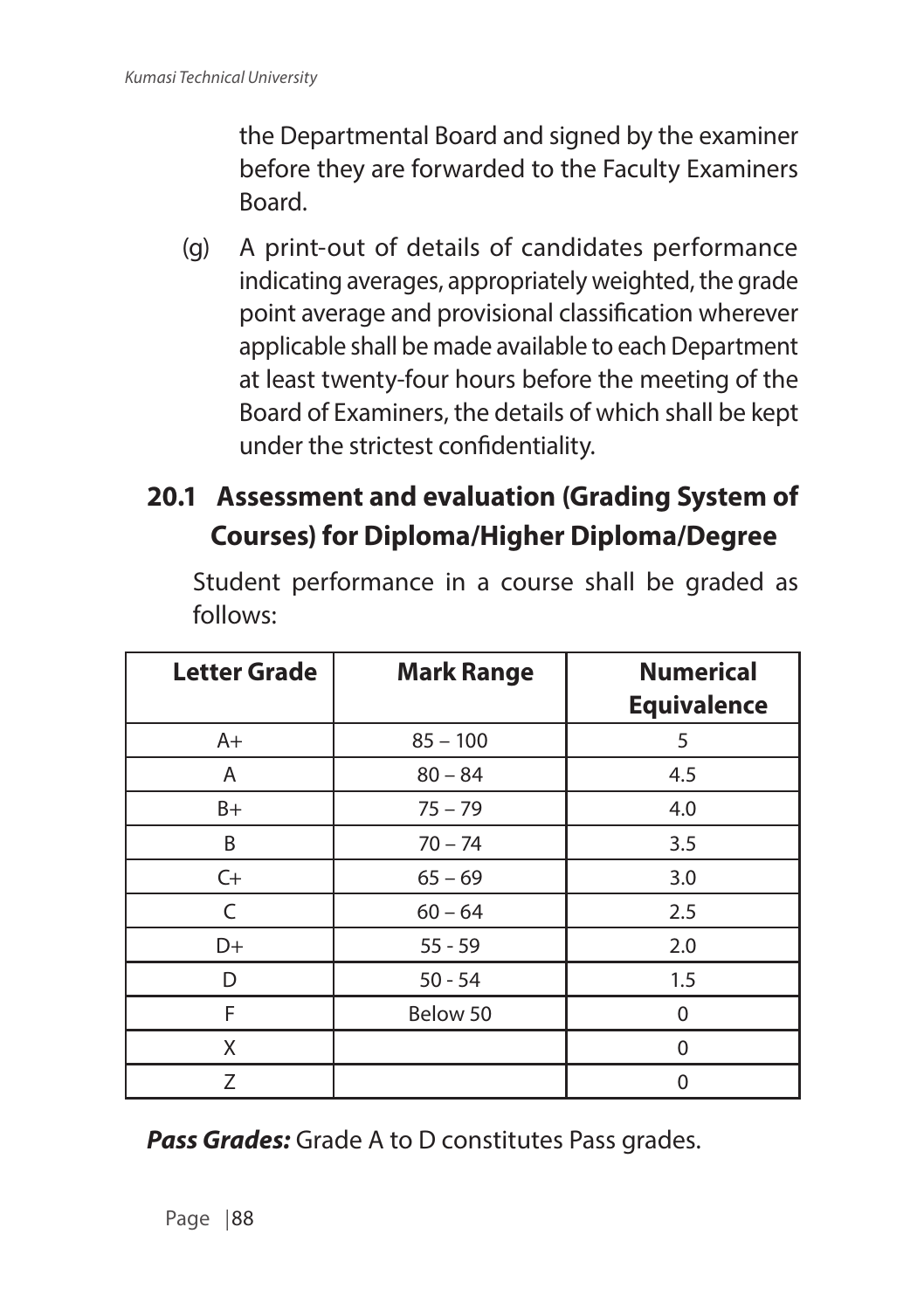- *Failure Grades:* Grade 'F' and 'X' constitute Failure grades.
- *Grade Z* constitutes cancellation of results due to examination malpractice.
- *Each grade* is assigned a numerical equivalence as indicated above.
- *Grade Point (GP)* is computed as a product of credits for the course and the numerical grade obtained in the course.
- *Cumulative Grade Point Average (CGPA)* is calculated by dividing the total number of grade points obtained, up to any specific time, by the number of credits of all courses for which the student has registered up to that time.

#### **20.1.1 Non-Completion of Course**

- (a) A grade 'I' (for Incomplete) shall be awarded to a student who is unable to complete a course for medical reasons adjudged by the Faculty/Institute Board as satisfactory. Such a student shall be expected to take the course as a main paper the next time the course is available.
- (b) A grade 'F' shall be awarded to a student who is unable to complete a course for reasons adjudged by the Faculty/ Institute Board as unsatisfactory. It shall be deemed that she/he has failed the course.
- (c) A grade 'X' shall be awarded to a student who is unable to complete a course for reasons adjudged by the Faculty Board as satisfactory.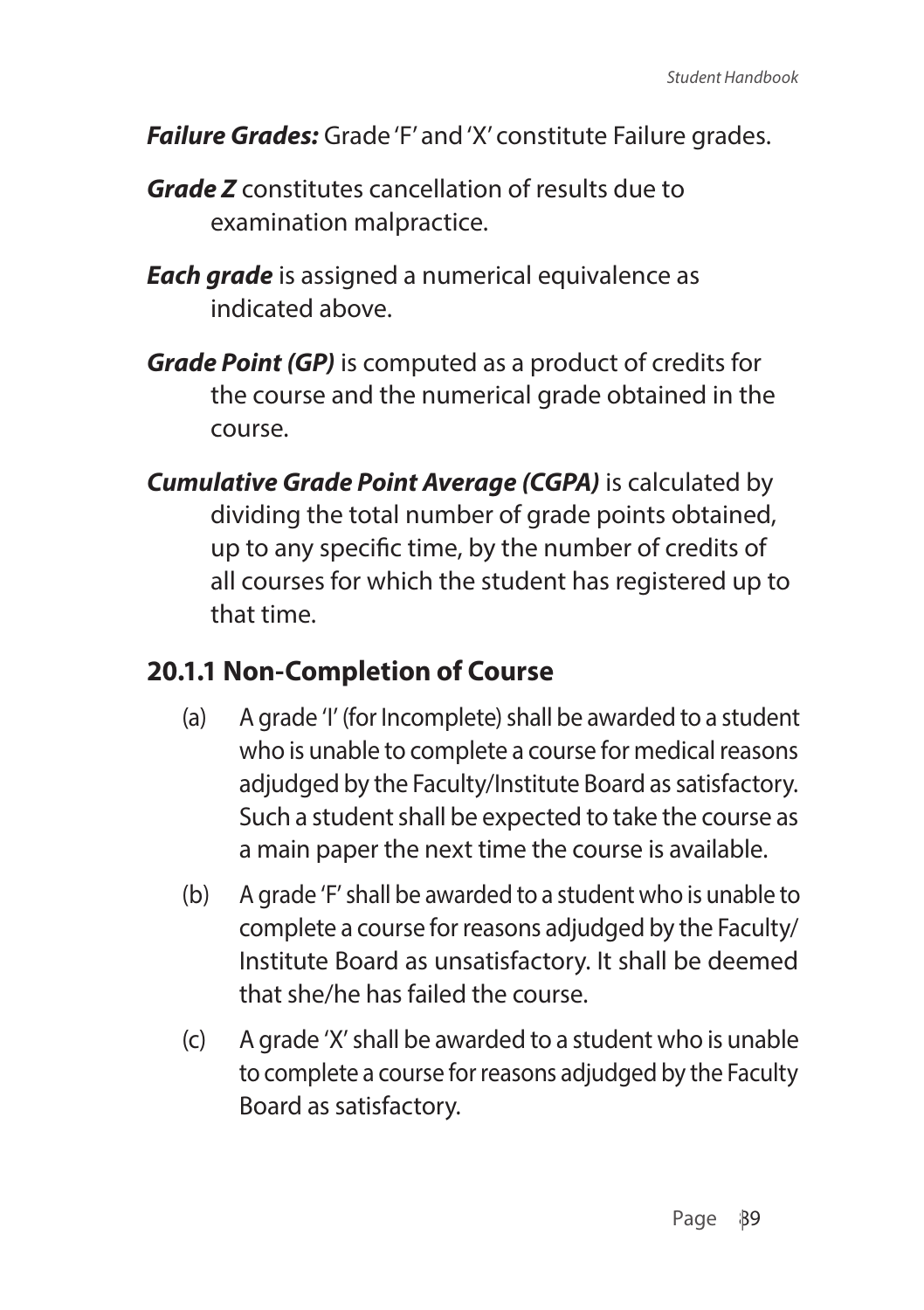# **20.1.2 Disqualification**

- (a) A grade Z denotes Disqualification from an examination as a result of examination malpractice or offence, and shall be awarded whenever it is established that a candidate had attempted to gain an unfair advantage in an examination, be it in an end of semester examination or continuous assessment or any other mode of assessment.
- (b) A candidate awarded a grade Z shall be debarred from taking any of the University examinations for a stated period, or indefinitely, or may be expelled from the University altogether.
- (c) A grade Z may be awarded only by the Faculty/Institute Board and subsequently approved by the Academic Board.

### **21.0 Progression from year to year**

- (a) For progression, the student is required to maintain a minimum cumulative grade point average (CGPA) of 1.50.
- (b) All semester examination results including supplementary examinations shall be taken into account in the computation of Cumulative Grade Point Average (CGPA).
- (c) The Cumulative Grade Point Average of less than 1.50 at the end of a semester shall attract probation. If a student has to be put on probation a second consecutive time after re-sit, he/she shall be withdrawn from the programme.
- (d) A student who obtains a CGPA of less than 1.0 at the end of the first year after re-sit shall be withdrawn from the programme. In subsequent years a student who

Page | 90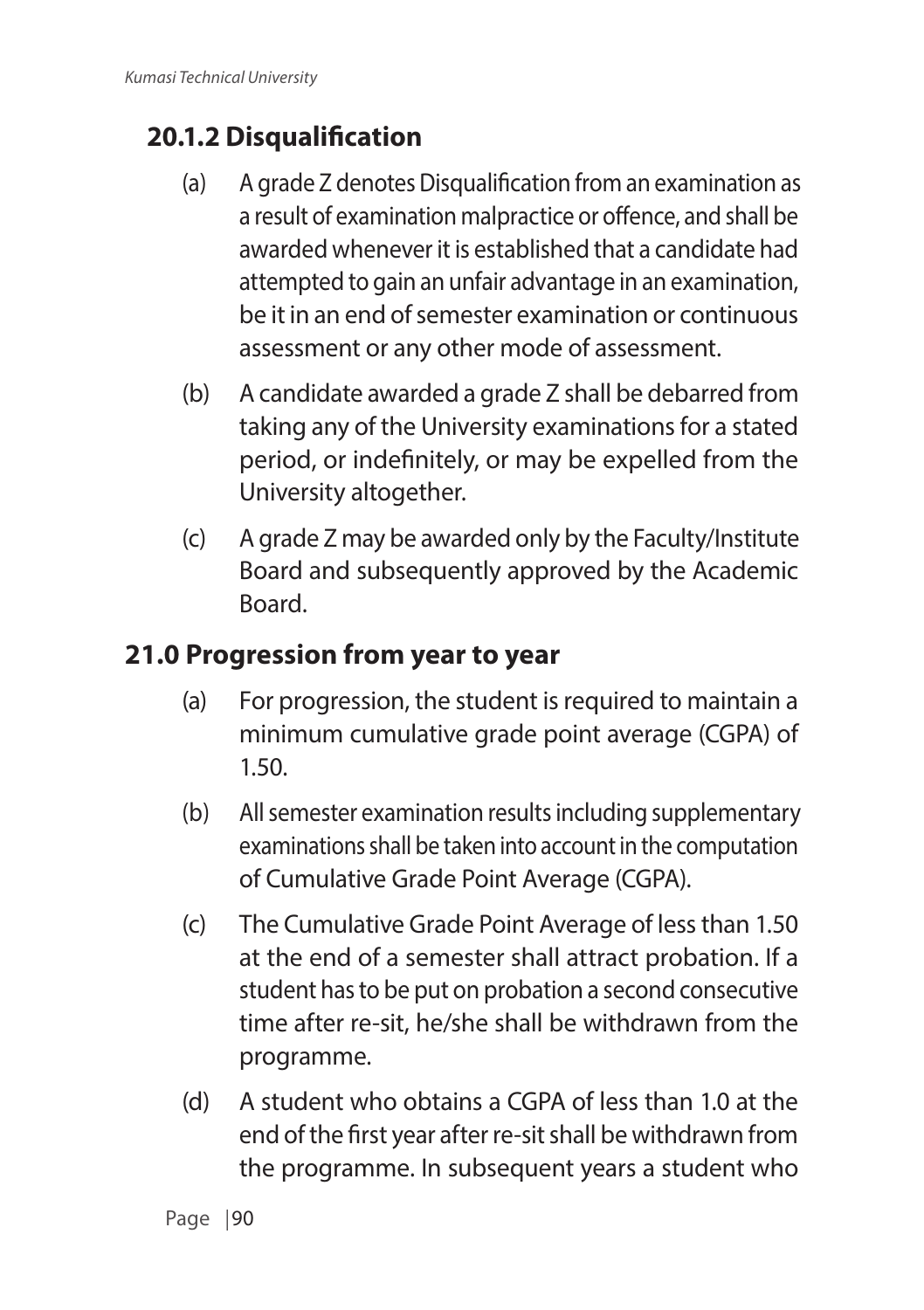obtains a cumulative grade point average (CGPA) of less than 1.5 after re-sit shall be withdrawn from the programme. A CGPA of more than 1.0 but less than 1.50 at the end of the academic year after re-sit shall attract a repetition, if the student is not trailing in four (4) or more courses.

- (e) There shall be only one re-sit examination at the end of every academic year. For a student to qualify for a re-sit examination, he/she should have taken the main semester examination and failed during that academic year.
- (f) A student who trails more than four (4) courses after taking the re-sit examination at the end of the academic year shall repeat the whole academic year. However, if in addition, the cumulative grade point average (CGPA) obtained is less than 1.50 he/she shall be withdrawn from the programme.
- (g) A student who fails four or more courses at the end of any semester (except in the first semester, first year) shall be put on probation provided the cumulative grade point average (CGPA) obtained is not less than 1.50. However, if the CGPA is less than 1.50 he/she shall be withdrawn from the programme.
- (h) Courses in a module designated as prerequisites to more advance courses must be passed before the latter courses are offered.
- (i) Transcripts shall reflect all grades and marks a candidate obtained for all courses. All grades for courses taken shall be used in the computation of a students` CGPA.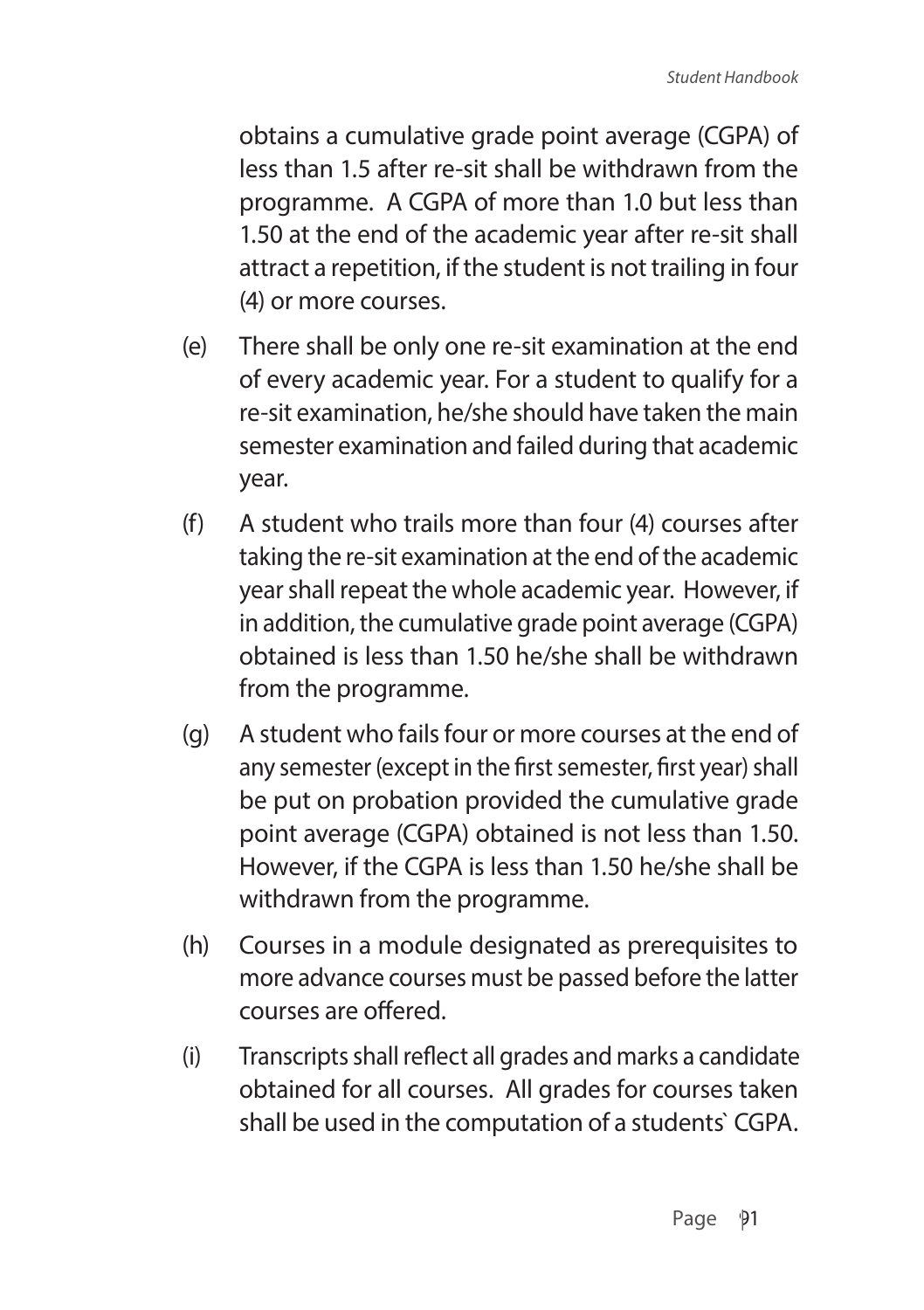## **21.1 Qualification for the award of Higher National Diploma/Degree**

- (a) The University and the Faculty require that a pass in every required course shall be obtained by a student to qualify for the award of a Higher National Diploma/Degree.
- (b) A student is expected to earn a minimum CGPA of 1.5 to qualify for certification.
- (c) All semester examination results shall be taken into account in the computation of the Cumulative Grade Point Average (CGPA) for certification.
- (d) A final year student who fails the required course(s) shall have a specific maximum period to redeem himself/ herself (refer to 6.3) within which to pass the failed course(s) and qualify for certification. However, if he/ she had taken advantage of any deferment, then he/ she shall have one academic year.

### **21.2 Classification of Certification for Certificate Degree / Higher National Diploma / Higher Diploma / Diploma**

The full scheme of the classification of Degree/Higher National Diploma/Higher Diploma/Diploma shall be as follows:

| <b>Classification of Certfication</b> | <b>CGPA</b>    |
|---------------------------------------|----------------|
| <b>First Class</b>                    | 4.0 and above  |
| Second Class (Upper Division)         | $3.0 - 3.99$   |
| Second Class (Lower Division)         | $2.0 - 2.99$   |
| Pass                                  | $1.5 - 1.99$   |
| Fail                                  | less than 1.50 |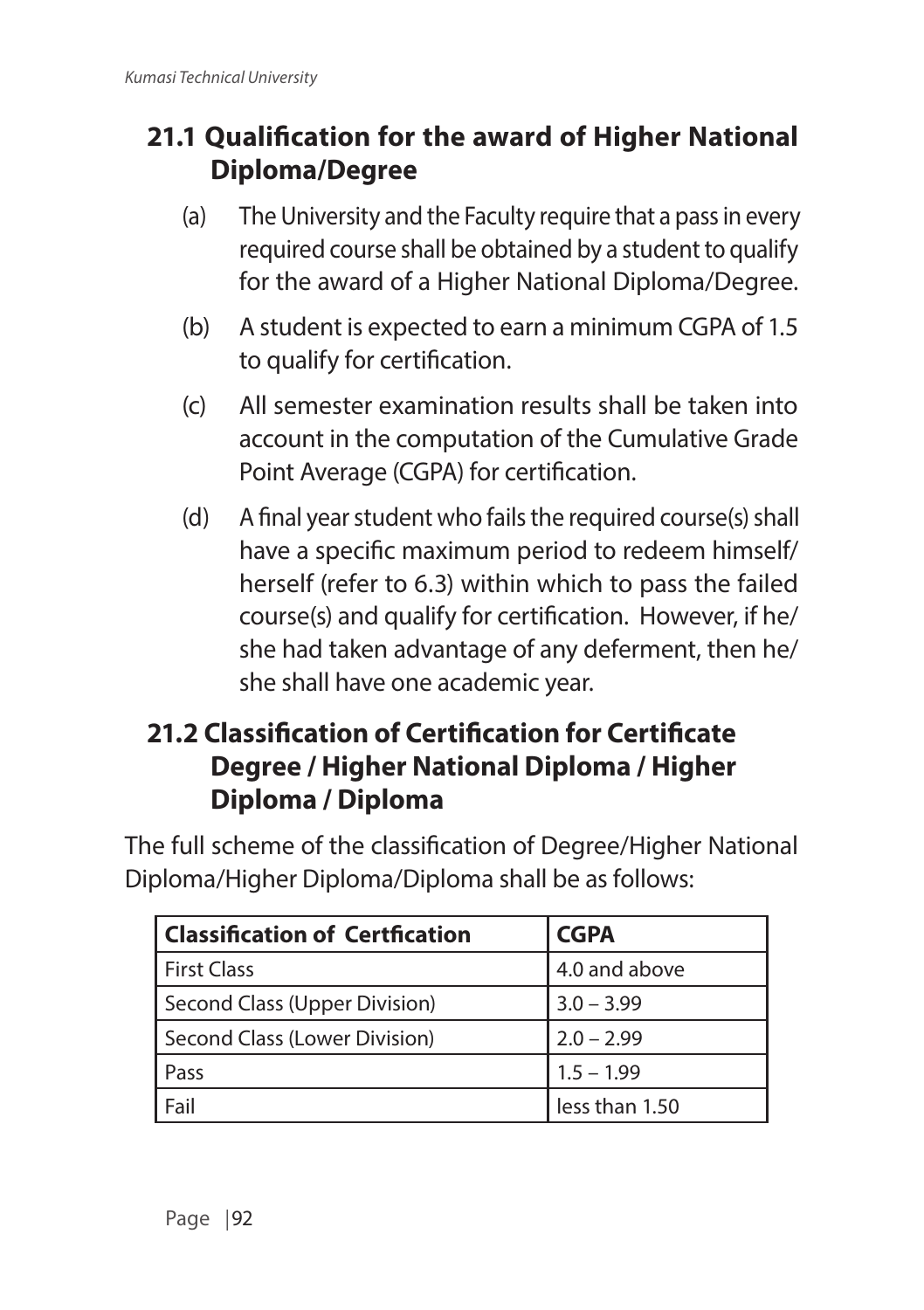### **22.0 Definitions: Trail, Deferred, Probation, Repetition, Withdrawal and Grace Period.**

### **22.1 Trail**

A student trails a course when he/she fails to obtain a pass mark or is graded incomplete (I).

- (a) Fail A student fails a course when he/she obtains a mark of less than 50% or fails to write an examination after registration without any tangible reason.
- (b) Incomplete (I)
	- i. A student is graded Incomplete (I) for a course when he/she is unable to write an examination on grounds of ill-health and the medical report is acceptable, provided he/she registered for the course.
	- ii. A student is graded Incomplete (I) for reason(s) other than (a) above which is acceptable to the Academic **Board**

### **22.2. Deferred**

A deferred course is an unregistered course which is neither fail (F) nor incomplete (I) and for which the student is required to register.

### **22.3. Probation**

A student shall be put on probation in any of the following situations:

(a) A student with Cumulative Grade Point Average of less than 1.50 at the end of a semester; and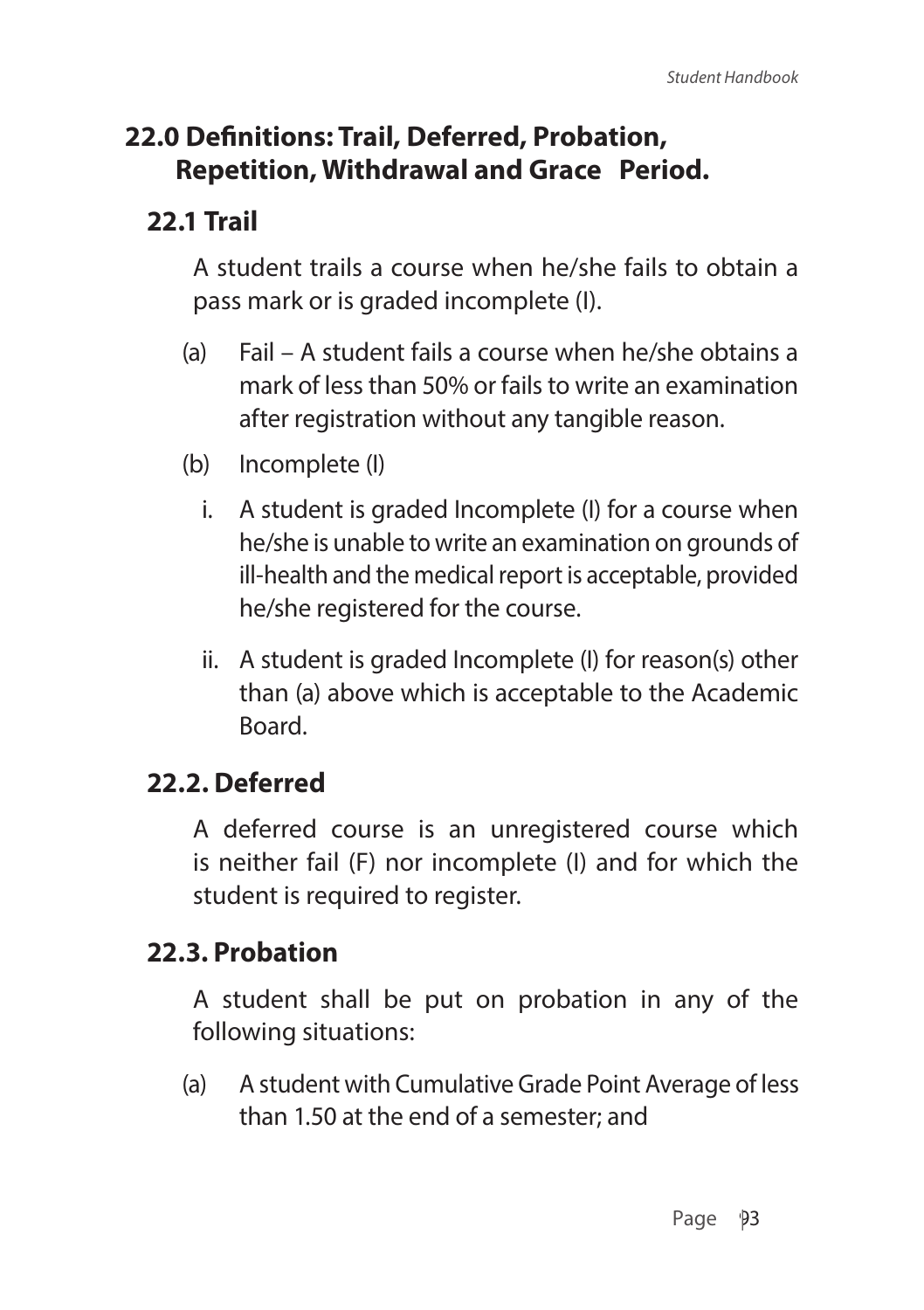(b) A student who fails four or more courses at the end of any semester (except in the first semester, first year) with cumulative grade point average (CGPA) obtained not less than 1.50.

#### **22.4. Repetition**

A student shall be required to repeat the academic year in any of the following situations:

- (a) A student on obtaining a CGPA of more than 1.0 but less than 1.50 at the end of the academic year after the re-sit examination. The student must take the cluster of courses in that academic year again. The credits obtained for the failed academic year shall be cancelled.
- (b) A student on trailing more than six courses as incomplete (I) at the end of the first semester examination or a total of more than six courses as incomplete (I) at the end of the re-sit examination.
- (c) A student who trails more than four (4) courses after taking the re-sit examination at the end of the academic year (with CGPA obtained not less than 1.50).
- (d) A student having to do the same semester as a result of deferring his/her programme for one semester.

### **22.5. Withdrawal**

A student shall be withdrawn from the programme in any of the following situations:

(a) A student who fails four or more courses at the end of any semester (except in the first semester, first year) with cumulative grade point average (CGPA) obtained less than 1.50.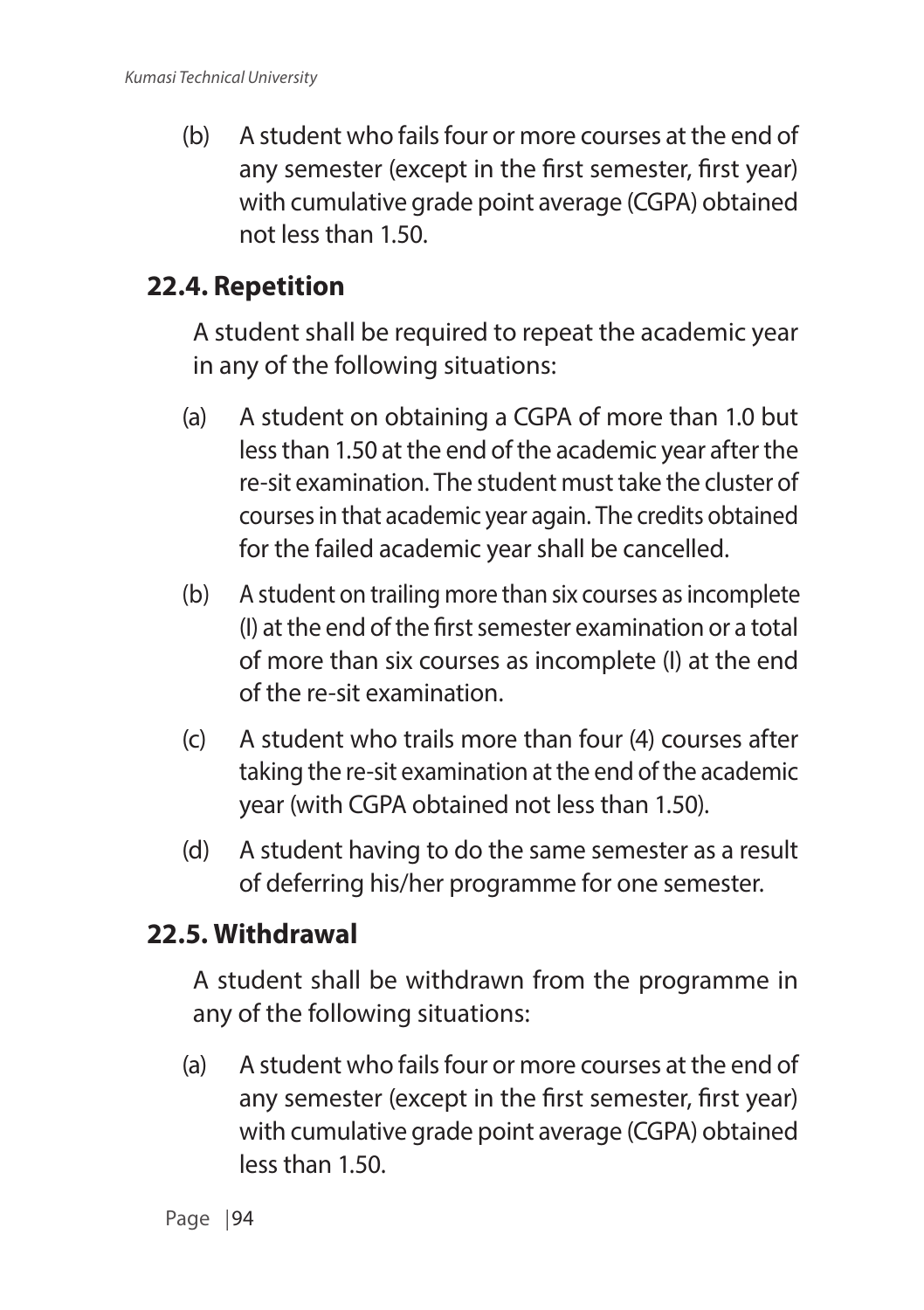- (b) A student who obtains a CGPA of less than 1.0 after re-sit.
- (c) A student who obtains a CGPA of less than 1.50 and trailing more than four (4) courses at the end of the re-sit examination.
- (d) A student whose performance is such that he/she has to repeat for the second consecutive time in the programme.
- (e) A repeated student failing to obtain a CGPA of 1.50 or above.
- (f) A student on probation for the second successive time whose CGPA is less than 1.50.
- (g) A student who is expelled from the University on grounds of examination malpractice.
- (h) Any student upon absenting himself/herself from all courses for a semester examination without permission shall be deemed to have abandoned the programme.

#### **22.6. Grace Period**

It is the maximum period as indicated in Section 6.3(ii), immediately after the second semester examination, granted to final year students to correct their deficiencies in the following situations:

- (a) A final-year student who at the end of the second semester examination still trails any course(s).
- (b) A final- year student whose performance is such that he/she has to repeat the whole third year.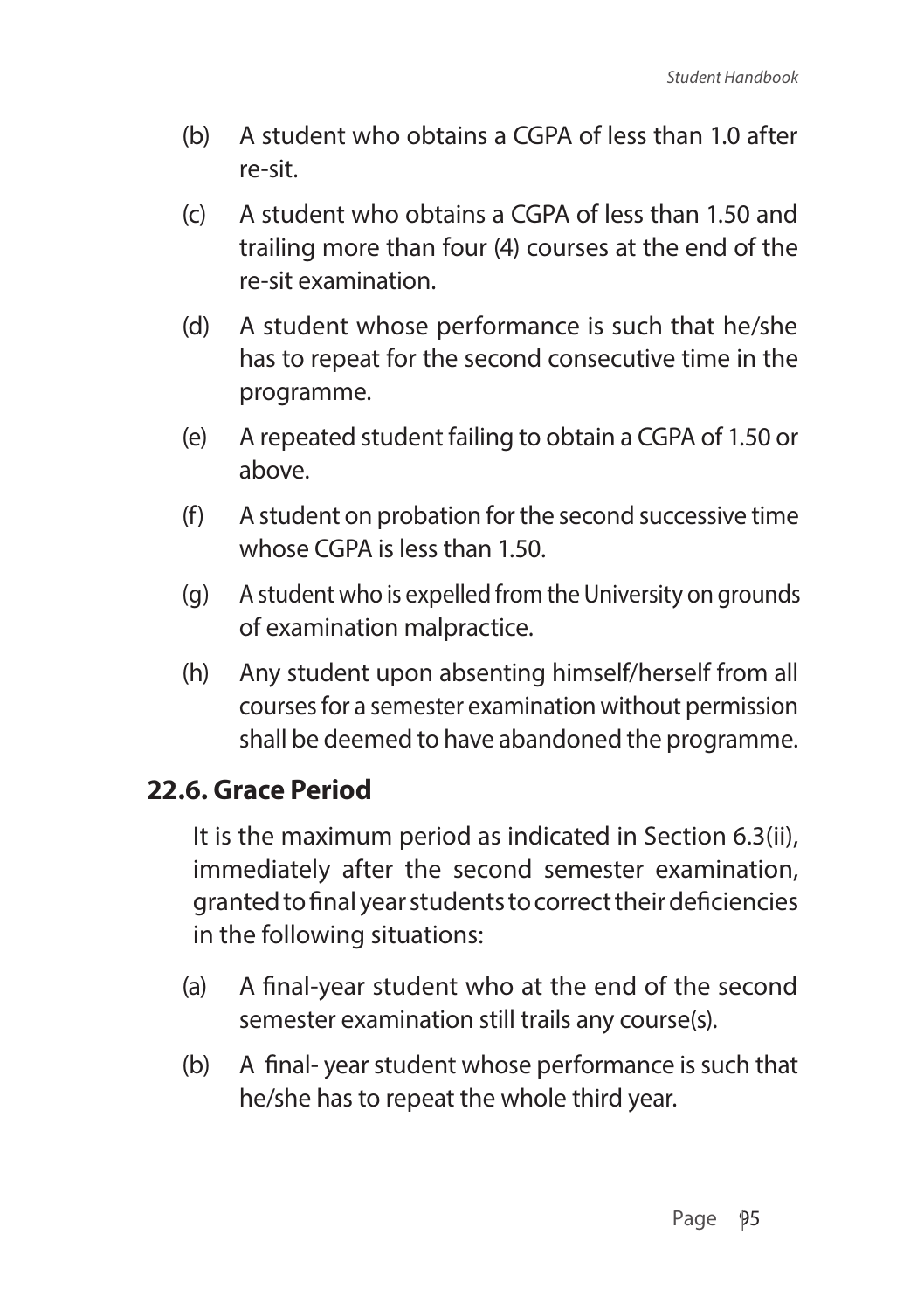# **23.0 Students' Assessment of Lecturer(s) and Course(s)**

In each semester, students, shall assess lecturers and Courses registered before the End of Semester Examination. A student who fails to do so cannot view his/her semester results. Lecturers are also required to register for their assigned courses per semester.

# **24.0 Processing of Results**

# **24.1 Submission of Results**

- (a) Examiners shall submit the results/scores to the Department on or before the date as scheduled by the Academic calendar.
- (b) Marked scripts shall be submitted to the Department along with the results/scores which have been duly signed by the Examiner.

# **24.2 Upload of scores into the System**

- (a) Examiners shall upload their results through the institutional virtual class system after submitting both hard and soft copies to the Department.
- (b) Heads of Departments shall ensure that all results have been submitted to the Department on or before the deadline.
- (c) Heads of Departments shall see to it that all lecturers or the Examination Officer upload their examination scores online through the institutions virtual class system on or before the deadline.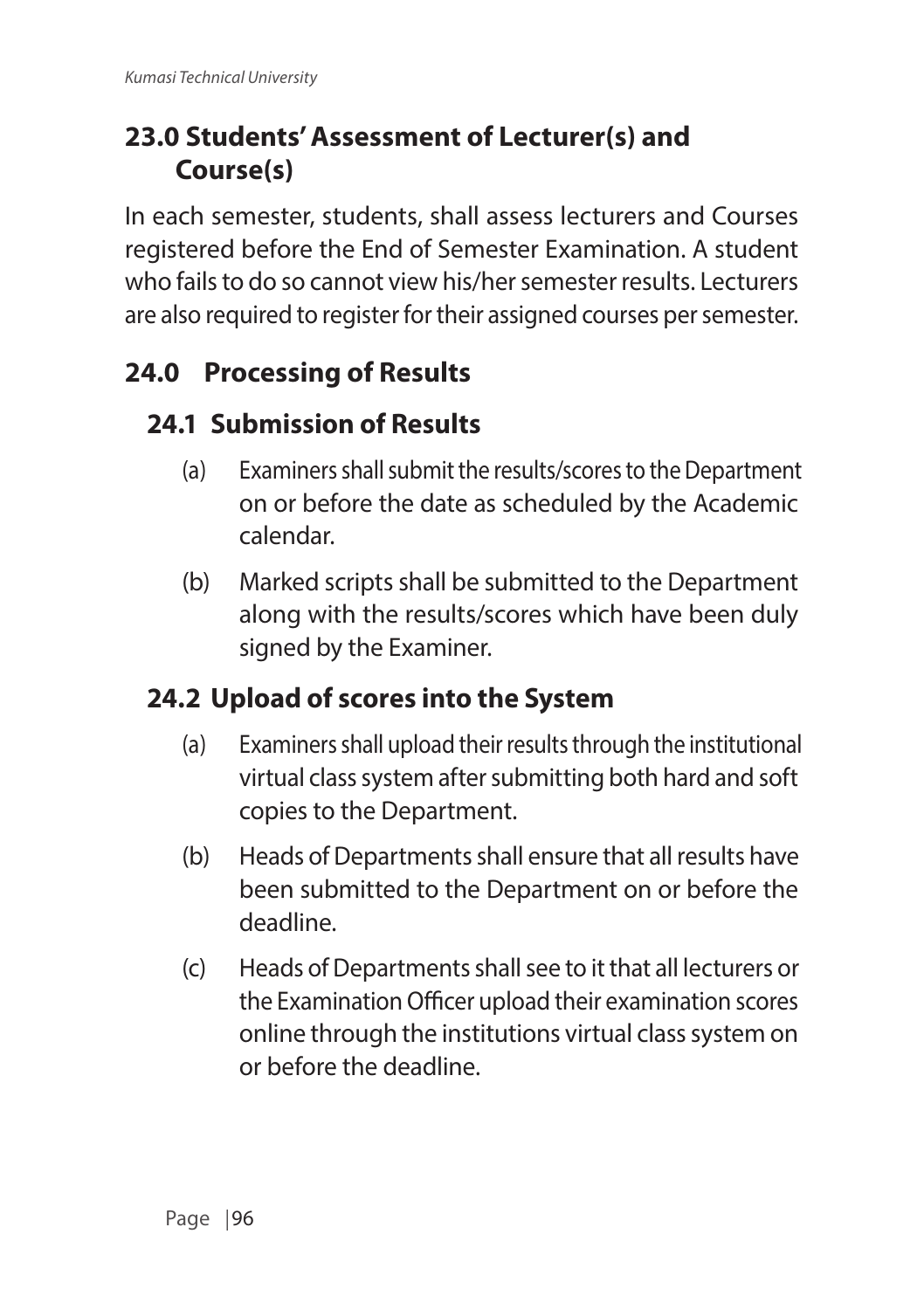### **25.0 Board of Examiners**

- (a) There shall be Departmental Board of Examiners consisting of all examiners in the Department chaired by the Head of Department. If present the External Examiner may also attend.
- (b) There shall be a Faculty/Institute/School Board of Examiners consisting of all examiners chaired by the Dean of the Faculty. If present the External Examiner may also attend.
- (c) Faculty and Departmental Examination Boards are responsible for appraisal, determination and provisional approval of the results of University Examinations in accordance with the Regulations approved by the Academic Board.
- (d) The Academic Board shall publish a time-table for Examiners' Board meetings.
- (e) While retaining the final word the Board of Examiners shall give due right to the views of an External Examiner.
- (f) The quorum of a Board of Examiners shall be one-half of the membership of the Board. If however all departments are represented business may proceed.
- (g) A report of the proceedings of the Board shall be submitted to the Academic Board for approval.

### **26.0 Declaration of Results**

(a) Results of Semester Examinations shall be provisionally approved by the Faculty/Institute/School Board of **Examiners**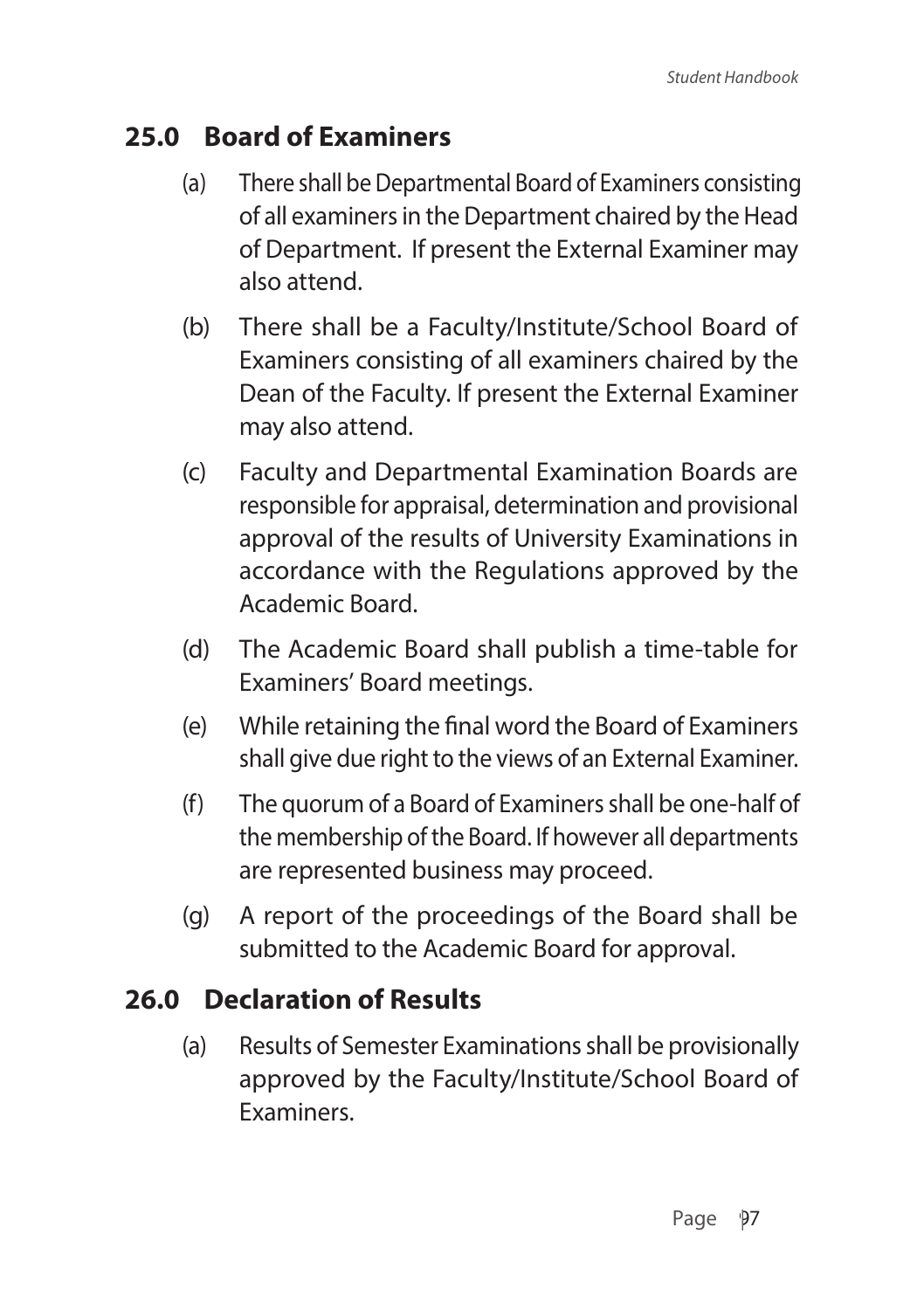- (b) The provisionally approved results of each semester's examination shall be published by the Department before the commencement of another semester.
- (c) The Academic Board shall finally approve all semester examination results.
- (d) The results of University examinations shall be posted on the Departments Notice Board, and it is the responsibility of the candidate to consult the Department Notice Board for the results of an examination taken. Alternatively, the candidate may check results online or contact the Departmental Examination Officer to enquire about the results or request details of the results.
- (e) A statement of results indicating a student's performance in the examination shall be made available to the student by the Head of Department before the middle of the following semester.
- (f) Final examination results (end of programme) shall be compiled by the Faculties/Institutes and published during congregation by the Registrar after approval by the Academic Board at the last academic year of the group/batch.
- (g) i. Once the final year results have been approved by the Academic Board, the Registrar shall compile a list of failed students and inform them accordingly.

ii. The Registrar shall also remind them of the specific maximum period within which they will be expected to pass the failed courses.

(h) A student may obtain a transcript from the Faculty/ Institute after the payment of the appropriate fee.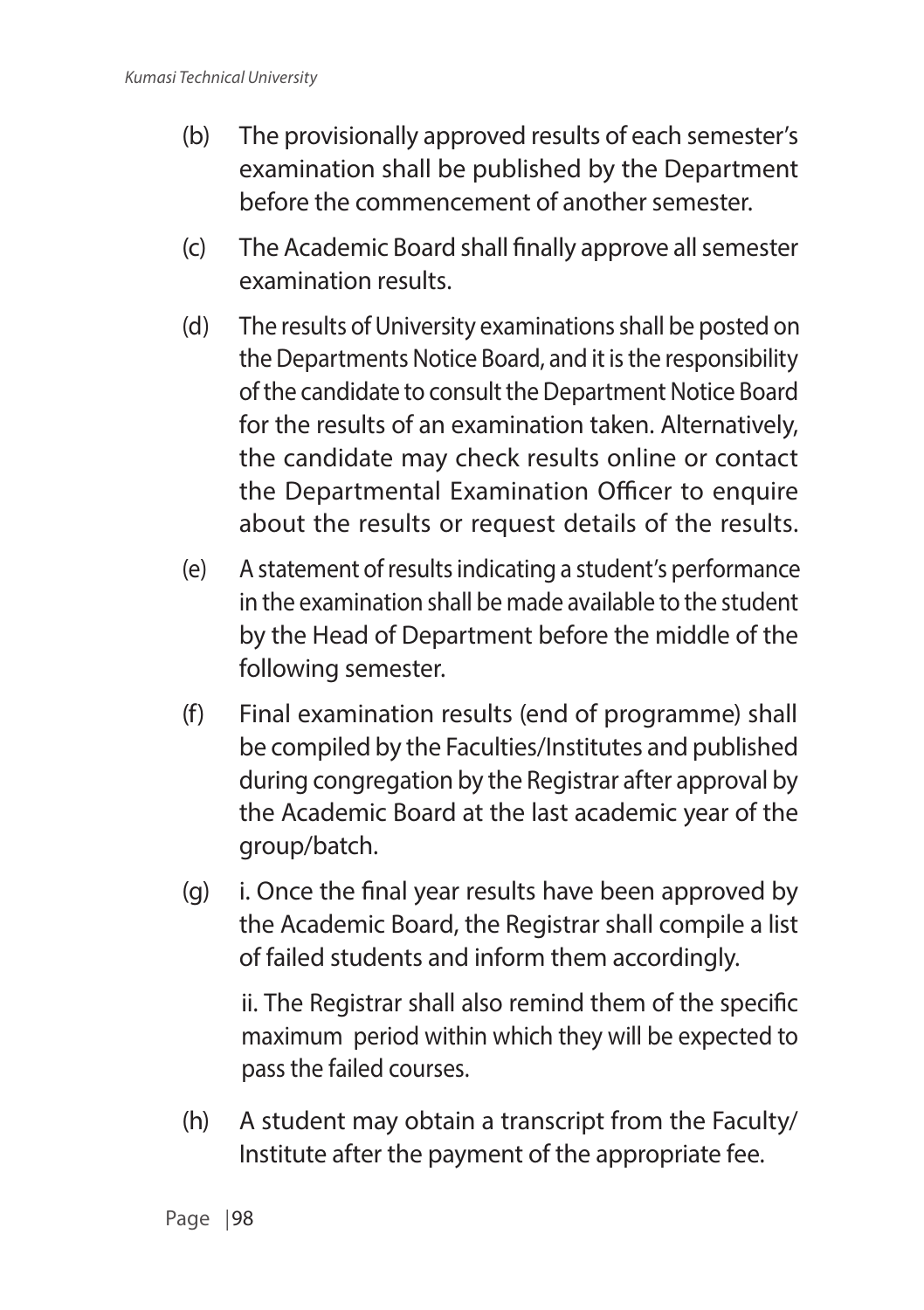## **27.0 Dissatisfaction with Results of Examination**

- (a) A student has the right to petition the Academic Board for review of his/her examination scripts if he/she believes that his/her academic performance has been wrongly assessed in any part or parts of a course, tests, course work, etc., that form part of an examination.
- (b) A student shall submit a petition with a copy of the receipt showing payment of the review fee through the Head of Department to the Registrar.
- (c) An application for a review shall be submitted to the Registrar not later than twenty-one (21) days after release of the results by the Academic Board and shall state the grounds for review.
- (d) An application entered on a candidate's behalf by a person other than the aggrieved candidate shall not be entertained.
- (e) An action shall not be taken on an application which is submitted outside the time stipulated in subsection (c), and a review shall not proceed unless the review fee is fully paid.
- (f) The grade awarded to the student in the examination shall remain valid until the result of the review is received and approved by the Academic Board if different from the original award.
- (g) The Vice-Chancellor shall appoint an External Assessor, drawn from persons who had not participated in the marking exercise, to review the script.
- (h) The result of the review shall be subject to approval by the Academic Board.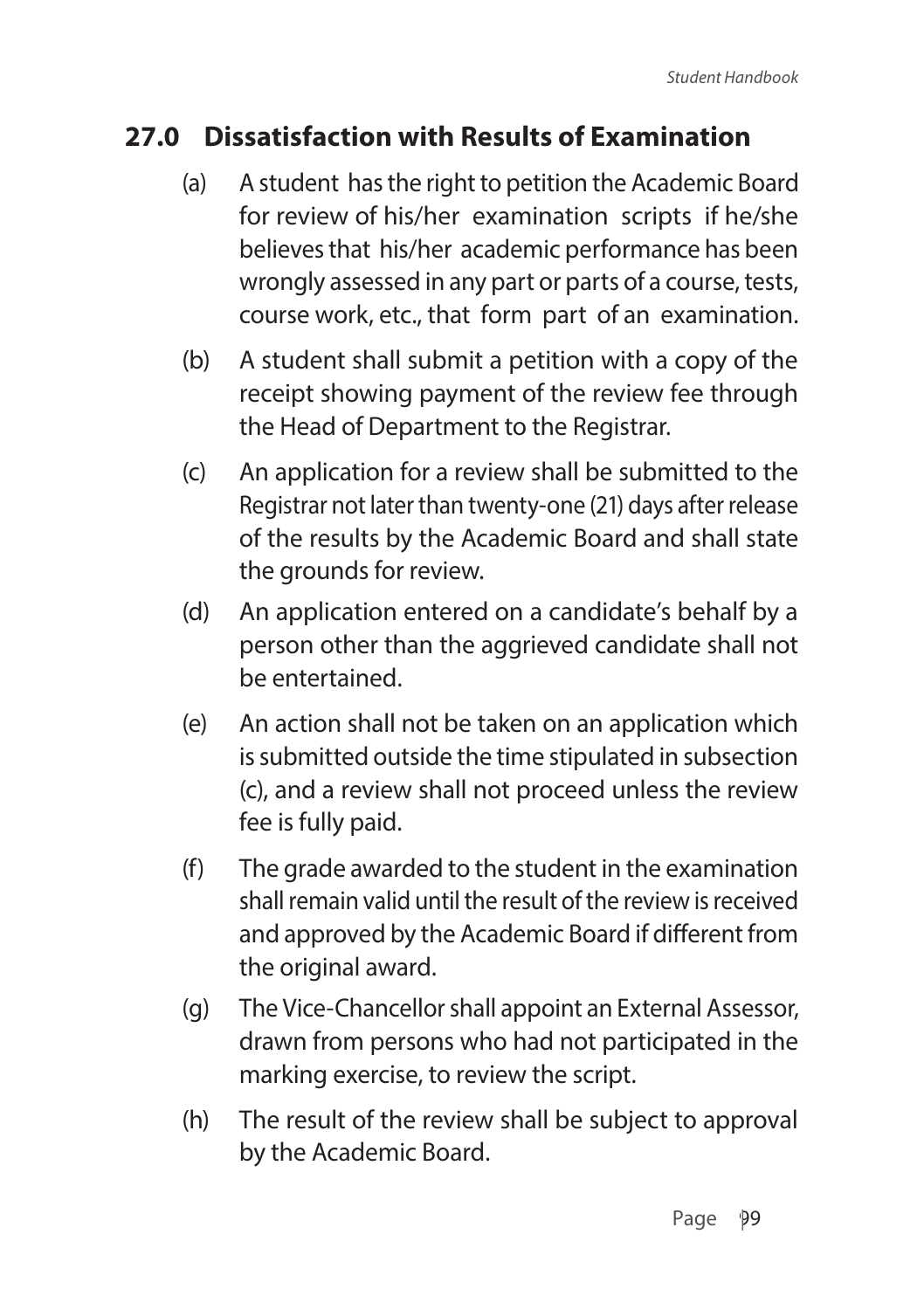- (i) The Academic Board may authorize the Registrar to amend the results as released in the light of the review.
- (j) Where it emerges that a complaint is frivolous or illmotivated, the Academic Board may prescribe further sanctions which may include suspending the complainant for a stated period or an indefinite period.

#### **28.0 Procedure for changing examination scores**

- (a) To change any score/results that has been submitted and uploaded, marks amendment form shall be filled by an examiner and forwarded to the Head of Department for consideration.
- (b) The completed form should be submitted to the Head of Department along with supporting document showing the basis for the changes of scores.
- (c) The Head of Department shall recommend for approval or disapproval based on legitimacy of the request, and forward the request to the Dean for consideration.
- (d) The Dean shall approve or disapprove the request based on recommendation(s) made by the Head of Department.
- (e) The Departmental Examinations Officer upon receiving the approval from the Dean shall make the necessary change to the score in the system and file records appropriately.
- (f) The original copy of the endorsed form with marked scripts attached, shall be submitted to the Planning and Quality Assurance Directorate, with a cover letter duly signed.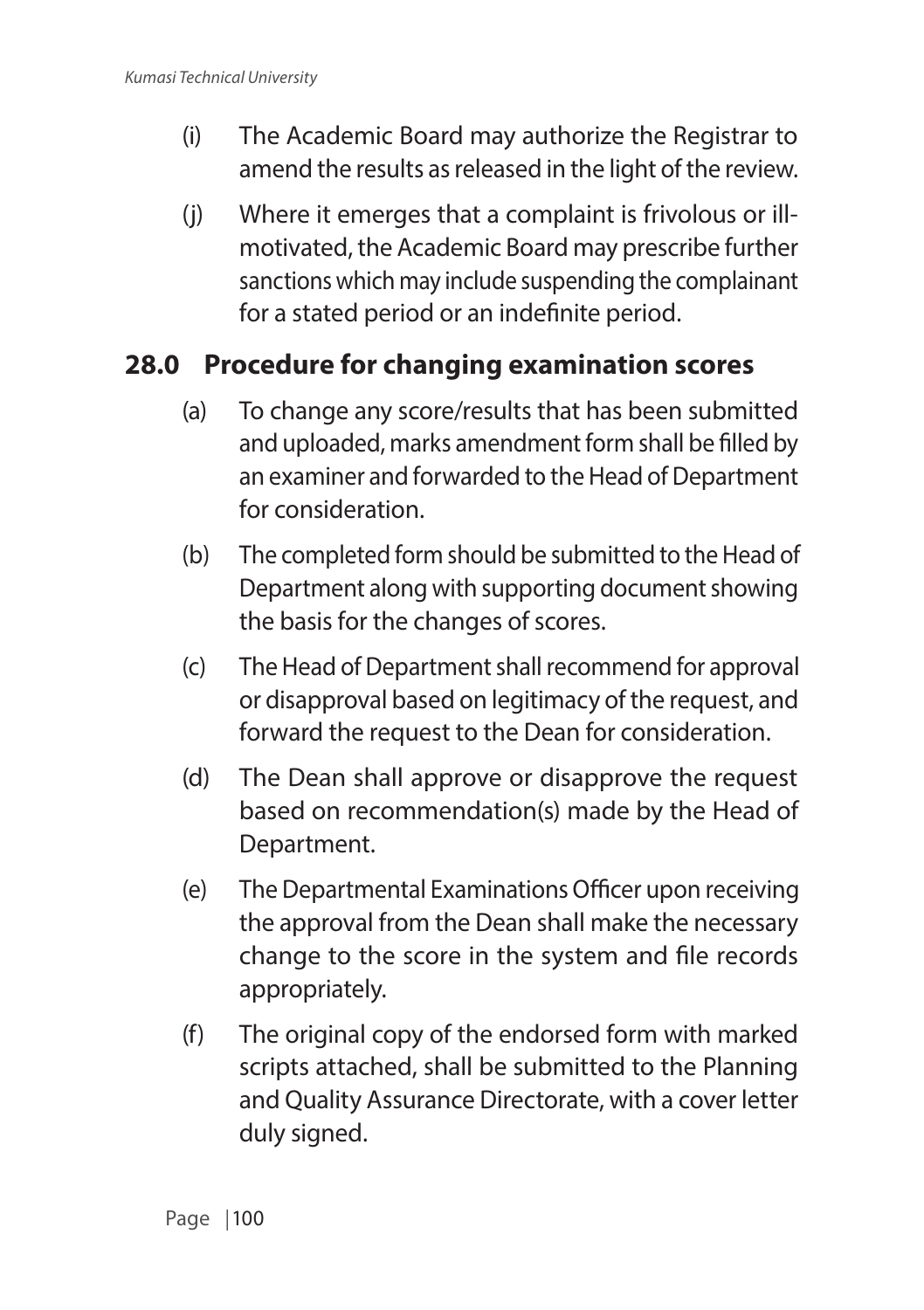# **29.0 Request for Transcript**

Academic transcript shall only be given to institutions of higher learning, scholarship boards and employers on request made by students.

- (a) A request for academic transcript shall be honoured only on application by the student on a prescribed form. A student has to pay the prescribed fee determined by the Academic Board.
- (b) A student shall be entitled to statement of result at the end of each semester.
- (c) A copy of each student's transcript and statement of result shall be sent to the Dean of Faculty and the Head of Department, respectively.

# **30.0 Change of Programme of study.**

## **30.1. Transfer/Change of Programme**

Students who wish to transfer from one department to another in the University shall apply at the end of each academic year. Such students must satisfy the following conditions:

- (a) Have a minimum CGPA of 2.50.
- (b) Meet admission requirements for the proposed new programme.
- (c) Must not trail more than two courses. The total work load to be carried as a result of the transfer in any semester shall not exceed 30 contact hours per week.
- (d) Obtain change of programme form from the Academic Affairs Office.
- (e) Complete the relevant sections thereafter.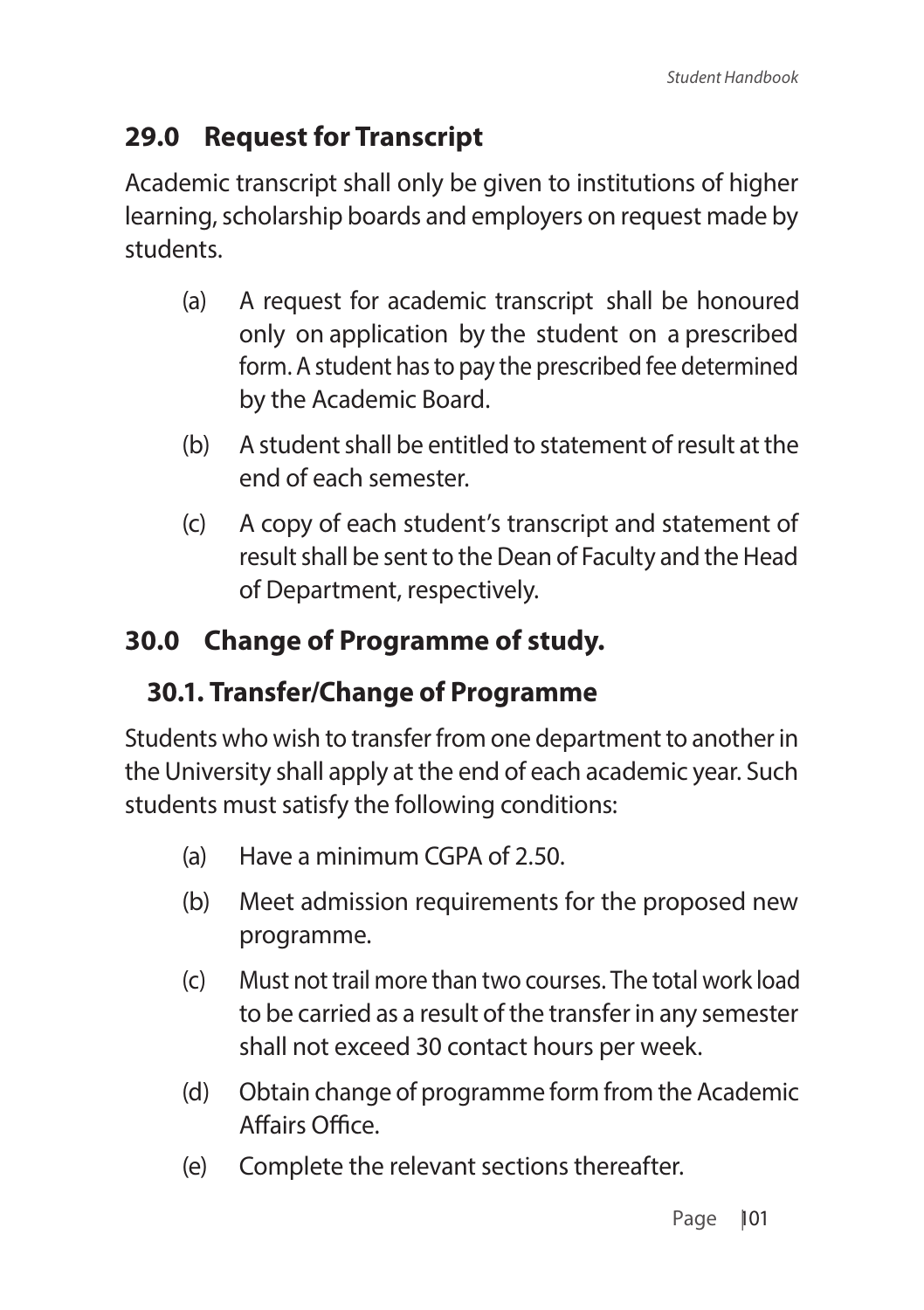- (f) Forward the form through the HOD to the HOD of the intending department and thereafter to the Registrar.
- (g) Transfer shall be subject to vacancy existing in the new department.
- (h) The transfer is subject to approval by the Academic **Board**

#### **30.2. Transfer from Other Institutions**

- (a) Students transferring from other institutions to the University must:
	- i. Meet the University specified admissions requirements.
	- ii. Transfer to the relevant programme.
- (b) Not transfer to the first year of any programme.
- (c) Have a minimum CGPA of 2.0
- (d) Abide by the rules and regulations of the University.
- (e) Submit transcript and clearance certificate from his/ her former institution.
- (f) Submit an application to the Registrar who shall refer it to the appropriate Head of Department for action.
- (g) All cases of change of programme/transfer shall be reported to the Academic Board for approval.

## **31.0 Visiting and exchange students**

- (a) The same examination arrangements as adopted for home students shall normally be adopted for visiting students attending the full academic year.
- (b) Special arrangements may be made for visiting/exchange students who study at the University for part of a year,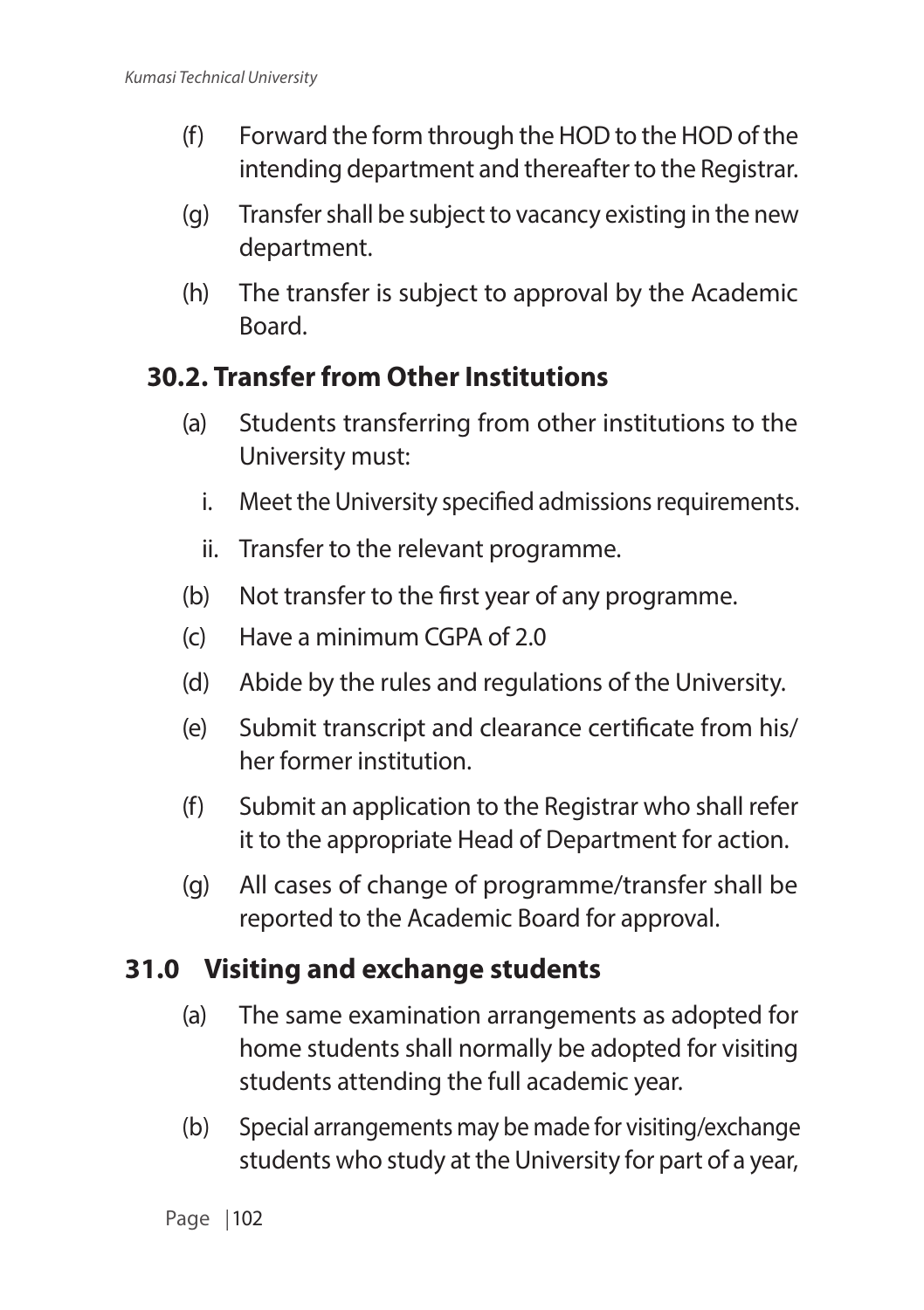such that they cannot follow full modules and complete the normal assessment tasks.

(c) Visiting/Exchange students whose first language is not English are permitted to use a bilingual dictionary during University examinations, except that bilingual dictionaries may not be used in certain examinations in which their use would negate the purposes of the examination. Such examinations will be publicized by the Academic Affairs office.

A bilingual dictionary is defined as a single-volume, nonspecialist, general-purpose bilingual translation dictionary covering English and the student's first language. Permitted dictionaries shall give only equivalent words and phrases in English and the first language and shall include further explanatory text or appendices, other than that of a trivial nature. Encyclopedic, pictorial or specialist/subject-specific dictionaries (e.g. legal or business dictionaries) are not permitted.

- (d) The Academic Board may approve requests from departments concerning a variation in assessment method for visiting/exchange students attending for less than a full academic year.
- (e) Once a particular variation in assessment method has been approved for a given module under paragraph 4 above it shall be deemed a precedent for future cases which need not be submitted again
- (f) Examination marks for each visiting and exchanging student shall be approved by the Faculty/Institute/ School Board of Examiners. Transcripts of academic records shall be prepared by the appropriate faculty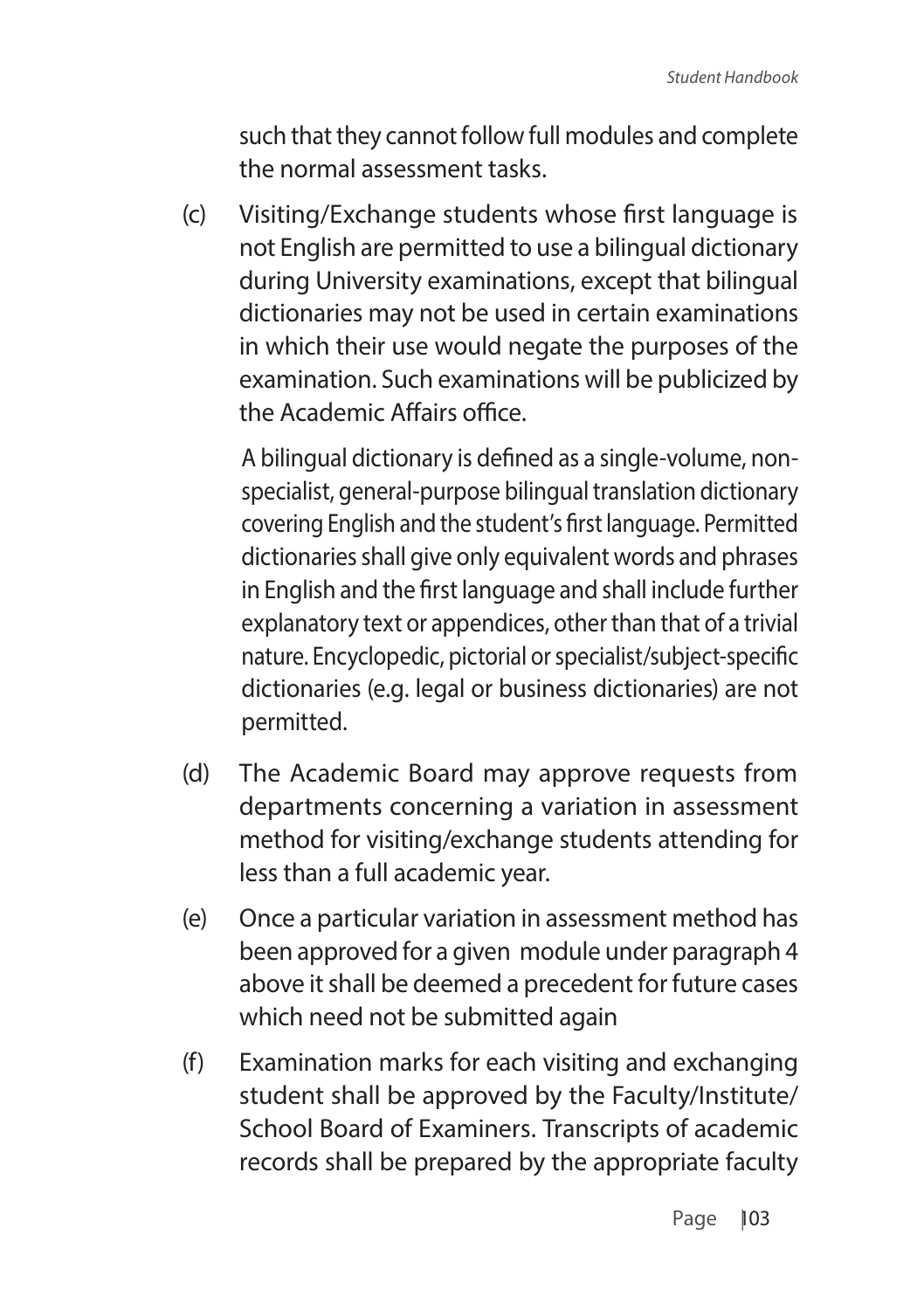and forwarded to the Directorate of International Affairs and Institutional Linkages.

- (g) If the examination marks of a visiting or exchange student need to be released to the student's home University before the meeting of the Academic Board, a clear statement shall be included to the effect that these marks are provisional and subject to approval.
- (h) A special re-sit examination shall be organized for visiting and exchange students.

## **32.0 Examinations Officers**

# **32.1 University Examinations Officer (UEO)**

- (a) There shall be an Examinations Officer who shall have oversight responsibility for the functions of the internal examiners.
- (b) The Examinations Officer shall be appointed by the Academic Board with prior approval from Council.
- (c) The Examinations Officer shall not be below the rank of a Lecturer who has served for not less than seven (7) years.
- (d) He/she shall be responsible for the implementation of the decisions of the Examination Board.
- (e) He/she shall submit comprehensive reports to the Examinations Board.
- (f) See to the implementation of the Examination Policy Document.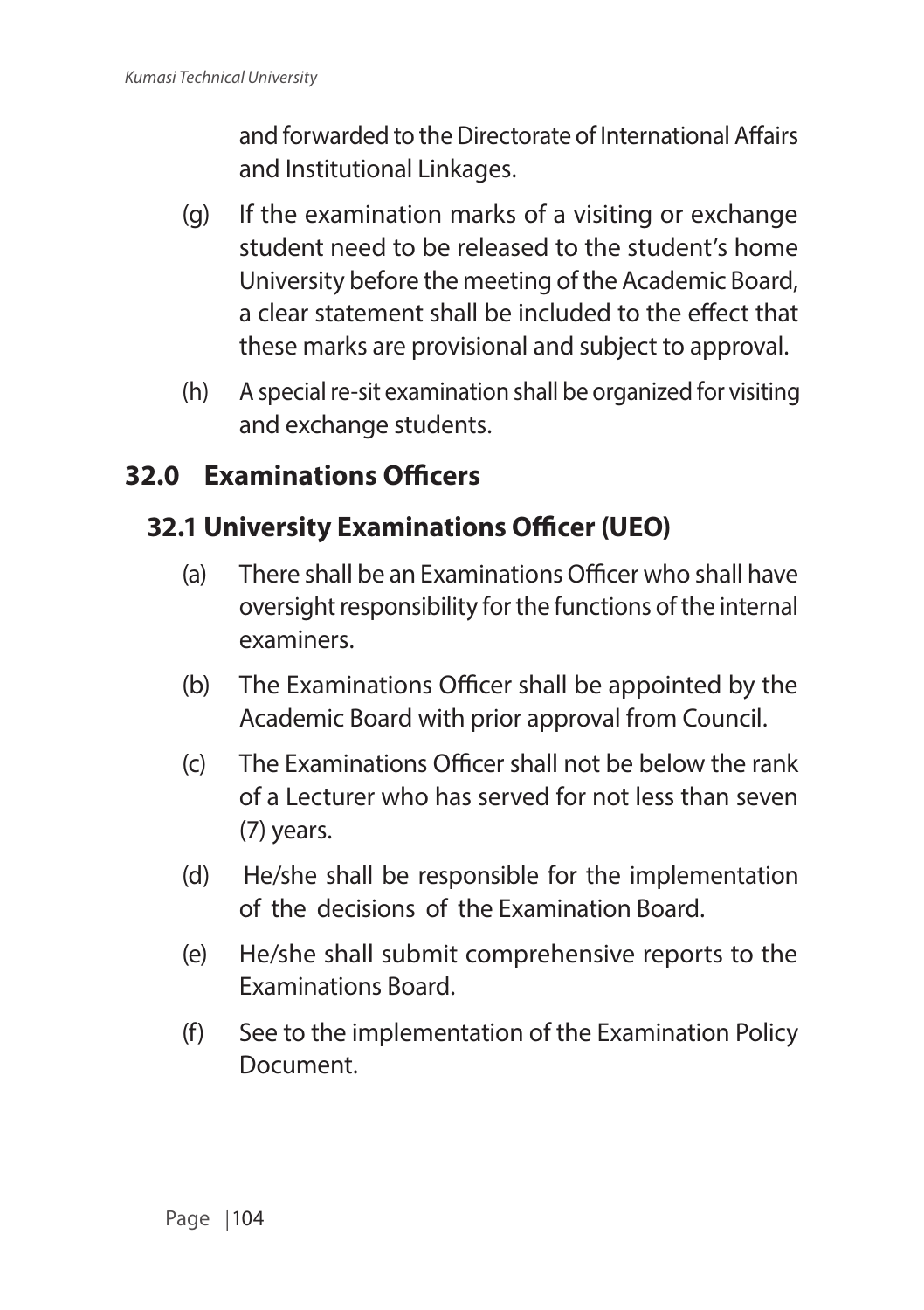## **32.2 Faculty Examinations Officer**

Each Faculty shall designate one senior member as Faculty Examination Officer and his/her duty is to assist the Dean in examination matters.

The duties of the Faculty Examinations Officer shall include, but not limited to, the following:

- (a) Responsibility for ensuring that all arrangements for the Faculty Examinations are made;
- (b) Preparation of Faculty Examinations time-table in consultation with the University/Departmental Examinations Officer, allocation of Examination Rooms and assignment of Invigilators;
- (c) Collection and collation of draft Examination Questions from Heads of Department;
- (d) Supervision of proof-reading of processed Examination Questions;
- (e) General supervision of Examinations in the Faculty;
- (f) Assisting in the preparation of Examination Results for submission to the Faculty Board;
- (g) Preparation of Examination Results for Academic Board and
- (h) Any other duties that may, from time to time, be assigned by the UEO/Dean.

#### **32.3 Department Examinations Officer**

Each Department shall designate one senior member as the Examination Officer for the Department and his/her duty shall be to assist the Head of Department in examination matters.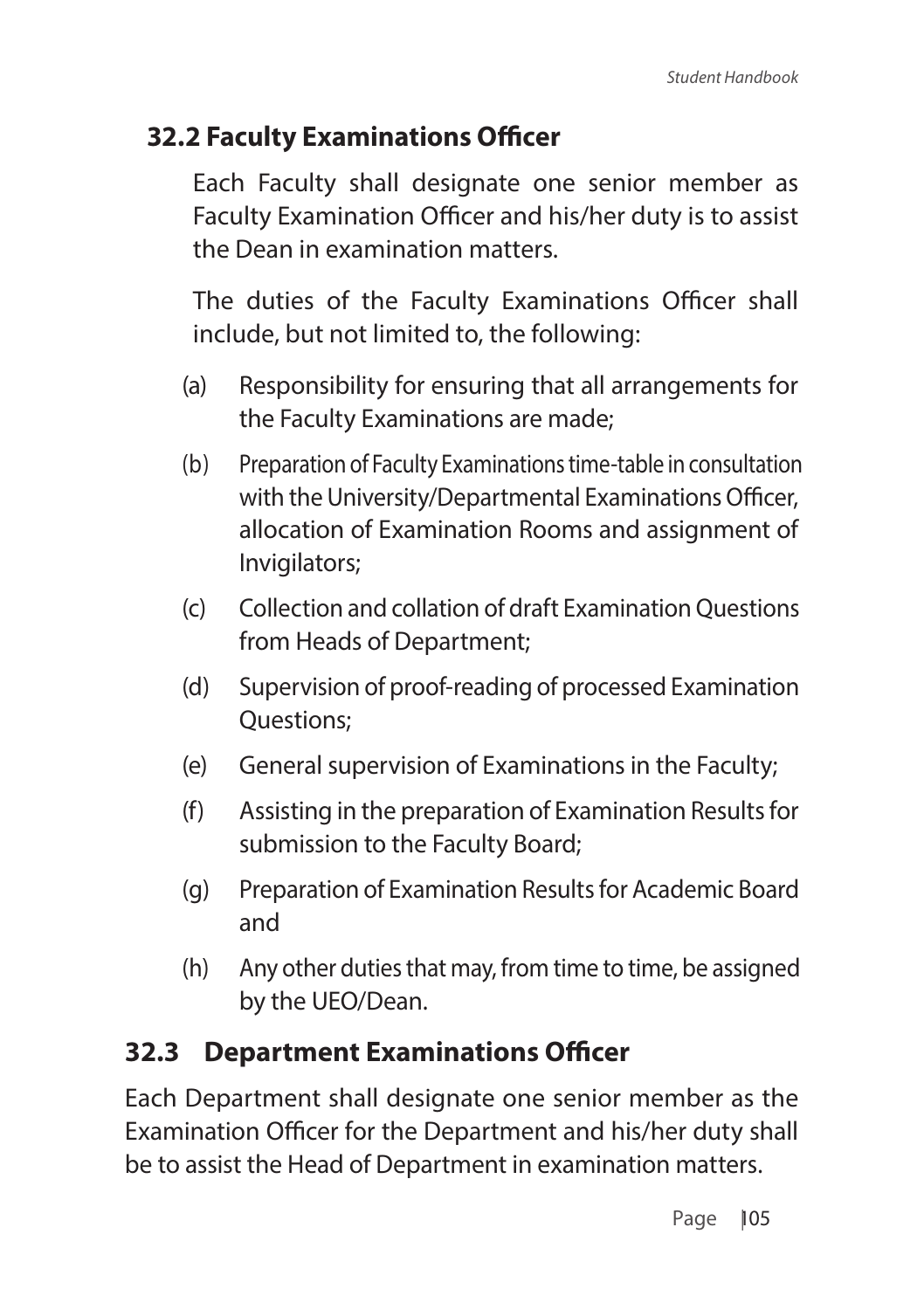The duties of the Departmental Examinations Officer shall include, but not limited to, the following:

- (a) Assist UEO during the End of Semester Examinations;
- (b) Collection and collation of Examination marks from their Heads of Department;
- (c) Computation of GPAs for students in the Department;
- (d) Preparation of Examination Results for Departmental Examiners Board meetings;
- (e) Preparation of Examination Results for Faculty Board meetings;
- (f) Liaison between the Department and Academic Affairs Unit on collation of students data for Examinations and other purposes; and
- (g) Any other duties that may, from time to time, be assigned by the Head of Department.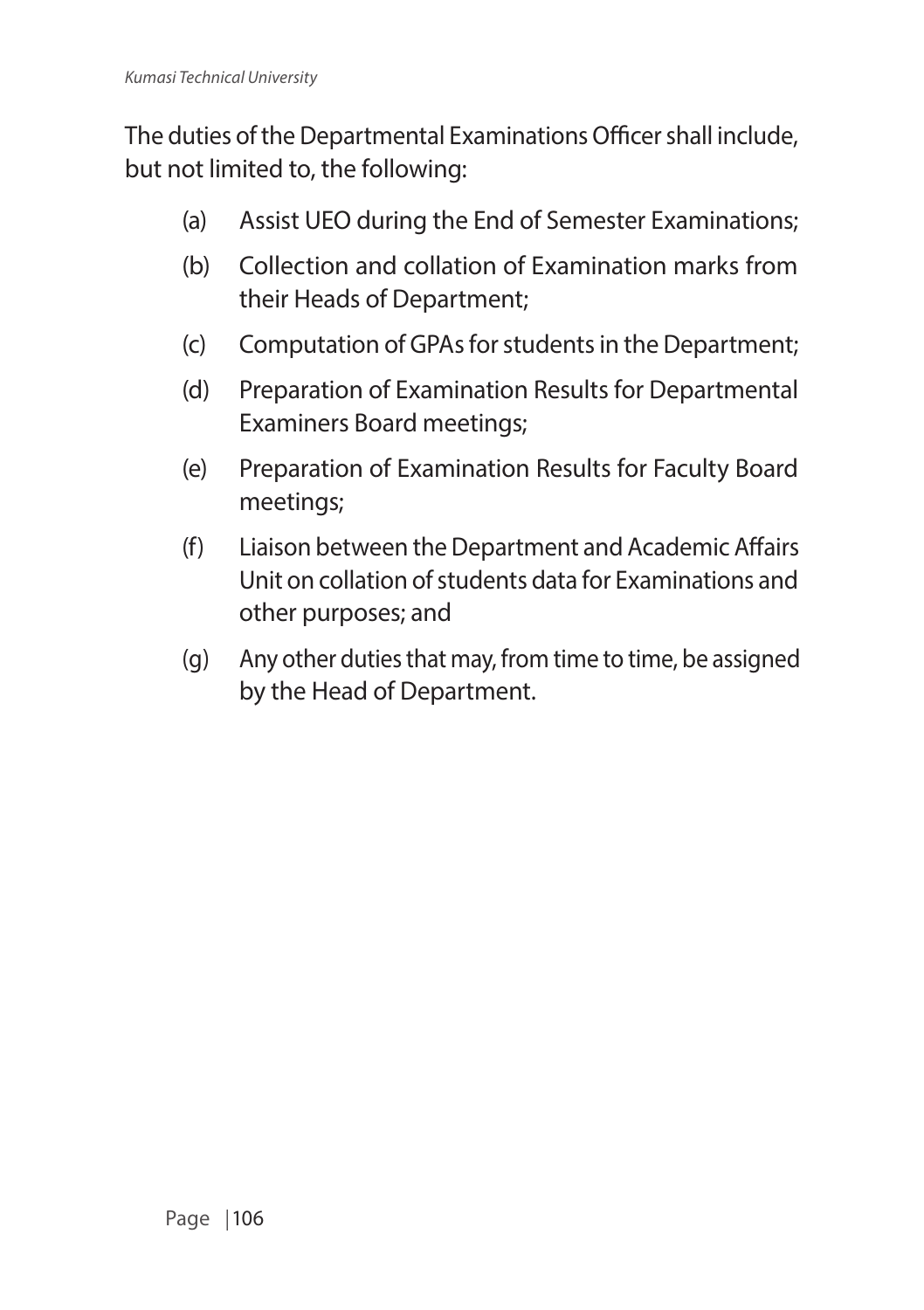#### **National Anthem**

1. God bless our homeland Ghana. And make our nation great and strong; Bold to defend forever, The cause of freedom and of right; Fill our hearts with true humility, Make us cherish fearless honesty, And help us to resist oppressor's rule With all our will and might forever more.

2. Hail to thy name O Ghana, To thee we make our Solemn vow, Steadfast to build together, A nation Strong in Unity, With our gifts of mind and strength of arm, Whether night or day in mist or storm In every need whatever the call may be To serve thee Ghana now and ever more.

3. Raise high the flag of Ghana, And one with Africa advance, Blackstar of hope and honour, To all who thirst for liberty Where the banner of Ghana freely flies, May the way to freedom truly lie Arise, arise, O sons of Ghana land, And under God march on forevermore